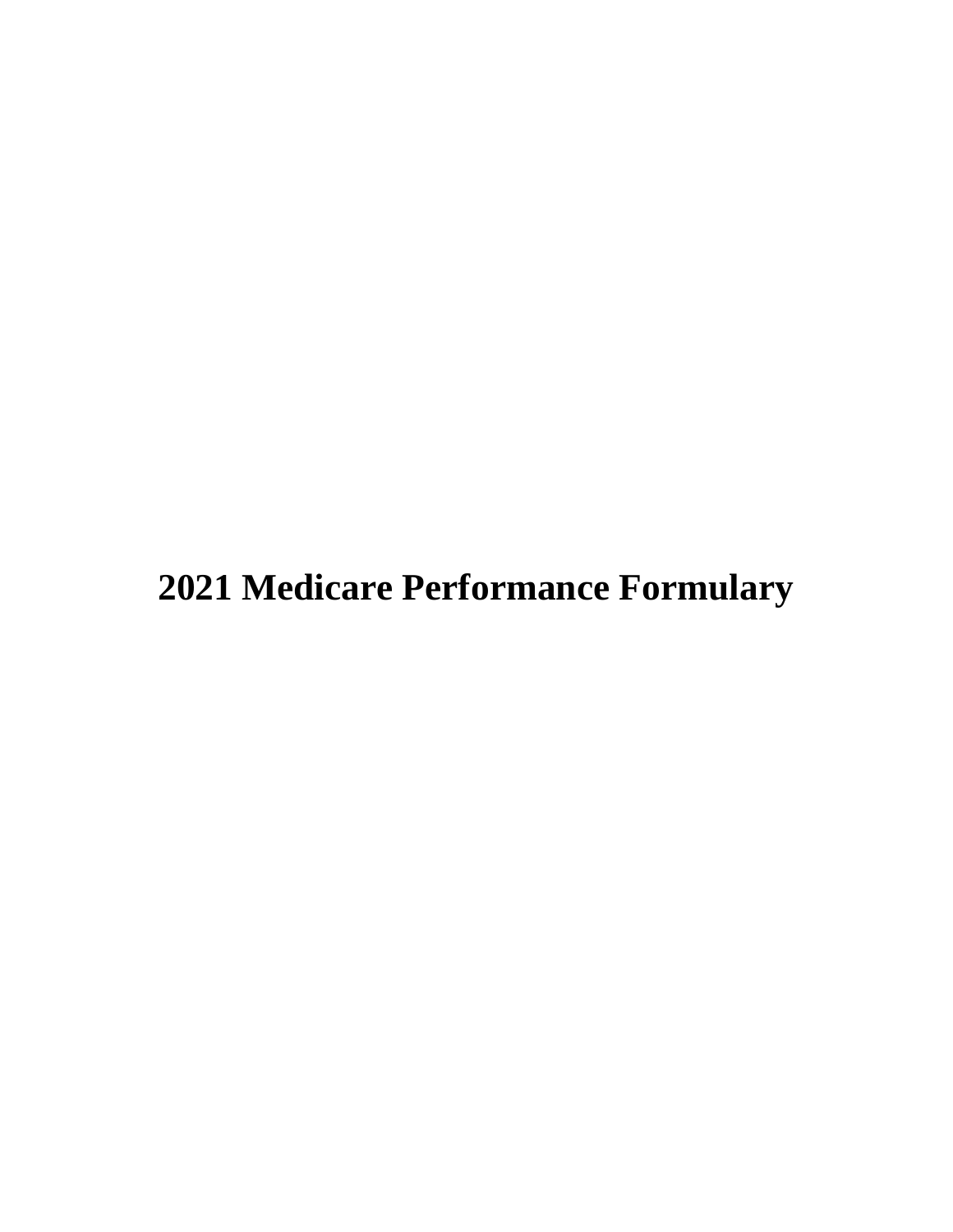# **CURRENT AS OF 12/1/2021**

| <b>Drug Name</b>                                                                   | <b>Drug Tier</b> | <b>Requirements/Limits</b> |
|------------------------------------------------------------------------------------|------------------|----------------------------|
| <b>Analgesics - Treatment Of Pain</b>                                              |                  |                            |
| <b>Analgesics, Other</b>                                                           |                  |                            |
| acetaminophen-codeine #2 oral tablet 300-15 mg                                     | 1                | <b>MME</b>                 |
| acetaminophen-codeine #3 oral tablet 300-30 mg                                     |                  | <b>MME</b>                 |
| acetaminophen-codeine #4 oral tablet 300-60 mg                                     | 1                | <b>MME</b>                 |
| acetaminophen-codeine oral solution 120-12<br>mg/5ml                               | 1                | <b>MME</b>                 |
| acetaminophen-codeine oral tablet 300-15 mg,<br>300-30 mg, 300-60 mg               | $\mathbf{1}$     | <b>MME</b>                 |
| ASCOMP-CODEINE ORAL CAPSULE 50-325-<br>40-30 MG                                    | 1                | PA; MME                    |
| butalbital-acetaminophen oral tablet 50-325 mg                                     |                  | PA                         |
| butalbital-apap-caff-cod oral capsule 50-325-40-<br>$30$ mg                        | 1                | PA; MME                    |
| butalbital-apap-caffeine oral capsule 50-325-40<br>mg                              | 1                | PA                         |
| butalbital-apap-caffeine oral tablet 50-325-40 mg                                  | 1                | PA                         |
| butalbital-asa-caff-codeine oral capsule 50-325-<br>$40 - 30$ mg                   | $\mathbf{1}$     | PA; MME                    |
| butalbital-asa-caffeine oral capsule 50-325-40<br>mg                               | 1                | PA                         |
| butalbital-aspirin-caffeine oral capsule 50-325-<br>$40$ mg                        | $\mathbf{1}$     | PA                         |
| carisoprodol-aspirin-codeine oral tablet 200-325-<br>16 <sub>mg</sub>              | 1                | PA; MME                    |
| ENDOCET ORAL TABLET 10-325 MG, 2.5-<br>325 MG, 5-325 MG, 7.5-325 MG                | $\mathbf{1}$     | <b>MME</b>                 |
| hydrocodone-acetaminophen oral tablet 10-325<br>mg, 5-325 mg, 7.5-325 mg           | $\mathbf{1}$     | <b>MME</b>                 |
| hydrocodone-ibuprofen oral tablet 10-200 mg, 5-<br>200 mg, 7.5-200 mg              | $\mathbf{1}$     | <b>MME</b>                 |
| IBU ORAL TABLET 600 MG, 800 MG                                                     | $\mathbf{1}$     |                            |
| oxycodone-acetaminophen oral tablet 10-325 mg,<br>2.5-325 mg, 5-325 mg, 7.5-325 mg | $\mathbf{1}$     | <b>MME</b>                 |
| oxycodone-aspirin oral tablet 4.8355-325 mg                                        | $\mathbf{1}$     | <b>MME</b>                 |
| oxycodone-ibuprofen oral tablet 5-400 mg                                           | $\mathbf{1}$     | <b>MME</b>                 |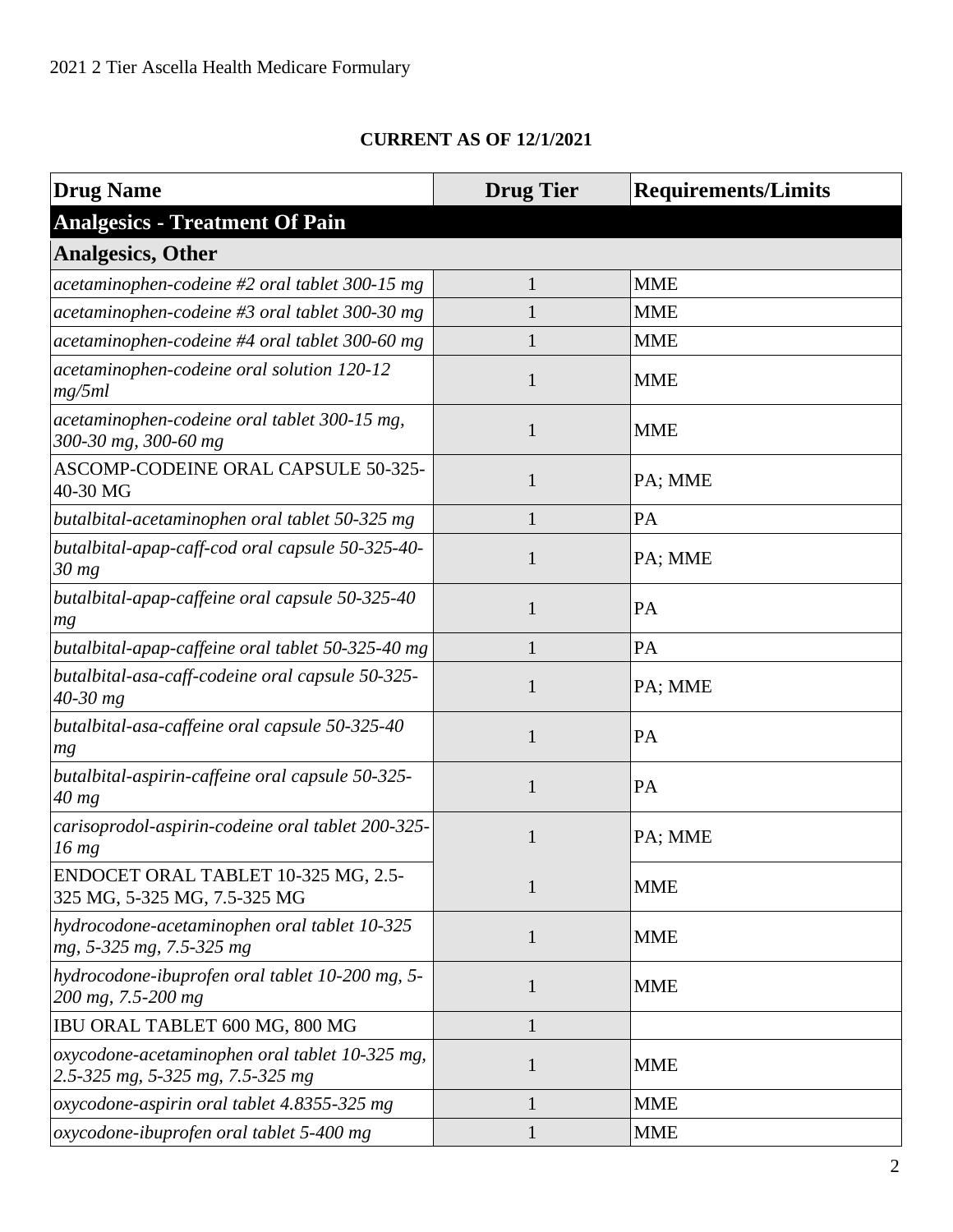| <b>Drug Name</b>                                                           | <b>Drug Tier</b> | <b>Requirements/Limits</b> |
|----------------------------------------------------------------------------|------------------|----------------------------|
| pentazocine-naloxone hcl oral tablet 50-0.5 mg                             |                  | PA; MME                    |
| tramadol-acetaminophen oral tablet 37.5-325 mg                             |                  | <b>MME</b>                 |
| <b>Nonsteroidal Anti-Inflammatory Drugs</b>                                |                  |                            |
| celecoxib oral capsule 100 mg, 200 mg, 400 mg,<br>$50$ mg                  | $\mathbf{1}$     |                            |
| diclofenac potassium oral tablet 50 mg                                     | 1                |                            |
| diclofenac sodium er oral tablet extended release<br>24 hour 100 mg        | 1                |                            |
| diclofenac sodium oral tablet delayed release 25<br>mg, 50 mg, 75 mg       | $\mathbf{1}$     |                            |
| diclozor external therapy pack $1\%$                                       | $\mathbf{1}$     |                            |
| diflunisal oral tablet 500 mg                                              |                  |                            |
| ec-naproxen oral tablet delayed release 375 mg,<br>500 mg                  | 1                |                            |
| etodolac er oral tablet extended release 24 hour<br>400 mg, 500 mg, 600 mg | $\mathbf{1}$     |                            |
| etodolac oral capsule 200 mg, 300 mg                                       | 1                |                            |
| etodolac oral tablet 400 mg, 500 mg                                        |                  |                            |
| flurbiprofen oral tablet 100 mg, 50 mg                                     |                  |                            |
| <b>IBUPAK ORAL KIT 600 MG</b>                                              |                  |                            |
| <b>IBUPROFEN COMFORT PAC</b><br><b>COMBINATION KIT 800 MG</b>              | 1                |                            |
| <i>ibuprofen oral suspension 100 mg/5ml</i>                                |                  |                            |
| ibuprofen oral tablet 400 mg, 600 mg, 800 mg                               |                  |                            |
| indomethacin er oral capsule extended release 75<br>mg                     | 1                | PA                         |
| indomethacin oral capsule 25 mg, 50 mg                                     | 1                | PA                         |
| ketorolac tromethamine oral tablet 10 mg                                   | $\mathbf{1}$     | PA; QL (20 EA per 30 days) |
| meclofenamate sodium oral capsule 100 mg, 50<br>mg                         | $\mathbf{1}$     |                            |
| MELOXICAM COMFORT PAC<br><b>COMBINATION KIT 15 MG</b>                      | 1                |                            |
| meloxicam oral tablet 15 mg, 7.5 mg                                        | 1                |                            |
| nabumetone oral tablet 500 mg, 750 mg                                      | $\mathbf{1}$     |                            |
| NAPROXEN COMFORT PAC COMBINATION<br><b>KIT 500 MG</b>                      | $\mathbf{1}$     |                            |
| naproxen oral suspension 125 mg/5ml                                        | 1                |                            |
| naproxen oral tablet 250 mg, 375 mg, 500 mg                                | $\mathbf{1}$     |                            |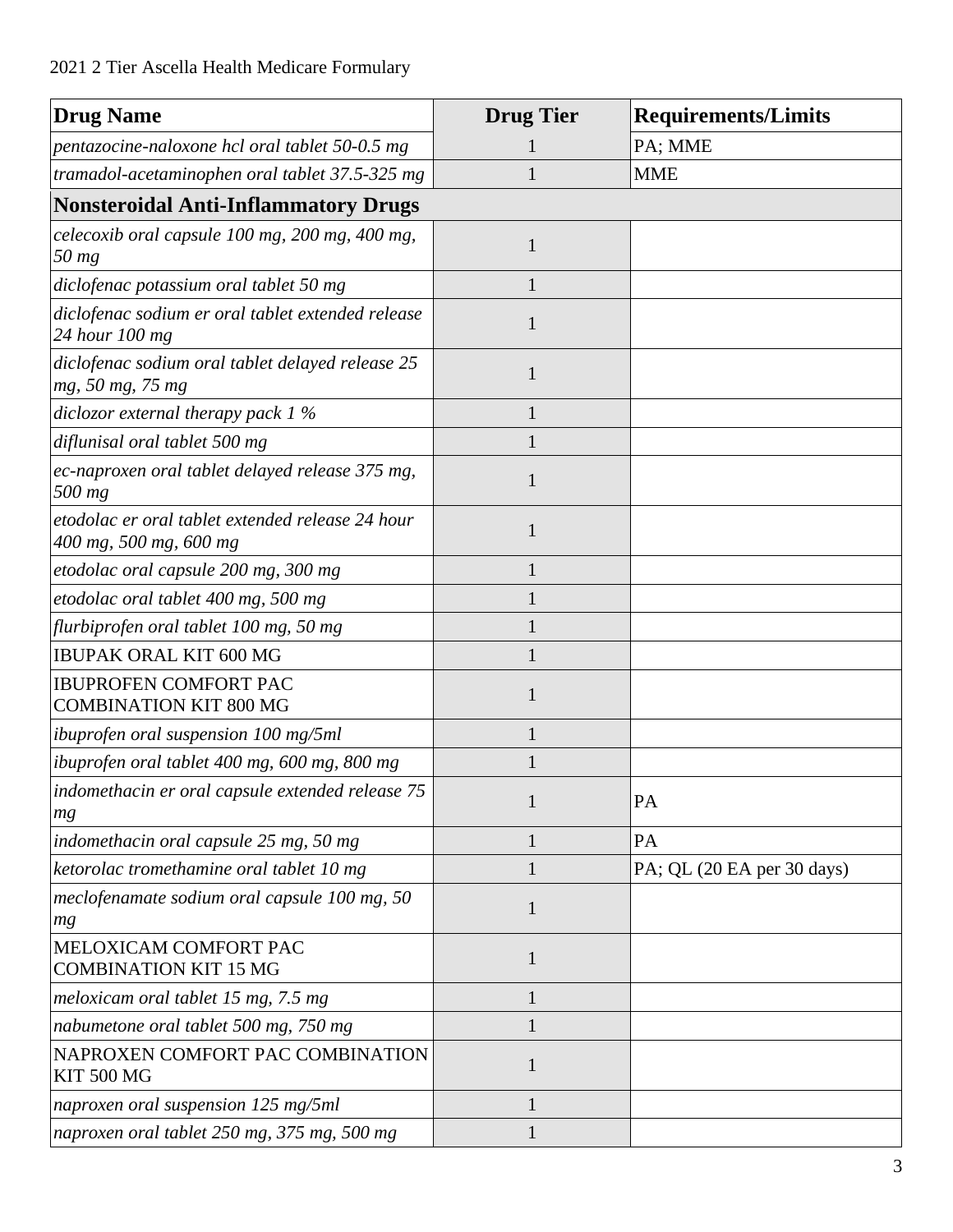| <b>Drug Name</b>                                                                                                                | <b>Drug Tier</b> | <b>Requirements/Limits</b>           |
|---------------------------------------------------------------------------------------------------------------------------------|------------------|--------------------------------------|
| naproxen oral tablet delayed release 375 mg, 500<br>mg                                                                          | 1                |                                      |
| naproxen sodium oral tablet 275 mg, 550 mg                                                                                      | $\mathbf{1}$     |                                      |
| piroxicam oral capsule 10 mg, 20 mg                                                                                             | 1                |                                      |
| sulindac oral tablet 150 mg, 200 mg                                                                                             | 1                |                                      |
| <b>Opioid Analgesics, Long-Acting</b>                                                                                           |                  |                                      |
| buprenorphine transdermal patch weekly 10<br>$mcg/hr$ , 15 $mcg/hr$ , 20 $mcg/hr$ , 5 $mcg/hr$ , 7.5<br>mcg/hr                  | $\mathbf{1}$     | MME; QL (4 EA per 28 days)           |
| fentanyl transdermal patch 72 hour 100 mcg/hr                                                                                   | 1                | PA; MME                              |
| fentanyl transdermal patch 72 hour 12 mcg/hr, 25<br>mcg/hr, 37.5 mcg/hr, 50 mcg/hr, 62.5 mcg/hr, 75<br>$mcg/hr$ , 87.5 $mcg/hr$ | 1                | MME; QL (10 EA per 30 days)          |
| methadone hcl oral solution 10 mg/5ml                                                                                           | $\mathbf{1}$     | MME; QL (1200 ML per 30 days)        |
| methadone hcl oral solution 5 mg/5ml                                                                                            | 1                | MME; QL (2400 ML per 30 days)        |
| methadone hcl oral tablet 10 mg                                                                                                 | $\mathbf{1}$     | PA; MME                              |
| methadone hcl oral tablet 5 mg                                                                                                  | 1                | MME; QL (180 EA per 30 days)         |
| morphine sulfate er oral tablet extended release<br>100 mg, 200 mg                                                              | 1                | PA; MME                              |
| morphine sulfate er oral tablet extended release<br>15 mg, 30 mg, 60 mg                                                         | 1                | MME; QL (60 EA per 30 days)          |
| oxycodone hcl er oral tablet er 12 hour abuse-<br>deterrent 10 mg, 15 mg, 20 mg, 30 mg, 40 mg, 60<br>mg, 80 mg                  | 1                | PA; MME                              |
| <b>Opioid Analgesics, Short-Acting</b>                                                                                          |                  |                                      |
| butorphanol tartrate nasal solution 10 mg/ml                                                                                    | 1                | MME; QL (5 ML per 30 days)           |
| duramorph injection solution $0.5$ mg/ml, 1 mg/ml                                                                               | 1                | B/D; MME                             |
| fentanyl citrate buccal lozenge on a handle 1200<br>mcg, 1600 mcg, 200 mcg, 400 mcg, 600 mcg, 800<br>mcg                        | $\mathbf{1}$     | PA; MME; QL (120 EA per 30<br>days)  |
| hydromorphone hcl oral tablet 2 mg, 4 mg, 8 mg                                                                                  | $\mathbf{1}$     | MME; QL (120 EA per 30 days)         |
| hydromorphone hcl pf injection solution 1 mg/ml,<br>10 mg/ml, 4 mg/ml, 50 mg/5ml, 500 mg/50ml                                   | $\mathbf{1}$     | <b>MME</b>                           |
| meperidine hcl oral solution 50 mg/5ml                                                                                          | $\mathbf{1}$     | PA; MME; QL (900 ML per 30)<br>days) |
| meperidine hcl oral tablet 100 mg, 50 mg                                                                                        | 1                | PA; MME; QL (180 EA per 30<br>days)  |
| morphine sulfate oral tablet 15 mg, 30 mg                                                                                       | $\mathbf{1}$     | MME; QL (120 EA per 30 days)         |
| nalbuphine hcl injection solution 10 mg/ml                                                                                      | $\mathbf{1}$     | B/D; MME                             |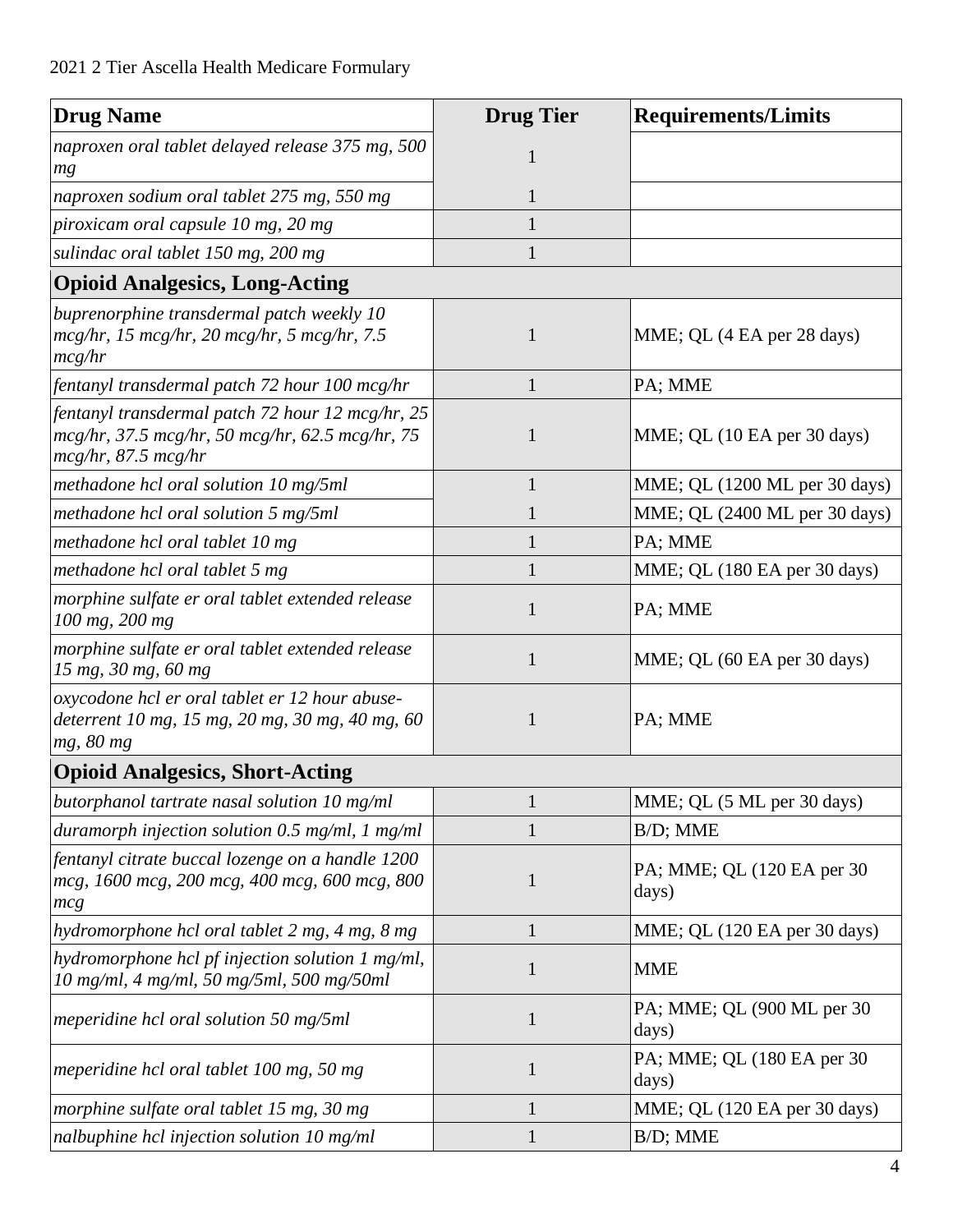| <b>Drug Name</b>                                                 | <b>Drug Tier</b> | <b>Requirements/Limits</b>    |
|------------------------------------------------------------------|------------------|-------------------------------|
| oxycodone hcl oral solution 5 mg/5ml                             |                  | MME; QL (5400 ML per 30 days) |
| oxycodone hcl oral tablet 10 mg, 15 mg, 20 mg,<br>30 mg, 5 mg    | 1                | MME; QL (120 EA per 30 days)  |
| tramadol hcl oral tablet 50 mg                                   |                  | MME; QL (240 EA per 30 days)  |
| <b>Anesthetics - Local Treatment Of Pain</b>                     |                  |                               |
| <b>Local Anesthetics</b>                                         |                  |                               |
| agoneaze external kit 2.5-2.5 %                                  |                  |                               |
| anodyne lpt external kit $2.5$ -2.5 %                            |                  |                               |
| APRIZIO PAK EXTERNAL KIT 2.5-2.5 %                               |                  |                               |
| APRIZIO PAK II EXTERNAL KIT 2.5-2.5 %                            |                  |                               |
| <b>CADIRAMD EXTERNAL KIT 2.5-2.5 %</b>                           |                  |                               |
| DERMACINRX EMPRICAINE EXTERNAL<br>KIT 2.5-2.5 %                  | 1                |                               |
| DERMACINRX PRIZOPAK EXTERNAL KIT<br>$2.5 - 2.5 %$                | 1                |                               |
| diclofenac sodium external gel 1 %                               |                  |                               |
| diclofenac sodium transdermal gel 1 %                            |                  |                               |
| <b>EMPRICAINE-II EXTERNAL KIT 2.5-2.5 %</b>                      |                  |                               |
| LEVA SET/OCCLUSIVE DRESSING<br><b>EXTERNAL KIT 2.5-2.5 %</b>     | 1                |                               |
| lidocaine external ointment $5\%$                                | 1                |                               |
| lidocaine external patch 5 %                                     |                  | PA; QL (90 EA per 30 days)    |
| lidocaine hcl external solution 4 %                              |                  |                               |
| lidocaine hcl mouth/throat solution 4 %                          |                  |                               |
| lidocaine hcl urethral/mucosal external gel 2 %                  |                  |                               |
| lidocaine hcl urethral/mucosal external prefilled<br>syringe 2 % | $\mathbf{1}$     |                               |
| lidocaine viscous hcl mouth/throat solution 2 %                  | 1                |                               |
| lidocaine-prilocaine external cream 2.5-2.5 %                    | 1                |                               |
| lidocaine-prilocaine external kit 2.5-2.5 %                      |                  |                               |
| lidopac external kit 5 %                                         | $\mathbf{1}$     |                               |
| lidopril external kit 2.5-2.5 %                                  | 1                |                               |
| lidopril xr external kit 2.5-2.5 %                               | 1                |                               |
| LIDO-PRILO CAINE PACK EXTERNAL KIT<br>2.5-2.5 %                  | $\mathbf{1}$     |                               |
| LIDOPURE PATCH EXTERNAL KIT 5 %                                  | 1                | PA; QL (90 EA per 30 days)    |
| lidovix l external kit 5 %                                       | $\mathbf{1}$     |                               |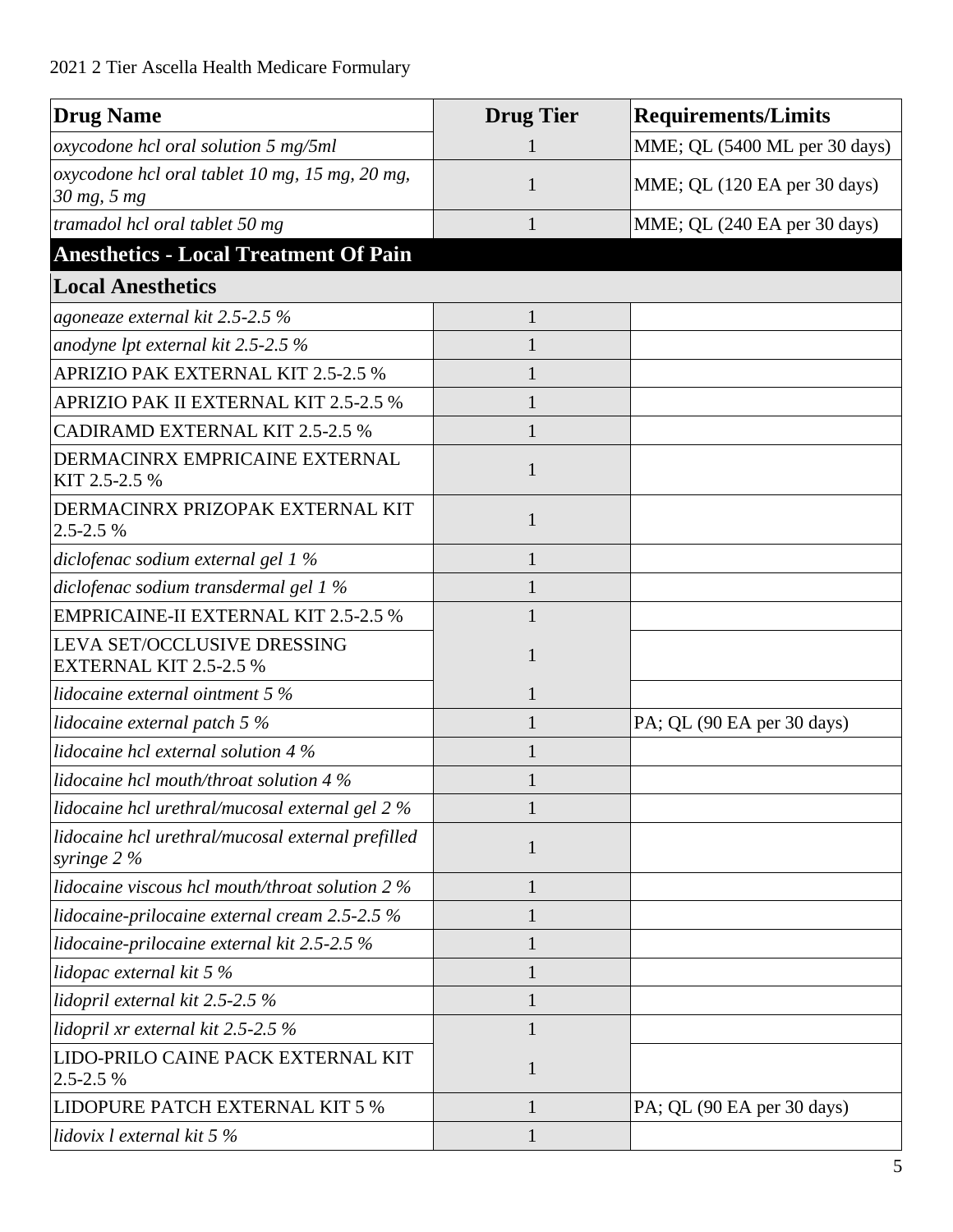| <b>Drug Name</b>                                                                                                    | <b>Drug Tier</b> | <b>Requirements/Limits</b> |
|---------------------------------------------------------------------------------------------------------------------|------------------|----------------------------|
| LIPROZONEPAK EXTERNAL KIT 2.5-2.5 %                                                                                 |                  |                            |
| LIVIXIL PAK EXTERNAL KIT 2.5-2.5 %                                                                                  | 1                |                            |
| MEDOLOR PAK EXTERNAL KIT 2.5-2.5 %                                                                                  |                  |                            |
| NUVAKAAN EXTERNAL KIT 2.5-2.5 %                                                                                     | 1                |                            |
| NUVAKAAN-II EXTERNAL KIT 2.5-2.5 %                                                                                  |                  |                            |
| port-prep external kit 2.5-2.5 %                                                                                    | 1                |                            |
| premium lidocaine external ointment 5 %                                                                             | 1                |                            |
| priloheal plus 30 external kit 2.5-2.5 %                                                                            | 1                |                            |
| prilolid external kit 2.5-2.5 %                                                                                     | 1                |                            |
| prilovix external kit 2.5-2.5 %                                                                                     | 1                |                            |
| prilovix lite external kit 2.5-2.5 %                                                                                |                  |                            |
| prilovix lite plus external kit $2.5$ -2.5 $\%$                                                                     |                  |                            |
| prilovix plus external kit 2.5-2.5 $%$                                                                              |                  |                            |
| prilovix ultralite external kit $2.5$ -2.5 %                                                                        | 1                |                            |
| prilovix ultralite plus external kit 2.5-2.5 %                                                                      | 1                |                            |
| PRIZOPAK II EXTERNAL KIT 2.5-2.5 %                                                                                  |                  |                            |
| REAL HEAL-I EXTERNAL KIT 2.5-2.5 %                                                                                  |                  |                            |
| SKYADERM-LP EXTERNAL KIT 2.5-2.5 %                                                                                  |                  |                            |
| soluline external kit 2.5-2.5 %                                                                                     | 1                |                            |
| solupicc external kit $2.5$ -2.5 $\%$                                                                               |                  |                            |
| ZILACAINE PATCH EXTERNAL THERAPY<br><b>PACK 5 %</b>                                                                 | 1                | PA; QL (90 EA per 30 days) |
| ZTLIDO EXTERNAL PATCH 1.8 %                                                                                         | $\overline{2}$   | PA                         |
| <b>Anti-Addiction/Substance Abuse</b><br><b>Treatment Agents - Treatment Of</b><br><b>Substance Abuse Disorders</b> |                  |                            |
| <b>Anti-Addiction/Substance Abuse</b><br><b>Treatment Agents</b>                                                    |                  |                            |
| acamprosate calcium oral tablet delayed release<br>333 mg                                                           | $\mathbf{1}$     |                            |
| buprenorphine hcl sublingual tablet sublingual 2<br>mg, 8 mg                                                        | $\mathbf{1}$     |                            |
| buprenorphine hcl-naloxone hcl sublingual tablet<br>sublingual 2-0.5 mg, 8-2 mg                                     | $\mathbf{1}$     |                            |
| bupropion hcl er (smoking det) oral tablet<br>extended release 12 hour 150 mg                                       | $\mathbf{1}$     |                            |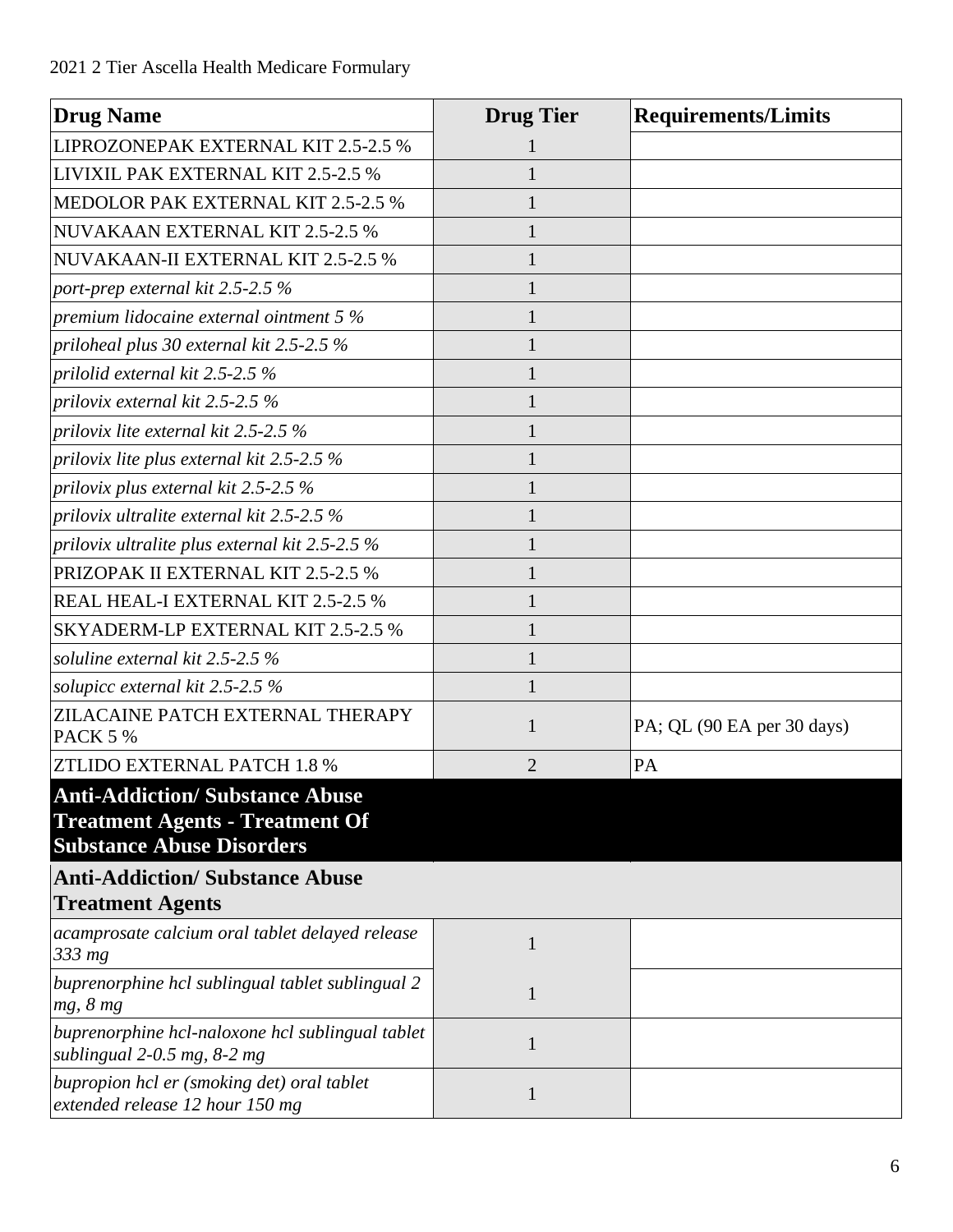| <b>Drug Name</b>                                                                                                    | <b>Drug Tier</b> | <b>Requirements/Limits</b>  |
|---------------------------------------------------------------------------------------------------------------------|------------------|-----------------------------|
| CHANTIX CONTINUING MONTH PAK ORAL<br><b>TABLET 1 MG</b>                                                             | $\overline{2}$   | QL (56 EA per 28 days)      |
| CHANTIX STARTING MONTH PAK ORAL<br>TABLET 0.5 MG X 11 & 1 MG X 42                                                   | $\overline{2}$   | QL (56 EA per 28 days)      |
| disulfiram oral tablet 250 mg, 500 mg                                                                               | 1                |                             |
| LUCEMYRA ORAL TABLET 0.18 MG                                                                                        | $\overline{2}$   | PA; QL (224 EA per 14 days) |
| naloxone hcl injection solution 0.4 mg/ml                                                                           | 1                |                             |
| naloxone hcl injection solution cartridge 0.4<br>mg/ml                                                              | $\mathbf{1}$     |                             |
| naloxone hcl injection solution prefilled syringe 2<br>mg/2ml                                                       | 1                |                             |
| naltrexone hcl oral tablet 50 mg                                                                                    | $\mathbf{1}$     |                             |
| NARCAN NASAL LIQUID 4 MG/0.1ML                                                                                      | $\overline{2}$   |                             |
| NICOTROL INHALATION INHALER 10 MG                                                                                   | $\overline{2}$   |                             |
| NICOTROL NS NASAL SOLUTION 10<br>MG/ML                                                                              | $\overline{2}$   |                             |
| varenicline tartrate oral tablet 0.5 mg, 1 mg                                                                       | 1                | QL (56 EA per 28 days)      |
| <b>Antibacterials - Treatment Of Bacterial</b><br><b>Infections</b>                                                 |                  |                             |
| Aminoglycosides                                                                                                     |                  |                             |
| amikacin sulfate injection solution 500 mg/2ml                                                                      | $\mathbf{1}$     |                             |
| <b>GENTAK OPHTHALMIC OINTMENT 0.3 %</b>                                                                             |                  |                             |
| gentamicin in saline intravenous solution 0.8-0.9<br>mg/ml-%, 1-0.9 mg/ml-%, 1.2-0.9 mg/ml-%, 1.6-<br>$0.9$ mg/ml-% |                  |                             |
| gentamicin sulfate external cream 0.1 %                                                                             |                  |                             |
| gentamicin sulfate external ointment 0.1 %                                                                          | 1                |                             |
| gentamicin sulfate injection solution 40 mg/ml                                                                      |                  |                             |
| gentamicin sulfate ophthalmic solution 0.3 %                                                                        | 1                |                             |
| neomycin sulfate oral tablet 500 mg                                                                                 | 1                |                             |
| paromomycin sulfate oral capsule 250 mg                                                                             | 1                |                             |
| streptomycin sulfate intramuscular solution<br>reconstituted 1 gm                                                   | $\mathbf{1}$     |                             |
| tobramycin ophthalmic solution $0.3\%$                                                                              |                  |                             |
| tobramycin sulfate injection solution 1.2<br>gm/30ml, 10 mg/ml, 2 gm/50ml, 80 mg/2ml                                | 1                |                             |
| tobramycin sulfate injection solution reconstituted<br>$1.2 \, \text{gm}$                                           | 1                |                             |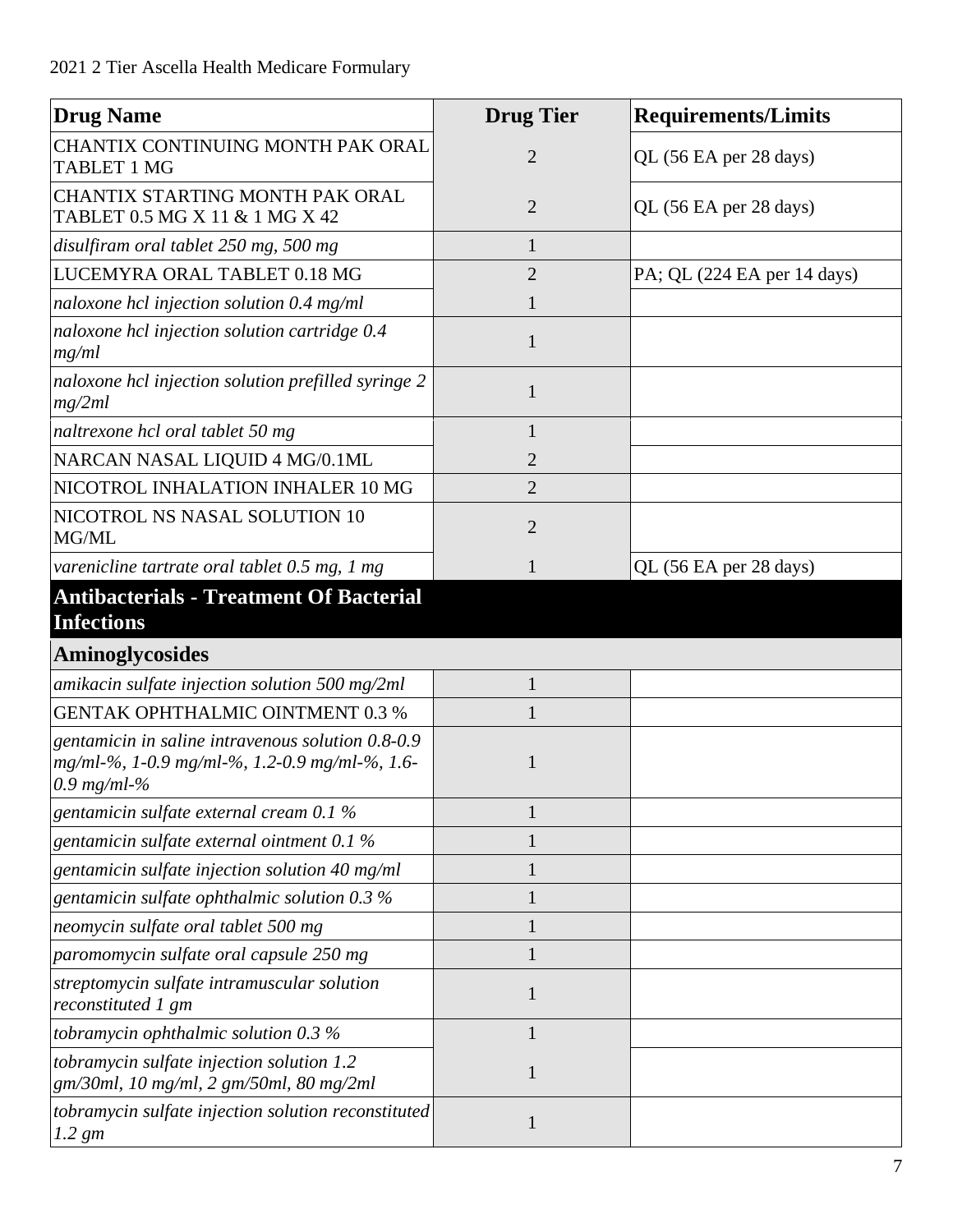| <b>Drug Name</b>                                                                                                  | <b>Drug Tier</b> | <b>Requirements/Limits</b> |
|-------------------------------------------------------------------------------------------------------------------|------------------|----------------------------|
| tobramycin-dexamethasone ophthalmic<br>suspension $0.3$ -0.1 %                                                    | 1                |                            |
| <b>Antibacterials, Other</b>                                                                                      |                  |                            |
| ak-poly-bac ophthalmic ointment 500-10000<br>unit/gm                                                              | $\mathbf{1}$     |                            |
| BACIGUENT OPHTHALMIC OINTMENT 500<br><b>UNIT/GM</b>                                                               | 1                |                            |
| bacitracin ophthalmic ointment 500 unit/gm                                                                        | 1                |                            |
| bacitracin-polymyxin b ophthalmic ointment 500-<br>$10000$ unit/gm                                                | 1                |                            |
| clindamycin hcl oral capsule 150 mg, 300 mg, 75<br>mg                                                             | 1                |                            |
| clindamycin palmitate hcl oral solution<br>reconstituted 75 mg/5ml                                                |                  |                            |
| clindamycin phosphate external gel 1 %                                                                            | $\mathbf{1}$     |                            |
| clindamycin phosphate external lotion $1\%$                                                                       | 1                |                            |
| clindamycin phosphate external solution $1\%$                                                                     | 1                |                            |
| clindamycin phosphate external swab 1 %                                                                           | 1                |                            |
| clindamycin phosphate in d5w intravenous<br>solution 300 mg/50ml, 600 mg/50ml, 900<br>mg/50ml                     | 1                |                            |
| clindamycin phosphate in nacl intravenous<br>solution 300-0.9 mg/50ml-%, 600-0.9 mg/50ml-<br>%, 900-0.9 mg/50ml-% | 1                |                            |
| clindamycin phosphate injection solution 300<br>mg/2ml, 600 mg/4ml, 900 mg/6ml                                    |                  |                            |
| clindamycin phosphate intravenous solution 300<br>$mg/2ml$ , 900 mg/6ml                                           | 1                |                            |
| clindamycin phosphate vaginal cream 2 %                                                                           |                  |                            |
| colistimethate sodium (cba) injection solution<br>reconstituted 150 mg                                            | 1                |                            |
| daptomycin intravenous solution reconstituted<br>350 mg, 500 mg                                                   | 1                |                            |
| linezolid in sodium chloride intravenous solution<br>600-0.9 mg/300ml-%                                           | 1                | B/D                        |
| linezolid intravenous solution 600 mg/300ml                                                                       | $\mathbf{1}$     | B/D                        |
| linezolid oral suspension reconstituted 100<br>mg/5ml                                                             | 1                |                            |
| linezolid oral tablet 600 mg                                                                                      | 1                |                            |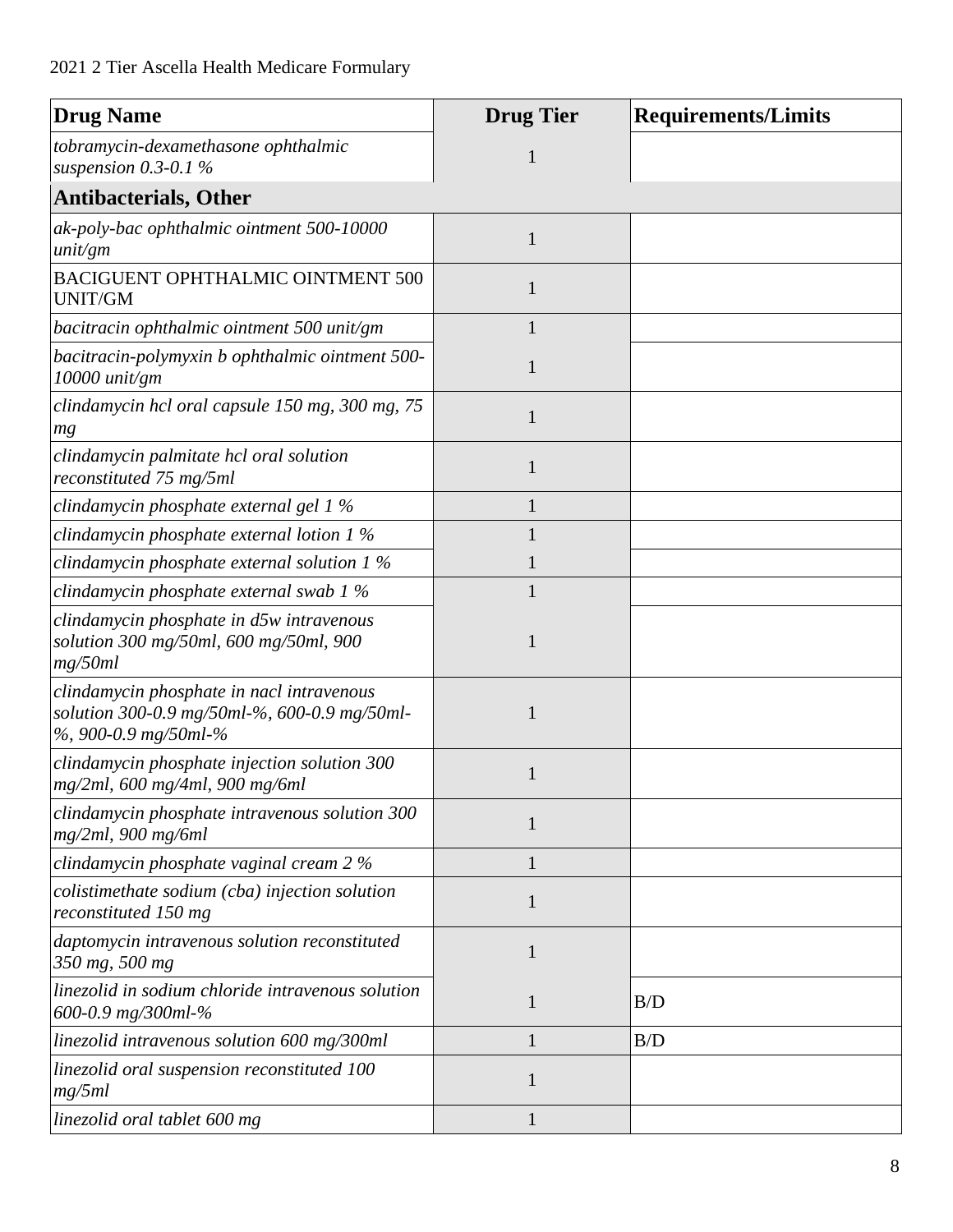| <b>Drug Name</b>                                                                                                   | <b>Drug Tier</b> | <b>Requirements/Limits</b> |
|--------------------------------------------------------------------------------------------------------------------|------------------|----------------------------|
| methenamine hippurate oral tablet 1 gm                                                                             |                  |                            |
| metronidazole external cream $0.75\%$                                                                              |                  |                            |
| metronidazole external gel 0.75 %, 1 %                                                                             |                  |                            |
| metronidazole external lotion $0.75\%$                                                                             | 1                |                            |
| metronidazole in nacl intravenous solution 5-0.79<br>mg/ml-%, 500-0.74 mg/100ml-%, 500-0.79<br>$mg/100ml-%$        | 1                |                            |
| metronidazole intravenous solution $5 \text{ mg/ml}$                                                               | $\mathbf{1}$     |                            |
| metronidazole oral capsule 375 mg                                                                                  |                  |                            |
| metronidazole oral tablet 250 mg, 500 mg                                                                           | 1                |                            |
| metronidazole vaginal gel $0.75\%$                                                                                 | $\mathbf{1}$     |                            |
| mupirocin external ointment 2 %                                                                                    |                  |                            |
| neomycin-polymyxin-dexameth ophthalmic<br>ointment 3.5-10000-0.1                                                   | $\mathbf{1}$     |                            |
| neomycin-polymyxin-dexameth ophthalmic<br>suspension 0.1 %, 3.5-10000-0.1                                          | $\mathbf{1}$     |                            |
| neomycin-polymyxin-gramicidin ophthalmic<br>solution 1.75-10000-.025                                               | $\mathbf{1}$     |                            |
| nitrofurantoin macrocrystal oral capsule 100 mg,<br>25 mg, 50 mg                                                   | 1                |                            |
| nitrofurantoin monohyd macro oral capsule 100<br>mg                                                                | 1                |                            |
| polymyxin b sulfate injection solution<br>reconstituted 500000 unit                                                | $\mathbf{1}$     |                            |
| polymyxin b-trimethoprim ophthalmic solution<br>10000-0.1 unit/ml- $\%$                                            |                  |                            |
| tinidazole oral tablet 250 mg, 500 mg                                                                              | $\mathbf{1}$     |                            |
| trimethoprim oral tablet 100 mg                                                                                    | 1                |                            |
| vancomycin hcl intravenous solution reconstituted<br>1 gm, 10 gm, 100 gm, 1000 mg, 250 mg, 5 gm,<br>500 mg, 750 mg | $\mathbf{1}$     |                            |
| vancomycin hcl oral capsule 125 mg, 250 mg                                                                         | $\mathbf{1}$     |                            |
| <b>Beta-Lactam, Cephalosporins</b>                                                                                 |                  |                            |
| cefaclor er oral tablet extended release 12 hour<br>500 mg                                                         | $\mathbf{1}$     |                            |
| cefaclor oral capsule 250 mg, 500 mg                                                                               | $\mathbf{1}$     |                            |
| cefadroxil oral capsule 500 mg                                                                                     |                  |                            |
| cefadroxil oral suspension reconstituted 250<br>$mg/5ml$ , 500 mg/5ml                                              | $\mathbf{1}$     |                            |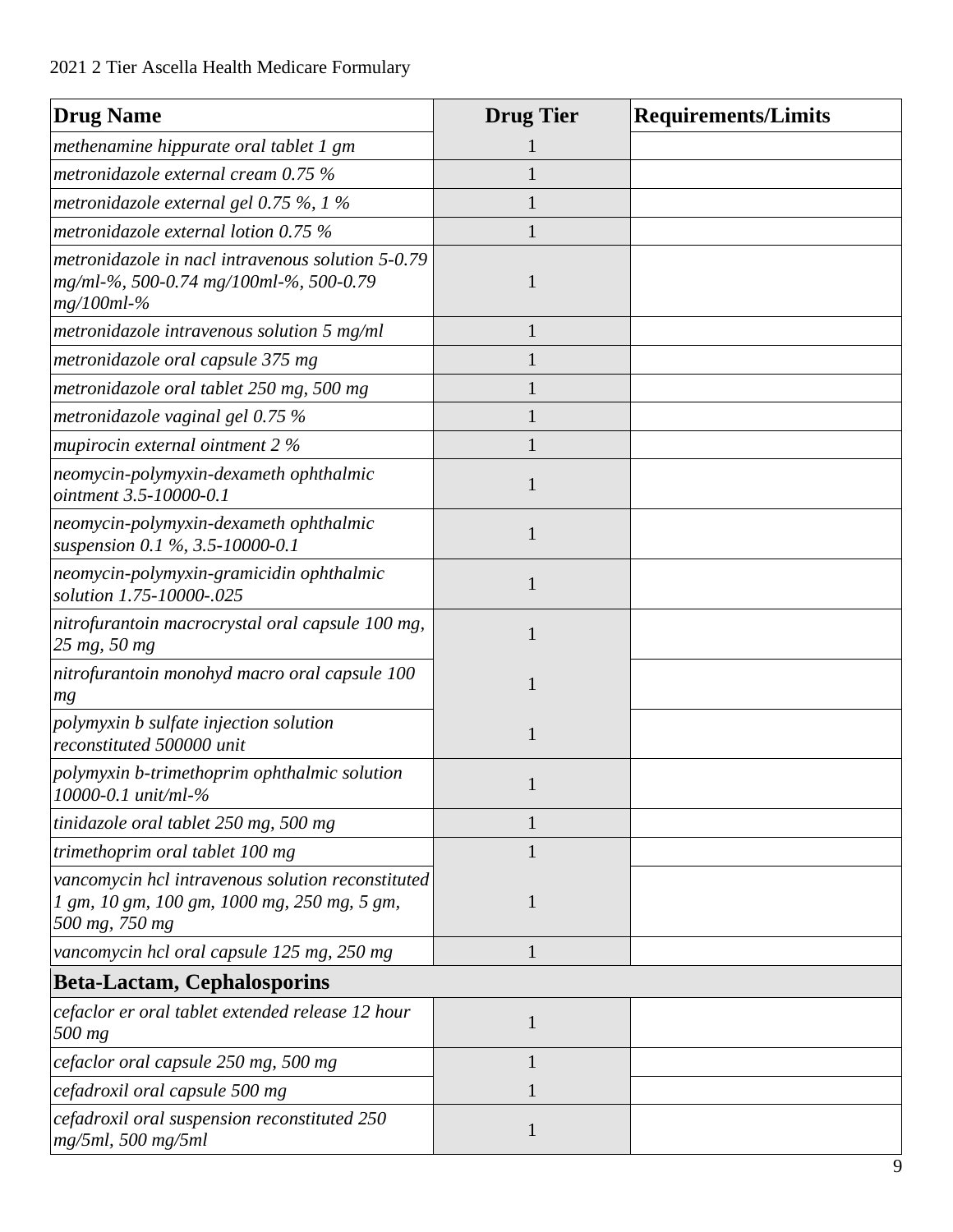| <b>Drug Name</b>                                                                                 | <b>Drug Tier</b> | <b>Requirements/Limits</b> |
|--------------------------------------------------------------------------------------------------|------------------|----------------------------|
| cefadroxil oral tablet 1 gm                                                                      |                  |                            |
| cefazolin sodium injection solution reconstituted<br>$1 \, \text{gm}, \, 500 \, \text{mg}$       | 1                |                            |
| cefazolin sodium intravenous solution<br>reconstituted 1 gm                                      | $\mathbf{1}$     |                            |
| cefazolin sodium-dextrose intravenous solution 1-<br>4 gm/50ml-%                                 | $\mathbf{1}$     |                            |
| cefazolin sodium-dextrose intravenous solution<br>reconstituted $1-4$ gm-%(50ml)                 | 1                |                            |
| cefdinir oral capsule 300 mg                                                                     | $\mathbf{1}$     |                            |
| cefdinir oral suspension reconstituted 125<br>$mg/5ml$ , 250 mg/5ml                              | 1                |                            |
| cefepime hcl injection solution reconstituted 1<br>gm, 2 gm                                      | 1                |                            |
| cefepime hcl intravenous solution 1 $gm/50ml$ , 2<br>gm/100ml                                    | $\mathbf{1}$     |                            |
| cefepime-dextrose intravenous solution<br>reconstituted 1-5 gm-%(50ml), 2-5 gm-%(50ml)           | $\mathbf{1}$     |                            |
| cefixime oral capsule 400 mg                                                                     | 1                |                            |
| cefotaxime sodium injection solution reconstituted<br>$1 \, \text{gm}$                           | 1                |                            |
| cefoxitin sodium intravenous solution<br>reconstituted 1 gm, 10 gm, 2 gm                         | 1                |                            |
| cefoxitin sodium-dextrose intravenous solution<br>reconstituted 1-4 gm-%(50ml), 2-2.2 gm-%(50ml) | 1                |                            |
| cefpodoxime proxetil oral suspension<br>reconstituted 100 mg/5ml, 50 mg/5ml                      |                  |                            |
| cefpodoxime proxetil oral tablet 100 mg, 200 mg                                                  | 1                |                            |
| cefprozil oral suspension reconstituted 125<br>$mg/5ml$ , 250 mg/5ml                             | $\mathbf{1}$     |                            |
| cefprozil oral tablet 250 mg, 500 mg                                                             | $\mathbf{1}$     |                            |
| ceftazidime and dextrose intravenous solution<br>reconstituted 1-5 gm-%(50ml), 2-5 gm-%(50ml)    | $\mathbf{1}$     |                            |
| ceftazidime injection solution reconstituted 1 gm,<br>6 gm                                       | 1                |                            |
| ceftazidime intravenous solution reconstituted 2<br>gm                                           | $\mathbf{1}$     |                            |
| ceftriaxone sodium in dextrose intravenous<br>solution 20 mg/ml, 40 mg/ml                        | $\mathbf{1}$     |                            |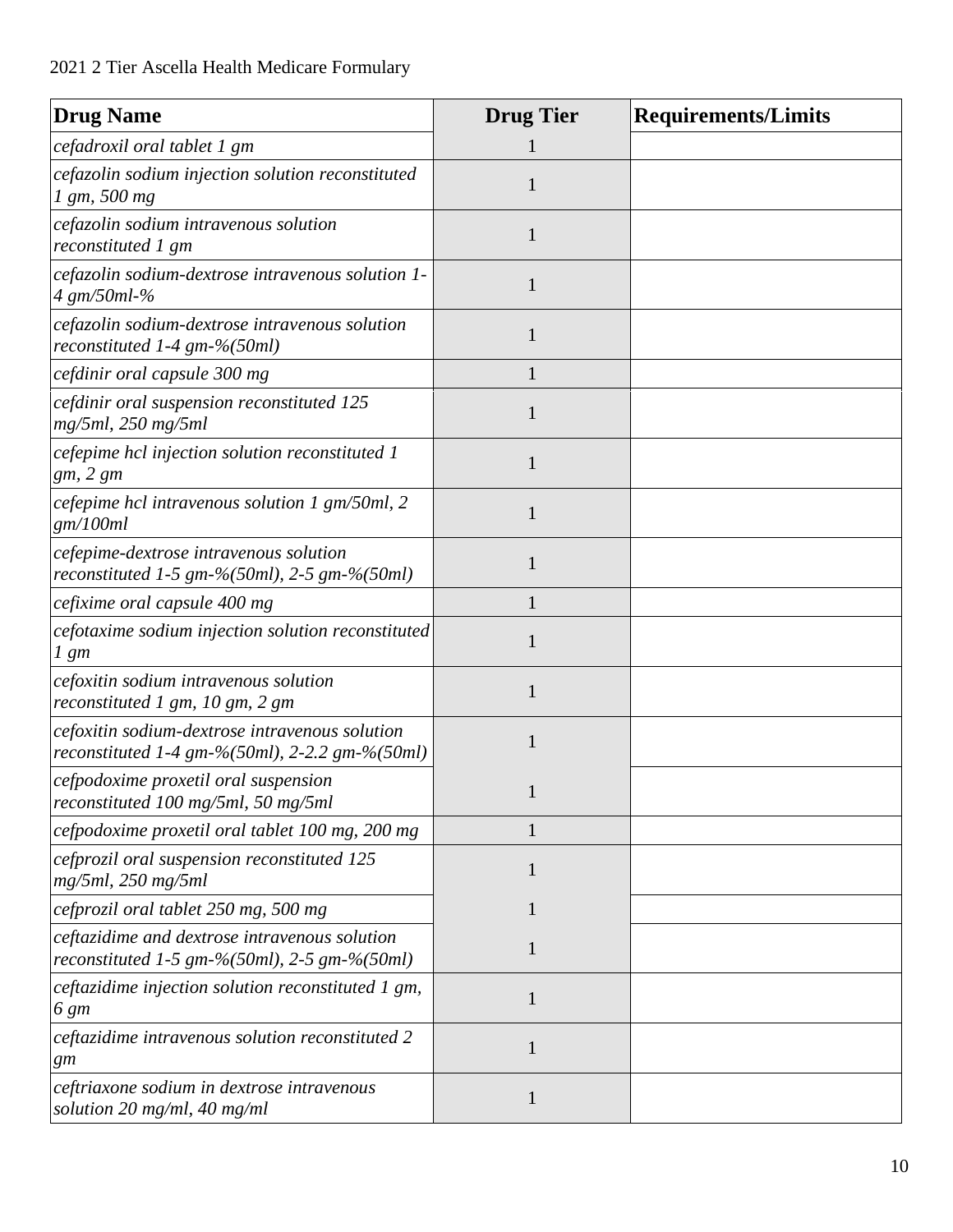| <b>Drug Name</b>                                                                                                | <b>Drug Tier</b> | <b>Requirements/Limits</b> |
|-----------------------------------------------------------------------------------------------------------------|------------------|----------------------------|
| ceftriaxone sodium injection solution<br>reconstituted 1 gm, $100$ gm, $2$ gm, $250$ mg, $500$<br>mg            | 1                |                            |
| ceftriaxone sodium intravenous solution<br>reconstituted 1 gm, 10 gm, 2 gm                                      | $\mathbf{1}$     |                            |
| ceftriaxone sodium-dextrose intravenous solution<br>reconstituted 1-3.74 gm-% $(50ml)$ , 2-2.22 gm-<br>% (50ml) | 1                |                            |
| cefuroxime axetil oral tablet 250 mg, 500 mg                                                                    | $\mathbf{1}$     |                            |
| cefuroxime sodium injection solution<br>reconstituted 750 mg                                                    | $\mathbf{1}$     |                            |
| cefuroxime sodium intravenous solution<br>reconstituted 1.5 gm                                                  | 1                |                            |
| cephalexin oral capsule 250 mg, 500 mg                                                                          | $\mathbf{1}$     |                            |
| cephalexin oral suspension reconstituted 125<br>$mg/5ml$ , 250 mg/5ml                                           | 1                |                            |
| cephalexin oral tablet 250 mg, 500 mg                                                                           | $\mathbf{1}$     |                            |
| <b>TAZICEF INJECTION SOLUTION</b><br>RECONSTITUTED 1 GM                                                         | $\mathbf{1}$     |                            |
| <b>TAZICEF INTRAVENOUS SOLUTION</b><br>RECONSTITUTED 1 GM, 2 GM, 6 GM                                           | $\mathbf{1}$     |                            |
| TEFLARO INTRAVENOUS SOLUTION<br>RECONSTITUTED 400 MG, 600 MG                                                    | $\overline{2}$   | PA                         |
| <b>Beta-Lactam, Other</b>                                                                                       |                  |                            |
| aztreonam injection solution reconstituted 1 gm                                                                 | 1                |                            |
| ertapenem sodium injection solution reconstituted<br>$1 \, \text{gm}$                                           | $\mathbf{1}$     |                            |
| imipenem-cilastatin intravenous solution<br>reconstituted 250 mg, 500 mg                                        | $\mathbf{1}$     | B/D                        |
| meropenem intravenous solution reconstituted 1<br>gm, 500 mg                                                    | $\mathbf{1}$     |                            |
| meropenem-sodium chloride intravenous solution<br>reconstituted 1 gm/50ml, 500 mg/50ml                          | 1                |                            |
| <b>Beta-Lactam, Penicillins</b>                                                                                 |                  |                            |
| amoxicillin oral capsule 250 mg, 500 mg                                                                         | 1                |                            |
| amoxicillin oral suspension reconstituted 125<br>mg/5ml, 200 mg/5ml, 250 mg/5ml, 400 mg/5ml                     | 1                |                            |
| amoxicillin oral tablet 500 mg, 875 mg                                                                          | 1                |                            |
| amoxicillin oral tablet chewable 125 mg, 250 mg                                                                 | 1                |                            |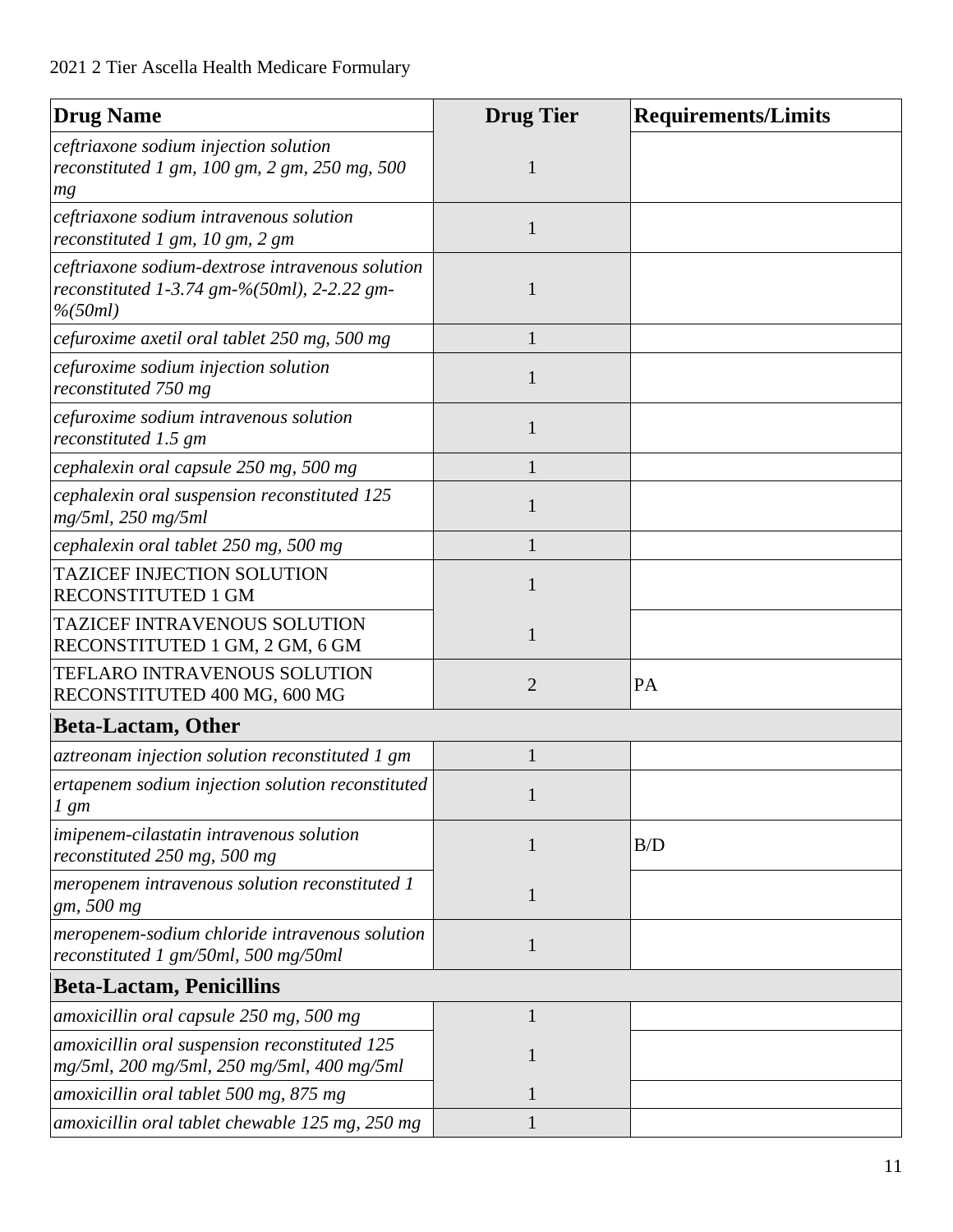| <b>Drug Name</b>                                                                                                                                                              | <b>Drug Tier</b> | <b>Requirements/Limits</b> |
|-------------------------------------------------------------------------------------------------------------------------------------------------------------------------------|------------------|----------------------------|
| amoxicillin-pot clavulanate er oral tablet<br>extended release 12 hour 1000-62.5 mg                                                                                           | 1                |                            |
| amoxicillin-pot clavulanate oral suspension<br>reconstituted 200-28.5 mg/5ml, 250-62.5 mg/5ml,<br>400-57 mg/5ml, 600-42.9 mg/5ml                                              | 1                |                            |
| amoxicillin-pot clavulanate oral tablet 250-125<br>mg, 500-125 mg, 875-125 mg                                                                                                 |                  |                            |
| amoxicillin-pot clavulanate oral tablet chewable<br>200-28.5 mg, 400-57 mg                                                                                                    | 1                |                            |
| ampicillin oral capsule 500 mg                                                                                                                                                |                  |                            |
| ampicillin sodium injection solution reconstituted<br>1 gm, 125 mg                                                                                                            | 1                |                            |
| ampicillin sodium intravenous solution<br>reconstituted 1 gm, 10 gm                                                                                                           | 1                |                            |
| ampicillin-sulbactam sodium injection solution<br>reconstituted 1.5 (1-0.5) gm, $3(2-1)$ gm                                                                                   | 1                |                            |
| ampicillin-sulbactam sodium intravenous solution<br>reconstituted 1.5 (1-0.5) gm, 15 (10-5) gm, 3 (2-1)<br>gm                                                                 | 1                |                            |
| <b>BICILLIN L-A INTRAMUSCULAR</b><br>SUSPENSION 1200000 UNIT/2ML, 2400000<br>UNIT/4ML, 600000 UNIT/ML                                                                         | $\overline{2}$   |                            |
| dicloxacillin sodium oral capsule 250 mg, 500 mg                                                                                                                              |                  |                            |
| nafcillin sodium in dextrose intravenous solution<br>1 gm/50ml, 2 gm/100ml                                                                                                    | 1                |                            |
| nafcillin sodium injection solution reconstituted 1<br>gm, 2 gm                                                                                                               |                  |                            |
| nafcillin sodium intravenous solution<br>reconstituted 1 gm, 2 gm                                                                                                             | $\mathbf{1}$     |                            |
| penicillin g procaine intramuscular suspension<br>600000 unit/ml                                                                                                              | $\mathbf{1}$     |                            |
| penicillin g sodium injection solution<br>reconstituted 5000000 unit                                                                                                          | $\mathbf{1}$     |                            |
| penicillin v potassium oral solution reconstituted<br>125 mg/5ml, 250 mg/5ml                                                                                                  | 1                |                            |
| penicillin v potassium oral tablet 250 mg, 500 mg                                                                                                                             | 1                |                            |
| piperacillin sod-tazobactam so intravenous<br>solution reconstituted $13.5 (12-1.5)$ gm, $2.25 (2-1.5)$<br>0.25) gm, 3.375 (3-0.375) gm, 4.5 (4-0.5) gm,<br>$40.5(36-4.5)$ gm | 1                |                            |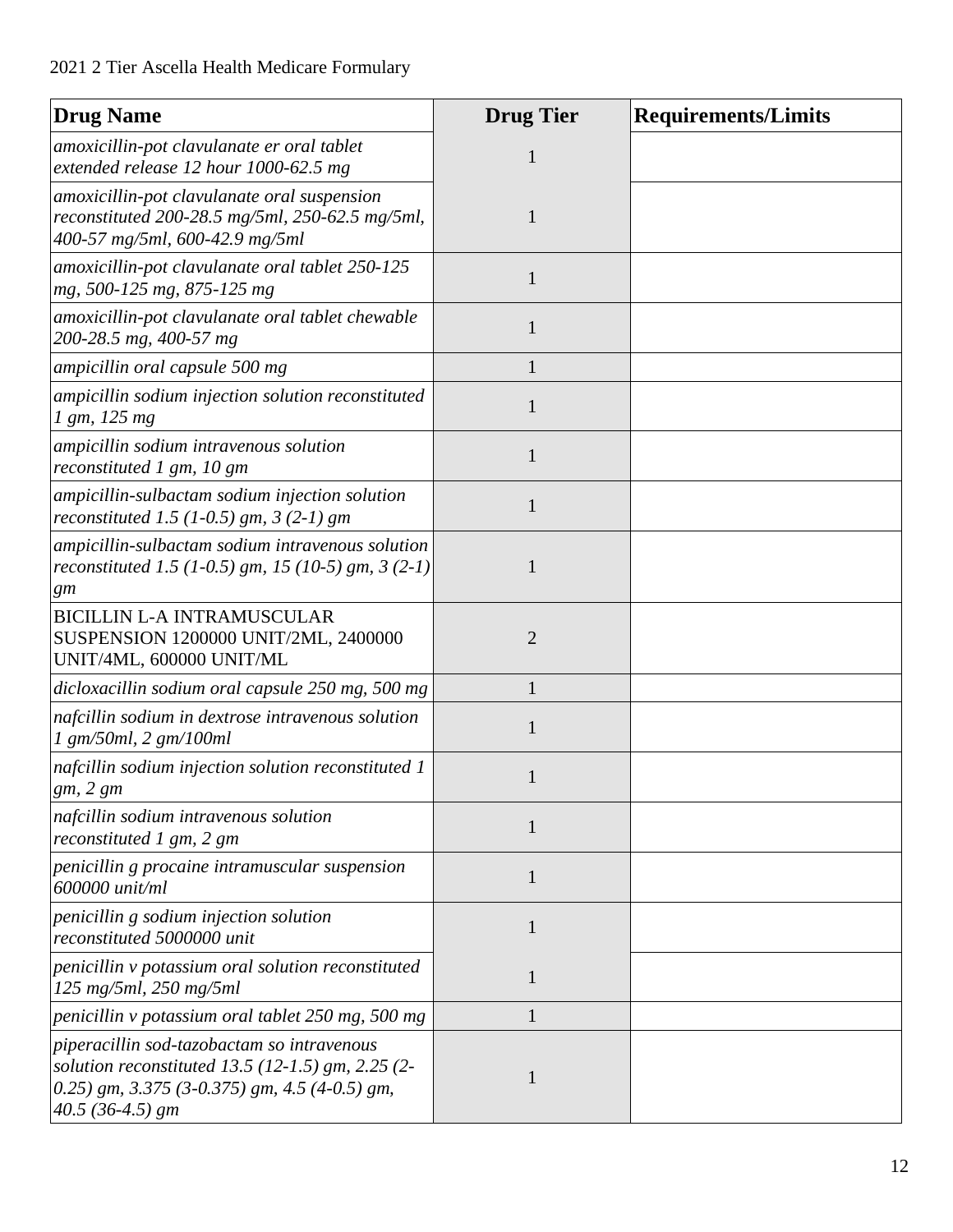| <b>Drug Name</b>                                                                     | <b>Drug Tier</b> | <b>Requirements/Limits</b> |
|--------------------------------------------------------------------------------------|------------------|----------------------------|
| <b>Macrolides</b>                                                                    |                  |                            |
| azithromycin intravenous solution reconstituted<br>500 mg                            | $\mathbf{1}$     |                            |
| azithromycin oral packet 1 gm                                                        | $\mathbf{1}$     |                            |
| azithromycin oral suspension reconstituted 100<br>$mg/5ml$ , 200 mg/5ml              | $\mathbf{1}$     |                            |
| azithromycin oral tablet 250 mg, 250 mg (6 pack),<br>500 mg, 500 mg (3 pack), 600 mg | 1                |                            |
| clarithromycin er oral tablet extended release 24<br>hour 500 mg                     | 1                |                            |
| clarithromycin oral suspension reconstituted 125<br>mg/5ml, 250 mg/5ml               | $\mathbf{1}$     |                            |
| clarithromycin oral tablet 250 mg, 500 mg                                            | $\mathbf{1}$     |                            |
| DIFICID ORAL SUSPENSION<br>RECONSTITUTED 40 MG/ML                                    | $\overline{2}$   | PA                         |
| DIFICID ORAL TABLET 200 MG                                                           | $\overline{2}$   | PA                         |
| ery external pad 2 %                                                                 | 1                |                            |
| ERYTHROCIN LACTOBIONATE<br><b>INTRAVENOUS SOLUTION</b><br>RECONSTITUTED 500 MG       | $\overline{2}$   |                            |
| ERYTHROCIN STEARATE ORAL TABLET<br>250 MG                                            | $\mathbf{1}$     |                            |
| erythromycin base oral tablet 250 mg, 500 mg                                         | 1                |                            |
| erythromycin ethylsuccinate oral suspension<br>reconstituted 200 mg/5ml              | 1                |                            |
| erythromycin ethylsuccinate oral tablet 400 mg                                       |                  |                            |
| erythromycin external gel 2 %                                                        | 1                |                            |
| erythromycin external solution 2 %                                                   |                  |                            |
| erythromycin ophthalmic ointment 5 mg/gm                                             | $\mathbf{1}$     |                            |
| <b>Quinolones</b>                                                                    |                  |                            |
| ciprofloxacin hcl ophthalmic solution $0.3\%$                                        | $\mathbf{1}$     |                            |
| ciprofloxacin hcl oral tablet 100 mg, 250 mg, 500<br>mg, 750 mg                      | $\mathbf{1}$     |                            |
| ciprofloxacin in d5w intravenous solution 200<br>mg/100ml                            | $\mathbf{1}$     |                            |
| levofloxacin in d5w intravenous solution 500<br>mg/100ml, 750 mg/150ml               | $\mathbf{1}$     |                            |
| levofloxacin intravenous solution 25 mg/ml                                           | $\mathbf{1}$     |                            |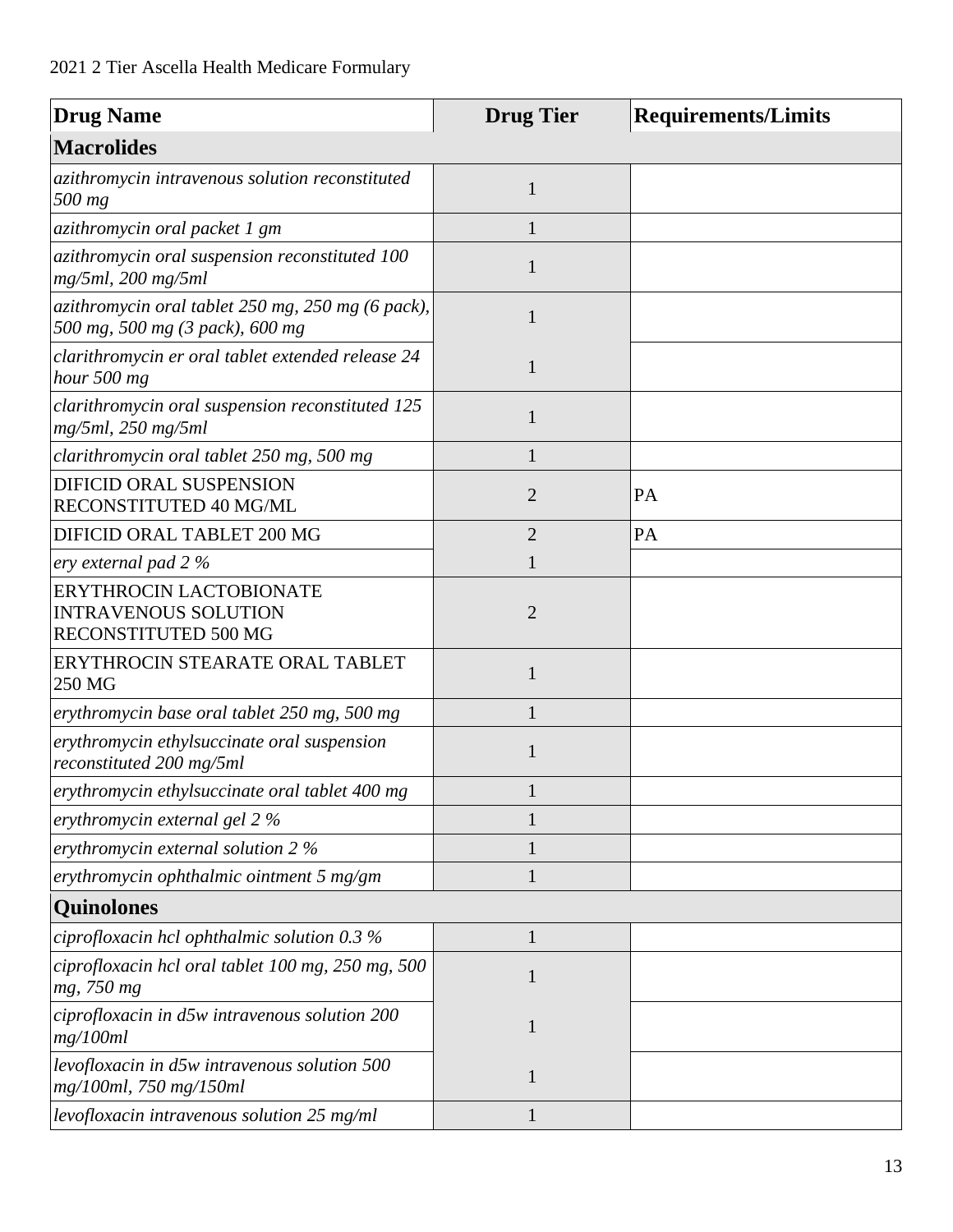| <b>Drug Name</b>                                                    | <b>Drug Tier</b> | <b>Requirements/Limits</b> |
|---------------------------------------------------------------------|------------------|----------------------------|
| levofloxacin oral solution 25 mg/ml                                 |                  |                            |
| levofloxacin oral tablet 250 mg, 500 mg, 750 mg                     | 1                |                            |
| moxifloxacin hcl in nacl intravenous solution 400<br>mg/250ml       | 1                |                            |
| moxifloxacin hcl intravenous solution 400<br>mg/250ml               | 1                |                            |
| moxifloxacin hcl oral tablet 400 mg                                 | 1                |                            |
| ofloxacin ophthalmic solution $0.3\%$                               |                  |                            |
| ofloxacin oral tablet 300 mg, 400 mg                                | 1                |                            |
| <b>Sulfonamides</b>                                                 |                  |                            |
| silver sulfadiazine external cream $1\%$                            | $\mathbf{1}$     |                            |
| <b>SSD EXTERNAL CREAM 1 %</b>                                       |                  |                            |
| sulfacetamide sodium (acne) external lotion 10 %                    |                  |                            |
| sulfacetamide sodium ophthalmic ointment 10 %                       |                  |                            |
| sulfacetamide sodium ophthalmic solution 10 %                       |                  |                            |
| sulfadiazine oral tablet 500 mg                                     |                  |                            |
| sulfamethoxazole-trimethoprim oral suspension<br>200-40 mg/5ml      | 1                |                            |
| sulfamethoxazole-trimethoprim oral tablet 400-80<br>mg, 800-160 mg  |                  |                            |
| <b>Tetracyclines</b>                                                |                  |                            |
| <b>DOXY 100 INTRAVENOUS SOLUTION</b><br>RECONSTITUTED 100 MG        | 1                |                            |
| doxycycline hyclate intravenous solution<br>reconstituted 100 mg    | 1                |                            |
| doxycycline hyclate oral capsule 100 mg, 50 mg                      | $\mathbf{1}$     |                            |
| doxycycline hyclate oral tablet 100 mg, 20 mg                       | $\mathbf{1}$     |                            |
| doxycycline monohydrate oral capsule 100 mg,<br>50 mg               | $\mathbf{1}$     |                            |
| doxycycline monohydrate oral tablet 100 mg, 150<br>mg, 50 mg, 75 mg | $\mathbf{1}$     |                            |
| minocycline hcl oral capsule 100 mg, 50 mg, 75<br>mg                | $\mathbf{1}$     |                            |
| minocycline hcl oral tablet 100 mg, 50 mg, 75 mg                    | 1                |                            |
| tetracycline hcl oral capsule 250 mg, 500 mg                        | $\mathbf{1}$     |                            |
| <b>Anticonvulsants - Treatment Of</b><br><b>Seizures</b>            |                  |                            |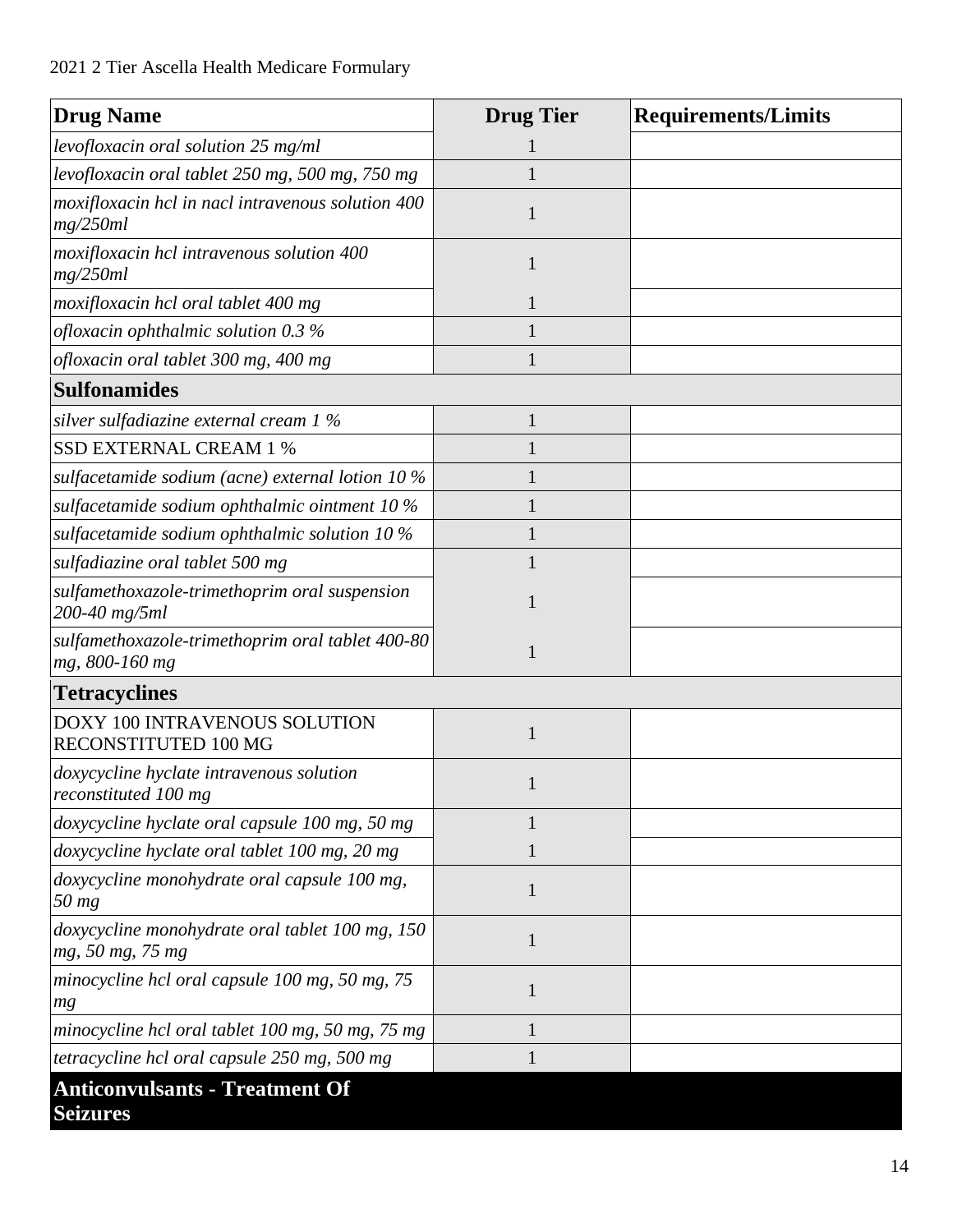| <b>Drug Name</b>                                                                       | <b>Drug Tier</b> | <b>Requirements/Limits</b>    |
|----------------------------------------------------------------------------------------|------------------|-------------------------------|
| <b>Anticonvulsants, Other</b>                                                          |                  |                               |
| BRIVIACT ORAL SOLUTION 10 MG/ML                                                        | $\overline{2}$   | <b>ST</b>                     |
| BRIVIACT ORAL TABLET 10 MG, 100 MG,<br>25 MG, 50 MG, 75 MG                             | $\overline{2}$   | <b>ST</b>                     |
| DIACOMIT ORAL CAPSULE 250 MG, 500 MG                                                   | $\overline{2}$   | PA                            |
| DIACOMIT ORAL PACKET 250 MG, 500 MG                                                    | $\overline{2}$   | PA                            |
| EPIDIOLEX ORAL SOLUTION 100 MG/ML                                                      | $\overline{2}$   | PA                            |
| FINTEPLA ORAL SOLUTION 2.2 MG/ML                                                       | $\overline{2}$   | PA                            |
| levetiracetam er oral tablet extended release 24<br>hour 500 mg, 750 mg                | $\mathbf{1}$     |                               |
| levetiracetam oral solution 100 mg/ml                                                  | $\mathbf{1}$     |                               |
| levetiracetam oral tablet 1000 mg, 250 mg, 500<br>mg, 750 mg                           | $\mathbf{1}$     |                               |
| ROWEEPRA ORAL TABLET 500 MG                                                            | $\mathbf{1}$     |                               |
| SPRITAM ORAL TABLET DISINTEGRATING<br>SOLUBLE 1000 MG, 250 MG, 500 MG                  | $\overline{2}$   | $ST$ ; QL (60 EA per 30 days) |
| SPRITAM ORAL TABLET DISINTEGRATING<br>SOLUBLE 750 MG                                   | $\overline{2}$   | ST; QL (120 EA per 30 days)   |
| <b>Calcium Channel Modifying Agents</b>                                                |                  |                               |
| CELONTIN ORAL CAPSULE 300 MG                                                           | $\overline{2}$   |                               |
| ethosuximide oral capsule 250 mg                                                       | 1                |                               |
| ethosuximide oral solution 250 mg/5ml                                                  | 1                |                               |
| pregabalin oral capsule 100 mg, 150 mg, 200 mg,<br>225 mg, 25 mg, 300 mg, 50 mg, 75 mg | 1                |                               |
| pregabalin oral solution 20 mg/ml                                                      | $\mathbf{1}$     |                               |
| zonisamide oral capsule 100 mg, 25 mg, 50 mg                                           | $\mathbf{1}$     |                               |
| Gamma-Aminobutyric Acid (Gaba)<br><b>Augmenting Agents</b>                             |                  |                               |
| clobazam oral suspension 2.5 mg/ml                                                     | $\mathbf{1}$     | PA; QL (480 ML per 30 days)   |
| clobazam oral tablet 10 mg, 20 mg                                                      | 1                | PA; QL (60 EA per 30 days)    |
| DIASTAT ACUDIAL RECTAL GEL 10 MG, 20<br>MG                                             | $\overline{2}$   |                               |
| DIASTAT PEDIATRIC RECTAL GEL 2.5 MG                                                    | $\overline{2}$   |                               |
| diazepam rectal gel 10 mg, 2.5 mg, 20 mg                                               | $\mathbf{1}$     |                               |
| divalproex sodium er oral tablet extended release<br>24 hour 250 mg, 500 mg            | $\mathbf{1}$     |                               |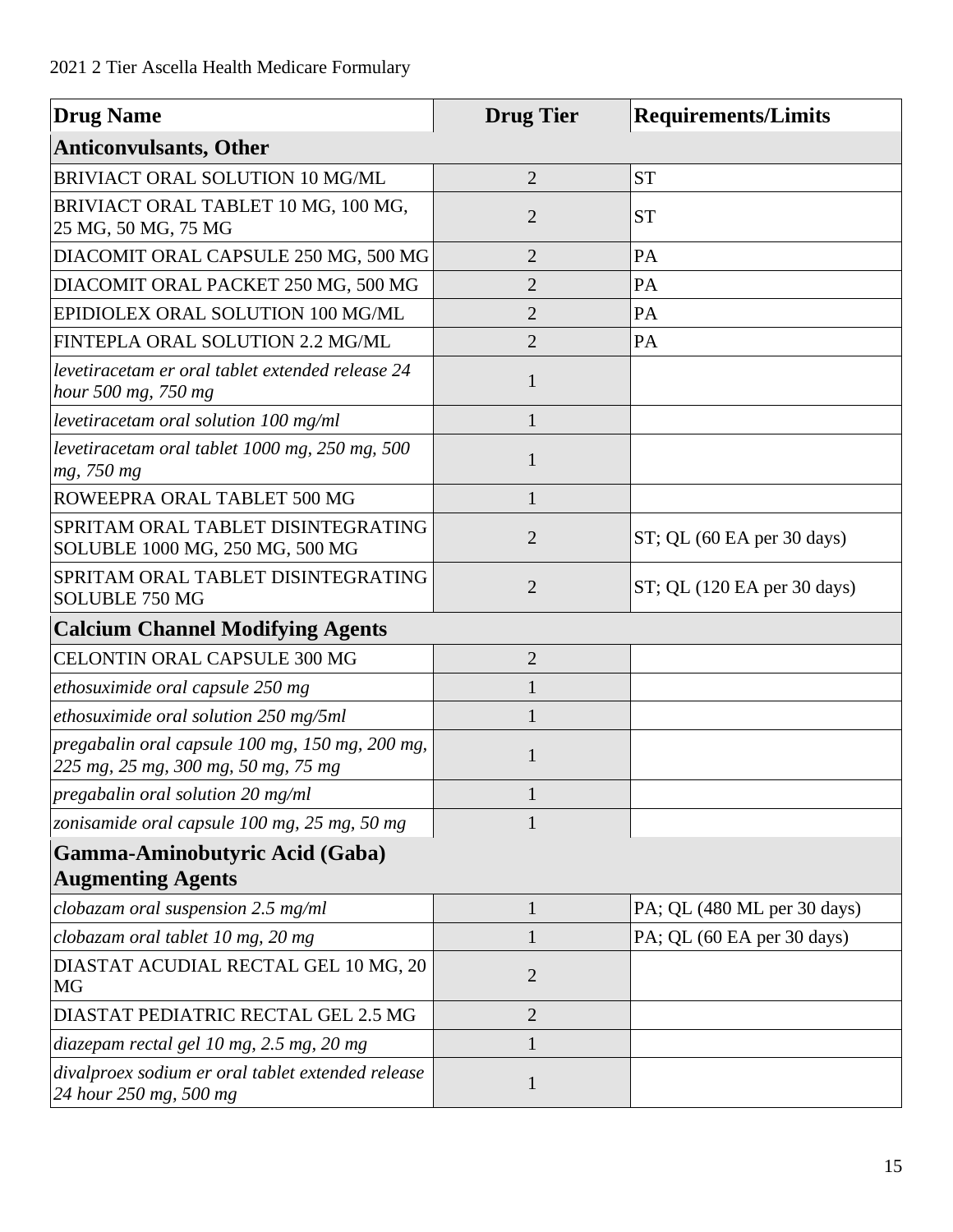| <b>Drug Name</b>                                                                             | <b>Drug Tier</b> | <b>Requirements/Limits</b>  |
|----------------------------------------------------------------------------------------------|------------------|-----------------------------|
| divalproex sodium oral capsule delayed release<br>sprinkle 125 mg                            | 1                |                             |
| divalproex sodium oral tablet delayed release 125<br>mg, 250 mg, 500 mg                      | 1                |                             |
| gabapentin oral capsule 100 mg, 300 mg, 400 mg                                               | $\mathbf{1}$     |                             |
| gabapentin oral solution 250 mg/5ml, 300 mg/6ml                                              | 1                |                             |
| gabapentin oral tablet 600 mg, 800 mg                                                        | 1                |                             |
| NAYZILAM NASAL SOLUTION 5 MG/0.1ML                                                           | $\overline{2}$   |                             |
| phenobarbital oral elixir 20 mg/5ml                                                          | $\mathbf{1}$     | PA                          |
| phenobarbital oral solution 20 mg/5ml                                                        | 1                | PA                          |
| phenobarbital oral tablet 100 mg, 15 mg, 16.2<br>mg, 30 mg, 32.4 mg, 60 mg, 64.8 mg, 97.2 mg | 1                | PA                          |
| primidone oral tablet 250 mg, 50 mg                                                          | 1                |                             |
| SYMPAZAN ORAL FILM 10 MG, 20 MG, 5<br><b>MG</b>                                              | $\overline{2}$   | PA; QL (60 EA per 30 days)  |
| tiagabine hcl oral tablet 12 mg, 16 mg, 2 mg, 4<br>mg                                        | $\mathbf{1}$     |                             |
| valproic acid oral capsule 250 mg                                                            |                  |                             |
| valproic acid oral solution 250 mg/5ml                                                       | 1                |                             |
| VALTOCO 10 MG DOSE NASAL LIQUID 10<br>MG/0.1ML                                               | $\overline{2}$   | PA                          |
| VALTOCO 15 MG DOSE NASAL LIQUID<br>THERAPY PACK 7.5 MG/0.1ML                                 | $\overline{2}$   | PA                          |
| VALTOCO 20 MG DOSE NASAL LIQUID<br>THERAPY PACK 10 MG/0.1ML                                  | $\overline{2}$   | PA                          |
| VALTOCO 5 MG DOSE NASAL LIQUID 5<br>MG/0.1ML                                                 | $\overline{2}$   | PA                          |
| vigabatrin oral packet 500 mg                                                                | $\mathbf{1}$     | PA; QL (180 EA per 30 days) |
| vigabatrin oral tablet 500 mg                                                                | $\mathbf{1}$     | PA; QL (180 EA per 30 days) |
| VIGADRONE ORAL PACKET 500 MG                                                                 | $\mathbf{1}$     | PA; QL (180 EA per 30 days) |
| XCOPRI (250 MG DAILY DOSE) ORAL<br>TABLET THERAPY PACK 100 & 150 MG, 50<br>& 200 MG          | $\overline{2}$   | <b>ST</b>                   |
| XCOPRI (350 MG DAILY DOSE) ORAL<br>TABLET THERAPY PACK 150 & 200 MG                          | $\overline{2}$   | <b>ST</b>                   |
| XCOPRI ORAL TABLET 100 MG, 150 MG,<br>200 MG, 50 MG                                          | $\overline{2}$   | <b>ST</b>                   |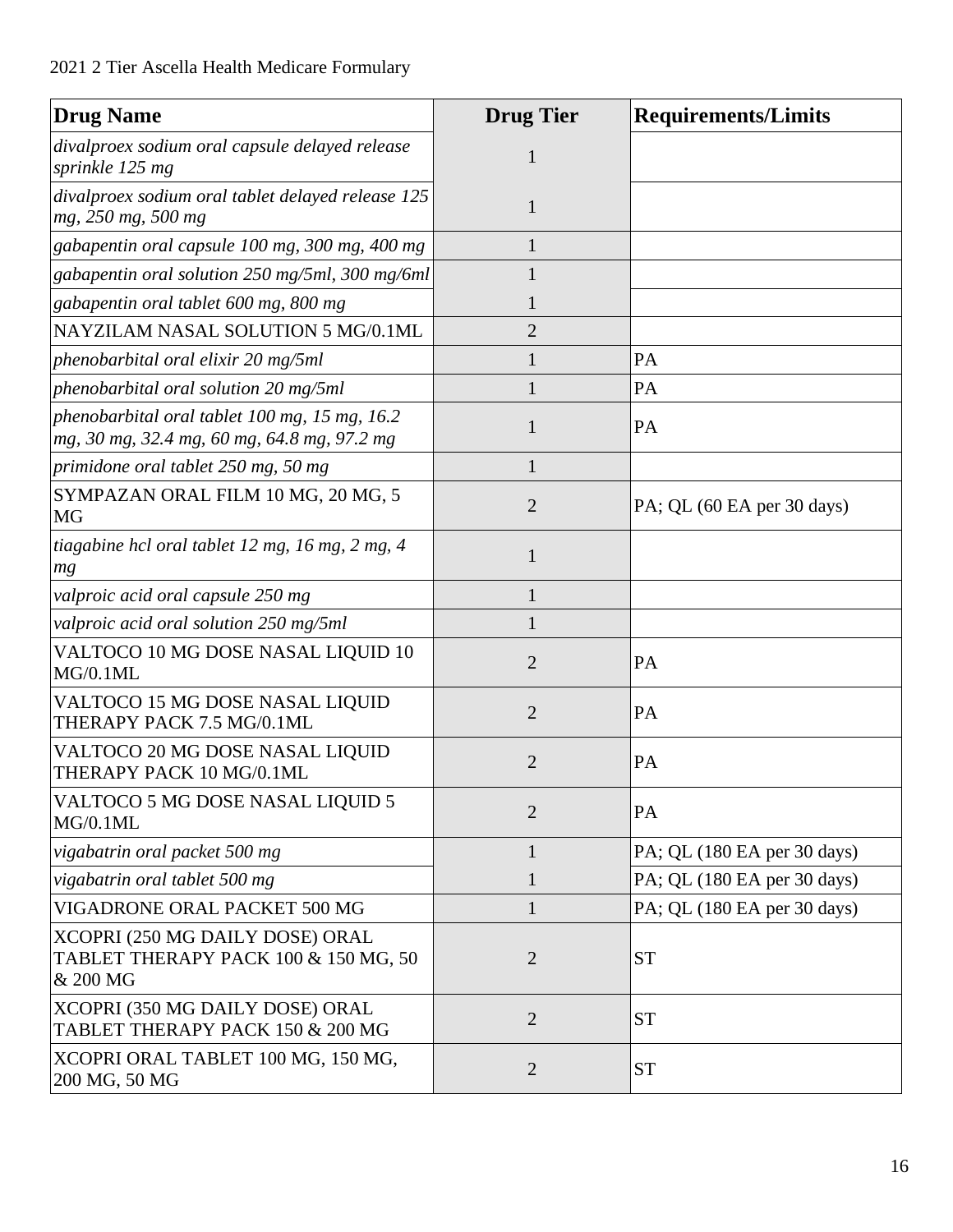| <b>Drug Name</b>                                                                                                          | <b>Drug Tier</b> | <b>Requirements/Limits</b>    |
|---------------------------------------------------------------------------------------------------------------------------|------------------|-------------------------------|
| <b>XCOPRI ORAL TABLET THERAPY PACK 14</b><br>X 12.5 MG & 14 X 25 MG, 14 X 150 MG & 14<br>X200 MG, 14 X 50 MG & 14 X100 MG | $\overline{2}$   | <b>ST</b>                     |
| <b>Glutamate Reducing Agents</b>                                                                                          |                  |                               |
| felbamate oral suspension 600 mg/5ml                                                                                      | $\mathbf{1}$     |                               |
| felbamate oral tablet 400 mg, 600 mg                                                                                      | 1                |                               |
| FYCOMPA ORAL SUSPENSION 0.5 MG/ML                                                                                         | $\overline{2}$   | <b>ST</b>                     |
| FYCOMPA ORAL TABLET 10 MG, 12 MG, 2<br>MG, 4 MG, 6 MG, 8 MG                                                               | $\overline{2}$   | $ST$ ; QL (30 EA per 30 days) |
| lamotrigine er oral tablet extended release 24<br>hour 100 mg, 200 mg, 25 mg, 250 mg, 300 mg, 50<br>mg                    | 1                |                               |
| lamotrigine oral tablet chewable 25 mg, 5 mg                                                                              | $\mathbf{1}$     |                               |
| topiramate oral capsule sprinkle 15 mg, 25 mg                                                                             |                  |                               |
| topiramate oral tablet 100 mg, 200 mg, 25 mg, 50<br>mg                                                                    | $\mathbf{1}$     |                               |
| <b>Sodium Channel Agents</b>                                                                                              |                  |                               |
| APTIOM ORAL TABLET 200 MG, 400 MG                                                                                         | $\overline{2}$   | ST; QL (30 EA per 30 days)    |
| APTIOM ORAL TABLET 600 MG, 800 MG                                                                                         | $\overline{2}$   | $ST$ ; QL (60 EA per 30 days) |
| carbamazepine er oral tablet extended release 12<br>hour 100 mg, 200 mg, 400 mg                                           | $\mathbf{1}$     |                               |
| carbamazepine oral suspension 100 mg/5ml                                                                                  | $\mathbf{1}$     |                               |
| carbamazepine oral tablet 200 mg                                                                                          | $\mathbf{1}$     |                               |
| carbamazepine oral tablet chewable 100 mg                                                                                 | 1                |                               |
| DILANTIN ORAL CAPSULE 30 MG                                                                                               | $\overline{c}$   |                               |
| EPITOL ORAL TABLET 200 MG                                                                                                 | $\mathbf{1}$     |                               |
| oxcarbazepine oral suspension 300 mg/5ml                                                                                  |                  |                               |
| oxcarbazepine oral tablet 150 mg, 300 mg, 600<br>mg                                                                       | $\mathbf{1}$     |                               |
| PEGANONE ORAL TABLET 250 MG                                                                                               | $\overline{2}$   |                               |
| PHENYTEK ORAL CAPSULE 200 MG, 300<br>MG                                                                                   | $\overline{2}$   |                               |
| PHENYTOIN INFATABS ORAL TABLET<br><b>CHEWABLE 50 MG</b>                                                                   | $\mathbf{1}$     |                               |
| phenytoin oral suspension 100 mg/4ml, 125<br>mg/5ml                                                                       | 1                |                               |
| phenytoin oral tablet chewable 50 mg                                                                                      | $\mathbf{1}$     |                               |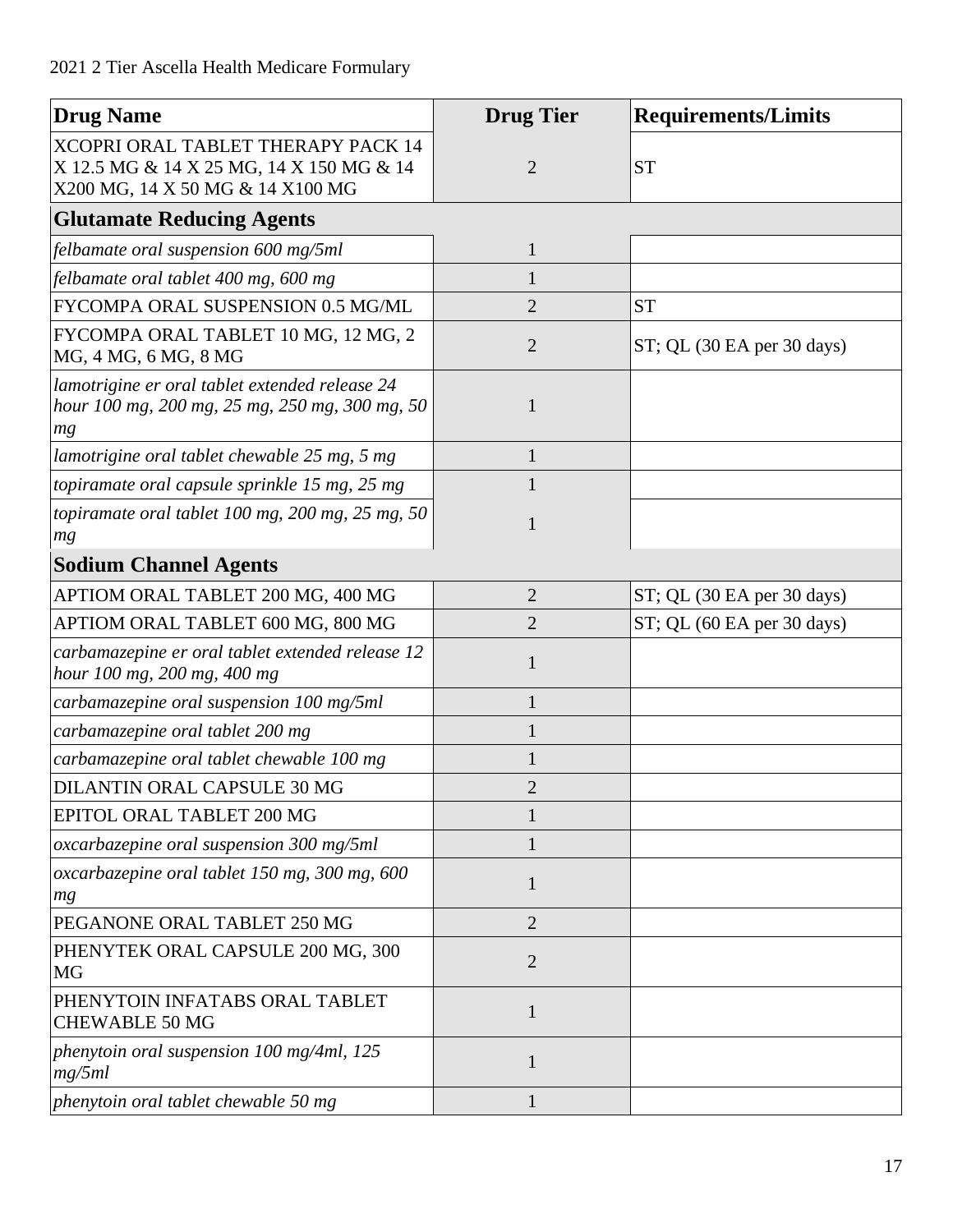| <b>Drug Name</b>                                                                        | <b>Drug Tier</b> | <b>Requirements/Limits</b>   |
|-----------------------------------------------------------------------------------------|------------------|------------------------------|
| phenytoin sodium extended oral capsule 100 mg,<br>200 mg, 300 mg                        | $\mathbf{1}$     |                              |
| rufinamide oral suspension 40 mg/ml                                                     | $\mathbf{1}$     | PA; QL (2400 ML per 30 days) |
| rufinamide oral tablet 200 mg, 400 mg                                                   | 1                | PA; QL (240 EA per 30 days)  |
| VIMPAT ORAL SOLUTION 10 MG/ML                                                           | $\overline{2}$   | ST; QL (1200 ML per 30 days) |
| VIMPAT ORAL TABLET 100 MG, 150 MG,<br>200 MG, 50 MG                                     | $\overline{2}$   | ST; QL (60 EA per 30 days)   |
| Antidementia Agents - Management Of<br><b>Dementia</b>                                  |                  |                              |
| <b>Antidementia Agents, Other</b>                                                       |                  |                              |
| ergoloid mesylates oral tablet 1 mg                                                     | 1                | PA                           |
| memantine hcl er oral capsule extended release<br>24 hour 14 mg, 21 mg, 28 mg, 7 mg     | 1                | QL (30 EA per 30 days)       |
| memantine hcl oral tablet 10 mg, $28 \times 5$ mg $\& 21$<br>x 10 mg, 5 mg              | $\mathbf{1}$     |                              |
| <b>Cholinesterase Inhibitors</b>                                                        |                  |                              |
| donepezil hcl oral tablet 10 mg, 23 mg, 5 mg                                            | $\mathbf{1}$     |                              |
| donepezil hcl oral tablet dispersible 10 mg, 5 mg                                       |                  |                              |
| galantamine hydrobromide er oral capsule<br>extended release 24 hour 16 mg, 24 mg, 8 mg | 1                |                              |
| galantamine hydrobromide oral tablet 12 mg, 4<br>mg, 8 mg                               | 1                |                              |
| rivastigmine tartrate oral capsule 1.5 mg, 3 mg,<br>4.5 mg, 6 mg                        | 1                |                              |
| rivastigmine transdermal patch 24 hour 13.3<br>mg/24hr, 4.6 mg/24hr, 9.5 mg/24hr        | $\mathbf{I}$     | $\operatorname{ST}$          |
| <b>Antidepressants - Treatment Of</b><br><b>Depression</b>                              |                  |                              |
| <b>Antidepressants, Other</b>                                                           |                  |                              |
| bupropion hcl er (sr) oral tablet extended release<br>12 hour 100 mg, 150 mg, 200 mg    | $\mathbf{1}$     |                              |
| bupropion hcl $er(xl)$ oral tablet extended release<br>24 hour 150 mg, 300 mg, 450 mg   | $\mathbf{1}$     |                              |
| bupropion hcl oral tablet 100 mg, 75 mg                                                 | $\mathbf{1}$     |                              |
| mirtazapine oral tablet 15 mg, 30 mg, 45 mg, 7.5<br>mg                                  | $\mathbf{1}$     |                              |
| mirtazapine oral tablet dispersible 15 mg, 30 mg,<br>45 mg                              | $\mathbf{1}$     |                              |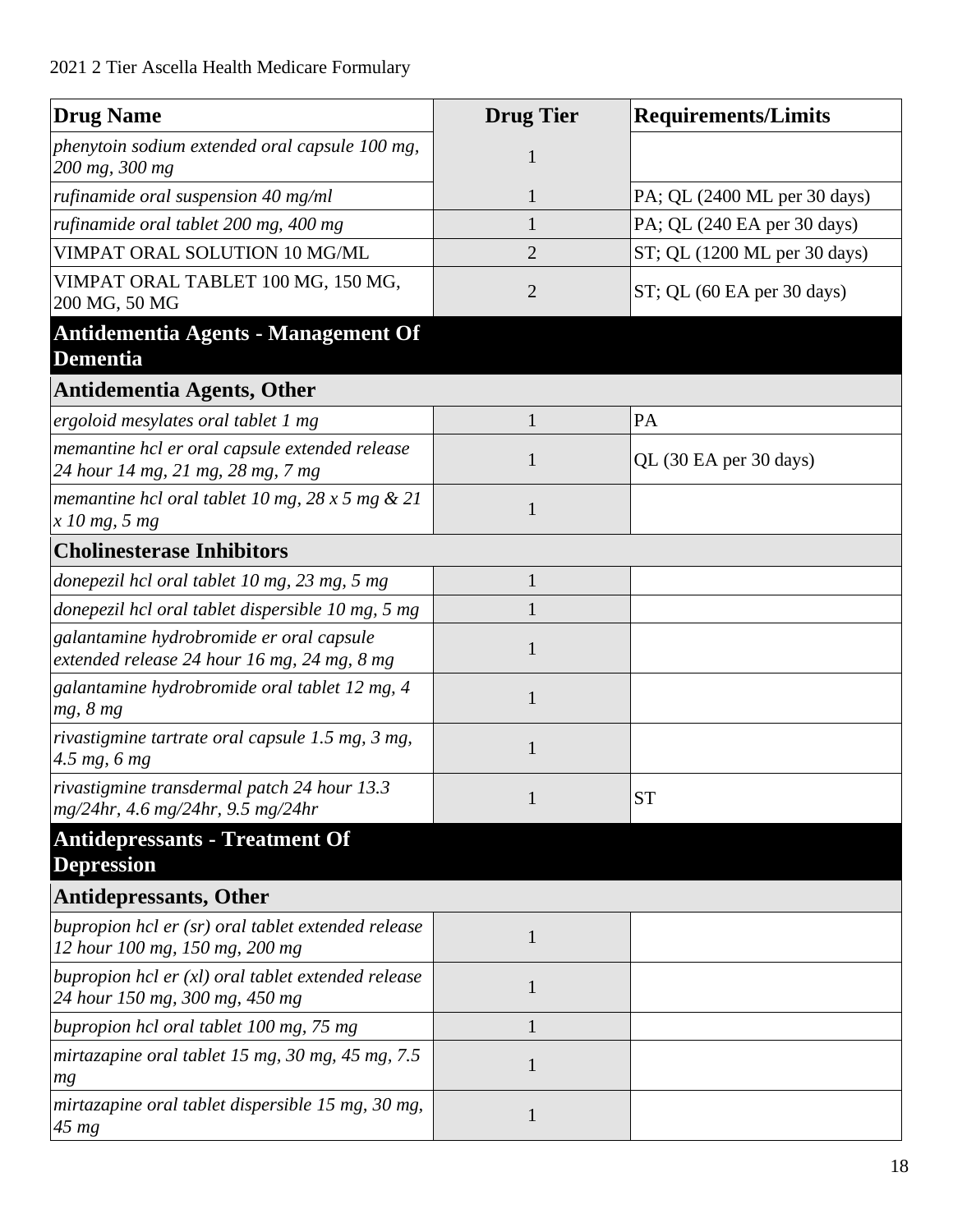| <b>Drug Name</b>                                                                         | <b>Drug Tier</b> | <b>Requirements/Limits</b> |
|------------------------------------------------------------------------------------------|------------------|----------------------------|
| nefazodone hcl oral tablet 100 mg, 150 mg, 200<br>mg, 250 mg, 50 mg                      | 1                |                            |
| perphenazine-amitriptyline oral tablet 2-10 mg,<br>2-25 mg, 4-10 mg, 4-25 mg, 4-50 mg    | 1                | PA                         |
| trazodone hcl oral tablet 100 mg, 150 mg, 300<br>mg, 50 mg                               | 1                |                            |
| <b>Monoamine Oxidase Inhibitors</b>                                                      |                  |                            |
| <b>EMSAM TRANSDERMAL PATCH 24 HOUR</b><br>12 MG/24HR, 6 MG/24HR, 9 MG/24HR               | $\overline{2}$   |                            |
| MARPLAN ORAL TABLET 10 MG                                                                | $\overline{2}$   |                            |
| phenelzine sulfate oral tablet 15 mg                                                     | 1                |                            |
| tranylcypromine sulfate oral tablet 10 mg                                                | $\mathbf{1}$     |                            |
| <b>Ssris/Snris</b>                                                                       |                  |                            |
| citalopram hydrobromide oral solution 10<br>mg/5ml                                       | $\mathbf{1}$     |                            |
| citalopram hydrobromide oral tablet 10 mg, 20<br>mg, 40 mg                               | 1                |                            |
| desvenlafaxine succinate er oral tablet extended<br>release 24 hour 100 mg, 25 mg, 50 mg | 1                |                            |
| DRIZALMA SPRINKLE ORAL CAPSULE<br>DELAYED RELEASE SPRINKLE 20 MG, 30<br>MG, 40 MG, 60 MG | $\overline{2}$   | <b>ST</b>                  |
| escitalopram oxalate oral solution 5 mg/5ml                                              | 1                |                            |
| escitalopram oxalate oral tablet 10 mg, 20 mg, 5<br>mg                                   | 1                |                            |
| FETZIMA ORAL CAPSULE EXTENDED<br>RELEASE 24 HOUR 120 MG, 20 MG, 40 MG,<br><b>80 MG</b>   | $\overline{2}$   | <b>ST</b>                  |
| FETZIMA TITRATION ORAL CAPSULE ER<br>24 HOUR THERAPY PACK 20 & 40 MG                     | $\overline{2}$   | <b>ST</b>                  |
| fluoxetine hcl (pmdd) oral capsule 10 mg, 20 mg                                          | $\mathbf{1}$     |                            |
| fluoxetine hcl (pmdd) oral tablet 10 mg, 20 mg                                           | $\mathbf{1}$     |                            |
| fluoxetine hcl oral capsule 10 mg, 20 mg, 40 mg                                          | $\mathbf{1}$     |                            |
| fluoxetine hcl oral capsule delayed release 90 mg                                        | $\mathbf{1}$     |                            |
| fluoxetine hcl oral solution 20 mg/5ml                                                   | $\mathbf{1}$     |                            |
| fluoxetine hcl oral tablet 10 mg, 20 mg                                                  | $\mathbf{1}$     |                            |
| fluvoxamine maleate oral tablet 100 mg, 25 mg,<br>50 <sub>mg</sub>                       | $\mathbf{1}$     |                            |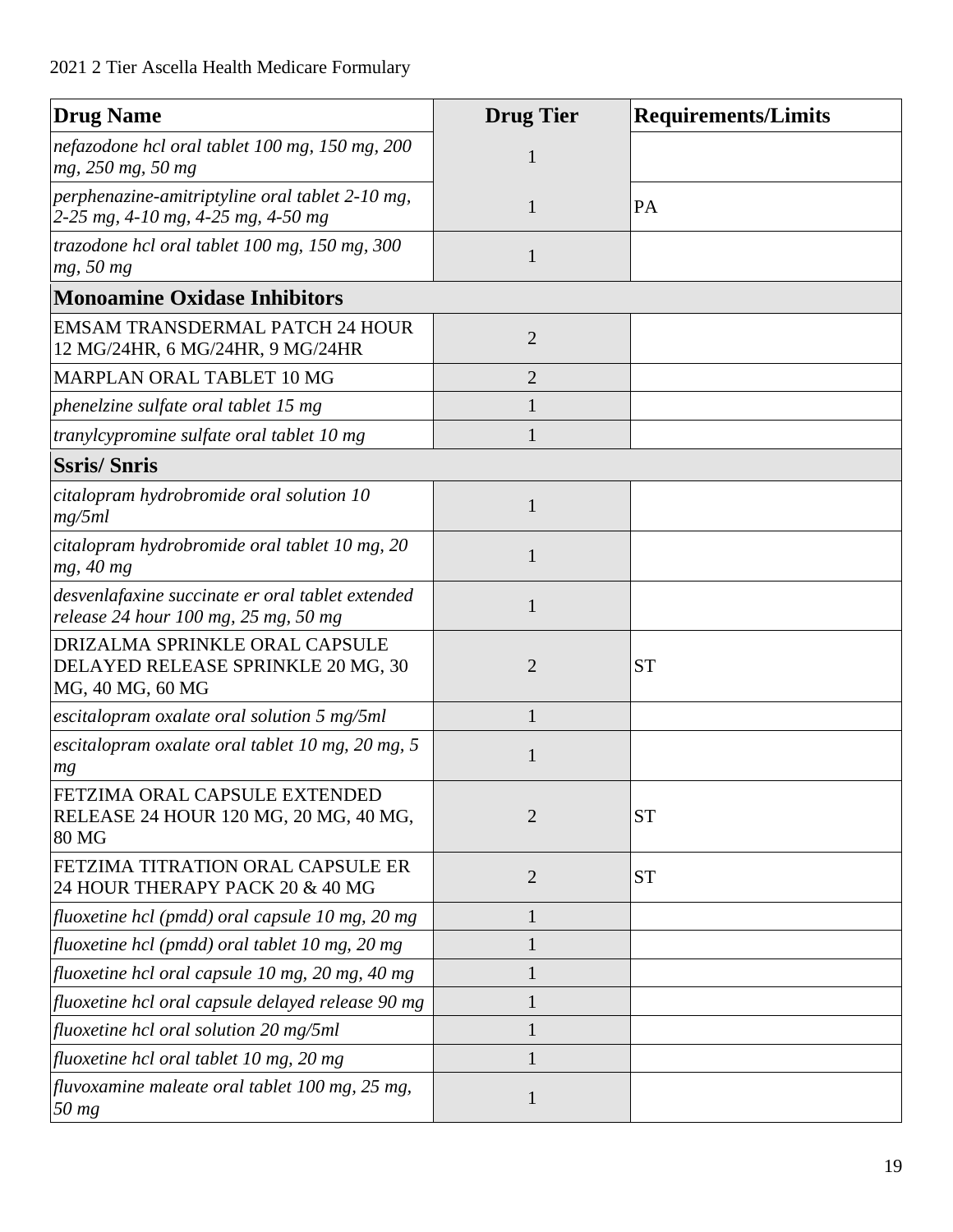| <b>Drug Name</b>                                                                          | <b>Drug Tier</b> | <b>Requirements/Limits</b> |
|-------------------------------------------------------------------------------------------|------------------|----------------------------|
| paroxetine hcl er oral tablet extended release 24<br>hour 12.5 mg, 25 mg, 37.5 mg         | 1                |                            |
| paroxetine hcl oral suspension 10 mg/5ml                                                  | 1                |                            |
| paroxetine hcl oral tablet 10 mg, 20 mg, 30 mg,<br>$40$ mg                                | 1                |                            |
| PAXIL ORAL SUSPENSION 10 MG/5ML                                                           | $\overline{2}$   |                            |
| sertraline hcl oral concentrate 20 mg/ml                                                  | 1                |                            |
| sertraline hcl oral tablet 100 mg, 25 mg, 50 mg                                           |                  |                            |
| TRINTELLIX ORAL TABLET 10 MG, 20 MG,<br>5 MG                                              | $\overline{2}$   | <b>ST</b>                  |
| venlafaxine hcl er oral capsule extended release<br>24 hour 150 mg, 37.5 mg, 75 mg        | 1                |                            |
| venlafaxine hcl er oral tablet extended release 24<br>hour 150 mg, 225 mg, 37.5 mg, 75 mg | $\mathbf{1}$     |                            |
| venlafaxine hcl oral tablet 100 mg, 25 mg, 37.5<br>mg, 50 mg, 75 mg                       | 1                |                            |
| VIIBRYD ORAL TABLET 10 MG, 20 MG, 40<br><b>MG</b>                                         | $\overline{2}$   | <b>ST</b>                  |
| VIIBRYD STARTER PACK ORAL KIT 10 &<br>20 MG                                               | $\overline{2}$   | <b>ST</b>                  |
| <b>Tricyclics</b>                                                                         |                  |                            |
| amitriptyline hcl oral tablet 10 mg, 100 mg, 150<br>mg, 25 mg, 50 mg, 75 mg               | $\mathbf{1}$     | PA                         |
| amoxapine oral tablet $100$ mg, $150$ mg, $25$ mg, $50$<br>mg                             | 1                | PA                         |
| clomipramine hcl oral capsule 25 mg, 50 mg, 75<br>mg                                      |                  | PA                         |
| desipramine hcl oral tablet 10 mg, 100 mg, 150<br>mg, 25 mg, 50 mg, 75 mg                 | $\mathbf{1}$     |                            |
| doxepin hcl oral capsule 10 mg, 100 mg, 150 mg,<br>25 mg, 50 mg, 75 mg                    | $\mathbf{1}$     | PA                         |
| doxepin hcl oral concentrate 10 mg/ml                                                     | 1                | PA                         |
| imipramine hcl oral tablet 10 mg, 25 mg, 50 mg                                            | 1                | PA                         |
| imipramine pamoate oral capsule 100 mg, 125<br>mg, 150 mg, 75 mg                          | $\mathbf{1}$     | PA                         |
| nortriptyline hcl oral capsule 10 mg, 25 mg, 50<br>mg, 75 mg                              | $\mathbf{1}$     |                            |
| nortriptyline hcl oral solution 10 mg/5ml                                                 | 1                |                            |
| protriptyline hcl oral tablet 10 mg, 5 mg                                                 | 1                | PA                         |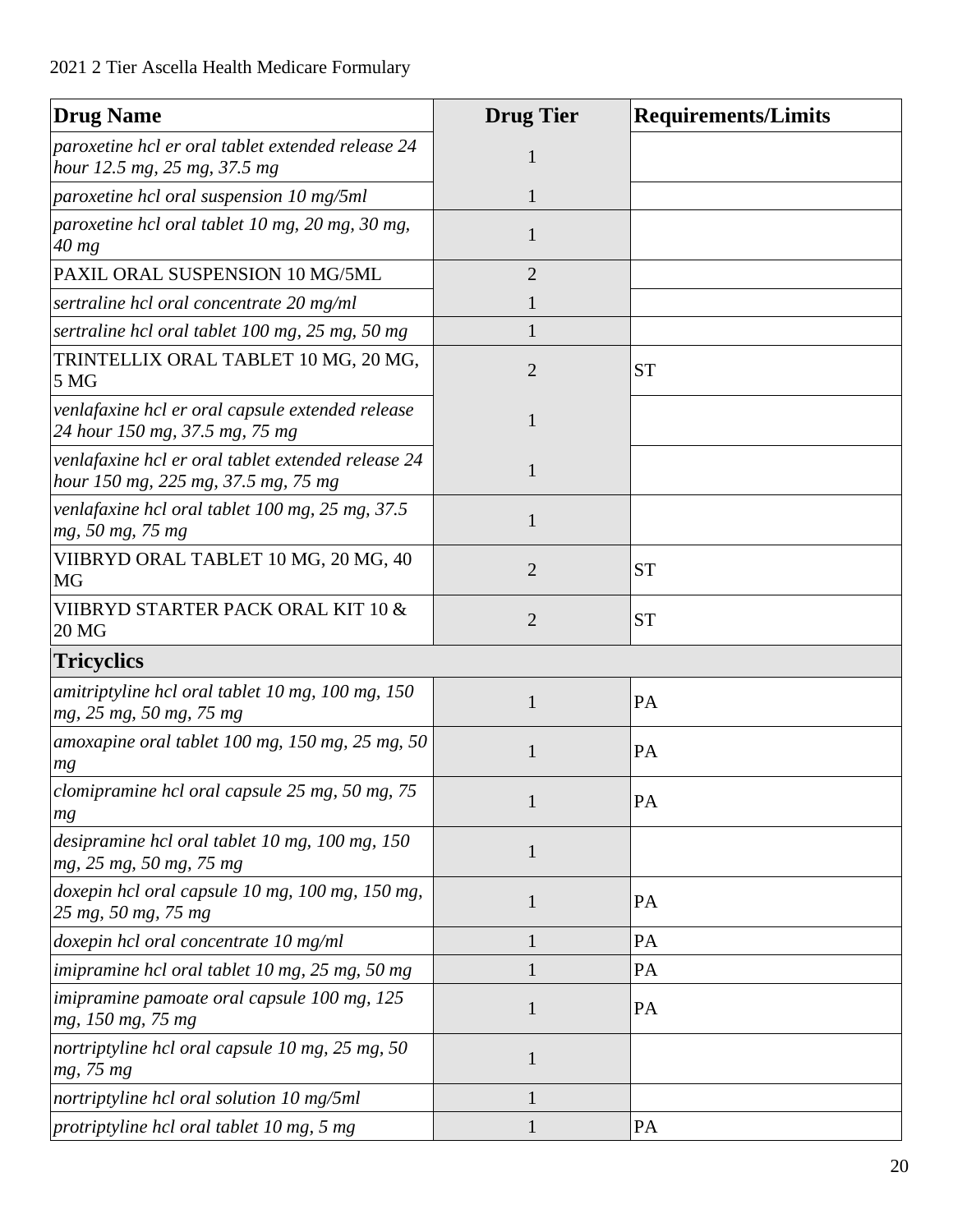| <b>Drug Name</b>                                                      | <b>Drug Tier</b> | <b>Requirements/Limits</b> |
|-----------------------------------------------------------------------|------------------|----------------------------|
| trimipramine maleate oral capsule 100 mg, 25<br>mg, 50 mg             | 1                | PA                         |
| <b>Antiemetics - Treatment Of Vomiting</b><br><b>Or Nausea</b>        |                  |                            |
| <b>Antiemetics, Other</b>                                             |                  |                            |
| chlorpromazine hcl oral concentrate 100 mg/ml,<br>30 mg/ml            | 1                |                            |
| chlorpromazine hcl oral tablet 10 mg, 100 mg,<br>200 mg, 25 mg, 50 mg | 1                |                            |
| meclizine hcl oral tablet 12.5 mg, 25 mg                              |                  |                            |
| metoclopramide hcl oral solution 10 mg/10ml, 5<br>mg/5ml              | 1                |                            |
| metoclopramide hcl oral tablet 10 mg, 5 mg                            |                  |                            |
| perphenazine oral tablet 16 mg, 2 mg, 4 mg, 8 mg                      | 1                |                            |
| prochlorperazine maleate oral tablet 10 mg, 5 mg                      |                  |                            |
| prochlorperazine rectal suppository 25 mg                             | 1                |                            |
| promethazine hcl oral tablet 12.5 mg, 25 mg, 50<br>mg                 | 1                | PA                         |
| promethazine hcl rectal suppository 12.5 mg, 25<br>mg                 | $\mathbf{1}$     | PA                         |
| PROMETHEGAN RECTAL SUPPOSITORY 50<br><b>MG</b>                        | 1                | PA                         |
| scopolamine transdermal patch 72 hour 1<br>mg/3 days                  | 1                |                            |
| trimethobenzamide hcl oral capsule 300 mg                             |                  |                            |
| <b>Emetogenic Therapy Adjuncts</b>                                    |                  |                            |
| aprepitant oral 80 & 125 mg                                           | $\mathbf{1}$     | B/D                        |
| aprepitant oral capsule 125 mg, 40 mg, 80 & 125<br>mg, 80 mg          | $\mathbf{1}$     | B/D                        |
| dronabinol oral capsule $10$ mg, $2.5$ mg, $5$ mg                     | $\mathbf{1}$     | B/D                        |
| <b>EMEND ORAL SUSPENSION</b><br>RECONSTITUTED 125 MG/5ML              | $\overline{2}$   | B/D                        |
| granisetron hcl oral tablet 1 mg                                      | $\mathbf{1}$     | B/D                        |
| ondansetron hcl oral solution 4 mg/5ml                                | $\mathbf{1}$     | B/D                        |
| ondansetron hcl oral tablet 24 mg, 4 mg, 8 mg                         | 1                | B/D                        |
| ondansetron oral tablet dispersible 4 mg, 8 mg                        | 1                | B/D                        |
| SYNDROS ORAL SOLUTION 5 MG/ML                                         | $\overline{2}$   | PA                         |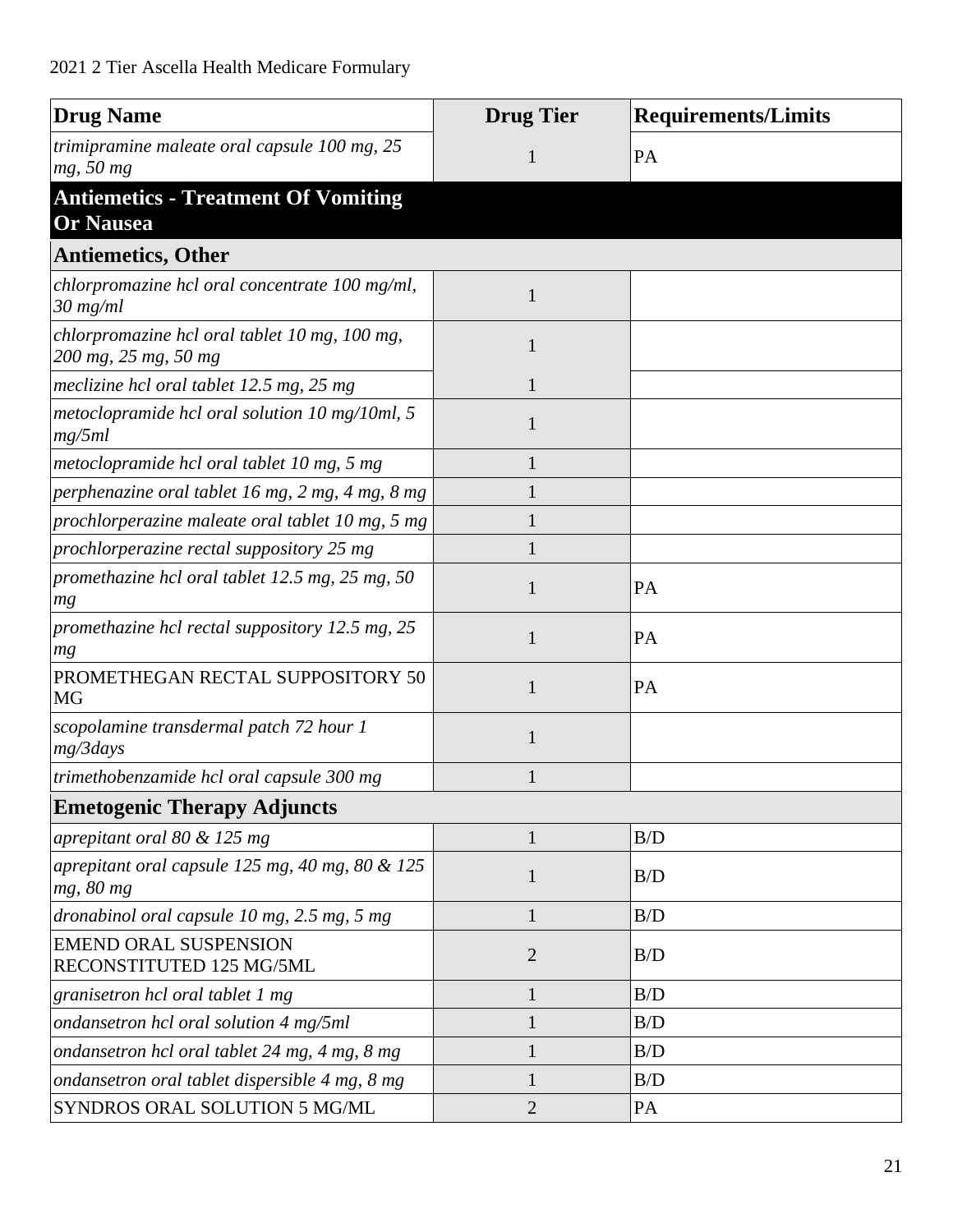| <b>Drug Name</b>                                                                                     | <b>Drug Tier</b> | <b>Requirements/Limits</b> |
|------------------------------------------------------------------------------------------------------|------------------|----------------------------|
| <b>Antifungals - Treatment Of Fungal Or</b><br><b>Yeast Infections</b>                               |                  |                            |
| <b>Antifungals</b>                                                                                   |                  |                            |
| ABELCET INTRAVENOUS SUSPENSION 5<br>MG/ML                                                            | $\overline{2}$   | B/D                        |
| AMBISOME INTRAVENOUS SUSPENSION<br>RECONSTITUTED 50 MG                                               | $\overline{2}$   | B/D                        |
| amphotericin b intravenous solution reconstituted<br>50 mg                                           | 1                | B/D                        |
| caspofungin acetate intravenous solution<br>reconstituted 50 mg, 70 mg                               | 1                | PA                         |
| ciclopirox external solution $8\%$                                                                   |                  |                            |
| ciclopirox olamine external cream 0.77 %                                                             |                  |                            |
| ciclopirox olamine external suspension $0.77\%$                                                      |                  |                            |
| ciclopirox treatment external kit 8 %                                                                |                  |                            |
| clotrimazole anti-fungal external cream 1 %                                                          |                  |                            |
| clotrimazole external cream 1 %                                                                      |                  |                            |
| clotrimazole external solution 1 %                                                                   |                  |                            |
| clotrimazole mouth/throat troche 10 mg                                                               |                  |                            |
| <b>ECONASIL EXTERNAL KIT 1 %</b>                                                                     |                  |                            |
| econazole nitrate external cream 1 %                                                                 |                  |                            |
| fluconazole in dextrose intravenous solution 200<br>mg/100ml, 400 mg/200ml                           | 1                |                            |
| fluconazole in sodium chloride intravenous<br>solution 200-0.9 mg/100ml-%, 400-0.9 mg/200ml-<br>$\%$ | 1                |                            |
| fluconazole oral suspension reconstituted 10<br>$mg/ml$ , 40 mg/ml                                   | 1                |                            |
| fluconazole oral tablet 100 mg, 150 mg, 200 mg,<br>50 mg                                             | 1                |                            |
| flucytosine oral capsule 250 mg, 500 mg                                                              |                  |                            |
| griseofulvin microsize oral suspension 125<br>mg/5ml                                                 | 1                |                            |
| itraconazole oral capsule 100 mg                                                                     | 1                |                            |
| itraconazole oral solution 10 mg/ml                                                                  |                  |                            |
| ketoconazole external cream 2 %                                                                      |                  |                            |
| ketoconazole external shampoo 2 %                                                                    |                  |                            |
| ketoconazole oral tablet 200 mg                                                                      |                  |                            |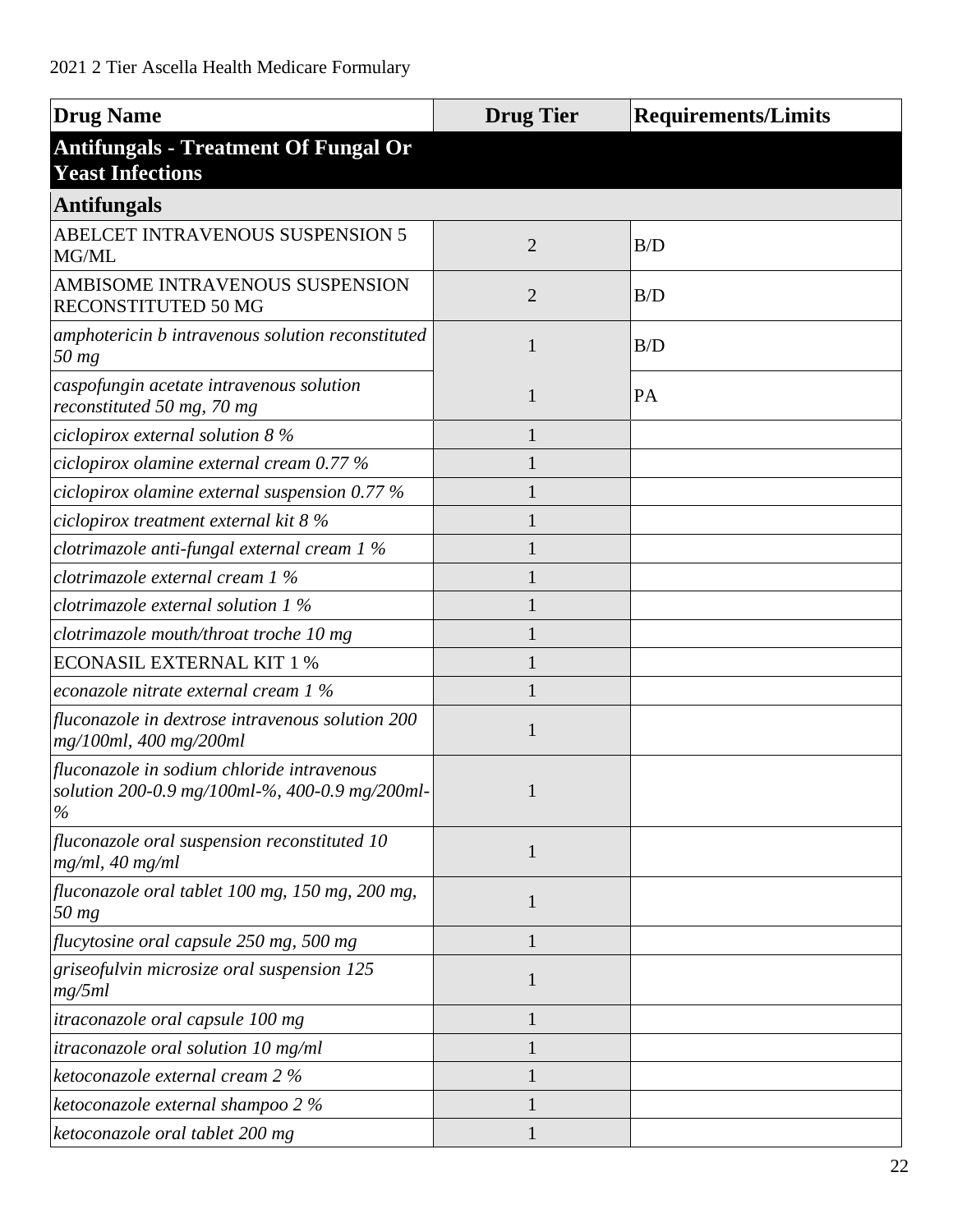| <b>Drug Name</b>                                                              | <b>Drug Tier</b> | <b>Requirements/Limits</b> |
|-------------------------------------------------------------------------------|------------------|----------------------------|
| MENTAX EXTERNAL CREAM 1 %                                                     | 2                |                            |
| micafungin sodium intravenous solution<br>reconstituted 100 mg, 50 mg         | 1                |                            |
| NOXAFIL ORAL SUSPENSION 40 MG/ML                                              | $\overline{2}$   | PA                         |
| NYAMYC EXTERNAL POWDER 100000<br><b>UNIT/GM</b>                               | 1                |                            |
| nystatin external cream 100000 unit/gm                                        | $\mathbf{1}$     |                            |
| nystatin external ointment 100000 unit/gm                                     | 1                |                            |
| nystatin external powder 100000 unit/gm                                       | $\mathbf{1}$     |                            |
| nystatin mouth/throat suspension 100000 unit/ml                               | 1                |                            |
| nystatin oral tablet 500000 unit                                              | 1                |                            |
| NYSTOP EXTERNAL POWDER 100000<br>UNIT/GM                                      | 1                |                            |
| posaconazole oral tablet delayed release 100 mg                               | $\mathbf{1}$     | PA                         |
| terbinafine hcl oral tablet 250 mg                                            | $\mathbf{1}$     |                            |
| terconazole vaginal cream $0.4\%$ , $0.8\%$                                   | $\mathbf{1}$     |                            |
| terconazole vaginal suppository 80 mg                                         | $\mathbf{1}$     |                            |
| voriconazole intravenous solution reconstituted<br>$200$ mg                   | $\mathbf{1}$     |                            |
| voriconazole oral suspension reconstituted 40<br>mg/ml                        | 1                |                            |
| voriconazole oral tablet 200 mg, 50 mg                                        | 1                |                            |
| <b>Antigout Agents - Treatment Or</b><br><b>Prevention Of Gouty Arthritis</b> |                  |                            |
| <b>Antigout Agents</b>                                                        |                  |                            |
| allopurinol oral tablet 100 mg, 300 mg                                        | $\mathbf{1}$     |                            |
| colchicine oral capsule 0.6 mg                                                | $\mathbf{1}$     |                            |
| colchicine oral tablet 0.6 mg                                                 | 1                |                            |
| colchicine-probenecid oral tablet 0.5-500 mg                                  | 1                |                            |
| febuxostat oral tablet 40 mg, 80 mg                                           |                  | <b>ST</b>                  |
| probenecid oral tablet 500 mg                                                 |                  |                            |
| <b>Anti-Inflammatory Agents - Treatment</b><br><b>Of Inflammation</b>         |                  |                            |
| <b>Glucocorticoids</b>                                                        |                  |                            |
| alclometasone dipropionate external cream 0.05<br>$\%$                        | $\mathbf{1}$     |                            |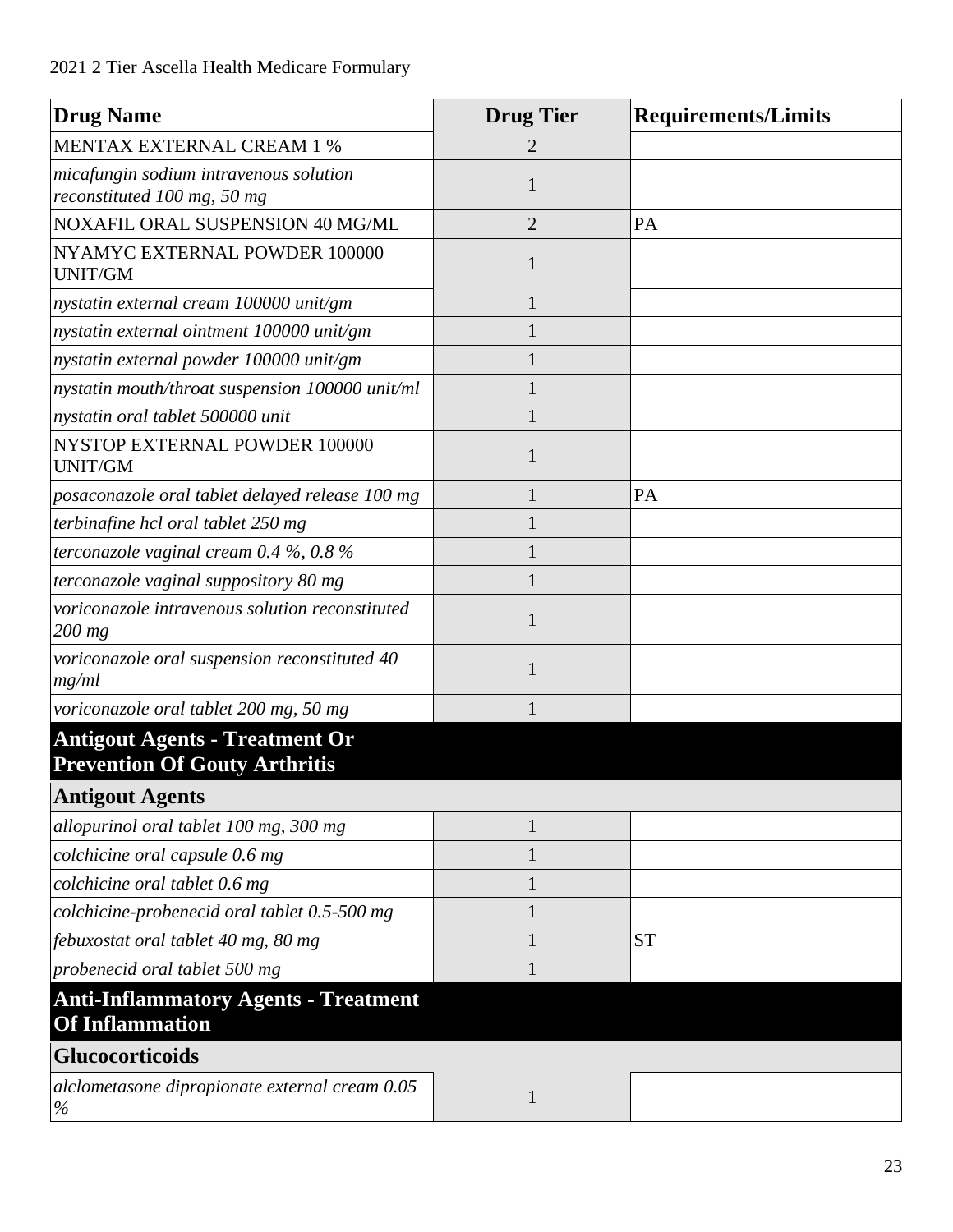| <b>Drug Name</b>                                           | <b>Drug Tier</b> | <b>Requirements/Limits</b> |
|------------------------------------------------------------|------------------|----------------------------|
| alclometasone dipropionate external ointment<br>$0.05\%$   | 1                |                            |
| betamethasone dipropionate aug external cream<br>$0.05\%$  | 1                |                            |
| betamethasone dipropionate aug external gel 0.05<br>$\%$   | 1                |                            |
| betamethasone dipropionate aug external lotion<br>$0.05\%$ | 1                |                            |
| betamethasone dipropionate aug external<br>ointment 0.05 % | 1                |                            |
| betamethasone dipropionate external cream 0.05<br>$\%$     |                  |                            |
| betamethasone dipropionate external lotion 0.05<br>$\%$    | 1                |                            |
| betamethasone dipropionate external ointment<br>$0.05\%$   | 1                |                            |
| betamethasone valerate external cream $0.1\%$              |                  |                            |
| betamethasone valerate external lotion 0.1 $\%$            |                  |                            |
| betamethasone valerate external ointment 0.1 $\%$          |                  |                            |
| clobetasol prop emollient base external cream<br>$0.05\%$  |                  |                            |
| clobetasol propionate e external cream $0.05\%$            | 1                |                            |
| clobetasol propionate external cream $0.05\%$              |                  |                            |
| clobetasol propionate external gel 0.05 %                  |                  |                            |
| clobetasol propionate external ointment $0.05\%$           |                  |                            |
| clobetasol propionate external solution $0.05\%$           | $\mathbf{1}$     |                            |
| clobetavix external kit $0.05\%$                           | 1                |                            |
| desonide external cream $0.05\%$                           |                  |                            |
| desonide external lotion 0.05 %                            | $\mathbf{1}$     |                            |
| desonide external ointment 0.05 %                          |                  |                            |
| desoximetasone external cream $0.05\%$ , $0.25\%$          |                  |                            |
| desoximetasone external gel $0.05\%$                       |                  |                            |
| desoximetasone external ointment 0.05 %, 0.25 %            |                  |                            |
| DEXAMETHASONE INTENSOL ORAL<br><b>CONCENTRATE 1 MG/ML</b>  | 1                |                            |
| dexamethasone oral elixir 0.5 mg/5ml                       | 1                |                            |
| dexamethasone oral solution 0.5 mg/5ml                     | 1                |                            |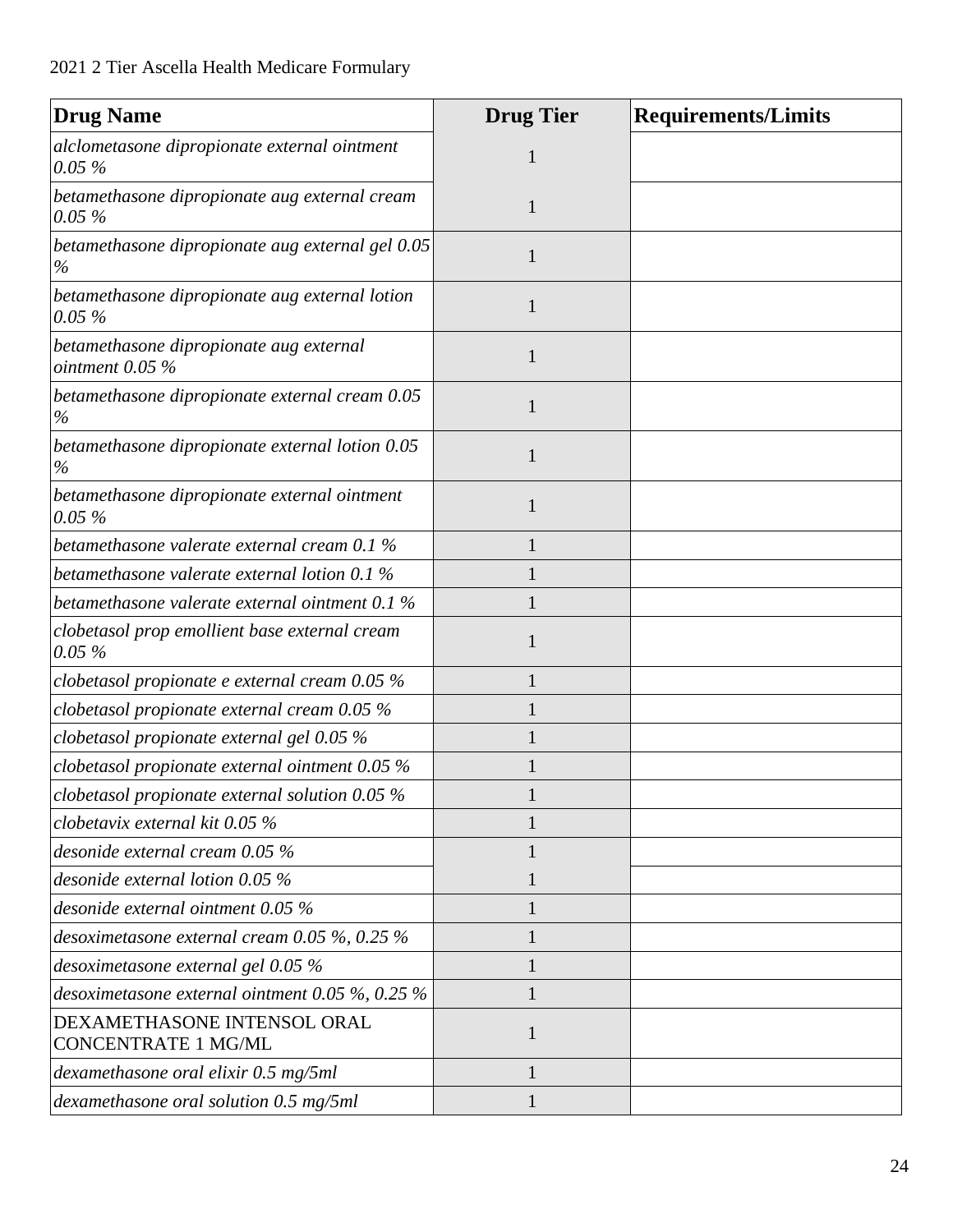| <b>Drug Name</b>                                                             | <b>Drug Tier</b> | <b>Requirements/Limits</b> |
|------------------------------------------------------------------------------|------------------|----------------------------|
| dexamethasone oral tablet 0.5 mg, 0.75 mg, 1 mg,<br>1.5 mg, 2 mg, 4 mg, 6 mg |                  |                            |
| fluocinolone acetonide external cream $0.01\%$ ,<br>0.025%                   | 1                |                            |
| fluocinolone acetonide external ointment $0.025\%$                           |                  |                            |
| fluocinolone acetonide external solution 0.01 $%$                            |                  |                            |
| fluocinonide emulsified base external cream 0.05<br>$\%$                     |                  |                            |
| fluocinonide external cream $0.05\%$                                         |                  |                            |
| fluocinonide external gel $0.05\%$                                           |                  |                            |
| fluocinonide external ointment $0.05\%$                                      |                  |                            |
| fluocinonide external solution $0.05\%$                                      |                  |                            |
| $\beta$ fluticasone propionate external cream 0.05 %                         |                  |                            |
| fluticasone propionate external lotion 0.05 $\%$                             |                  |                            |
| fluticasone propionate external ointment 0.005 $\%$                          |                  |                            |
| halobetasol propionate external cream 0.05 %                                 |                  |                            |
| halobetasol propionate external ointment 0.05 %                              |                  |                            |
| hydrocortisone (perianal) external cream $1\%$ ,<br>$2.5\%$                  | 1                |                            |
| hydrocortisone butyr lipo base external cream 0.1<br>$\%$                    |                  |                            |
| hydrocortisone butyrate external cream 0.1 %                                 |                  |                            |
| hydrocortisone butyrate external ointment 0.1 %                              |                  |                            |
| hydrocortisone butyrate external solution 0.1 %                              |                  |                            |
| hydrocortisone external cream $1\%$ , 2.5 $\%$                               | $\mathbf{1}$     |                            |
| hydrocortisone external lotion 2.5 %                                         | 1                |                            |
| hydrocortisone external ointment $1\%$ , 2.5 $\%$                            |                  |                            |
| HYDROCORTISONE IN ABSORBASE<br><b>EXTERNAL OINTMENT 1 %</b>                  | $\mathbf{1}$     |                            |
| hydrocortisone rectal cream $1\%$                                            | 1                |                            |
| hydrocortisone valerate external cream 0.2 %                                 |                  |                            |
| hydrocortisone valerate external ointment 0.2 %                              |                  |                            |
| methylprednisolone oral tablet therapy pack 4 mg                             |                  |                            |
| mometasone furoate external cream 0.1 %                                      | 1                |                            |
| mometasone furoate external ointment 0.1 %                                   |                  |                            |
| mometasone furoate external solution $0.1\%$                                 | $\mathbf{1}$     |                            |
| prednisolone oral solution 15 mg/5ml                                         | $\mathbf{1}$     |                            |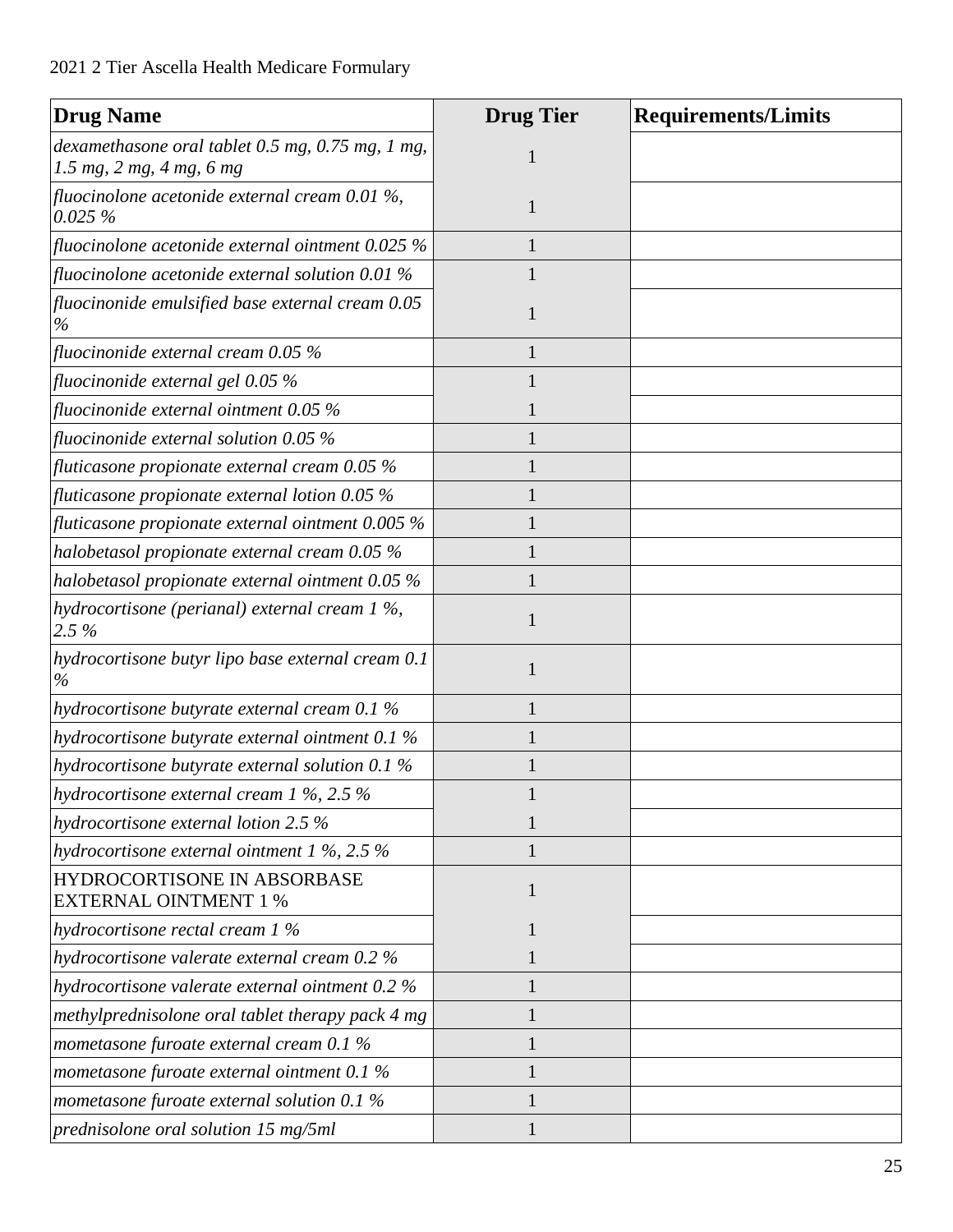| <b>Drug Name</b>                                                                            | <b>Drug Tier</b> | <b>Requirements/Limits</b> |
|---------------------------------------------------------------------------------------------|------------------|----------------------------|
| prednisolone oral syrup 15 mg/5ml                                                           |                  |                            |
| prednisolone sodium phosphate oral solution 15<br>$mg/5ml$ , 25 mg/5ml, 6.7 (5 base) mg/5ml | 1                |                            |
| prednisone oral solution 5 mg/5ml                                                           | 1                |                            |
| prednisone oral tablet $1$ mg, $10$ mg, $2.5$ mg, $20$<br>mg, 5 mg, 50 mg                   | 1                |                            |
| prednisone oral tablet therapy pack $10$ mg $(21)$ ,<br>10 mg (48), 5 mg (21), 5 mg (48)    | $\mathbf{1}$     |                            |
| PROCTO-MED HC EXTERNAL CREAM 2.5 %                                                          |                  |                            |
| PROCTO-PAK EXTERNAL CREAM 1 %                                                               | 1                |                            |
| PROCTOSOL HC EXTERNAL CREAM 2.5 %                                                           |                  |                            |
| PROCTOZONE-HC EXTERNAL CREAM 2.5<br>%                                                       | $\mathbf{1}$     |                            |
| PROCTOZONE-HC RECTAL CREAM 2.5 %                                                            | $\mathbf{1}$     |                            |
| SILA III EXTERNAL THERAPY PACK 0.1 %                                                        | 1                |                            |
| triamcinolone acetonide external cream $0.025\%$ ,<br>0.1 %, 0.5 %                          | $\mathbf{1}$     |                            |
| triamcinolone acetonide external lotion $0.025\%$ ,<br>0.1%                                 | 1                |                            |
| triamcinolone acetonide external ointment 0.025<br>$\%$ , 0.05 %, 0.1 %, 0.5 %              | $\mathbf{1}$     |                            |
| triamcinolone in absorbase external ointment<br>$0.05\%$                                    | 1                |                            |
| <b>Antimigraine Agents - Treatment Of</b><br><b>Migraine Headaches</b>                      |                  |                            |
| <b>Abortive Agents</b>                                                                      |                  |                            |
| dihydroergotamine mesylate nasal solution 4<br>mg/ml                                        | $\mathbf{1}$     | QL (8 ML per 30 days)      |
| ergotamine-caffeine oral tablet 1-100 mg                                                    | $\mathbf{1}$     |                            |
| rizatriptan benzoate oral tablet 10 mg, 5 mg                                                | $\mathbf{1}$     | QL (12 EA per 30 days)     |
| rizatriptan benzoate oral tablet dispersible 10 mg,<br>5 <sub>mg</sub>                      | $\mathbf{1}$     | QL (12 EA per 30 days)     |
| sumatriptan nasal solution 20 mg/act, 5 mg/act                                              | $\mathbf{1}$     | QL (12 EA per 30 days)     |
| sumatriptan succinate oral tablet 100 mg, 25 mg,<br>$50$ mg                                 | $\mathbf{1}$     | QL (9 EA per 30 days)      |
| sumatriptan succinate refill subcutaneous<br>solution cartridge 4 mg/0.5ml, 6 mg/0.5ml      | $\mathbf{1}$     | QL (4 ML per 30 days)      |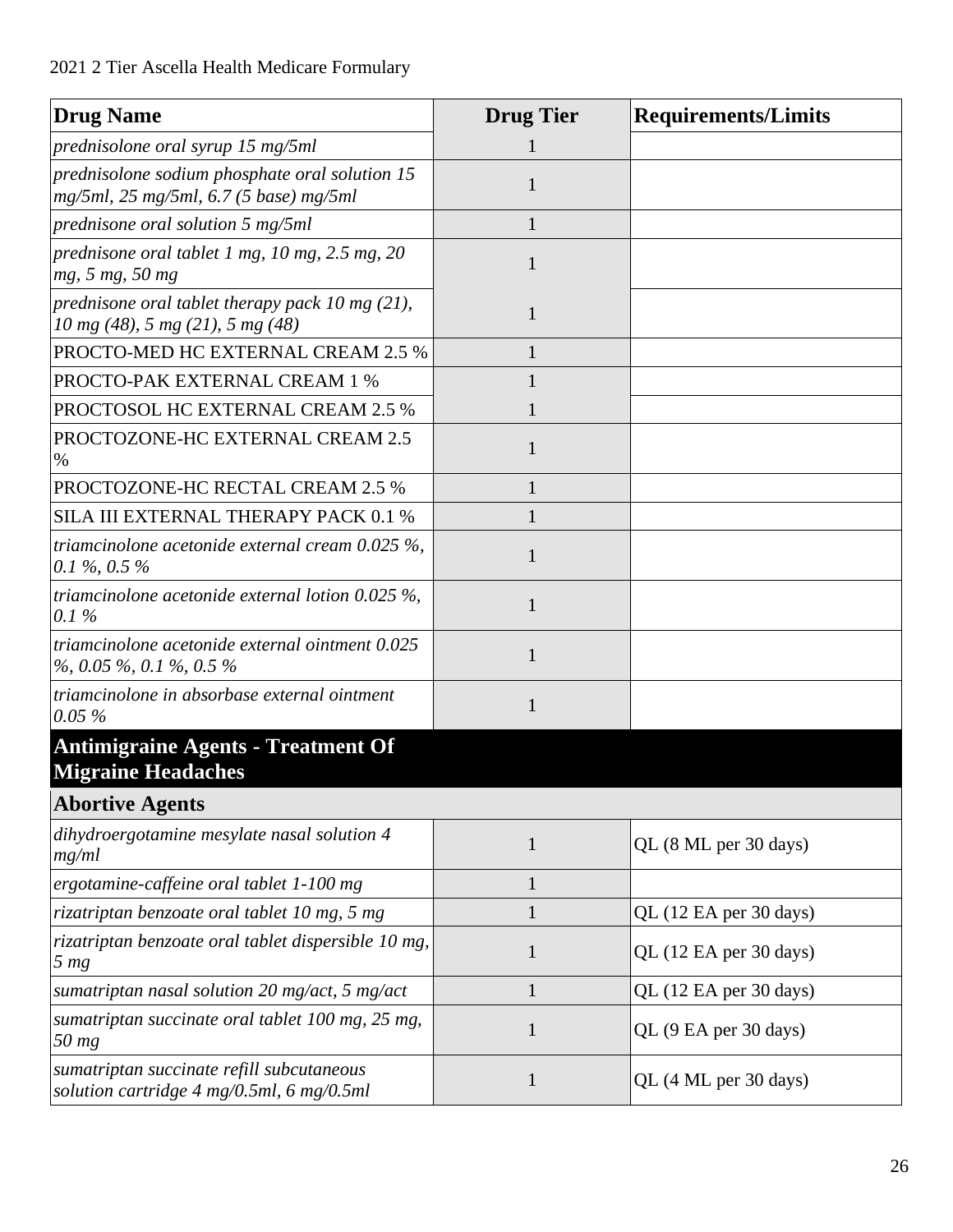| <b>Drug Name</b>                                                                                        | <b>Drug Tier</b> | <b>Requirements/Limits</b> |
|---------------------------------------------------------------------------------------------------------|------------------|----------------------------|
| sumatriptan succinate subcutaneous solution 6<br>mg/0.5ml                                               | $\mathbf{1}$     | QL (4 ML per 30 days)      |
| sumatriptan succinate subcutaneous solution<br>auto-injector 4 mg/0.5ml, 6 mg/0.5ml                     | $\mathbf{1}$     | QL (4 ML per 30 days)      |
| sumatriptan succinate subcutaneous solution<br>prefilled syringe 6 mg/0.5ml                             | $\mathbf{1}$     | QL (4 ML per 30 days)      |
| Prophylactic                                                                                            |                  |                            |
| AIMOVIG (140 MG DOSE) SUBCUTANEOUS<br>SOLUTION AUTO-INJECTOR 70 MG/ML                                   | $\overline{2}$   | PA                         |
| AIMOVIG SUBCUTANEOUS SOLUTION<br>AUTO-INJECTOR 140 MG/ML, 70 MG/ML                                      | $\overline{2}$   | PA                         |
| EMGALITY (300 MG DOSE)<br>SUBCUTANEOUS SOLUTION PREFILLED<br>SYRINGE 100 MG/ML                          | $\overline{2}$   | PA                         |
| <b>EMGALITY SUBCUTANEOUS SOLUTION</b><br><b>AUTO-INJECTOR 120 MG/ML</b>                                 | $\overline{2}$   | PA                         |
| <b>EMGALITY SUBCUTANEOUS SOLUTION</b><br>PREFILLED SYRINGE 120 MG/ML                                    | $\overline{2}$   | PA                         |
| <b>Antimyasthenic Agents - Treatment Of</b>                                                             |                  |                            |
| <b>Myasthenia</b><br><b>Parasympathomimetics</b>                                                        |                  |                            |
| guanidine hcl oral tablet 125 mg                                                                        | $\mathbf{1}$     |                            |
| pyridostigmine bromide er oral tablet extended<br>release 180 mg                                        | $\mathbf{1}$     |                            |
| pyridostigmine bromide oral tablet 60 mg                                                                | $\mathbf{1}$     |                            |
| <b>Antimycobacterials - Treatment For</b><br><b>Infections By Tuberculosis-Type</b><br><b>Organisms</b> |                  |                            |
| <b>Antimycobacterials, Other</b>                                                                        |                  |                            |
| dapsone oral tablet 100 mg, 25 mg                                                                       | $\mathbf{1}$     |                            |
| rifabutin oral capsule 150 mg                                                                           | $\mathbf{1}$     |                            |
| <b>Antituberculars</b>                                                                                  |                  |                            |
| ethambutol hcl oral tablet 100 mg, 400 mg                                                               | $\mathbf{1}$     |                            |
| isoniazid oral tablet 100 mg, 300 mg                                                                    | $\mathbf{1}$     |                            |
| PASER ORAL PACKET 4 GM                                                                                  | $\overline{2}$   |                            |
| pretomanid oral tablet 200 mg                                                                           | $\overline{2}$   | PA                         |
| PRIFTIN ORAL TABLET 150 MG                                                                              | $\overline{2}$   |                            |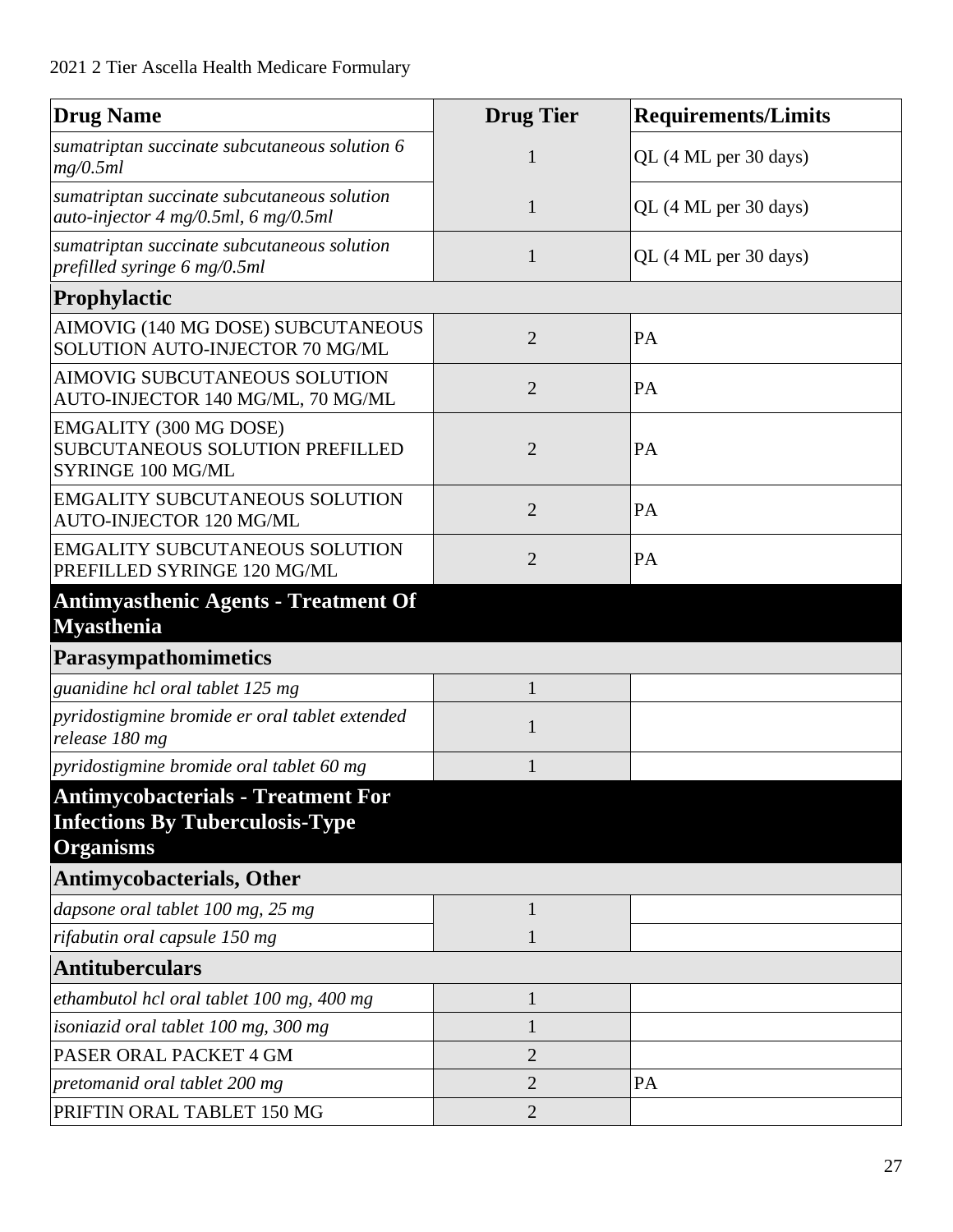| <b>Drug Name</b>                                                  | <b>Drug Tier</b> | <b>Requirements/Limits</b> |
|-------------------------------------------------------------------|------------------|----------------------------|
| pyrazinamide oral tablet 500 mg                                   |                  |                            |
| rifampin intravenous solution reconstituted 600<br>mg             | 1                |                            |
| rifampin oral capsule 150 mg, 300 mg                              | 1                |                            |
| SIRTURO ORAL TABLET 100 MG, 20 MG                                 | $\overline{2}$   | PA                         |
| TRECATOR ORAL TABLET 250 MG                                       | $\overline{2}$   |                            |
| <b>Antineoplastics - Treatment Of Cancer</b>                      |                  |                            |
| <b>Alkylating Agents</b>                                          |                  |                            |
| cyclophosphamide oral capsule 25 mg, 50 mg                        | 1                | B/D                        |
| cyclophosphamide oral tablet 25 mg, 50 mg                         | 1                | B/D                        |
| LEUKERAN ORAL TABLET 2 MG                                         | $\overline{2}$   |                            |
| MATULANE ORAL CAPSULE 50 MG                                       | $\overline{2}$   |                            |
| <b>VALCHLOR EXTERNAL GEL 0.016 %</b>                              | $\overline{2}$   |                            |
| <b>Antiandrogens</b>                                              |                  |                            |
| abiraterone acetate oral tablet 250 mg, 500 mg                    | $\mathbf{1}$     | PA                         |
| bicalutamide oral tablet 50 mg                                    | 1                |                            |
| ERLEADA ORAL TABLET 60 MG                                         | $\overline{2}$   | PA                         |
| flutamide oral capsule 125 mg                                     | 1                |                            |
| nilutamide oral tablet 150 mg                                     | 1                |                            |
| NUBEQA ORAL TABLET 300 MG                                         | $\overline{2}$   | PA                         |
| ORGOVYX ORAL TABLET 120 MG                                        | $\overline{2}$   | PA                         |
| XTANDI ORAL CAPSULE 40 MG                                         | $\overline{2}$   | PA                         |
| XTANDI ORAL TABLET 40 MG, 80 MG                                   | $\overline{2}$   | PA                         |
| YONSA ORAL TABLET 125 MG                                          | $\overline{2}$   | PA                         |
| <b>Antiangiogenic Agents</b>                                      |                  |                            |
| POMALYST ORAL CAPSULE 1 MG, 2 MG, 3<br>MG, 4 MG                   | $\overline{2}$   | PA                         |
| REVLIMID ORAL CAPSULE 10 MG, 15 MG,<br>2.5 MG, 20 MG, 25 MG, 5 MG | $\overline{2}$   | PA                         |
| THALOMID ORAL CAPSULE 100 MG, 150<br>MG, 200 MG, 50 MG            | $\overline{2}$   | PA                         |
| Antiestrogens/Modifiers                                           |                  |                            |
| <b>EMCYT ORAL CAPSULE 140 MG</b>                                  | $\overline{2}$   |                            |
| SOLTAMOX ORAL SOLUTION 10 MG/5ML                                  | $\overline{2}$   |                            |
| tamoxifen citrate oral tablet 10 mg, 20 mg                        | $\mathbf{1}$     |                            |
| toremifene citrate oral tablet 60 mg                              | $\mathbf{1}$     | PA                         |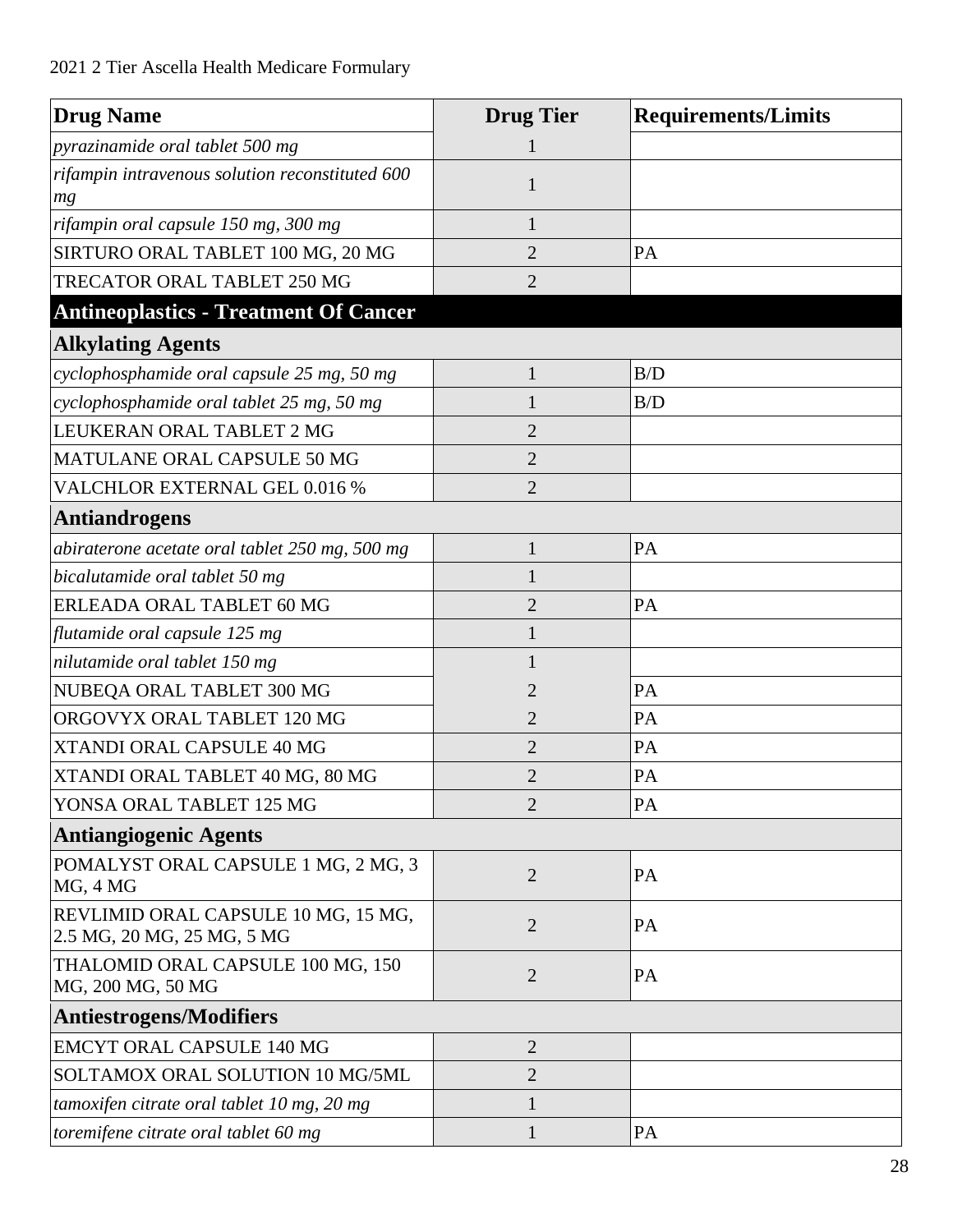| <b>Drug Name</b>                                                     | <b>Drug Tier</b> | <b>Requirements/Limits</b> |
|----------------------------------------------------------------------|------------------|----------------------------|
| <b>Antimetabolites</b>                                               |                  |                            |
| DROXIA ORAL CAPSULE 200 MG, 300 MG,<br>400 MG                        | $\overline{2}$   |                            |
| fluorouracil external cream $0.5\%$ , 5%                             | $\mathbf{1}$     |                            |
| fluorouracil external solution $2\%$ , $5\%$                         | 1                |                            |
| hydroxyurea oral capsule 500 mg                                      | $\mathbf{1}$     |                            |
| INQOVI ORAL TABLET 35-100 MG                                         | $\overline{2}$   | PA                         |
| mercaptopurine oral tablet 50 mg                                     | $\mathbf{1}$     |                            |
| ONUREG ORAL TABLET 200 MG, 300 MG                                    | $\overline{2}$   | PA                         |
| PURIXAN ORAL SUSPENSION 2000<br>MG/100ML                             | $\overline{2}$   |                            |
| TABLOID ORAL TABLET 40 MG                                            | $\overline{2}$   | PA                         |
| <b>Antineoplastics, Other</b>                                        |                  |                            |
| diclofenac sodium external gel 3 %                                   | $\mathbf{1}$     |                            |
| diclofenac sodium transdermal gel 3 %                                | $\mathbf{1}$     |                            |
| leucovorin calcium oral tablet 10 mg, 15 mg, 25<br>mg, 5 mg          | $\mathbf{1}$     |                            |
| LONSURF ORAL TABLET 15-6.14 MG, 20-<br>8.19 MG                       | $\overline{2}$   | PA                         |
| LYNPARZA ORAL CAPSULE 50 MG                                          | $\overline{2}$   | PA                         |
| LYNPARZA ORAL TABLET 100 MG, 150 MG                                  | $\overline{2}$   | PA                         |
| LYSODREN ORAL TABLET 500 MG                                          | $\overline{2}$   |                            |
| MESNEX ORAL TABLET 400 MG                                            | $\overline{2}$   |                            |
| NINLARO ORAL CAPSULE 2.3 MG, 3 MG, 4<br><b>MG</b>                    | $\overline{2}$   | PA                         |
| ODOMZO ORAL CAPSULE 200 MG                                           | $\overline{2}$   | PA                         |
| RYLAZE INTRAMUSCULAR SOLUTION 10<br>MG/0.5ML                         | $\overline{2}$   | PA                         |
| SYLATRON SUBCUTANEOUS KIT 200 MCG,<br>300 MCG, 600 MCG               | $\overline{2}$   | PA                         |
| SYNRIBO SUBCUTANEOUS SOLUTION<br>RECONSTITUTED 3.5 MG                | $\overline{2}$   | PA                         |
| TAZVERIK ORAL TABLET 200 MG                                          | $\overline{2}$   | PA                         |
| VENCLEXTA ORAL TABLET 10 MG, 100<br>MG, 50 MG                        | $\overline{2}$   | PA                         |
| VENCLEXTA STARTING PACK ORAL<br>TABLET THERAPY PACK 10 & 50 & 100 MG | $\overline{2}$   | PA                         |
| WELIREG ORAL TABLET 40 MG                                            | $\overline{2}$   | PA                         |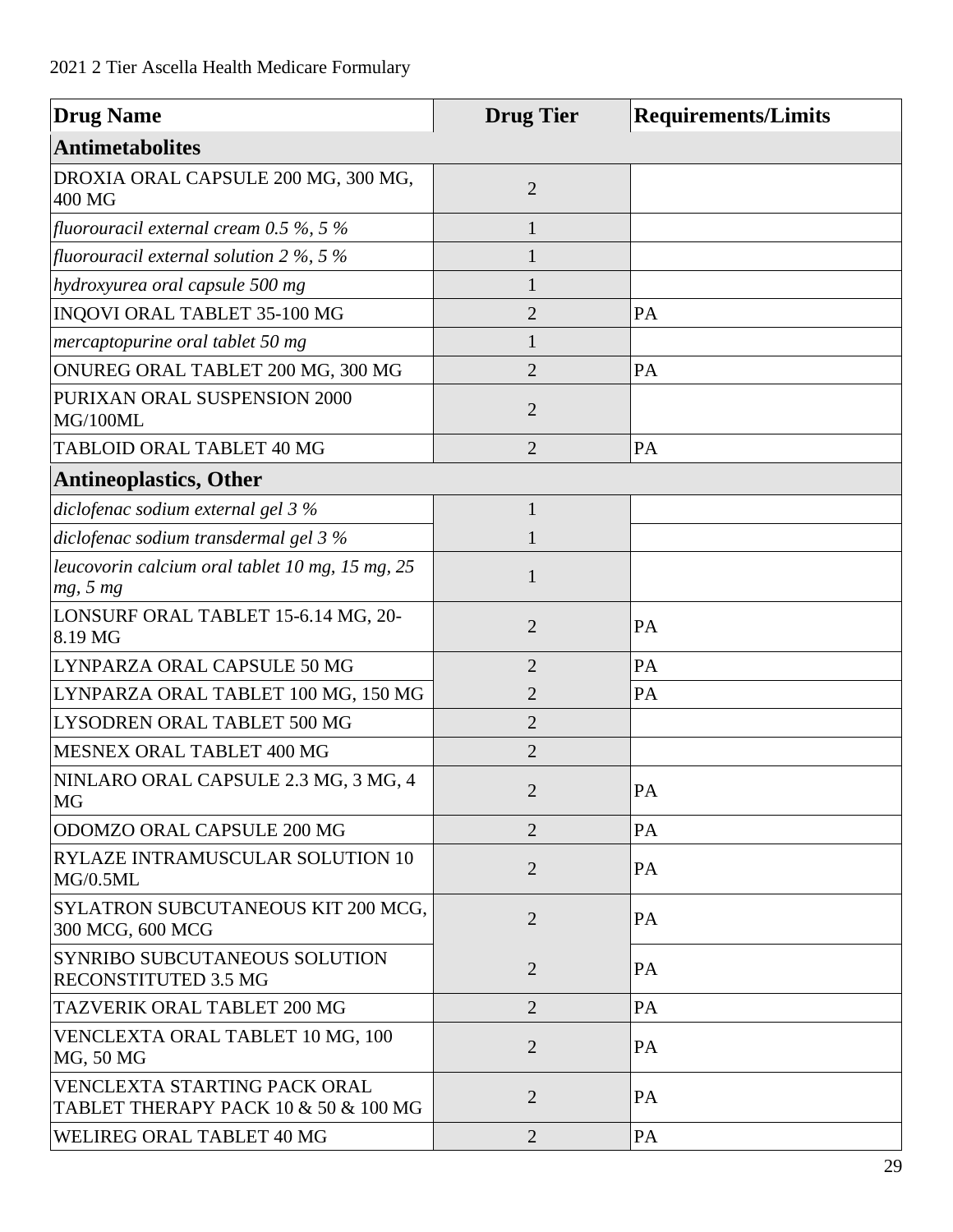| <b>Drug Name</b>                                                     | <b>Drug Tier</b>            | <b>Requirements/Limits</b> |
|----------------------------------------------------------------------|-----------------------------|----------------------------|
| XPOVIO (100 MG ONCE WEEKLY) ORAL<br>TABLET THERAPY PACK 20 MG, 50 MG | $\overline{2}$              | PA                         |
| XPOVIO (40 MG ONCE WEEKLY) ORAL<br>TABLET THERAPY PACK 20 MG, 40 MG  | $\overline{2}$              | PA                         |
| XPOVIO (40 MG TWICE WEEKLY) ORAL<br>TABLET THERAPY PACK 20 MG, 40 MG | $\overline{2}$              | PA                         |
| XPOVIO (60 MG ONCE WEEKLY) ORAL<br>TABLET THERAPY PACK 20 MG, 60 MG  | $\overline{2}$              | PA                         |
| XPOVIO (60 MG TWICE WEEKLY) ORAL<br><b>TABLET THERAPY PACK 20 MG</b> | $\overline{2}$              | PA                         |
| XPOVIO (80 MG ONCE WEEKLY) ORAL<br>TABLET THERAPY PACK 20 MG, 40 MG  | $\overline{2}$              | PA                         |
| XPOVIO (80 MG TWICE WEEKLY) ORAL<br>TABLET THERAPY PACK 20 MG        | $\overline{2}$              | PA                         |
| ZOLINZA ORAL CAPSULE 100 MG                                          | $\overline{2}$              | PA                         |
| ZYDELIG ORAL TABLET 100 MG, 150 MG                                   | $\overline{2}$              | PA                         |
| <b>Aromatase Inhibitors, 3Rd Generation</b>                          |                             |                            |
| anastrozole oral tablet 1 mg                                         | $\mathbf{1}$                |                            |
| exemestane oral tablet 25 mg                                         | 1                           |                            |
| letrozole oral tablet 2.5 mg                                         | 1                           |                            |
| <b>Enzyme Inhibitors</b>                                             |                             |                            |
| COPIKTRA ORAL CAPSULE 15 MG, 25 MG                                   | $\overline{2}$              | PA                         |
| PIQRAY (200 MG DAILY DOSE) ORAL<br><b>TABLET THERAPY PACK 200 MG</b> | $\overline{2}$              | PA                         |
| PIQRAY (250 MG DAILY DOSE) ORAL<br>TABLET THERAPY PACK 200 & 50 MG   | $\mathcal{D}_{\mathcal{L}}$ | PA                         |
| PIQRAY (300 MG DAILY DOSE) ORAL<br>TABLET THERAPY PACK 2 X 150 MG    | $\overline{2}$              | PA                         |
| TALZENNA ORAL CAPSULE 0.25 MG, 1 MG                                  | $\overline{2}$              | PA                         |
| <b>UKONIQ ORAL TABLET 200 MG</b>                                     | $\overline{2}$              | PA                         |
| VIZIMPRO ORAL TABLET 15 MG, 30 MG, 45<br>MG                          | $\overline{2}$              | PA                         |
| <b>Molecular Target Inhibitors</b>                                   |                             |                            |
| AFINITOR DISPERZ ORAL TABLET<br>SOLUBLE 2 MG, 3 MG, 5 MG             | $\overline{2}$              | PA                         |
| AFINITOR ORAL TABLET 10 MG                                           | $\overline{2}$              | PA                         |
| ALECENSA ORAL CAPSULE 150 MG                                         | $\overline{2}$              | PA                         |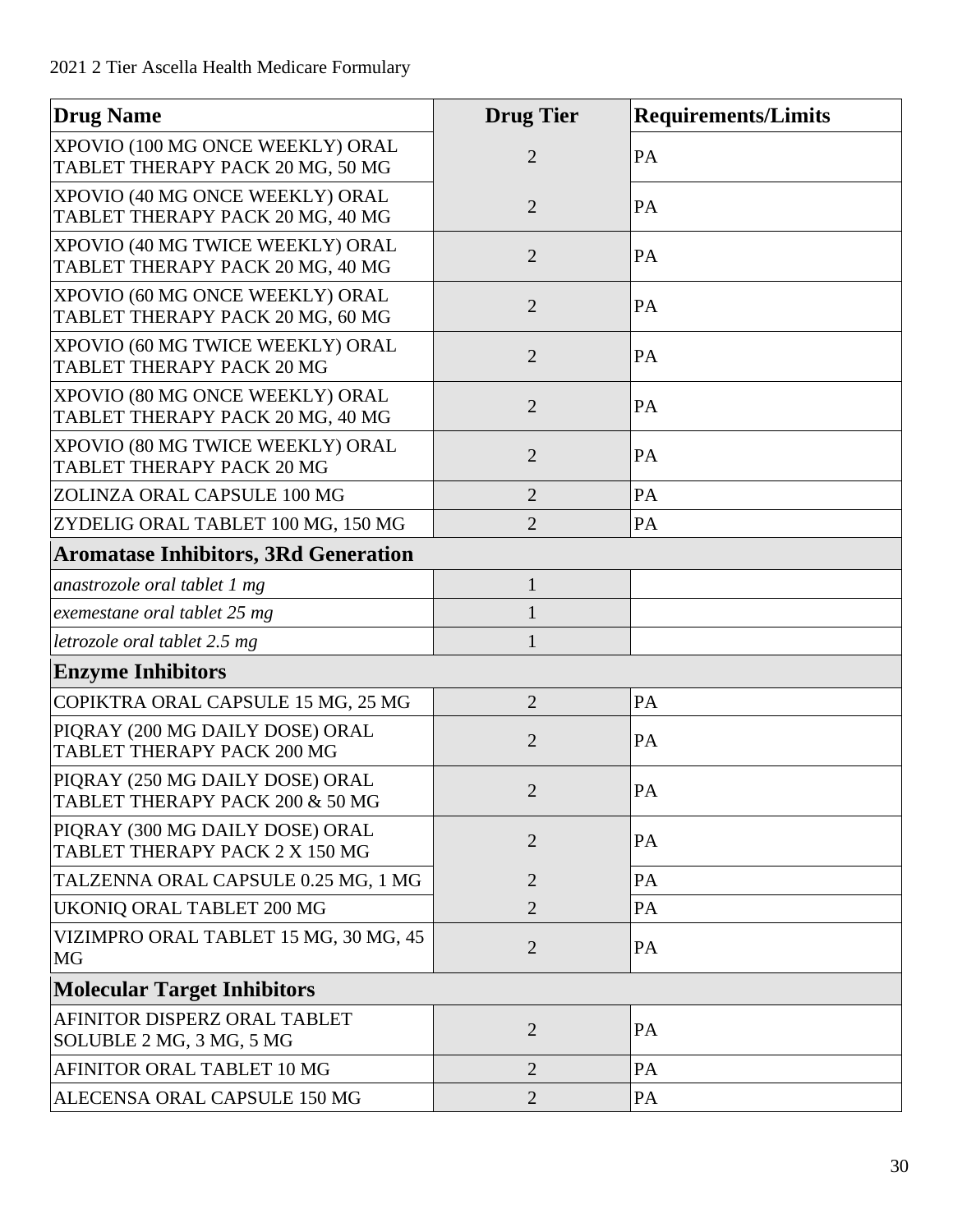| <b>Drug Name</b>                                              | <b>Drug Tier</b> | <b>Requirements/Limits</b> |
|---------------------------------------------------------------|------------------|----------------------------|
| ALUNBRIG ORAL TABLET 180 MG, 30 MG,<br>90 MG                  | $\overline{2}$   | PA                         |
| ALUNBRIG ORAL TABLET THERAPY PACK<br>90 & 180 MG              | $\overline{2}$   | PA                         |
| AYVAKIT ORAL TABLET 100 MG, 200 MG,<br>25 MG, 300 MG, 50 MG   | $\overline{2}$   | PA                         |
| BALVERSA ORAL TABLET 3 MG, 4 MG, 5<br><b>MG</b>               | $\overline{2}$   | PA                         |
| BOSULIF ORAL TABLET 100 MG, 400 MG,<br>500 MG                 | $\overline{2}$   | PA                         |
| <b>BRAFTOVI ORAL CAPSULE 75 MG</b>                            | $\overline{2}$   | PA                         |
| <b>BRUKINSA ORAL CAPSULE 80 MG</b>                            | $\overline{2}$   | PA                         |
| CABOMETYX ORAL TABLET 20 MG, 40 MG,<br>60 MG                  | $\overline{2}$   | PA                         |
| CALQUENCE ORAL CAPSULE 100 MG                                 | $\overline{2}$   | PA                         |
| CAPRELSA ORAL TABLET 100 MG, 300 MG                           | $\overline{2}$   | PA                         |
| COMETRIQ (100 MG DAILY DOSE) ORAL<br>KIT 80 & 20 MG           | $\overline{2}$   | PA                         |
| COMETRIQ (140 MG DAILY DOSE) ORAL<br>KIT 3 X 20 MG & 80 MG    | $\overline{2}$   | PA                         |
| COMETRIQ (60 MG DAILY DOSE) ORAL KIT<br>20 MG                 | $\overline{2}$   | PA                         |
| <b>COTELLIC ORAL TABLET 20 MG</b>                             | $\overline{2}$   | PA                         |
| DAURISMO ORAL TABLET 100 MG, 25 MG                            | $\overline{2}$   | PA                         |
| ERIVEDGE ORAL CAPSULE 150 MG                                  | $\overline{2}$   | PA                         |
| erlotinib hcl oral tablet 100 mg, 150 mg, 25 mg               | $\mathbf{1}$     | PA                         |
| everolimus oral tablet $10$ mg, $2.5$ mg, $5$ mg, $7.5$<br>mg | $\mathbf{1}$     | PA                         |
| everolimus oral tablet soluble 2 mg, 3 mg, 5 mg               | $\mathbf{1}$     | PA                         |
| EXKIVITY ORAL CAPSULE 40 MG                                   | $\overline{2}$   | PA                         |
| FARYDAK ORAL CAPSULE 10 MG, 15 MG,<br>20 MG                   | $\overline{2}$   | PA                         |
| FOTIVDA ORAL CAPSULE 0.89 MG, 1.34 MG                         | $\overline{2}$   | PA                         |
| <b>GAVRETO ORAL CAPSULE 100 MG</b>                            | $\overline{2}$   | PA                         |
| GILOTRIF ORAL TABLET 20 MG, 30 MG, 40<br>MG                   | $\overline{2}$   | PA                         |
| IBRANCE ORAL CAPSULE 100 MG, 125 MG,<br>75 MG                 | $\overline{2}$   | PA                         |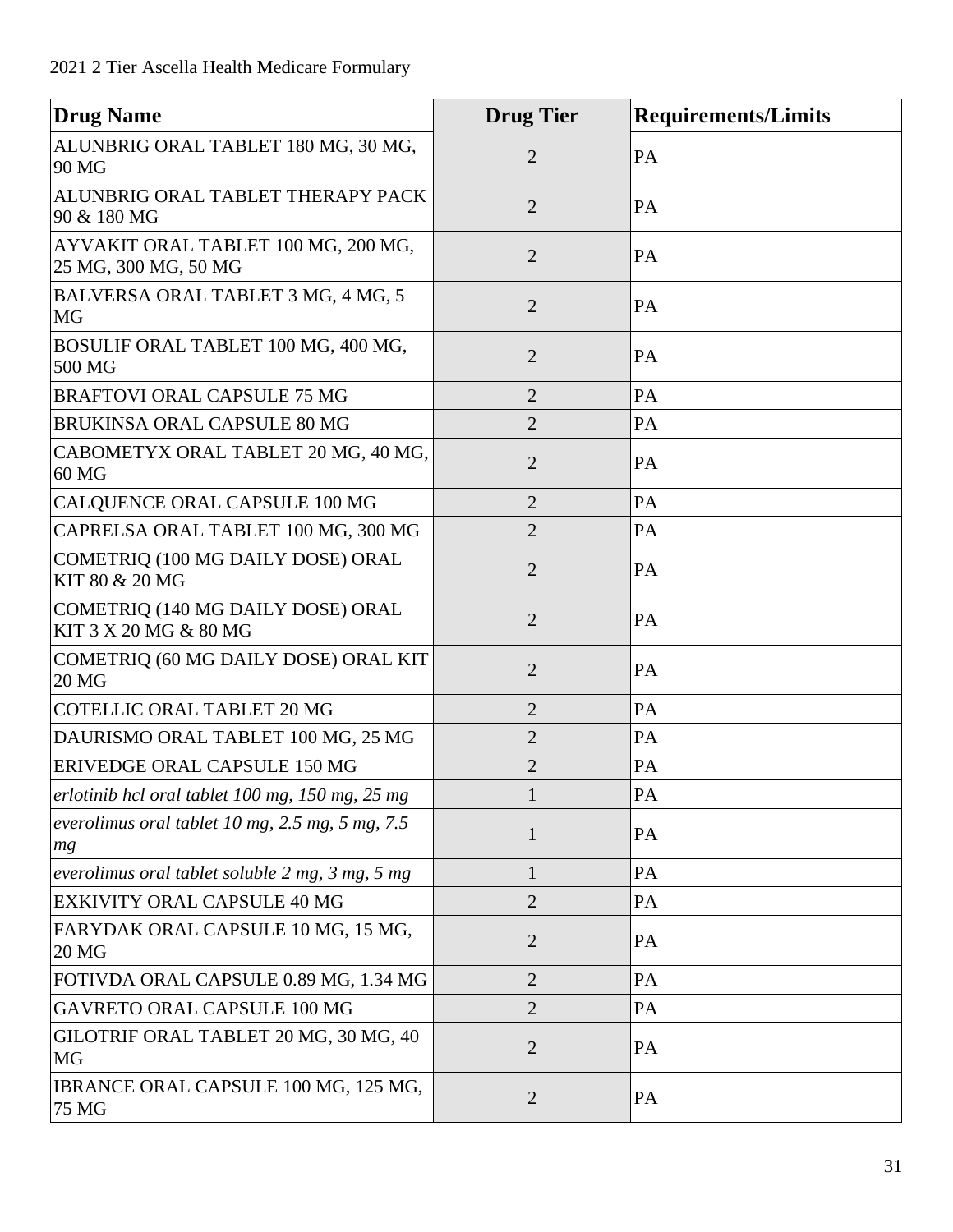| <b>Drug Name</b>                                                                   | <b>Drug Tier</b> | <b>Requirements/Limits</b> |
|------------------------------------------------------------------------------------|------------------|----------------------------|
| IBRANCE ORAL TABLET 100 MG, 125 MG,<br><b>75 MG</b>                                | $\overline{2}$   | PA                         |
| ICLUSIG ORAL TABLET 10 MG, 15 MG, 30<br>MG, 45 MG                                  | $\overline{2}$   | PA                         |
| IDHIFA ORAL TABLET 100 MG, 50 MG                                                   | $\overline{2}$   | PA                         |
| imatinib mesylate oral tablet 100 mg, 400 mg                                       | 1                | PA                         |
| IMBRUVICA ORAL CAPSULE 140 MG, 70<br><b>MG</b>                                     | $\overline{2}$   | PA                         |
| <b>IMBRUVICA ORAL TABLET 140 MG, 280</b><br>MG, 420 MG, 560 MG                     | $\overline{2}$   | PA                         |
| <b>INLYTA ORAL TABLET 1 MG, 5 MG</b>                                               | $\overline{2}$   | PA                         |
| <b>INREBIC ORAL CAPSULE 100 MG</b>                                                 | $\overline{2}$   | PA                         |
| <b>IRESSA ORAL TABLET 250 MG</b>                                                   | $\overline{2}$   | PA                         |
| JAKAFI ORAL TABLET 10 MG, 15 MG, 20<br>MG, 25 MG, 5 MG                             | $\overline{2}$   | PA                         |
| KISQALI (200 MG DOSE) ORAL TABLET<br>THERAPY PACK 200 MG                           | $\overline{2}$   | PA                         |
| KISQALI (400 MG DOSE) ORAL TABLET<br>THERAPY PACK 200 MG                           | $\overline{2}$   | PA                         |
| KISQALI (600 MG DOSE) ORAL TABLET<br>THERAPY PACK 200 MG                           | $\overline{2}$   | PA                         |
| KISQALI FEMARA (400 MG DOSE) ORAL<br>TABLET THERAPY PACK 200 & 2.5 MG              | $\overline{2}$   | PA                         |
| KISQALI FEMARA (600 MG DOSE) ORAL<br>TABLET THERAPY PACK 200 & 2.5 MG              | $\overline{2}$   | PA                         |
| KISQALI FEMARA(200 MG DOSE) ORAL<br>TABLET THERAPY PACK 200 & 2.5 MG               | 2                | PA                         |
| KOSELUGO ORAL CAPSULE 10 MG, 25 MG                                                 | $\overline{2}$   | PA                         |
| lapatinib ditosylate oral tablet 250 mg                                            |                  | PA                         |
| LENVIMA (10 MG DAILY DOSE) ORAL<br><b>CAPSULE THERAPY PACK 10 MG</b>               | $\overline{2}$   | PA                         |
| LENVIMA (12 MG DAILY DOSE) ORAL<br>CAPSULE THERAPY PACK 3 X 4 MG                   | $\overline{2}$   | PA                         |
| LENVIMA (14 MG DAILY DOSE) ORAL<br>CAPSULE THERAPY PACK 10 & 4 MG                  | $\overline{2}$   | PA                         |
| LENVIMA (18 MG DAILY DOSE) ORAL<br>CAPSULE THERAPY PACK 10 MG & 2 X 4<br><b>MG</b> | $\overline{2}$   | PA                         |
| LENVIMA (20 MG DAILY DOSE) ORAL<br>CAPSULE THERAPY PACK 2 X 10 MG                  | $\overline{2}$   | PA                         |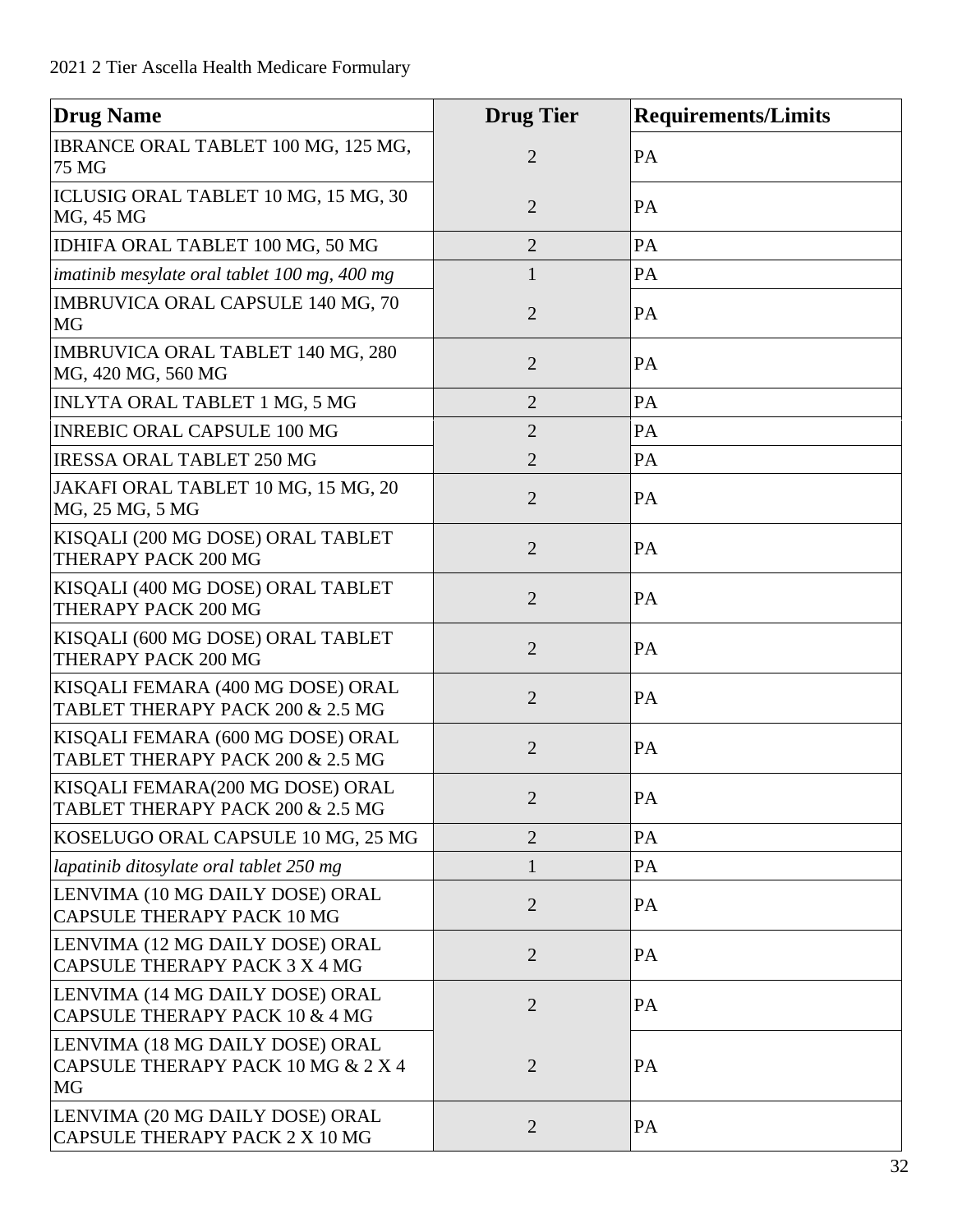| <b>Drug Name</b>                                                            | <b>Drug Tier</b> | <b>Requirements/Limits</b> |
|-----------------------------------------------------------------------------|------------------|----------------------------|
| LENVIMA (24 MG DAILY DOSE) ORAL<br>CAPSULE THERAPY PACK 2 X 10 MG & 4<br>MG | $\overline{2}$   | PA                         |
| LENVIMA (4 MG DAILY DOSE) ORAL<br><b>CAPSULE THERAPY PACK 4 MG</b>          | $\overline{2}$   | PA                         |
| LENVIMA (8 MG DAILY DOSE) ORAL<br>CAPSULE THERAPY PACK 2 X 4 MG             | $\overline{2}$   | PA                         |
| LORBRENA ORAL TABLET 100 MG, 25 MG                                          | $\overline{2}$   | PA                         |
| LUMAKRAS ORAL TABLET 120 MG                                                 | $\overline{2}$   | PA                         |
| MEKINIST ORAL TABLET 0.5 MG, 2 MG                                           | $\overline{2}$   | PA                         |
| MEKTOVI ORAL TABLET 15 MG                                                   | $\overline{2}$   | PA                         |
| NERLYNX ORAL TABLET 40 MG                                                   | $\overline{2}$   | PA                         |
| NEXAVAR ORAL TABLET 200 MG                                                  | $\overline{2}$   | PA                         |
| PEMAZYRE ORAL TABLET 13.5 MG, 4.5 MG,<br>9 MG                               | $\overline{2}$   | PA                         |
| QINLOCK ORAL TABLET 50 MG                                                   | $\overline{2}$   | PA                         |
| RETEVMO ORAL CAPSULE 40 MG, 80 MG                                           | $\overline{2}$   | PA                         |
| ROZLYTREK ORAL CAPSULE 100 MG, 200<br><b>MG</b>                             | $\overline{2}$   | PA                         |
| RUBRACA ORAL TABLET 200 MG, 250 MG,<br>300 MG                               | $\overline{2}$   | PA                         |
| <b>RYDAPT ORAL CAPSULE 25 MG</b>                                            | $\overline{2}$   | PA                         |
| SPRYCEL ORAL TABLET 100 MG, 140 MG,<br>20 MG, 50 MG, 70 MG, 80 MG           | $\overline{2}$   | PA                         |
| STIVARGA ORAL TABLET 40 MG                                                  | $\overline{2}$   | PA                         |
| sunitinib malate oral capsule 12.5 mg, 25 mg,<br>$37.5$ mg, 50 mg           | $\mathbf{1}$     | PA                         |
| TABRECTA ORAL TABLET 150 MG, 200 MG                                         | $\overline{2}$   | PA                         |
| TAFINLAR ORAL CAPSULE 50 MG, 75 MG                                          | $\overline{2}$   | PA                         |
| TAGRISSO ORAL TABLET 40 MG, 80 MG                                           | $\overline{2}$   | PA                         |
| TASIGNA ORAL CAPSULE 150 MG, 200 MG,<br>50 MG                               | $\overline{2}$   | PA                         |
| TEPMETKO ORAL TABLET 225 MG                                                 | $\overline{2}$   | PA                         |
| TIBSOVO ORAL TABLET 250 MG                                                  | $\overline{2}$   | PA                         |
| TRUSELTIQ (100MG DAILY DOSE) ORAL<br><b>CAPSULE THERAPY PACK 100 MG</b>     | $\overline{2}$   | PA                         |
| TRUSELTIQ (125MG DAILY DOSE) ORAL<br>CAPSULE THERAPY PACK 100 & 25 MG       | $\overline{2}$   | PA                         |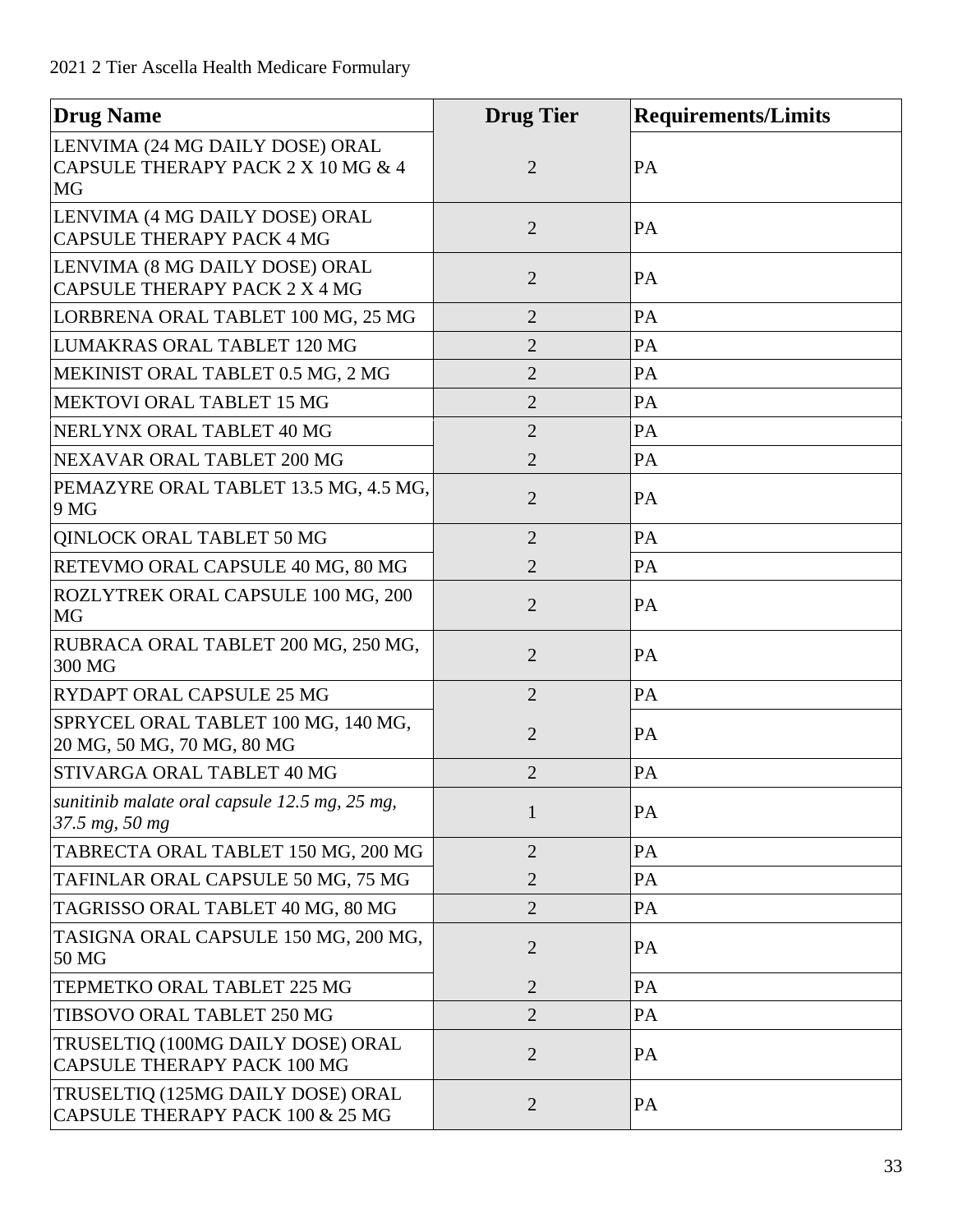| <b>Drug Name</b>                                                         | <b>Drug Tier</b> | <b>Requirements/Limits</b> |
|--------------------------------------------------------------------------|------------------|----------------------------|
| TRUSELTIQ (50MG DAILY DOSE) ORAL<br><b>CAPSULE THERAPY PACK 25 MG</b>    | $\overline{2}$   | PA                         |
| TRUSELTIQ (75MG DAILY DOSE) ORAL<br><b>CAPSULE THERAPY PACK 25 MG</b>    | $\overline{2}$   | PA                         |
| TUKYSA ORAL TABLET 150 MG, 50 MG                                         | $\overline{2}$   | PA                         |
| TURALIO ORAL CAPSULE 200 MG                                              | $\overline{2}$   | PA                         |
| VERZENIO ORAL TABLET 100 MG, 150 MG,<br>200 MG, 50 MG                    | $\overline{2}$   | PA                         |
| VITRAKVI ORAL CAPSULE 100 MG, 25 MG                                      | $\overline{2}$   | PA                         |
| VITRAKVI ORAL SOLUTION 20 MG/ML                                          | $\overline{2}$   | PA                         |
| VOTRIENT ORAL TABLET 200 MG                                              | $\overline{2}$   | PA                         |
| XALKORI ORAL CAPSULE 200 MG, 250 MG                                      | $\overline{2}$   | PA                         |
| XOSPATA ORAL TABLET 40 MG                                                | $\overline{2}$   | PA                         |
| ZEJULA ORAL CAPSULE 100 MG                                               | $\overline{2}$   | PA                         |
| <b>ZELBORAF ORAL TABLET 240 MG</b>                                       | $\overline{2}$   | PA                         |
| ZYKADIA ORAL TABLET 150 MG                                               | $\overline{2}$   | PA                         |
| <b>Retinoids</b>                                                         |                  |                            |
| bexarotene oral capsule 75 mg                                            | $\mathbf{1}$     |                            |
| PANRETIN EXTERNAL GEL 0.1 %                                              | $\overline{2}$   | PA                         |
| TARGRETIN EXTERNAL GEL 1 %                                               | $\overline{2}$   | PA                         |
| tretinoin oral capsule 10 mg                                             | 1                |                            |
| <b>Antiparasitics - Treatment Of Infections</b><br><b>From Parasites</b> |                  |                            |
| <b>Anthelmintics</b>                                                     |                  |                            |
| albendazole oral tablet 200 mg                                           | 1                |                            |
| <i>ivermectin oral tablet 3 mg</i>                                       | 1                |                            |
| praziquantel oral tablet 600 mg                                          | 1                |                            |
| <b>Antiprotozoals</b>                                                    |                  |                            |
| atovaquone oral suspension 750 mg/5ml                                    | $\mathbf{1}$     |                            |
| atovaquone-proguanil hcl oral tablet 250-100 mg,<br>$62.5 - 25 mg$       | 1                |                            |
| benznidazole oral tablet 100 mg, 12.5 mg                                 | 1                | PA                         |
| chloroquine phosphate oral tablet 250 mg, 500<br>mg                      | 1                |                            |
| <b>COARTEM ORAL TABLET 20-120 MG</b>                                     | $\overline{2}$   |                            |
| hydroxychloroquine sulfate oral tablet 100 mg,<br>200 mg, 300 mg, 400 mg | 1                |                            |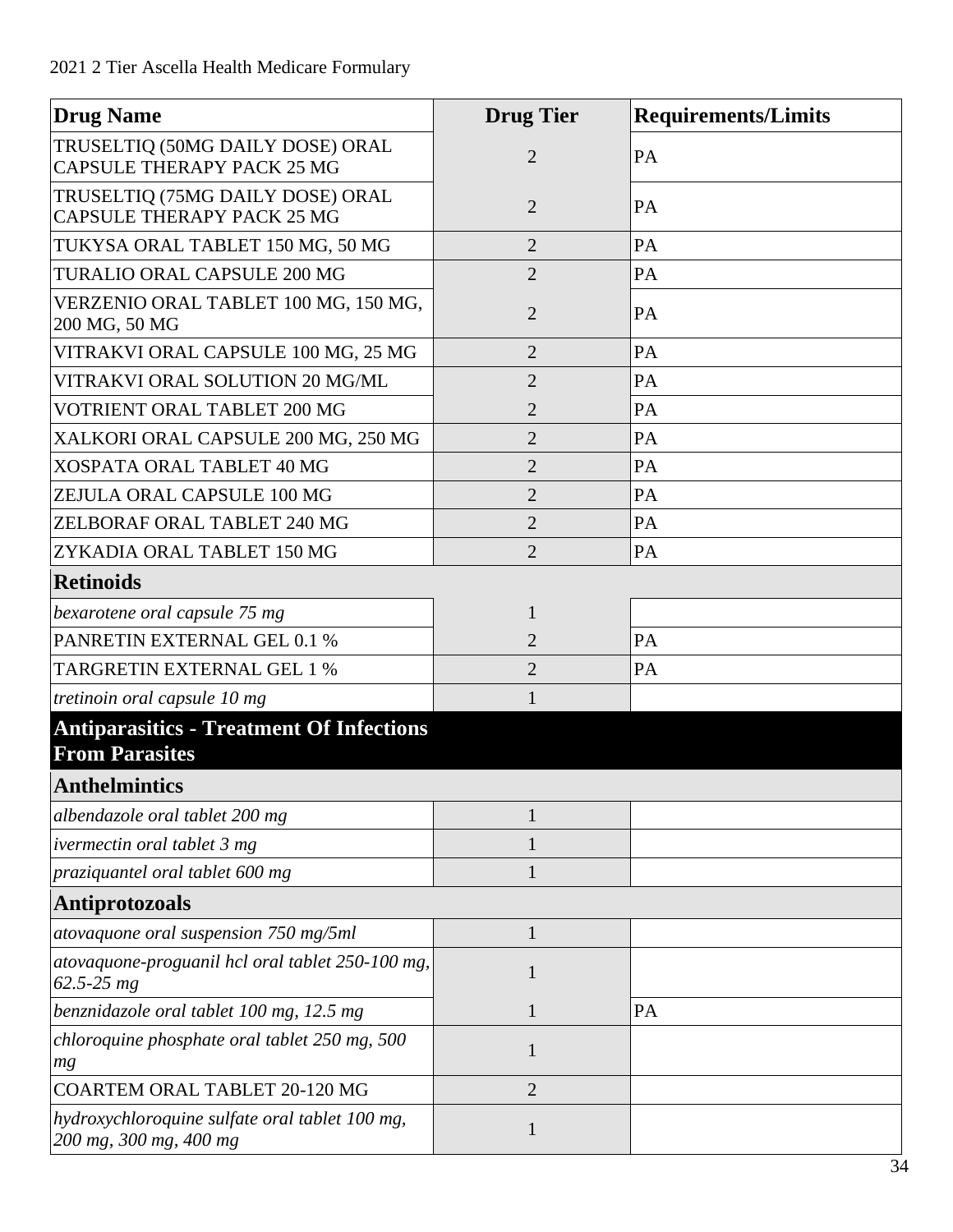| <b>Drug Name</b>                                                         | <b>Drug Tier</b> | <b>Requirements/Limits</b> |
|--------------------------------------------------------------------------|------------------|----------------------------|
| LAMPIT ORAL TABLET 120 MG, 30 MG                                         | 2                | PA                         |
| mefloquine hcl oral tablet 250 mg                                        |                  |                            |
| nitazoxanide oral tablet 500 mg                                          |                  |                            |
| pentamidine isethionate inhalation solution<br>reconstituted 300 mg      | 1                | B/D                        |
| pentamidine isethionate injection solution<br>reconstituted 300 mg       | 1                | PA                         |
| primaquine phosphate oral tablet 26.3 (15 base)<br>mg                    | $\mathbf{1}$     |                            |
| pyrimethamine oral tablet 25 mg                                          | 1                | QL (90 EA per 30 days)     |
| quinine sulfate oral capsule 324 mg                                      | $\mathbf{1}$     |                            |
| <b>Pediculicides/Scabicides</b>                                          |                  |                            |
| lindane external shampoo $1\%$                                           | $\mathbf{1}$     |                            |
| malathion external lotion $0.5\%$                                        |                  |                            |
| permethrin external cream 5 %                                            |                  |                            |
| <b>Antiparkinson Agents - Treatment Of</b><br><b>Parkinson's Disease</b> |                  |                            |
| <b>Anticholinergics</b>                                                  |                  |                            |
| benztropine mesylate oral tablet 0.5 mg, 1 mg, 2<br>mg                   | 1                |                            |
| trihexyphenidyl hcl oral solution 0.4 mg/ml                              | 1                | PA                         |
| trihexyphenidyl hcl oral tablet 2 mg, 5 mg                               |                  | PA                         |
| <b>Antiparkinson Agents, Other</b>                                       |                  |                            |
| amantadine hcl oral capsule 100 mg                                       | $\mathbf{1}$     |                            |
| amantadine hcl oral solution 50 mg/5ml                                   | $\mathbf{1}$     |                            |
| amantadine hcl oral tablet 100 mg                                        | 1                |                            |
| entacapone oral tablet 200 mg                                            | 1                |                            |
| <b>GOCOVRI ORAL CAPSULE EXTENDED</b><br>RELEASE 24 HOUR 137 MG, 68.5 MG  | $\overline{2}$   | PA                         |
| ONGENTYS ORAL CAPSULE 25 MG, 50 MG                                       | $\overline{2}$   | <b>ST</b>                  |
| tolcapone oral tablet 100 mg                                             | $\mathbf{1}$     |                            |
| <b>Dopamine Agonists</b>                                                 |                  |                            |
| APOKYN SUBCUTANEOUS SOLUTION<br><b>CARTRIDGE 30 MG/3ML</b>               | $\overline{2}$   | PA                         |
| bromocriptine mesylate oral capsule 5 mg                                 | 1                |                            |
| bromocriptine mesylate oral tablet 2.5 mg                                | $\mathbf{1}$     |                            |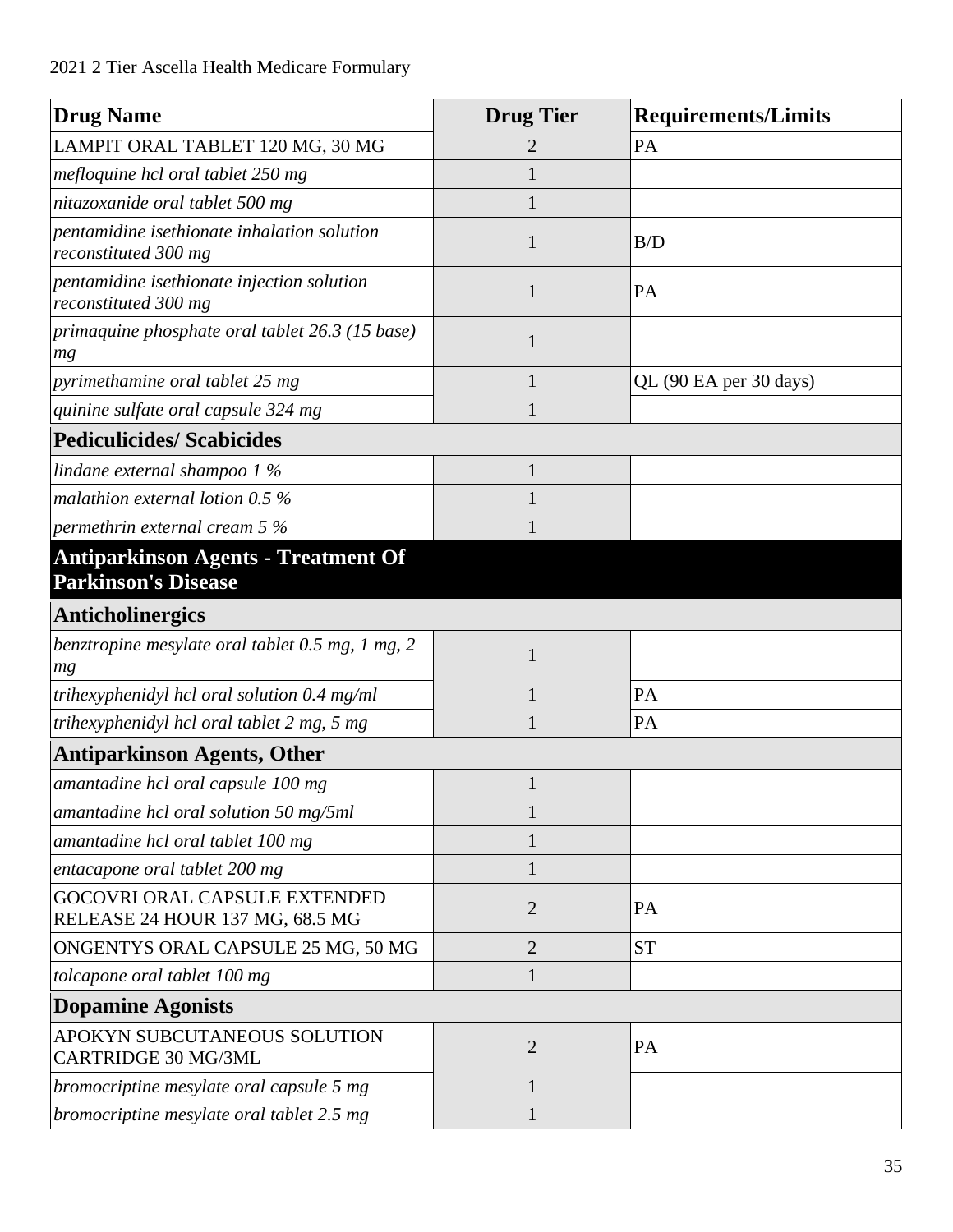| <b>Drug Name</b>                                                                                                                                     | <b>Drug Tier</b> | <b>Requirements/Limits</b> |
|------------------------------------------------------------------------------------------------------------------------------------------------------|------------------|----------------------------|
| KYNMOBI SUBLINGUAL FILM 10 MG, 15<br>MG, 20 MG, 25 MG, 30 MG                                                                                         | $\overline{2}$   | PA                         |
| NEUPRO TRANSDERMAL PATCH 24 HOUR<br>1 MG/24HR, 2 MG/24HR, 3 MG/24HR, 4<br>MG/24HR, 6 MG/24HR, 8 MG/24HR                                              | $\overline{2}$   |                            |
| pramipexole dihydrochloride er oral tablet<br>extended release 24 hour $0.375$ mg, $0.75$ mg, $1.5$<br>mg, 2.25 mg, 3 mg, 3.75 mg, 4.5 mg            | 1                |                            |
| pramipexole dihydrochloride oral tablet 0.125<br>mg, 0.25 mg, 0.5 mg, 0.75 mg, 1 mg, 1.5 mg                                                          | $\mathbf{1}$     |                            |
| ropinirole hcl er oral tablet extended release 24<br>hour 12 mg, 2 mg, 4 mg, 6 mg, 8 mg                                                              | $\mathbf{1}$     |                            |
| ropinirole hcl oral tablet 0.25 mg, 0.5 mg, 1 mg, 2<br>mg, 3 mg, 4 mg, 5 mg                                                                          | 1                |                            |
| <b>Dopamine Precursors/L-Amino Acid</b><br><b>Decarboxylase Inhibitors</b>                                                                           |                  |                            |
| carbidopa-levodopa er oral tablet extended<br>release 25-100 mg, 50-200 mg                                                                           | 1                |                            |
| carbidopa-levodopa oral tablet 10-100 mg, 25-<br>100 mg, 25-250 mg                                                                                   | $\mathbf{1}$     |                            |
| carbidopa-levodopa oral tablet dispersible 10-<br>100 mg, 25-100 mg, 25-250 mg                                                                       | $\mathbf{1}$     |                            |
| carbidopa-levodopa-entacapone oral tablet 12.5-<br>50-200 mg, 18.75-75-200 mg, 25-100-200 mg,<br>31.25-125-200 mg, 37.5-150-200 mg, 50-200-200<br>mg | 1                |                            |
| <b>Monoamine Oxidase B (Mao-B)</b>                                                                                                                   |                  |                            |
| <b>Inhibitors</b>                                                                                                                                    |                  |                            |
| rasagiline mesylate oral tablet 0.5 mg, 1 mg                                                                                                         | 1                |                            |
| selegiline hcl oral capsule 5 mg                                                                                                                     |                  |                            |
| selegiline hcl oral tablet 5 mg                                                                                                                      |                  |                            |
| <b>Antipsychotics - Treatment Of</b><br><b>Behavioral And Emotional Disorders</b>                                                                    |                  |                            |
| <b>1St Generation/Typical</b>                                                                                                                        |                  |                            |
| fluphenazine decanoate injection solution 25<br>mg/ml                                                                                                | $\mathbf{1}$     |                            |
| fluphenazine hcl injection solution 2.5 mg/ml                                                                                                        |                  |                            |
| fluphenazine hcl oral concentrate 5 mg/ml                                                                                                            |                  |                            |
| fluphenazine hcl oral elixir 2.5 mg/5ml                                                                                                              |                  |                            |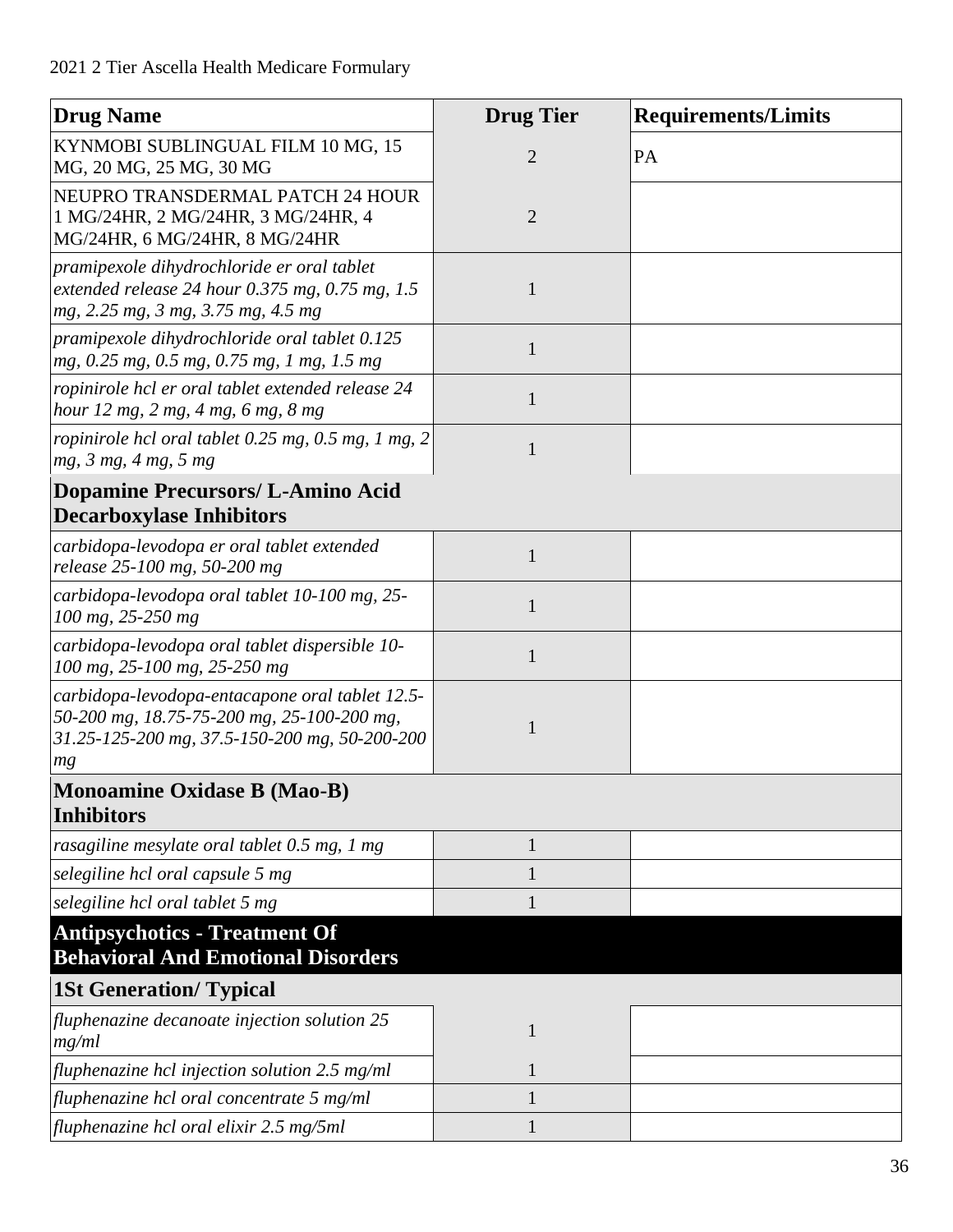| <b>Drug Name</b>                                                                                      | <b>Drug Tier</b> | <b>Requirements/Limits</b>                      |
|-------------------------------------------------------------------------------------------------------|------------------|-------------------------------------------------|
| fluphenazine hcl oral tablet $1 \text{ mg}$ , $10 \text{ mg}$ , $2.5 \text{ mg}$ ,<br>5 <sub>mg</sub> | 1                |                                                 |
| haloperidol decanoate intramuscular solution 100<br>$mg/ml$ , 100 mg/ml 1 ml, 50 mg/ml, 50 mg/ml(1ml) | $\mathbf{1}$     |                                                 |
| haloperidol lactate injection solution 5 mg/ml                                                        | 1                |                                                 |
| haloperidol lactate oral concentrate 2 mg/ml                                                          |                  |                                                 |
| haloperidol oral tablet 0.5 mg, 1 mg, 10 mg, 2<br>mg, 20 mg, 5 mg                                     | $\mathbf{1}$     |                                                 |
| loxapine succinate oral capsule 10 mg, 25 mg, 5<br>mg, 50 mg                                          | $\mathbf{1}$     |                                                 |
| molindone hcl oral tablet 10 mg, 25 mg, 5 mg                                                          | $\mathbf{1}$     |                                                 |
| pimozide oral tablet 1 mg, 2 mg                                                                       | 1                |                                                 |
| thioridazine hcl oral tablet 10 mg, 100 mg, 25 mg,<br>50 mg                                           | $\mathbf{1}$     |                                                 |
| thiothixene oral capsule 1 mg, 10 mg, 2 mg, 5 mg                                                      | 1                |                                                 |
| trifluoperazine hcl oral tablet 1 mg, 10 mg, 2 mg,<br>5 <sub>mg</sub>                                 | $\mathbf{1}$     |                                                 |
| <b>2Nd Generation/ Atypical</b>                                                                       |                  |                                                 |
| ABILIFY MAINTENA INTRAMUSCULAR<br>PREFILLED SYRINGE 300 MG, 400 MG                                    | $\overline{2}$   | $PA$ ; QL $(1 \text{ EA per } 28 \text{ days})$ |
| ABILIFY MAINTENA INTRAMUSCULAR<br>SUSPENSION RECONSTITUTED ER 300 MG,<br>400 MG                       | $\overline{2}$   | PA; QL (1 EA per 28 days)                       |
| aripiprazole oral solution 1 mg/ml                                                                    | $\mathbf{1}$     | QL (900 ML per 30 days)                         |
| aripiprazole oral tablet 10 mg, 15 mg, 2 mg, 20<br>mg, 30 mg, 5 mg                                    |                  | QL (30 EA per 30 days)                          |
| aripiprazole oral tablet dispersible 10 mg, 15 mg                                                     | 1                | QL (60 EA per 30 days)                          |
| ARISTADA INITIO INTRAMUSCULAR<br>PREFILLED SYRINGE 675 MG/2.4ML                                       | $\overline{2}$   | PA                                              |
| ARISTADA INTRAMUSCULAR PREFILLED<br>SYRINGE 1064 MG/3.9ML                                             | $\overline{2}$   | $PA$ ; QL (3.9 ML per 56 days)                  |
| ARISTADA INTRAMUSCULAR PREFILLED<br>SYRINGE 441 MG/1.6ML                                              | $\overline{2}$   | $PA$ ; QL $(1.6$ ML per 28 days)                |
| ARISTADA INTRAMUSCULAR PREFILLED<br>SYRINGE 662 MG/2.4ML                                              | $\overline{2}$   | $PA$ ; QL $(2.4$ ML per 28 days)                |
| ARISTADA INTRAMUSCULAR PREFILLED<br>SYRINGE 882 MG/3.2ML                                              | $\overline{2}$   | $PA$ ; QL $(3.2$ ML per 28 days)                |
| asenapine maleate sublingual tablet sublingual<br>10 mg, 2.5 mg, 5 mg                                 | $\mathbf{1}$     | QL (60 EA per 30 days)                          |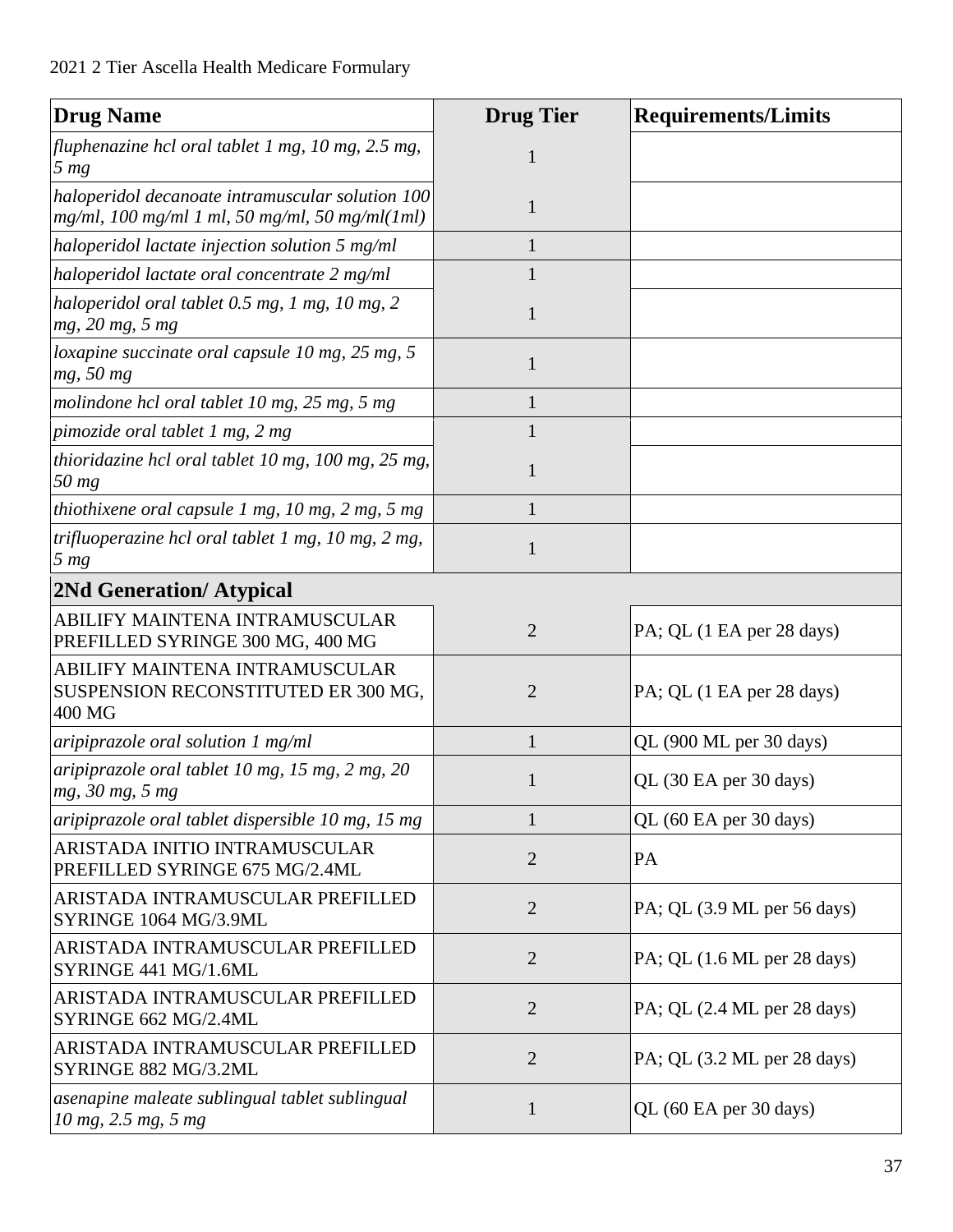| <b>Drug Name</b>                                                                             | <b>Drug Tier</b> | <b>Requirements/Limits</b>                          |
|----------------------------------------------------------------------------------------------|------------------|-----------------------------------------------------|
| CAPLYTA ORAL CAPSULE 42 MG                                                                   | 2                | PA                                                  |
| clozapine oral tablet 100 mg                                                                 | $\mathbf{1}$     | QL (270 EA per 30 days)                             |
| clozapine oral tablet 200 mg                                                                 | 1                | QL (120 EA per 30 days)                             |
| clozapine oral tablet 25 mg, 50 mg                                                           | $\mathbf{1}$     | QL (90 EA per 30 days)                              |
| clozapine oral tablet dispersible 100 mg                                                     | 1                | QL (270 EA per 30 days)                             |
| clozapine oral tablet dispersible 12.5 mg, 25 mg                                             | $\mathbf{1}$     |                                                     |
| clozapine oral tablet dispersible 150 mg                                                     | $\mathbf{1}$     | QL (180 EA per 30 days)                             |
| clozapine oral tablet dispersible 200 mg                                                     | $\mathbf{1}$     | QL (120 EA per 30 days)                             |
| FANAPT ORAL TABLET 1 MG, 10 MG, 12<br>MG, 2 MG, 4 MG, 6 MG, 8 MG                             | $\overline{2}$   | PA; QL (60 EA per 30 days)                          |
| FANAPT TITRATION PACK ORAL TABLET<br>1 & 2 & 4 & 6 MG                                        | $\overline{2}$   | PA                                                  |
| <b>INVEGA SUSTENNA INTRAMUSCULAR</b><br><b>SUSPENSION PREFILLED SYRINGE 117</b><br>MG/0.75ML | $\overline{2}$   | PA; QL $(0.75 \text{ ML per } 28 \text{ days})$     |
| <b>INVEGA SUSTENNA INTRAMUSCULAR</b><br><b>SUSPENSION PREFILLED SYRINGE 156</b><br>MG/ML     | $\overline{2}$   | $PA$ ; QL $(1 \text{ ML per } 28 \text{ days})$     |
| <b>INVEGA SUSTENNA INTRAMUSCULAR</b><br><b>SUSPENSION PREFILLED SYRINGE 234</b><br>MG/1.5ML  | $\overline{2}$   | $PA$ ; QL $(1.5$ ML per 28 days)                    |
| <b>INVEGA SUSTENNA INTRAMUSCULAR</b><br><b>SUSPENSION PREFILLED SYRINGE 39</b><br>MG/0.25ML  | $\overline{2}$   | PA; QL (0.25 ML per 28 days)                        |
| <b>INVEGA SUSTENNA INTRAMUSCULAR</b><br><b>SUSPENSION PREFILLED SYRINGE 78</b><br>MG/0.5ML   | $\overline{2}$   | $PA$ ; QL $(0.5$ ML per 28 days)                    |
| <b>INVEGA TRINZA INTRAMUSCULAR</b><br><b>SUSPENSION PREFILLED SYRINGE 273</b><br>MG/0.875ML  | $\overline{2}$   | $PA$ ; QL $(0.875$ ML per 84 days)                  |
| <b>INVEGA TRINZA INTRAMUSCULAR</b><br><b>SUSPENSION PREFILLED SYRINGE 410</b><br>MG/1.315ML  | $\overline{2}$   | $PA$ ; QL $(1.315 \text{ ML per } 84 \text{ days})$ |
| <b>INVEGA TRINZA INTRAMUSCULAR</b><br><b>SUSPENSION PREFILLED SYRINGE 546</b><br>MG/1.75ML   | $\overline{2}$   | PA; QL (1.75 ML per 84 days)                        |
| <b>INVEGA TRINZA INTRAMUSCULAR</b><br><b>SUSPENSION PREFILLED SYRINGE 819</b><br>MG/2.625ML  | $\overline{2}$   | $PA$ ; QL $(2.625 \text{ ML})$ per 84 days)         |
| LATUDA ORAL TABLET 120 MG, 20 MG, 40<br>MG, 60 MG                                            | $\overline{2}$   | PA; QL (30 EA per 30 days)                          |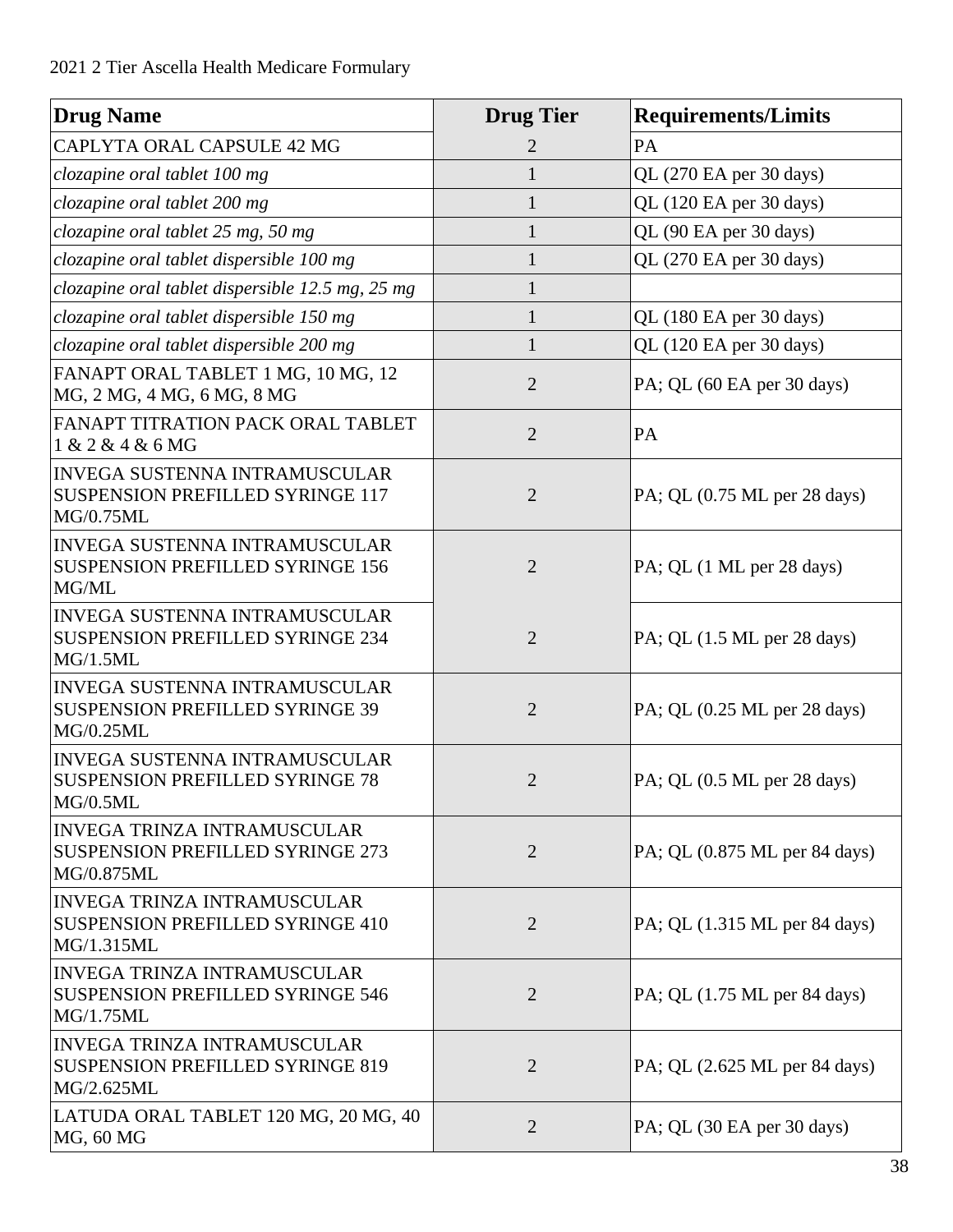| <b>Drug Name</b>                                                                                | <b>Drug Tier</b> | <b>Requirements/Limits</b>    |
|-------------------------------------------------------------------------------------------------|------------------|-------------------------------|
| LATUDA ORAL TABLET 80 MG                                                                        | 2                | PA; QL (60 EA per 30 days)    |
| LYBALVI ORAL TABLET 10-10 MG, 15-10<br>MG, 20-10 MG, 5-10 MG                                    | $\overline{2}$   | PA                            |
| NUPLAZID ORAL CAPSULE 34 MG                                                                     | $\overline{2}$   | PA; QL (30 EA per 30 days)    |
| NUPLAZID ORAL TABLET 10 MG                                                                      | $\overline{2}$   | PA; QL (30 EA per 30 days)    |
| NUPLAZID ORAL TABLET 17 MG                                                                      | $\overline{2}$   | PA; QL (60 EA per 30 days)    |
| olanzapine intramuscular solution reconstituted<br>10 mg                                        | $\mathbf{1}$     | QL (90 EA per 30 days)        |
| olanzapine oral tablet 10 mg, 15 mg, 2.5 mg, 20<br>mg, 5 mg, 7.5 mg                             | $\mathbf{1}$     | QL (30 EA per 30 days)        |
| olanzapine oral tablet dispersible 10 mg, 15 mg,<br>20 mg, 5 mg                                 | $\mathbf{1}$     | QL (30 EA per 30 days)        |
| paliperidone er oral tablet extended release 24<br>hour 1.5 mg, 3 mg, 9 mg                      | $\mathbf{1}$     | PA; QL (30 EA per 30 days)    |
| paliperidone er oral tablet extended release 24<br>hour 6 mg                                    | $\mathbf{1}$     | PA; QL (60 EA per 30 days)    |
| PERSERIS SUBCUTANEOUS PREFILLED<br>SYRINGE 120 MG, 90 MG                                        | $\overline{2}$   | PA; QL (1 EA per 28 days)     |
| quetiapine fumarate er oral tablet extended<br>release 24 hour 150 mg, 200 mg                   | $\mathbf{1}$     | QL (30 EA per 30 days)        |
| quetiapine fumarate er oral tablet extended<br>release 24 hour 300 mg, 400 mg, 50 mg            | $\mathbf{1}$     | QL (60 EA per 30 days)        |
| quetiapine fumarate oral tablet 100 mg, 200 mg,<br>300 mg, 400 mg                               | $\mathbf{1}$     | QL (60 EA per 30 days)        |
| quetiapine fumarate oral tablet 25 mg, 50 mg                                                    | $\mathbf{1}$     | QL (90 EA per 30 days)        |
| REXULTI ORAL TABLET 0.25 MG, 0.5 MG, 1<br>MG, 2 MG, 3 MG, 4 MG                                  |                  | PA; QL (30 EA per 30 days)    |
| RISPERDAL CONSTA INTRAMUSCULAR<br>SUSPENSION RECONSTITUTED ER 12.5 MG,<br>25 MG, 37.5 MG, 50 MG | $\overline{2}$   | PA; QL (2 EA per 28 days)     |
| risperidone oral solution 1 mg/ml                                                               | $\mathbf{1}$     | QL (480 ML per 30 days)       |
| risperidone oral tablet 0.25 mg, 0.5 mg, 1 mg, 2<br>mg, 3 mg                                    | $\mathbf{1}$     | QL (60 EA per 30 days)        |
| risperidone oral tablet 4 mg                                                                    | $\mathbf{1}$     | QL (120 EA per 30 days)       |
| risperidone oral tablet dispersible 0.25 mg, 0.5<br>mg, 1 mg, 2 mg, 3 mg                        | $\mathbf{1}$     | QL (60 EA per 30 days)        |
| risperidone oral tablet dispersible 4 mg                                                        | $\mathbf{1}$     | QL (120 EA per 30 days)       |
| SECUADO TRANSDERMAL PATCH 24<br>HOUR 3.8 MG/24HR, 5.7 MG/24HR, 7.6<br>MG/24HR                   | $\overline{2}$   | $PA$ ; QL (30 EA per 30 days) |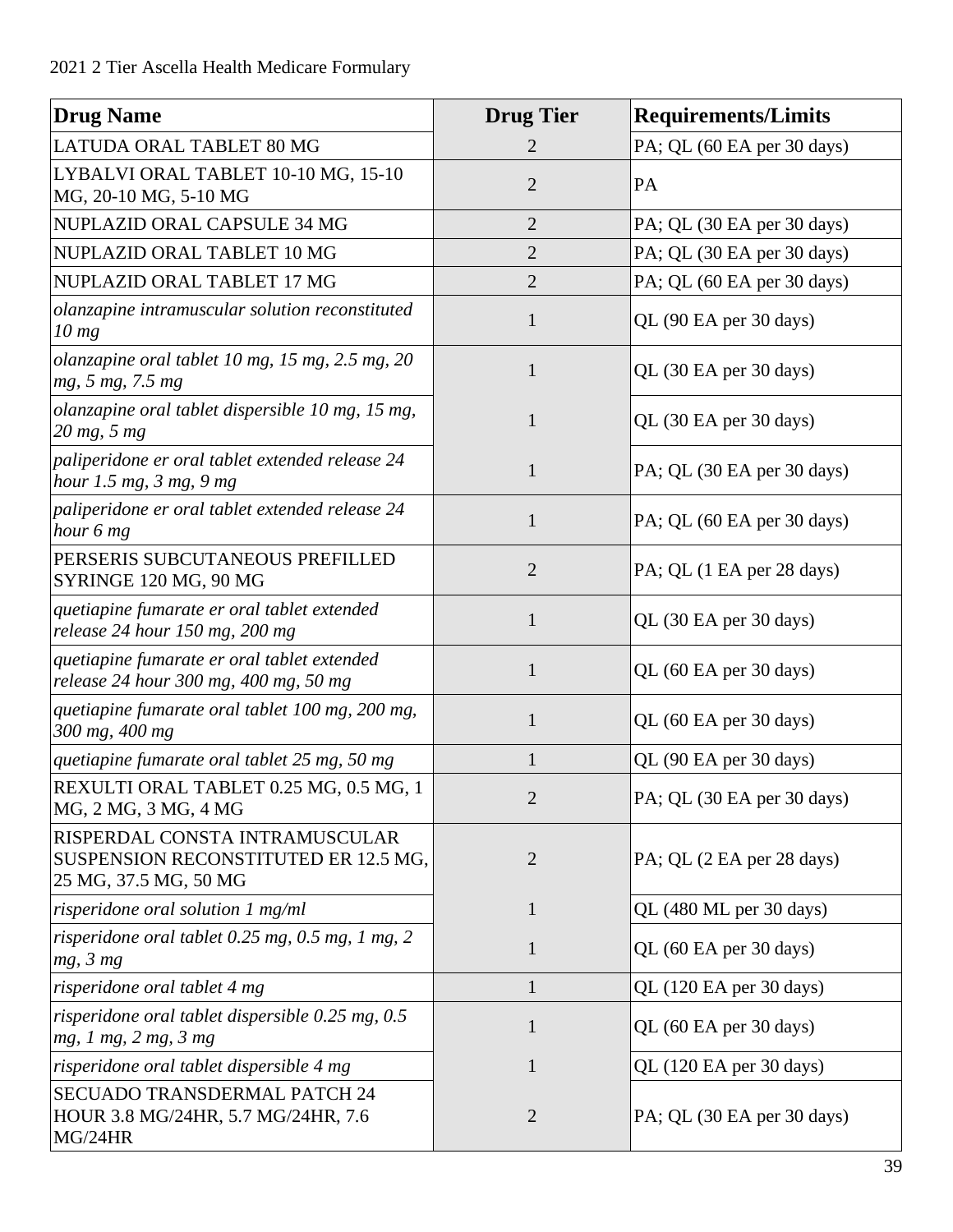| <b>Drug Name</b>                                                                    | <b>Drug Tier</b> | <b>Requirements/Limits</b>   |
|-------------------------------------------------------------------------------------|------------------|------------------------------|
| VERSACLOZ ORAL SUSPENSION 50 MG/ML                                                  | 2                | QL (540 ML per 30 days)      |
| VRAYLAR ORAL CAPSULE 1.5 MG, 3 MG,<br>4.5 MG, 6 MG                                  | $\overline{2}$   | PA; QL (30 EA per 30 days)   |
| VRAYLAR ORAL CAPSULE THERAPY<br>PACK 1.5 & 3 MG                                     | $\overline{2}$   | PA; QL (14 EA per 365 days)  |
| ziprasidone hcl oral capsule 20 mg, 40 mg, 60<br>mg, 80 mg                          | $\mathbf{1}$     | QL (60 EA per 30 days)       |
| ziprasidone mesylate intramuscular solution<br>reconstituted 20 mg                  | $\mathbf{1}$     | $B/D$ ; QL (6 EA per 3 days) |
| ZYPREXA RELPREVV INTRAMUSCULAR<br>SUSPENSION RECONSTITUTED 210 MG, 300<br><b>MG</b> | $\overline{2}$   | PA; QL (2 EA per 28 days)    |
| ZYPREXA RELPREVV INTRAMUSCULAR<br><b>SUSPENSION RECONSTITUTED 405 MG</b>            | $\overline{2}$   | PA; QL (1 EA per 28 days)    |
| <b>Antispasticity Agents - Treatment Of</b><br><b>Muscle Spasms</b>                 |                  |                              |
| <b>Antispasticity Agents</b>                                                        |                  |                              |
| baclofen oral tablet 10 mg, 20 mg, 5 mg                                             | $\mathbf{1}$     |                              |
| dantrolene sodium oral capsule 100 mg, 25 mg,<br>50 mg                              | 1                |                              |
| <b>TIZANIDINE COMFORT PAC</b><br><b>COMBINATION 4 MG</b>                            | $\mathbf{1}$     |                              |
| tizanidine hcl oral tablet 2 mg, 4 mg                                               | $\mathbf{1}$     |                              |
| <b>Antivirals - Treatment Of Infections By</b><br><b>Viruses</b>                    |                  |                              |
| Anti-Cytomegalovirus (Cmv) Agents                                                   |                  |                              |
| PREVYMIS ORAL TABLET 240 MG, 480 MG                                                 | $\overline{2}$   | PA                           |
| valganciclovir hcl oral solution reconstituted 50<br>mg/ml                          | $\mathbf{1}$     |                              |
| valganciclovir hcl oral tablet 450 mg                                               | $\mathbf{1}$     |                              |
| <b>Anti-Hepatitis B (Hbv) Agents</b>                                                |                  |                              |
| adefovir dipivoxil oral tablet 10 mg                                                | $\mathbf{1}$     | PA                           |
| BARACLUDE ORAL SOLUTION 0.05 MG/ML                                                  | $\overline{2}$   |                              |
| entecavir oral tablet 0.5 mg, 1 mg                                                  | $\mathbf{1}$     |                              |
| EPIVIR HBV ORAL SOLUTION 5 MG/ML                                                    | $\overline{2}$   |                              |
| lamivudine oral solution 10 mg/ml                                                   | $\mathbf{1}$     |                              |
| lamivudine oral tablet 100 mg, 300 mg                                               | $\mathbf{1}$     | QL (30 EA per 30 days)       |
| lamivudine oral tablet 150 mg                                                       | $\mathbf{1}$     | QL (60 EA per 30 days)       |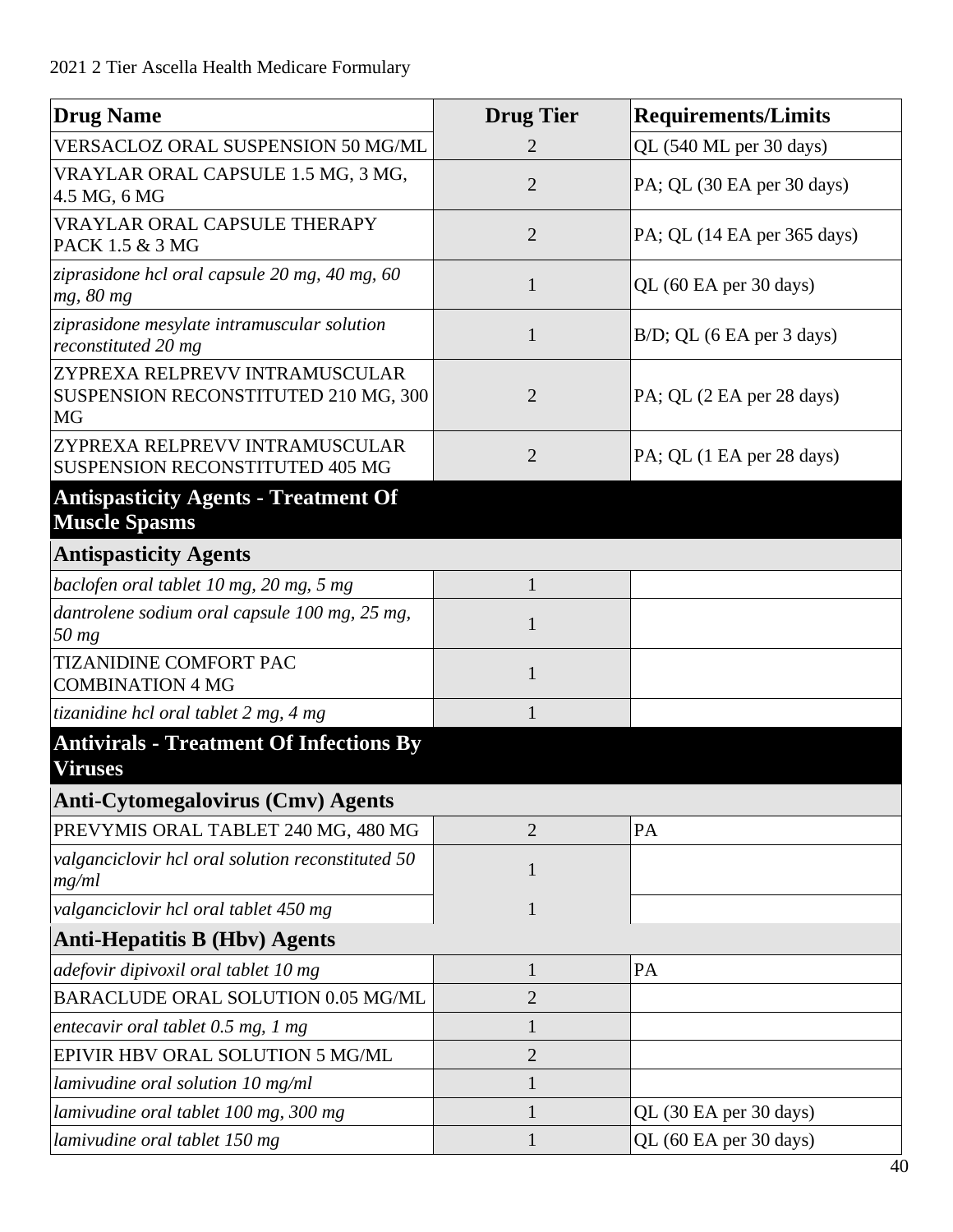| <b>Drug Name</b>                                                                                          | <b>Drug Tier</b> | <b>Requirements/Limits</b> |
|-----------------------------------------------------------------------------------------------------------|------------------|----------------------------|
| PEGASYS SUBCUTANEOUS SOLUTION 180<br>MCG/ML                                                               | $\overline{2}$   | PA                         |
| PEGASYS SUBCUTANEOUS SOLUTION<br>PREFILLED SYRINGE 180 MCG/0.5ML                                          | $\overline{2}$   | PA                         |
| tenofovir disoproxil fumarate oral tablet 300 mg                                                          | $\mathbf{1}$     | QL (30 EA per 30 days)     |
| <b>VEMLIDY ORAL TABLET 25 MG</b>                                                                          | $\overline{2}$   |                            |
| VIREAD ORAL POWDER 40 MG/GM                                                                               | $\overline{2}$   |                            |
| VIREAD ORAL TABLET 150 MG, 200 MG,<br>250 MG                                                              | $\overline{2}$   | QL (30 EA per 30 days)     |
| Anti-Hepatitis C (Hcv) Agents, Direct<br><b>Acting Agents</b>                                             |                  |                            |
| MAVYRET ORAL TABLET 100-40 MG                                                                             | $\overline{2}$   | PA                         |
| sofosbuvir-velpatasvir oral tablet 400-100 mg                                                             | $\overline{2}$   | PA                         |
| VOSEVI ORAL TABLET 400-100-100 MG                                                                         | $\overline{2}$   | PA                         |
| Anti-Hepatitis C (Hcv) Agents, Other                                                                      |                  |                            |
| INTRON A INJECTION SOLUTION 10000000<br>UNIT/ML, 6000000 UNIT/ML                                          | $\overline{2}$   | PA                         |
| <b>INTRON A INJECTION SOLUTION</b><br>RECONSTITUTED 10000000 UNIT, 18000000<br><b>UNIT, 50000000 UNIT</b> | $\overline{2}$   | PA                         |
| ribavirin oral capsule 200 mg                                                                             | $\mathbf{1}$     |                            |
| ribavirin oral tablet 200 mg                                                                              | $\mathbf{1}$     |                            |
| <b>Antiherpetic Agents</b>                                                                                |                  |                            |
| acyclovir external cream $5\%$                                                                            | $\mathbf{1}$     |                            |
| acyclovir external ointment $5%$                                                                          | $\mathbf{1}$     |                            |
| acyclovir oral capsule 200 mg                                                                             | $\mathbf{1}$     |                            |
| acyclovir oral suspension 200 mg/5ml                                                                      | $\mathbf{1}$     |                            |
| acyclovir oral tablet 400 mg, 800 mg                                                                      | $\mathbf{1}$     |                            |
| acyclovir sodium intravenous solution 50 mg/ml                                                            | $\mathbf{1}$     | B/D                        |
| <b>DENAVIR EXTERNAL CREAM 1 %</b>                                                                         | $\overline{2}$   |                            |
| famciclovir oral tablet 125 mg, 250 mg, 500 mg                                                            | $\mathbf{1}$     |                            |
| trifluridine ophthalmic solution $1\%$                                                                    | $\mathbf{1}$     |                            |
| valacyclovir hcl oral tablet 1 gm, 500 mg                                                                 | $\mathbf{1}$     |                            |
| <b>Anti-Hiv Agents, Integrase Inhibitors</b><br>(Insti)                                                   |                  |                            |
| DOVATO ORAL TABLET 50-300 MG                                                                              | $\overline{2}$   | QL (30 EA per 30 days)     |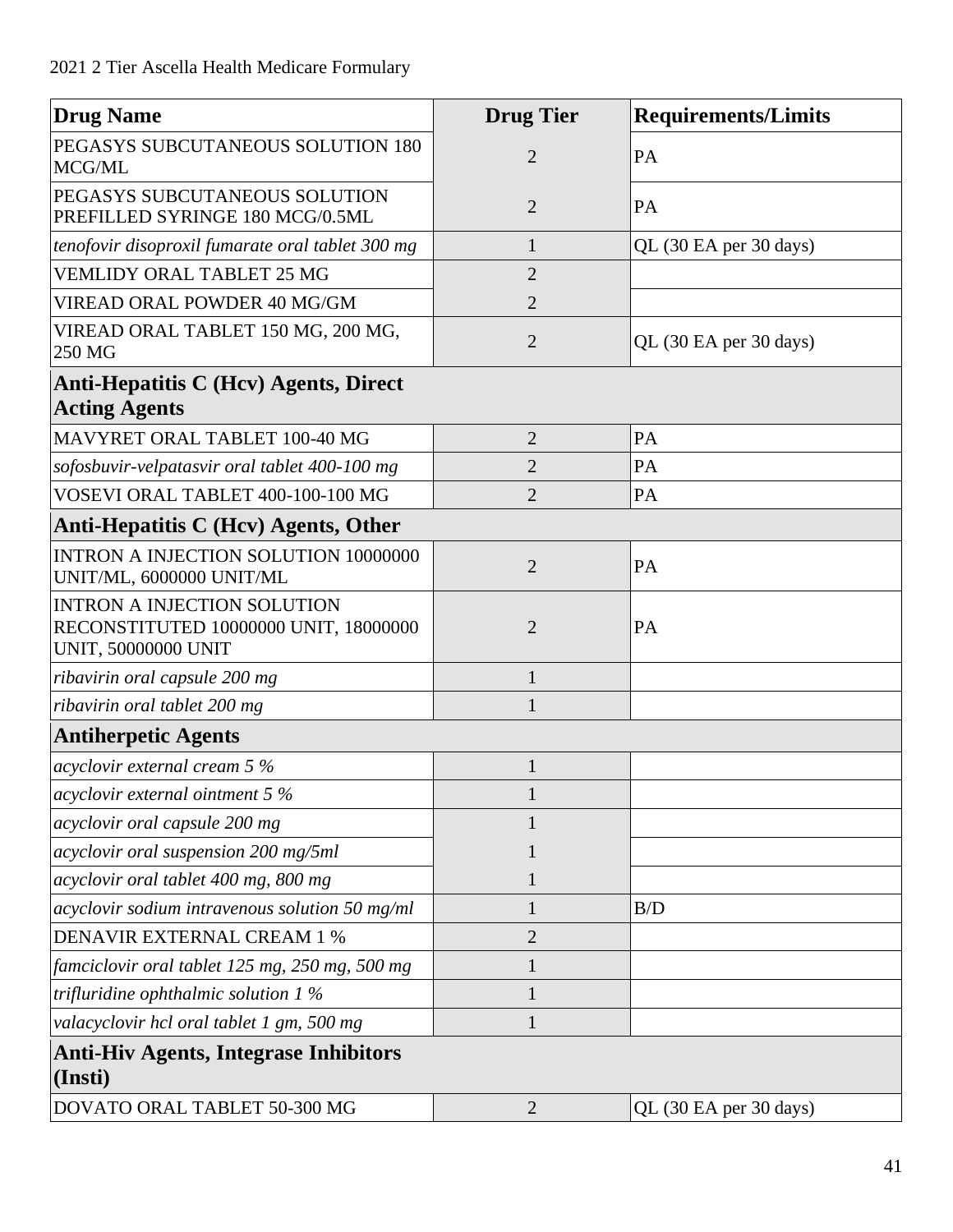| <b>Drug Name</b>                                                                             | <b>Drug Tier</b> | <b>Requirements/Limits</b> |
|----------------------------------------------------------------------------------------------|------------------|----------------------------|
| GENVOYA ORAL TABLET 150-150-200-10<br>MG                                                     | $\overline{2}$   | QL (30 EA per 30 days)     |
| ISENTRESS HD ORAL TABLET 600 MG                                                              | $\overline{2}$   | QL (60 EA per 30 days)     |
| <b>ISENTRESS ORAL PACKET 100 MG</b>                                                          | $\overline{2}$   | QL (60 EA per 30 days)     |
| <b>ISENTRESS ORAL TABLET 400 MG</b>                                                          | $\overline{2}$   | QL (60 EA per 30 days)     |
| ISENTRESS ORAL TABLET CHEWABLE 100<br>MG, 25 MG                                              | $\overline{2}$   | QL (180 EA per 30 days)    |
| JULUCA ORAL TABLET 50-25 MG                                                                  | $\overline{2}$   | QL (30 EA per 30 days)     |
| STRIBILD ORAL TABLET 150-150-200-300<br>MG                                                   | $\overline{2}$   | QL (30 EA per 30 days)     |
| TIVICAY ORAL TABLET 10 MG                                                                    | $\overline{2}$   | QL (120 EA per 30 days)    |
| TIVICAY ORAL TABLET 25 MG                                                                    | $\overline{2}$   | QL (30 EA per 30 days)     |
| TIVICAY ORAL TABLET 50 MG                                                                    | $\overline{2}$   | QL (60 EA per 30 days)     |
| TIVICAY PD ORAL TABLET SOLUBLE 5 MG                                                          | $\overline{2}$   | QL (180 EA per 30 days)    |
| TRIUMEQ ORAL TABLET 600-50-300 MG                                                            | $\overline{2}$   | QL (30 EA per 30 days)     |
| vocabria oral tablet 30 mg                                                                   | $\overline{2}$   | QL (30 EA per 30 days)     |
| <b>Anti-Hiv Agents, Non-Nucleoside</b><br><b>Reverse Transcriptase Inhibitors</b><br>(Nnrti) |                  |                            |
| COMPLERA ORAL TABLET 200-25-300 MG                                                           | $\overline{2}$   | QL (30 EA per 30 days)     |
| DELSTRIGO ORAL TABLET 100-300-300 MG                                                         | $\overline{2}$   | QL (30 EA per 30 days)     |
| EDURANT ORAL TABLET 25 MG                                                                    | $\overline{2}$   | QL (60 EA per 30 days)     |
| efavirenz oral capsule 200 mg                                                                | $\mathbf{1}$     | QL (120 EA per 30 days)    |
| efavirenz oral capsule 50 mg                                                                 | $\mathbf{1}$     | QL (360 EA per 30 days)    |
| efavirenz oral tablet 600 mg                                                                 | $\mathbf{1}$     | QL (30 EA per 30 days)     |
| efavirenz-emtricitab-tenofovir oral tablet 600-<br>200-300 mg                                | $\mathbf{1}$     | QL (30 EA per 30 days)     |
| efavirenz-lamivudine-tenofovir oral tablet 400-<br>300-300 mg                                | $\mathbf{1}$     | QL (30 EA per 30 days)     |
| etravirine oral tablet 100 mg                                                                | $\mathbf{1}$     | QL (120 EA per 30 days)    |
| etravirine oral tablet 200 mg                                                                | $\mathbf{1}$     | QL (60 EA per 30 days)     |
| <b>INTELENCE ORAL TABLET 25 MG</b>                                                           | $\overline{2}$   | QL (120 EA per 30 days)    |
| nevirapine er oral tablet extended release 24 hour<br>$100$ mg                               | $\mathbf{1}$     | QL (120 EA per 30 days)    |
| nevirapine er oral tablet extended release 24 hour<br>400 mg                                 | $\mathbf{1}$     | QL (30 EA per 30 days)     |
| nevirapine oral suspension 50 mg/5ml                                                         | $\mathbf{1}$     |                            |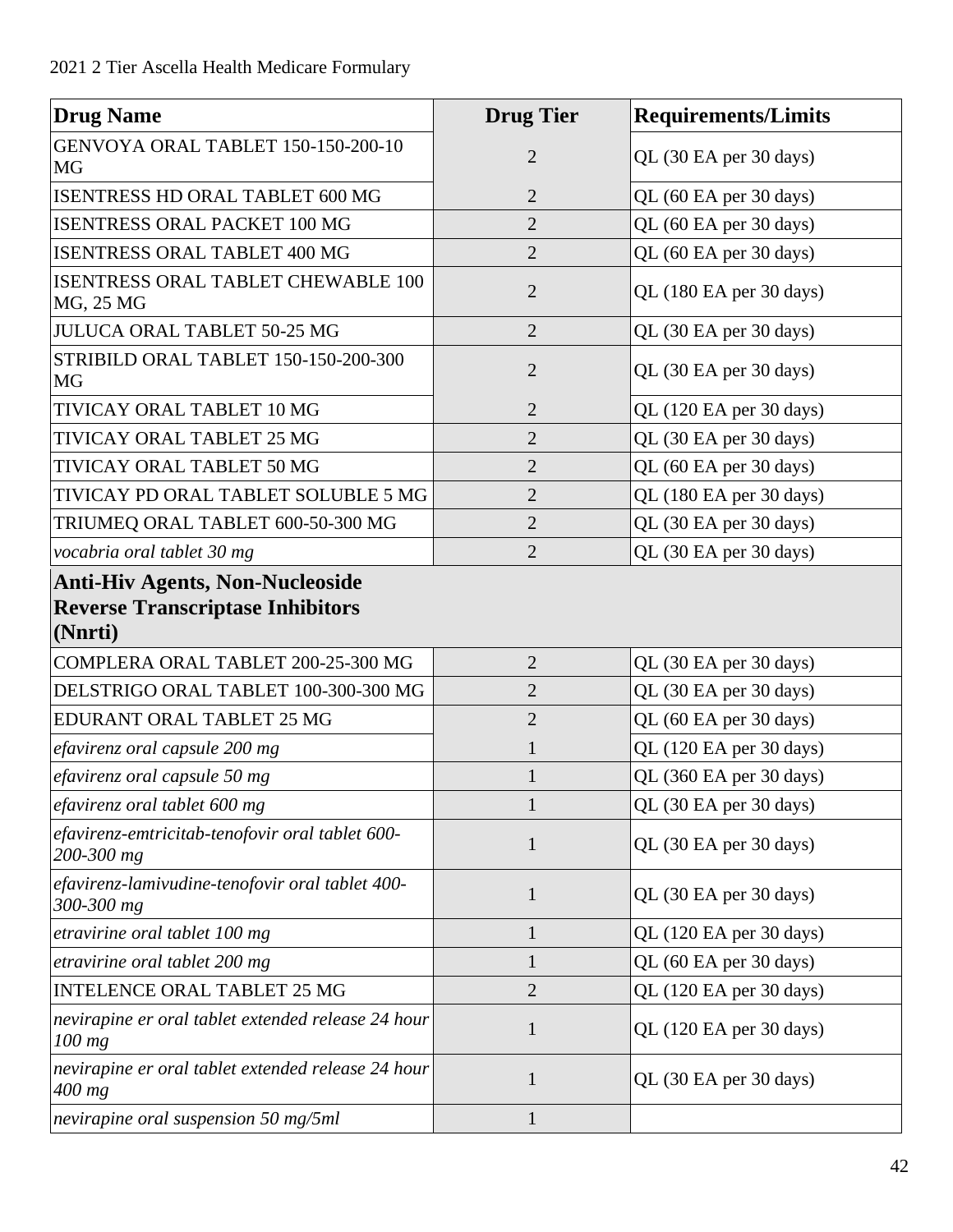| <b>Drug Name</b>                                                                                              | <b>Drug Tier</b> | <b>Requirements/Limits</b> |
|---------------------------------------------------------------------------------------------------------------|------------------|----------------------------|
| nevirapine oral tablet 200 mg                                                                                 |                  | QL (60 EA per 30 days)     |
| ODEFSEY ORAL TABLET 200-25-25 MG                                                                              | $\overline{2}$   | QL (30 EA per 30 days)     |
| PIFELTRO ORAL TABLET 100 MG                                                                                   | $\overline{2}$   | QL (30 EA per 30 days)     |
| <b>Anti-Hiv Agents, Nucleoside And</b><br><b>Nucleotide Reverse Transcriptase</b><br><b>Inhibitors (Nrti)</b> |                  |                            |
| abacavir sulfate oral solution 20 mg/ml                                                                       | $\mathbf{1}$     |                            |
| abacavir sulfate oral tablet 300 mg                                                                           | $\mathbf{1}$     | QL (60 EA per 30 days)     |
| abacavir sulfate-lamivudine oral tablet 600-300<br>mg                                                         | $\mathbf{1}$     | QL (30 EA per 30 days)     |
| abacavir-lamivudine-zidovudine oral tablet 300-<br>150-300 mg                                                 | $\mathbf{1}$     | QL (60 EA per 30 days)     |
| CIMDUO ORAL TABLET 300-300 MG                                                                                 | $\overline{2}$   | QL (30 EA per 30 days)     |
| DESCOVY ORAL TABLET 200-25 MG                                                                                 | $\overline{2}$   | QL (30 EA per 30 days)     |
| didanosine oral capsule delayed release 125 mg,<br>$200$ mg                                                   | $\mathbf{1}$     | QL (60 EA per 30 days)     |
| emtricitabine oral capsule 200 mg                                                                             | $\mathbf{1}$     | QL (30 EA per 30 days)     |
| emtricitabine-tenofovir df oral tablet 100-150 mg,<br>133-200 mg, 167-250 mg, 200-300 mg                      | $\mathbf{1}$     | QL (30 EA per 30 days)     |
| EMTRIVA ORAL SOLUTION 10 MG/ML                                                                                | $\overline{c}$   |                            |
| lamivudine-zidovudine oral tablet 150-300 mg                                                                  | $\mathbf{1}$     | QL (60 EA per 30 days)     |
| stavudine oral capsule 15 mg, 20 mg                                                                           | $\mathbf{1}$     | QL (120 EA per 30 days)    |
| stavudine oral capsule 30 mg, 40 mg                                                                           | $\mathbf{1}$     | QL (60 EA per 30 days)     |
| TEMIXYS ORAL TABLET 300-300 MG                                                                                | $\overline{2}$   | QL (30 EA per 30 days)     |
| VIDEX EC ORAL CAPSULE DELAYED<br>RELEASE 125 MG                                                               | $\overline{2}$   | QL (60 EA per 30 days)     |
| VIDEX ORAL SOLUTION RECONSTITUTED<br>2 GM, 4 GM                                                               | $\overline{2}$   |                            |
| ZERIT ORAL SOLUTION RECONSTITUTED<br>1 MG/ML                                                                  | $\overline{2}$   |                            |
| zidovudine oral capsule 100 mg                                                                                | $\mathbf{1}$     | QL (180 EA per 30 days)    |
| zidovudine oral syrup 50 mg/5ml                                                                               | $\mathbf{1}$     |                            |
| zidovudine oral tablet 300 mg                                                                                 | $\mathbf{1}$     | QL (60 EA per 30 days)     |
| <b>Anti-Hiv Agents, Other</b>                                                                                 |                  |                            |
| BIKTARVY ORAL TABLET 50-200-25 MG                                                                             | $\overline{2}$   | QL (30 EA per 30 days)     |
| efavirenz-lamivudine-tenofovir oral tablet 600-<br>300-300 mg                                                 | $\mathbf{1}$     | QL (30 EA per 30 days)     |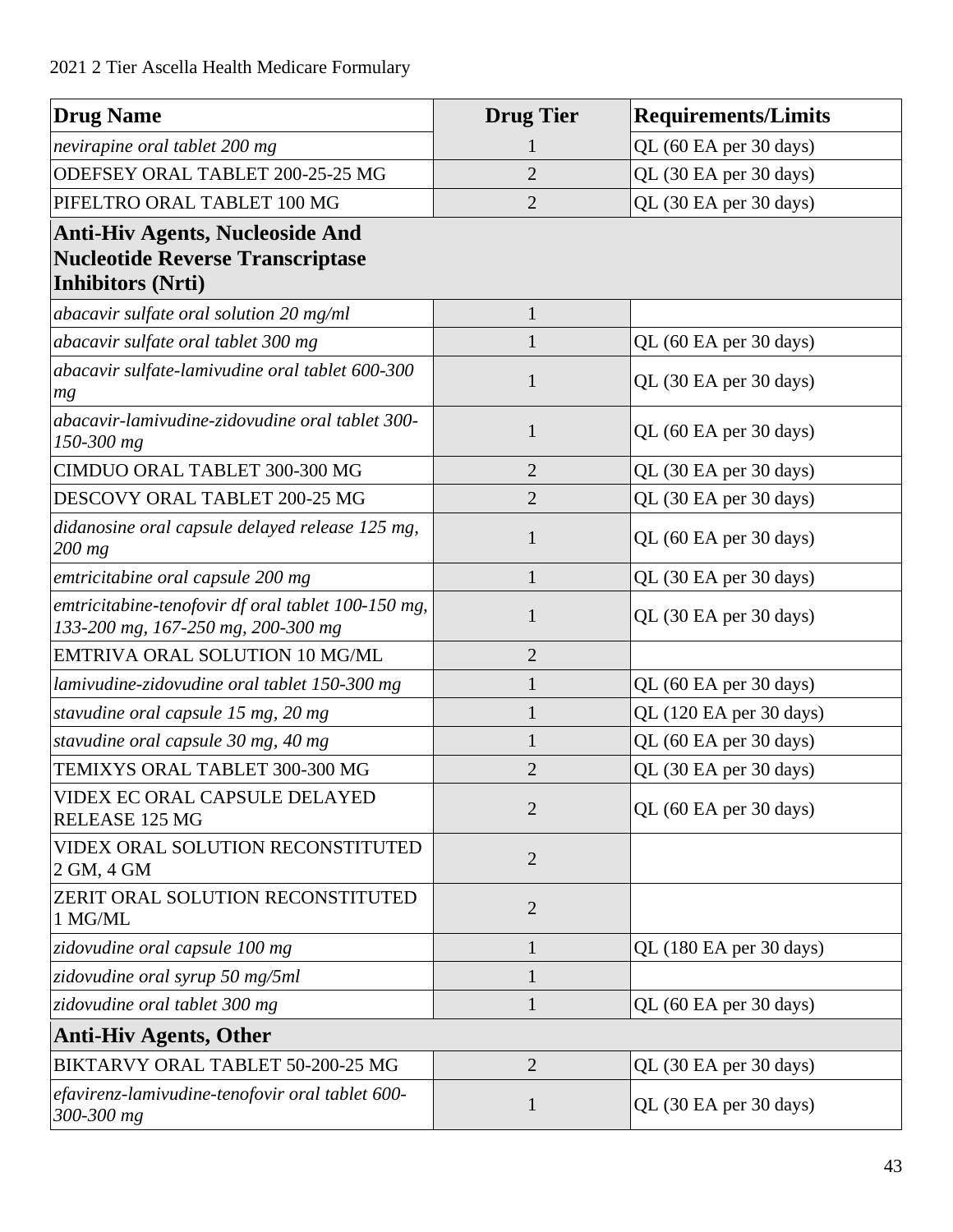| <b>Drug Name</b>                                       | <b>Drug Tier</b> | <b>Requirements/Limits</b> |
|--------------------------------------------------------|------------------|----------------------------|
| FUZEON SUBCUTANEOUS SOLUTION<br>RECONSTITUTED 90 MG    | $\overline{2}$   |                            |
| RUKOBIA ORAL TABLET EXTENDED<br>RELEASE 12 HOUR 600 MG | $\overline{2}$   | QL (60 EA per 30 days)     |
| SELZENTRY ORAL SOLUTION 20 MG/ML                       | $\overline{2}$   |                            |
| SELZENTRY ORAL TABLET 150 MG, 75 MG                    | $\overline{2}$   | QL (60 EA per 30 days)     |
| SELZENTRY ORAL TABLET 25 MG, 300 MG                    | $\overline{2}$   | QL (120 EA per 30 days)    |
| SYMTUZA ORAL TABLET 800-150-200-10<br><b>MG</b>        | $\overline{2}$   | QL (30 EA per 30 days)     |
| TYBOST ORAL TABLET 150 MG                              | $\overline{2}$   | QL (30 EA per 30 days)     |
| <b>Anti-Hiv Agents, Protease Inhibitors</b>            |                  |                            |
| APTIVUS ORAL CAPSULE 250 MG                            | $\overline{2}$   | QL (120 EA per 30 days)    |
| APTIVUS ORAL SOLUTION 100 MG/ML                        | $\overline{2}$   |                            |
| atazanavir sulfate oral capsule 150 mg, 300 mg         | $\mathbf{1}$     | QL (30 EA per 30 days)     |
| atazanavir sulfate oral capsule 200 mg                 | $\mathbf{1}$     | QL (60 EA per 30 days)     |
| <b>CRIXIVAN ORAL CAPSULE 200 MG</b>                    | $\overline{2}$   | QL (360 EA per 30 days)    |
| <b>CRIXIVAN ORAL CAPSULE 400 MG</b>                    | $\overline{2}$   | QL (180 EA per 30 days)    |
| EVOTAZ ORAL TABLET 300-150 MG                          | $\overline{2}$   | QL (30 EA per 30 days)     |
| fosamprenavir calcium oral tablet 700 mg               | $\mathbf{1}$     | QL (120 EA per 30 days)    |
| <b>INVIRASE ORAL TABLET 500 MG</b>                     | $\overline{2}$   | QL (120 EA per 30 days)    |
| LEXIVA ORAL SUSPENSION 50 MG/ML                        | $\overline{2}$   |                            |
| lopinavir-ritonavir oral solution 400-100 mg/5ml       | $\mathbf{1}$     | QL (300 ML per 30 days)    |
| lopinavir-ritonavir oral tablet 100-25 mg              | $\mathbf{1}$     | QL (300 EA per 30 days)    |
| lopinavir-ritonavir oral tablet 200-50 mg              | $\mathbf{1}$     | QL (120 EA per 30 days)    |
| NORVIR ORAL PACKET 100 MG                              | $\overline{2}$   | QL (360 EA per 30 days)    |
| NORVIR ORAL SOLUTION 80 MG/ML                          | $\overline{2}$   | QL (450 ML per 30 days)    |
| PREZCOBIX ORAL TABLET 800-150 MG                       | $\overline{2}$   | QL (30 EA per 30 days)     |
| PREZISTA ORAL SUSPENSION 100 MG/ML                     | $\overline{2}$   |                            |
| PREZISTA ORAL TABLET 150 MG                            | $\overline{2}$   | QL (180 EA per 30 days)    |
| PREZISTA ORAL TABLET 600 MG                            | $\sqrt{2}$       | QL (60 EA per 30 days)     |
| PREZISTA ORAL TABLET 75 MG                             | $\overline{2}$   | QL (300 EA per 30 days)    |
| PREZISTA ORAL TABLET 800 MG                            | $\overline{2}$   | QL (30 EA per 30 days)     |
| REYATAZ ORAL PACKET 50 MG                              | $\overline{2}$   |                            |
| ritonavir oral tablet 100 mg                           | $\mathbf{1}$     | QL (360 EA per 30 days)    |
| VIRACEPT ORAL TABLET 250 MG                            | $\overline{2}$   | QL (300 EA per 30 days)    |
| VIRACEPT ORAL TABLET 625 MG                            | $\overline{2}$   | QL (120 EA per 30 days)    |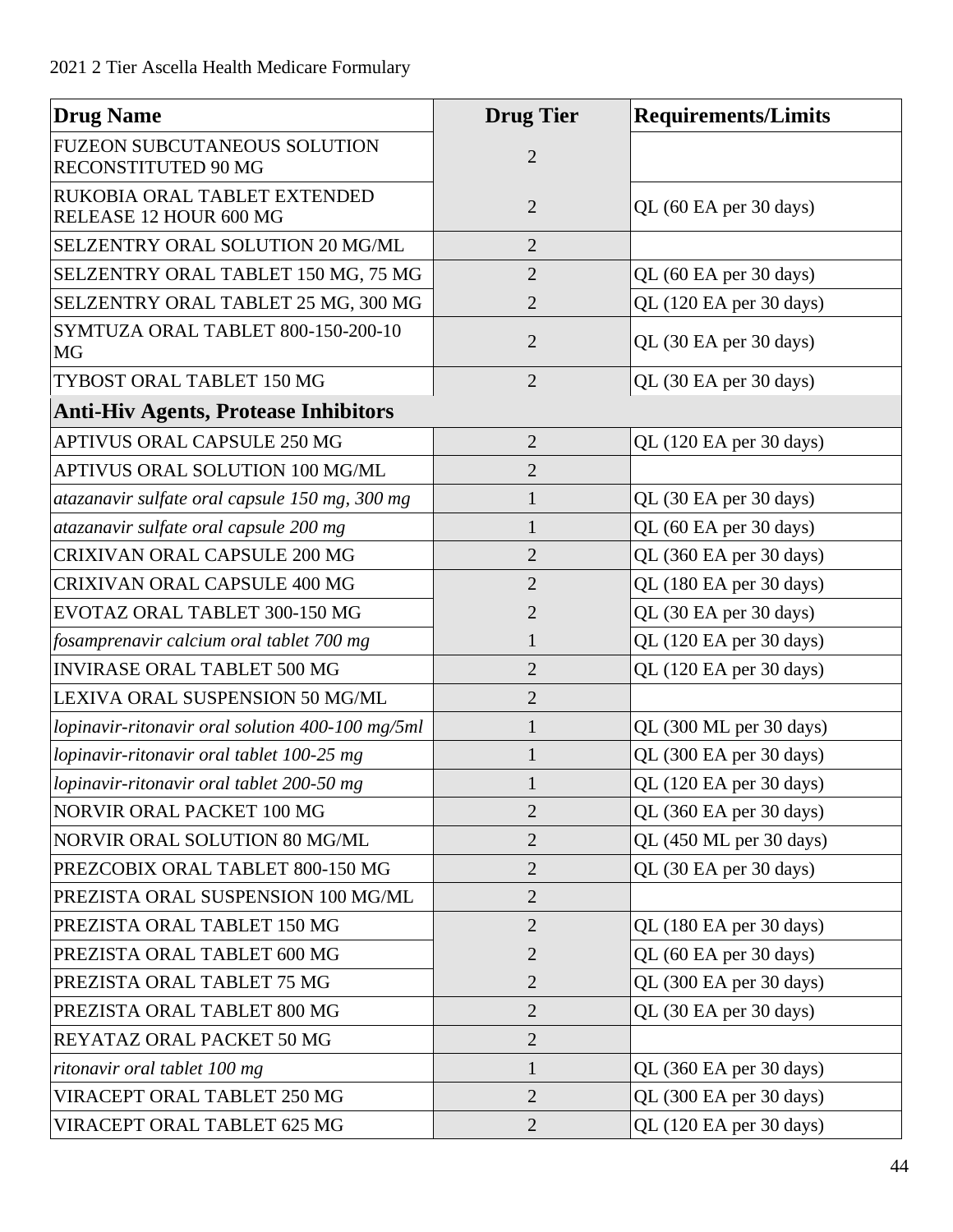| <b>Drug Name</b>                                                                       | <b>Drug Tier</b> | <b>Requirements/Limits</b> |
|----------------------------------------------------------------------------------------|------------------|----------------------------|
| <b>Anti-Influenza Agents</b>                                                           |                  |                            |
| oseltamivir phosphate oral capsule 30 mg                                               | $\mathbf{1}$     | QL (84 EA per 180 days)    |
| oseltamivir phosphate oral capsule 45 mg, 75 mg                                        | $\mathbf{1}$     | QL (42 EA per 180 days)    |
| oseltamivir phosphate oral suspension<br>reconstituted 6 mg/ml                         | $\mathbf{1}$     | QL (540 ML per 180 days)   |
| RELENZA DISKHALER INHALATION<br>AEROSOL POWDER BREATH ACTIVATED 5<br><b>MG/BLISTER</b> | $\overline{2}$   | QL (60 EA per 180 days)    |
| rimantadine hcl oral tablet 100 mg                                                     | $\mathbf{1}$     |                            |
| <b>Anxiolytics - Treatment Of Anxiety Or</b><br><b>Nervousness</b>                     |                  |                            |
| <b>Anxiolytics, Other</b>                                                              |                  |                            |
| buspirone hcl oral tablet 10 mg, 15 mg, 30 mg, 5<br>mg, 7.5 mg                         | $\mathbf{1}$     |                            |
| hydroxyzine pamoate oral capsule 100 mg, 25<br>mg, 50 mg                               | 1                | PA                         |
| <b>Benzodiazepines</b>                                                                 |                  |                            |
| ALPRAZOLAM INTENSOL ORAL<br><b>CONCENTRATE 1 MG/ML</b>                                 | $\mathbf{1}$     | QL (300 ML per 30 days)    |
| alprazolam oral tablet 0.25 mg, 0.5 mg, 1 mg                                           | $\mathbf{1}$     | QL (120 EA per 30 days)    |
| alprazolam oral tablet 2 mg                                                            | 1                | QL (150 EA per 30 days)    |
| clonazepam oral tablet 0.5 mg, 1 mg                                                    | $\mathbf{1}$     | QL (90 EA per 30 days)     |
| clonazepam oral tablet 2 mg                                                            | 1                | QL (300 EA per 30 days)    |
| clonazepam oral tablet dispersible $0.125$ mg, $0.25$<br>mg, 0.5 mg, 1 mg              | 1                | QL (90 EA per 30 days)     |
| clonazepam oral tablet dispersible 2 mg                                                | $\mathbf{1}$     | QL (300 EA per 30 days)    |
| clorazepate dipotassium oral tablet 15 mg                                              | 1                | QL (180 EA per 30 days)    |
| clorazepate dipotassium oral tablet 3.75 mg, 7.5<br>mg                                 | $\mathbf{1}$     | QL (90 EA per 30 days)     |
| DIAZEPAM INTENSOL ORAL<br><b>CONCENTRATE 5 MG/ML</b>                                   | $\mathbf{1}$     | QL (240 ML per 30 days)    |
| diazepam oral concentrate 5 mg/ml                                                      | $\mathbf{1}$     | QL (240 ML per 30 days)    |
| diazepam oral solution 5 mg/5ml                                                        | $\mathbf{1}$     | QL (1200 ML per 30 days)   |
| diazepam oral tablet 10 mg, 2 mg, 5 mg                                                 | $\mathbf{1}$     | QL (120 EA per 30 days)    |
| LORAZEPAM INTENSOL ORAL<br><b>CONCENTRATE 2 MG/ML</b>                                  | $\mathbf{1}$     | QL (150 ML per 30 days)    |
| lorazepam oral concentrate 1 mg/0.5ml                                                  | $\mathbf{1}$     | QL (150 EA per 30 days)    |
| lorazepam oral concentrate 2 mg/ml                                                     | $\mathbf{1}$     | QL (150 ML per 30 days)    |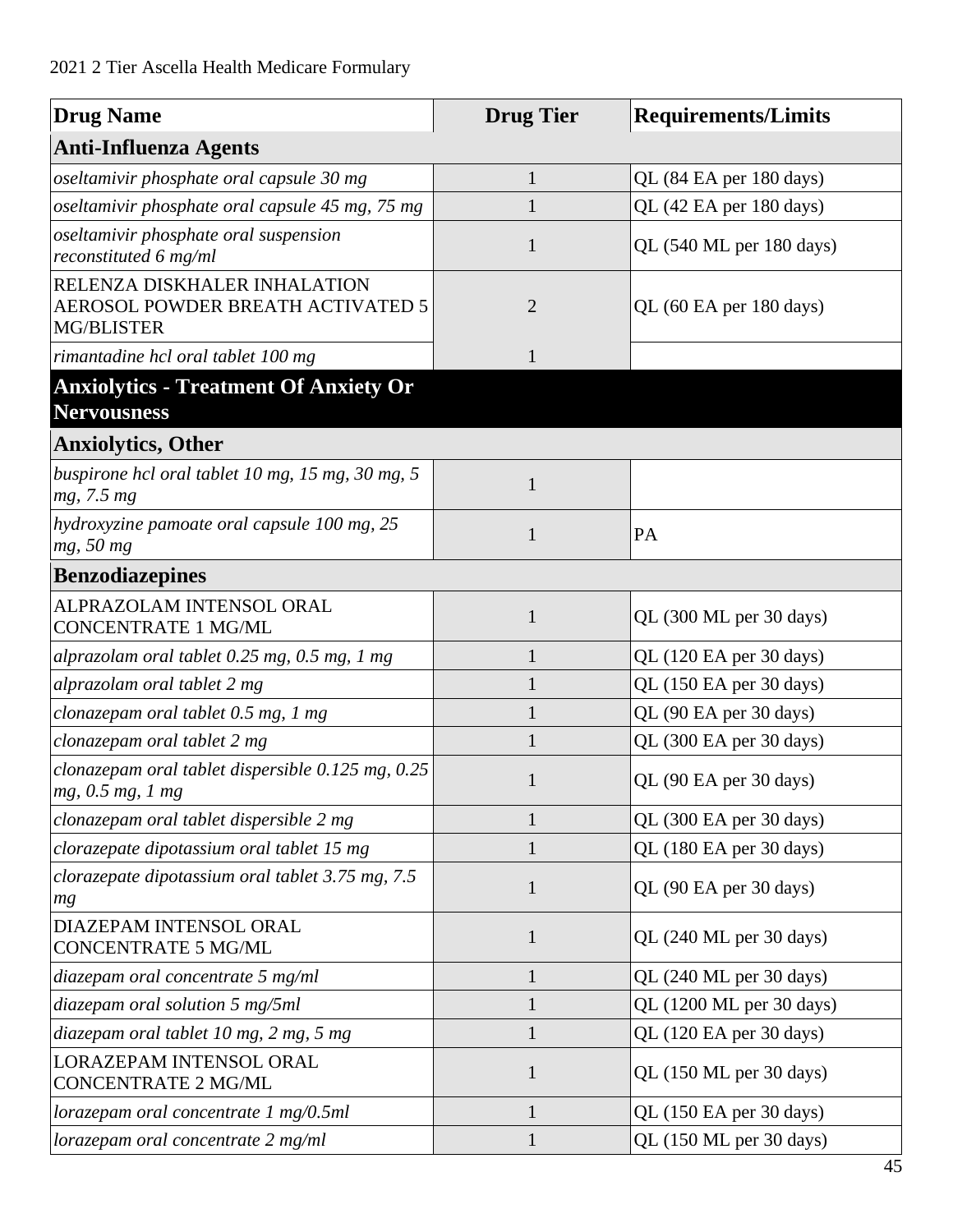| <b>Drug Name</b>                                                                 | <b>Drug Tier</b> | <b>Requirements/Limits</b> |
|----------------------------------------------------------------------------------|------------------|----------------------------|
| lorazepam oral tablet 0.5 mg, 1 mg                                               |                  | QL (90 EA per 30 days)     |
| lorazepam oral tablet 2 mg                                                       |                  | QL (150 EA per 30 days)    |
| <b>Bipolar Agents - Treatment For Bipolar</b>                                    |                  |                            |
| <b>Illnesses</b>                                                                 |                  |                            |
| <b>Mood Stabilizers</b>                                                          |                  |                            |
| carbamazepine er oral capsule extended release<br>12 hour 100 mg, 200 mg, 300 mg | $\mathbf{1}$     |                            |
| EQUETRO ORAL CAPSULE EXTENDED<br>RELEASE 12 HOUR 100 MG, 200 MG, 300 MG          | $\overline{2}$   |                            |
| lamotrigine oral tablet 100 mg, 150 mg, 200 mg,<br>$25 \, mg$                    | 1                |                            |
| lamotrigine starter kit-blue oral kit 35 x 25 mg                                 |                  |                            |
| lamotrigine starter kit-green oral kit 84 x 25 mg<br>& 14x100 mg                 | 1                |                            |
| lamotrigine starter kit-orange oral kit 42 x 25 mg<br>& 7x100 mg                 | 1                |                            |
| lithium carbonate er oral tablet extended release<br>300 mg, 450 mg              | 1                |                            |
| lithium carbonate oral capsule 150 mg, 300 mg,<br>600 mg                         | 1                |                            |
| lithium carbonate oral tablet 300 mg                                             |                  |                            |
| lithium oral solution 8 meq/5ml                                                  |                  |                            |
| <b>Blood Glucose Regulators - Control Of</b><br><b>Diabetes</b>                  |                  |                            |
| <b>Antidiabetic Agents</b>                                                       |                  |                            |
| acarbose oral tablet 100 mg, 25 mg, 50 mg                                        | 1                | QL (90 EA per 30 days)     |
| AVANDIA ORAL TABLET 2 MG, 4 MG                                                   | $\overline{2}$   | QL (60 EA per 30 days)     |
| D-CARE DM2 COMBINATION KIT 500 MG                                                | $\mathbf{1}$     | QL (120 EA per 30 days)    |
| glimepiride oral tablet 1 mg                                                     | $\mathbf{1}$     | QL (240 EA per 30 days)    |
| glimepiride oral tablet 2 mg                                                     | $\mathbf{1}$     | QL (120 EA per 30 days)    |
| glimepiride oral tablet 4 mg                                                     |                  | QL (60 EA per 30 days)     |
| glipizide er oral tablet extended release 24 hour<br>10 <sub>mg</sub>            | $\mathbf{1}$     | QL (60 EA per 30 days)     |
| glipizide er oral tablet extended release 24 hour<br>2.5 <sub>mg</sub>           | $\mathbf{1}$     | QL (240 EA per 30 days)    |
| glipizide er oral tablet extended release 24 hour 5<br>mg                        | $\mathbf{1}$     | QL (120 EA per 30 days)    |
| glipizide oral tablet 10 mg                                                      | $\mathbf{1}$     | QL (120 EA per 30 days)    |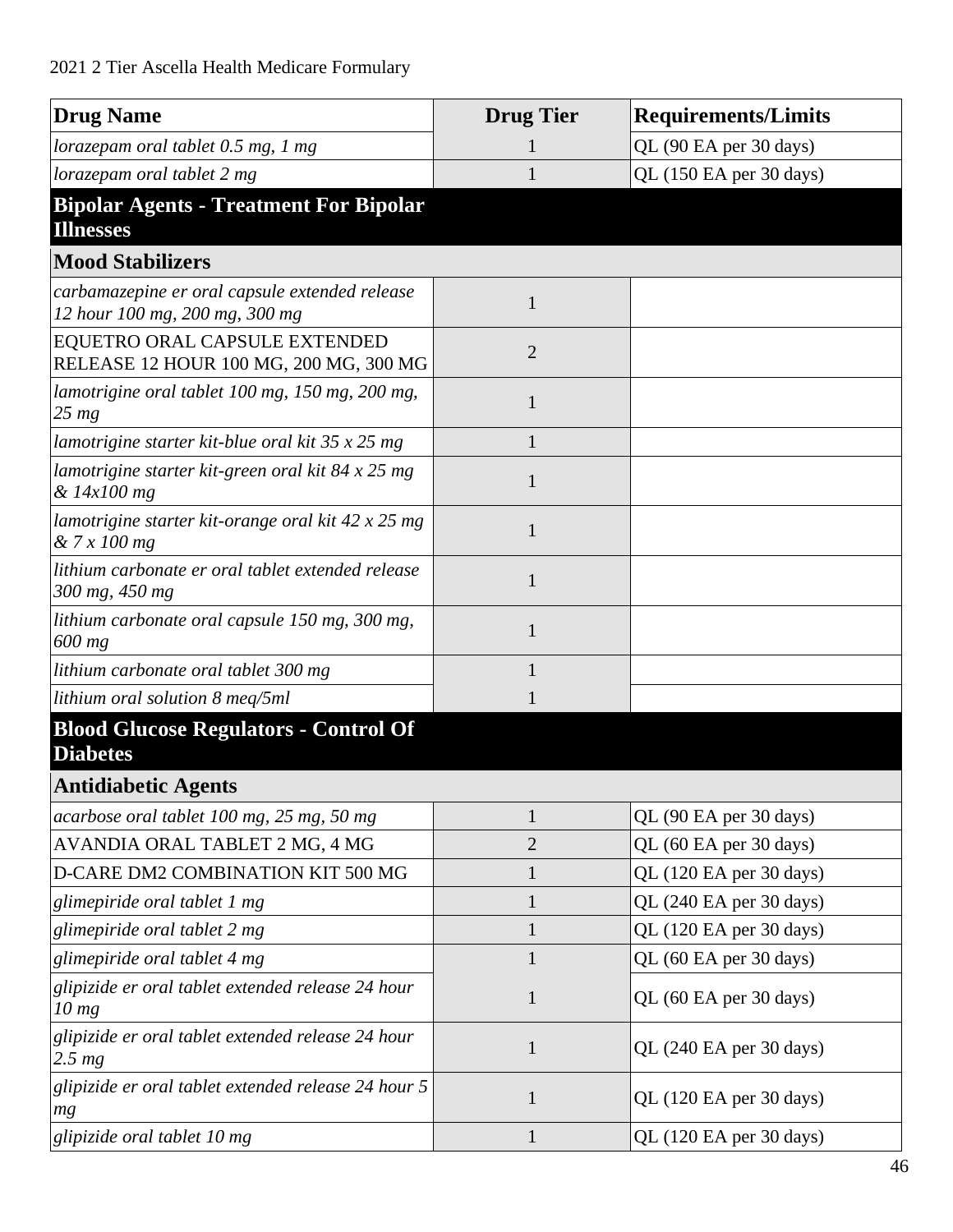| <b>Drug Name</b>                                                                                                     | <b>Drug Tier</b> | <b>Requirements/Limits</b>  |
|----------------------------------------------------------------------------------------------------------------------|------------------|-----------------------------|
| glipizide oral tablet 5 mg                                                                                           |                  | QL (240 EA per 30 days)     |
| glipizide xl oral tablet extended release 24 hour<br>10 mg                                                           | 1                | QL (60 EA per 30 days)      |
| glipizide xl oral tablet extended release 24 hour<br>2.5 <sub>mg</sub>                                               | $\mathbf{1}$     | QL (240 EA per 30 days)     |
| glipizide xl oral tablet extended release 24 hour 5<br>mg                                                            | $\mathbf{1}$     | QL (120 EA per 30 days)     |
| glipizide-metformin hcl oral tablet 2.5-250 mg                                                                       | $\mathbf{1}$     | QL (240 EA per 30 days)     |
| glipizide-metformin hcl oral tablet 2.5-500 mg, 5-<br>500 mg                                                         | 1                | QL (120 EA per 30 days)     |
| glyburide micronized oral tablet 1.5 mg, 3 mg                                                                        | $\mathbf{1}$     | PA; QL (90 EA per 30 days)  |
| glyburide micronized oral tablet 6 mg                                                                                | $\mathbf{1}$     | PA; QL (60 EA per 30 days)  |
| glyburide oral tablet 1.25 mg, 2.5 mg                                                                                | $\mathbf{1}$     | PA; QL (60 EA per 30 days)  |
| glyburide oral tablet 5 mg                                                                                           | $\mathbf{1}$     | PA; QL (120 EA per 30 days) |
| glyburide-metformin oral tablet 1.25-250 mg                                                                          | 1                | PA; QL (240 EA per 30 days) |
| glyburide-metformin oral tablet 2.5-500 mg, 5-<br>500 mg                                                             | $\mathbf{1}$     | PA; QL (120 EA per 30 days) |
| GLYXAMBI ORAL TABLET 10-5 MG, 25-5<br>MG                                                                             | $\overline{2}$   | QL (30 EA per 30 days)      |
| INVOKAMET ORAL TABLET 150-1000 MG,<br>150-500 MG, 50-1000 MG                                                         | $\overline{2}$   | QL (60 EA per 30 days)      |
| INVOKAMET ORAL TABLET 50-500 MG                                                                                      | $\overline{2}$   | QL (120 EA per 30 days)     |
| <b>INVOKAMET XR ORAL TABLET</b><br><b>EXTENDED RELEASE 24 HOUR 150-1000</b><br>MG, 150-500 MG, 50-1000 MG, 50-500 MG | $\overline{2}$   | QL (60 EA per 30 days)      |
| INVOKANA ORAL TABLET 100 MG, 300 MG                                                                                  | $\overline{2}$   | $QL$ (30 EA per 30 days)    |
| JANUMET ORAL TABLET 50-1000 MG, 50-<br>500 MG                                                                        | $\overline{2}$   | QL (60 EA per 30 days)      |
| <b>JANUMET XR ORAL TABLET EXTENDED</b><br>RELEASE 24 HOUR 100-1000 MG                                                | $\overline{2}$   | QL (30 EA per 30 days)      |
| JANUMET XR ORAL TABLET EXTENDED<br>RELEASE 24 HOUR 50-1000 MG, 50-500 MG                                             | $\overline{2}$   | QL (60 EA per 30 days)      |
| JANUVIA ORAL TABLET 100 MG, 25 MG, 50<br>MG                                                                          | $\overline{2}$   | QL (30 EA per 30 days)      |
| JARDIANCE ORAL TABLET 10 MG, 25 MG                                                                                   | $\overline{2}$   | QL (30 EA per 30 days)      |
| JENTADUETO ORAL TABLET 2.5-1000 MG,<br>2.5-500 MG, 2.5-850 MG                                                        | $\overline{2}$   | QL (60 EA per 30 days)      |
| JENTADUETO XR ORAL TABLET<br>EXTENDED RELEASE 24 HOUR 2.5-1000 MG                                                    | $\overline{2}$   | QL (60 EA per 30 days)      |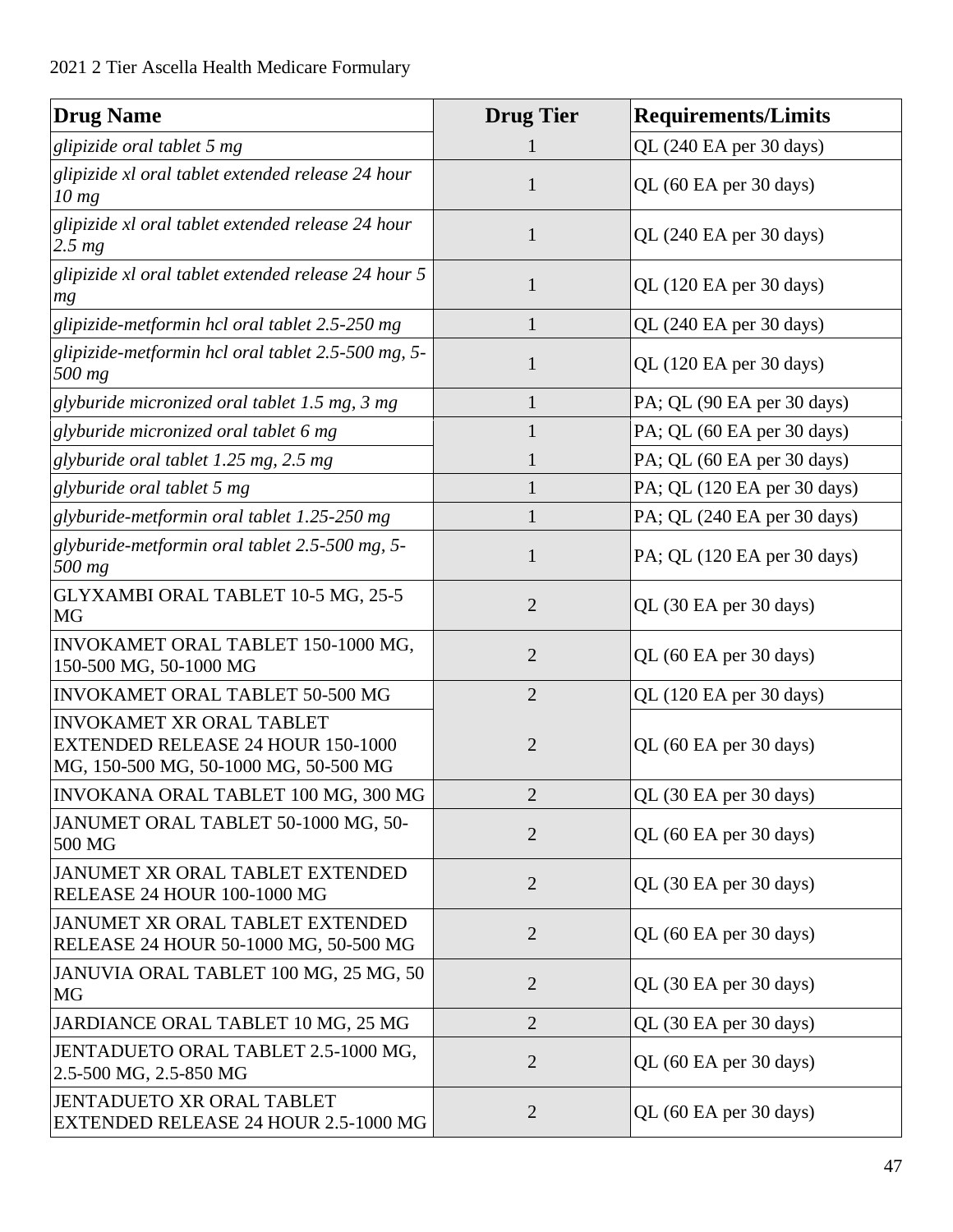| <b>Drug Name</b>                                                                                         | <b>Drug Tier</b> | <b>Requirements/Limits</b> |
|----------------------------------------------------------------------------------------------------------|------------------|----------------------------|
| JENTADUETO XR ORAL TABLET<br>EXTENDED RELEASE 24 HOUR 5-1000 MG                                          | $\overline{2}$   | QL (30 EA per 30 days)     |
| KORLYM ORAL TABLET 300 MG                                                                                | $\overline{2}$   | PA                         |
| metformin hcl er oral tablet extended release 24<br>hour 500 mg                                          | $\mathbf{1}$     | QL (120 EA per 30 days)    |
| metformin hcl er oral tablet extended release 24<br>hour 750 mg                                          | $\mathbf{1}$     | QL (60 EA per 30 days)     |
| metformin hcl oral tablet 1000 mg                                                                        | $\mathbf{1}$     | QL (75 EA per 30 days)     |
| metformin hcl oral tablet 500 mg                                                                         | $\mathbf{1}$     | QL (150 EA per 30 days)    |
| metformin hcl oral tablet 850 mg                                                                         | $\mathbf{1}$     | QL (90 EA per 30 days)     |
| nateglinide oral tablet 120 mg, 60 mg                                                                    | 1                | QL (90 EA per 30 days)     |
| OZEMPIC (0.25 OR 0.5 MG/DOSE)<br>SUBCUTANEOUS SOLUTION PEN-<br><b>INJECTOR 2 MG/1.5ML</b>                | $\overline{2}$   | QL (3 ML per 28 days)      |
| OZEMPIC (1 MG/DOSE) SUBCUTANEOUS<br>SOLUTION PEN-INJECTOR 2 MG/1.5ML, 4<br>MG/3ML                        | $\overline{2}$   | QL (3 ML per 28 days)      |
| pioglitazone hcl oral tablet 15 mg, 30 mg, 45 mg                                                         | $\mathbf{1}$     | QL (30 EA per 30 days)     |
| pioglitazone hcl-metformin hcl oral tablet 15-500<br>mg, 15-850 mg                                       | $\mathbf{1}$     | QL (90 EA per 30 days)     |
| repaglinide oral tablet 0.5 mg, 1 mg, 2 mg                                                               | $\mathbf{1}$     |                            |
| RYBELSUS ORAL TABLET 14 MG, 3 MG, 7<br>MG                                                                | $\overline{2}$   | QL (30 EA per 30 days)     |
| <b>SYMLINPEN 120 SUBCUTANEOUS</b><br>SOLUTION PEN-INJECTOR 2700 MCG/2.7ML                                | $\overline{2}$   | PA                         |
| SYMLINPEN 60 SUBCUTANEOUS<br>SOLUTION PEN-INJECTOR 1500 MCG/1.5ML                                        | $\overline{2}$   | PA                         |
| SYNJARDY ORAL TABLET 12.5-1000 MG,<br>12.5-500 MG, 5-1000 MG, 5-500 MG                                   | $\overline{2}$   | QL (60 EA per 30 days)     |
| SYNJARDY XR ORAL TABLET EXTENDED<br>RELEASE 24 HOUR 10-1000 MG, 12.5-1000<br>MG, 5-1000 MG               | $\overline{2}$   | QL (60 EA per 30 days)     |
| SYNJARDY XR ORAL TABLET EXTENDED<br>RELEASE 24 HOUR 25-1000 MG                                           | $\overline{2}$   | QL (30 EA per 30 days)     |
| TRADJENTA ORAL TABLET 5 MG                                                                               | $\overline{2}$   | QL (30 EA per 30 days)     |
| TRULICITY SUBCUTANEOUS SOLUTION<br>PEN-INJECTOR 0.75 MG/0.5ML, 1.5<br>MG/0.5ML, 3 MG/0.5ML, 4.5 MG/0.5ML | $\overline{2}$   | QL (2 ML per 28 days)      |
| VICTOZA SUBCUTANEOUS SOLUTION<br>PEN-INJECTOR 18 MG/3ML                                                  | $\overline{2}$   | QL (9 ML per 30 days)      |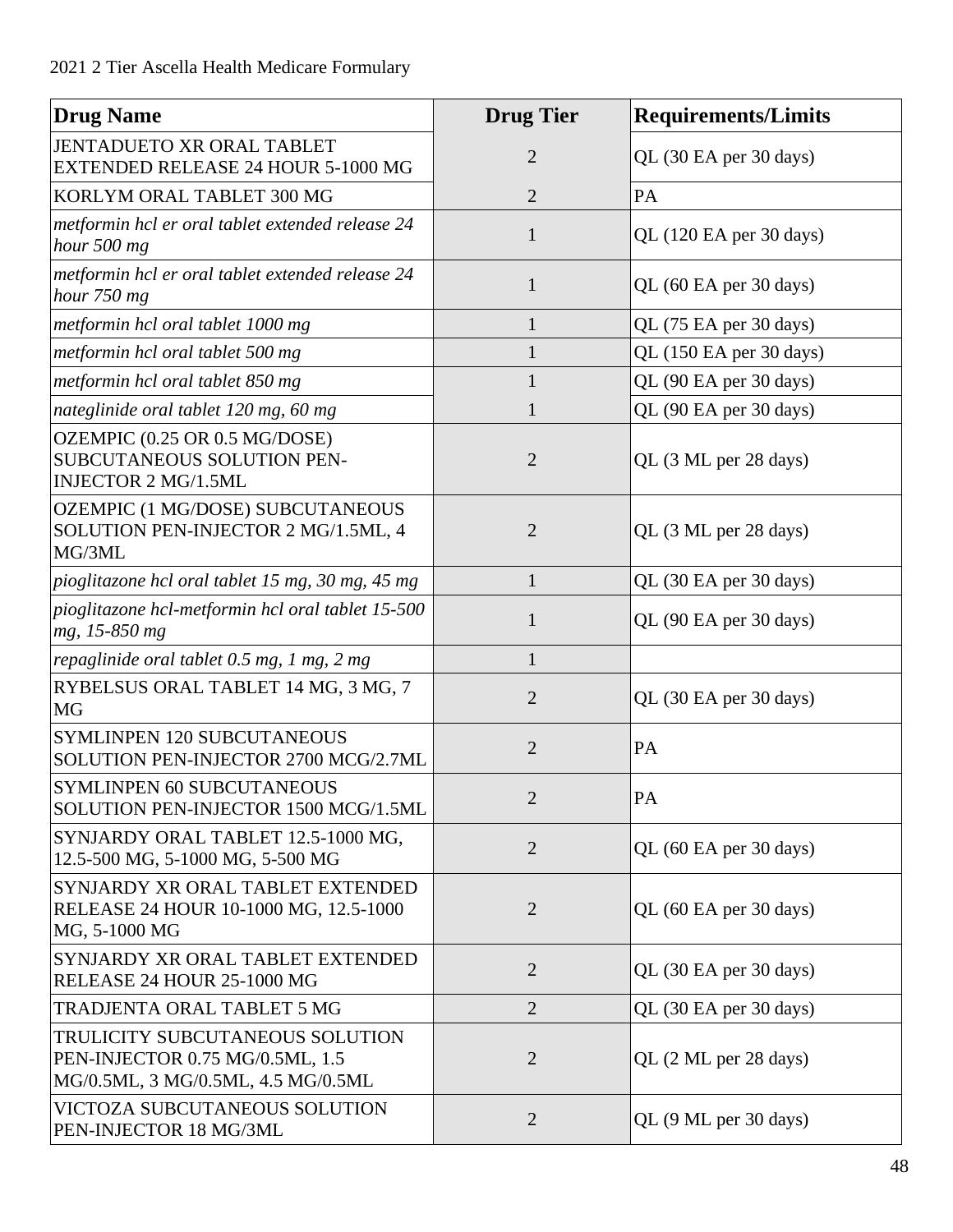| <b>Drug Name</b>                                                                                                                                                                                                                                                   | <b>Drug Tier</b> | <b>Requirements/Limits</b> |
|--------------------------------------------------------------------------------------------------------------------------------------------------------------------------------------------------------------------------------------------------------------------|------------------|----------------------------|
| <b>Blood Glucose Regulators</b>                                                                                                                                                                                                                                    |                  |                            |
| alcohol pad 70 %                                                                                                                                                                                                                                                   | $\mathbf{1}$     |                            |
| <b>GAUZE EXTERNAL</b>                                                                                                                                                                                                                                              | $\mathbf{1}$     |                            |
| <b>GAUZE EXTERNAL PAD</b>                                                                                                                                                                                                                                          | $\mathbf{1}$     |                            |
| gauze pad 2"x2"                                                                                                                                                                                                                                                    | $\mathbf{1}$     |                            |
| GAUZE PAD 2"X2", 4"X4"                                                                                                                                                                                                                                             | $\mathbf{1}$     |                            |
| INSULIN SYRINGE 27G X 1/2" 1 ML, 28G X<br>1/2" 0.5 ML, 28G X 1/2" 1 ML, 29G 0.3 ML,<br>29G X 1/2" 0.3 ML, 29G X 1/2" 0.5 ML, 29G X<br>1/2" 1 ML, 30G X 5/16" 0.3 ML, 30G X 5/16"<br>0.5 ML, 30G X 5/16" 1 ML, 31G X 15/64" 0.3<br>ML, 31G X 6MM 0.5 ML, U-100 1 ML | 1                |                            |
| insulin syringe $28g \times 1/2$ " 0.5 ml                                                                                                                                                                                                                          | $\mathbf{1}$     |                            |
| PEN NEEDLES 29G X 12MM, 30G X 8 MM,<br>32G X 4 MM                                                                                                                                                                                                                  | $\mathbf{1}$     |                            |
| pen needles $31g \times 8mm$ , $32g \times 4mm$ , $32g \times 5$<br>mm                                                                                                                                                                                             | $\mathbf{1}$     |                            |
| <b>Glycemic Agents</b>                                                                                                                                                                                                                                             |                  |                            |
| <b>BAQSIMI ONE PACK NASAL POWDER 3</b><br>MG/DOSE                                                                                                                                                                                                                  | $\overline{2}$   | QL (4 EA per 30 days)      |
| <b>BAQSIMI TWO PACK NASAL POWDER 3</b><br>MG/DOSE                                                                                                                                                                                                                  | $\overline{2}$   | QL (4 EA per 30 days)      |
| diazoxide oral suspension 50 mg/ml                                                                                                                                                                                                                                 | $\mathbf{1}$     |                            |
| <b>GLUCAGEN DIAGNOSTIC INJECTION</b><br>SOLUTION RECONSTITUTED 1 MG                                                                                                                                                                                                | $\overline{2}$   | QL (4 EA per 30 days)      |
| <b>GLUCAGEN HYPOKIT INJECTION</b><br>SOLUTION RECONSTITUTED 1 MG                                                                                                                                                                                                   | $\overline{2}$   | QL (4 EA per 30 days)      |
| glucagon emergency injection kit 1 mg                                                                                                                                                                                                                              | $\overline{2}$   | QL (4 EA per 30 days)      |
| glucagon emergency injection solution<br>reconstituted 1 mg/ml                                                                                                                                                                                                     | $\overline{2}$   | QL (4 EA per 30 days)      |
| glucagon hcl (diagnostic) injection solution<br>reconstituted 1 mg                                                                                                                                                                                                 | $\mathbf{1}$     | QL (4 EA per 30 days)      |
| <b>Insulins</b>                                                                                                                                                                                                                                                    |                  |                            |
| <b>HUMULIN 70/30 SUBCUTANEOUS</b><br>SUSPENSION (70-30) 100 UNIT/ML                                                                                                                                                                                                | $\overline{2}$   |                            |
| <b>HUMULIN N SUBCUTANEOUS</b><br>SUSPENSION 100 UNIT/ML                                                                                                                                                                                                            | $\overline{2}$   |                            |
| HUMULIN R INJECTION SOLUTION 100<br>UNIT/ML                                                                                                                                                                                                                        | $\overline{2}$   |                            |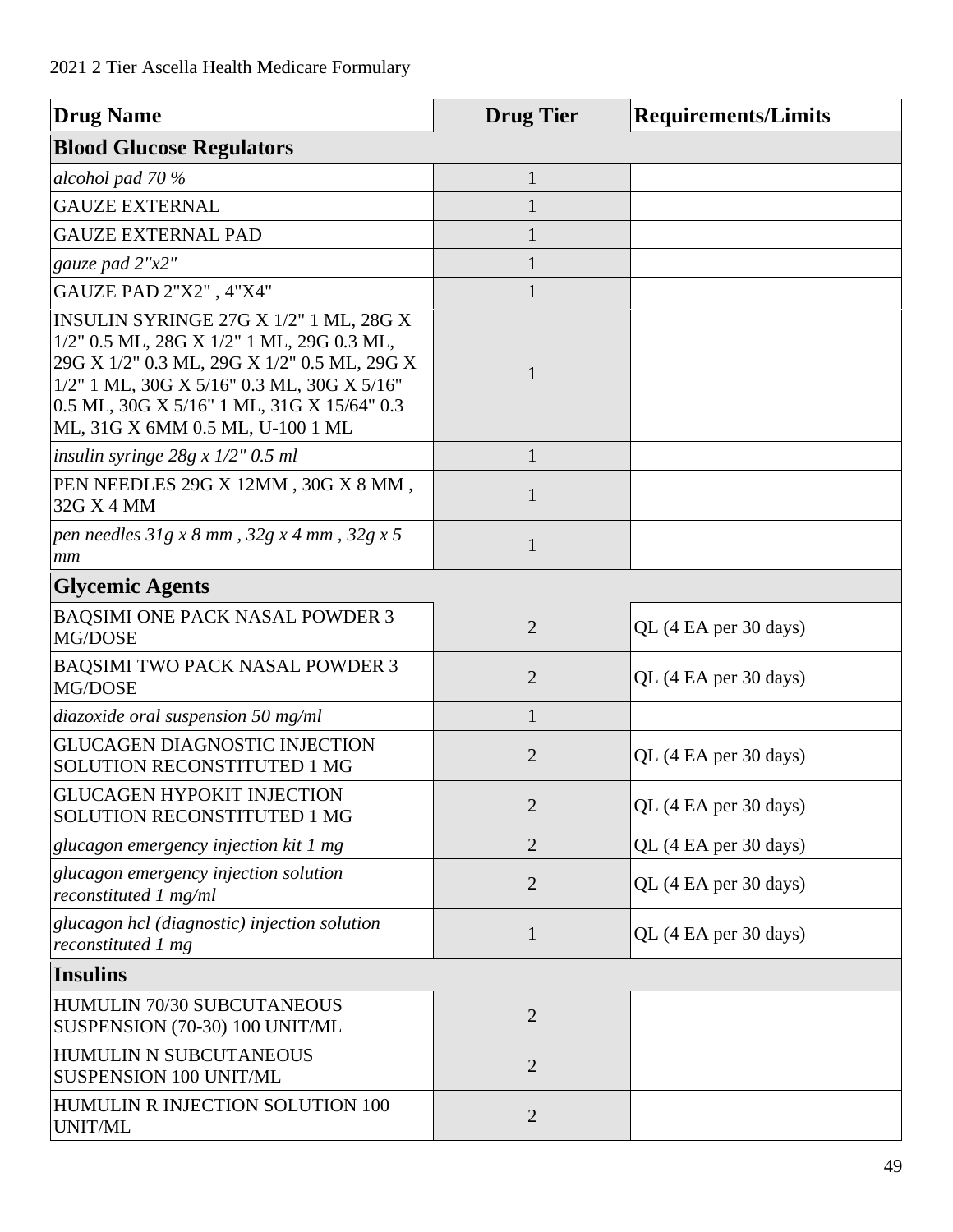| <b>Drug Name</b>                                                                           | <b>Drug Tier</b> | <b>Requirements/Limits</b> |
|--------------------------------------------------------------------------------------------|------------------|----------------------------|
| HUMULIN R U-500 (CONCENTRATED)<br>SUBCUTANEOUS SOLUTION 500 UNIT/ML                        | $\overline{2}$   |                            |
| HUMULIN R U-500 KWIKPEN<br>SUBCUTANEOUS SOLUTION PEN-<br><b>INJECTOR 500 UNIT/ML</b>       | $\overline{2}$   |                            |
| insulin asp prot & asp flexpen subcutaneous<br>suspension pen-injector (70-30) 100 unit/ml | 1                |                            |
| insulin aspart flexpen subcutaneous solution pen-<br>injector 100 unit/ml                  | $\mathbf{1}$     |                            |
| insulin aspart penfill subcutaneous solution<br>cartridge 100 unit/ml                      | $\mathbf{1}$     |                            |
| insulin aspart prot & aspart subcutaneous<br>suspension $(70-30)$ 100 unit/ml              | 1                |                            |
| insulin aspart subcutaneous solution 100 unit/ml                                           | $\mathbf{1}$     |                            |
| insulin lispro (1 unit dial) subcutaneous solution<br>pen-injector 100 unit/ml             | $\mathbf{1}$     |                            |
| insulin lispro junior kwikpen subcutaneous<br>solution pen-injector 100 unit/ml            | $\mathbf{1}$     |                            |
| insulin lispro prot & lispro subcutaneous<br>suspension pen-injector (75-25) 100 unit/ml   | 1                |                            |
| insulin lispro subcutaneous solution 100 unit/ml                                           | 1                |                            |
| LANTUS SOLOSTAR SUBCUTANEOUS<br>SOLUTION PEN-INJECTOR 100 UNIT/ML                          | $\overline{2}$   |                            |
| <b>LANTUS SUBCUTANEOUS SOLUTION 100</b><br><b>UNIT/ML</b>                                  | $\overline{2}$   |                            |
| LEVEMIR FLEXTOUCH SUBCUTANEOUS<br>SOLUTION PEN-INJECTOR 100 UNIT/ML                        | $\overline{2}$   |                            |
| LEVEMIR SUBCUTANEOUS SOLUTION 100<br><b>UNIT/ML</b>                                        | $\overline{2}$   |                            |
| <b>NOVOLIN 70/30 RELION SUBCUTANEOUS</b><br>SUSPENSION (70-30) 100 UNIT/ML                 | $\overline{2}$   |                            |
| <b>NOVOLIN 70/30 SUBCUTANEOUS</b><br>SUSPENSION (70-30) 100 UNIT/ML                        | $\overline{2}$   |                            |
| <b>NOVOLIN N RELION SUBCUTANEOUS</b><br>SUSPENSION 100 UNIT/ML                             | $\overline{2}$   |                            |
| NOVOLIN N SUBCUTANEOUS SUSPENSION<br>100 UNIT/ML                                           | $\overline{2}$   |                            |
| <b>NOVOLIN R INJECTION SOLUTION 100</b><br>UNIT/ML                                         | $\overline{2}$   |                            |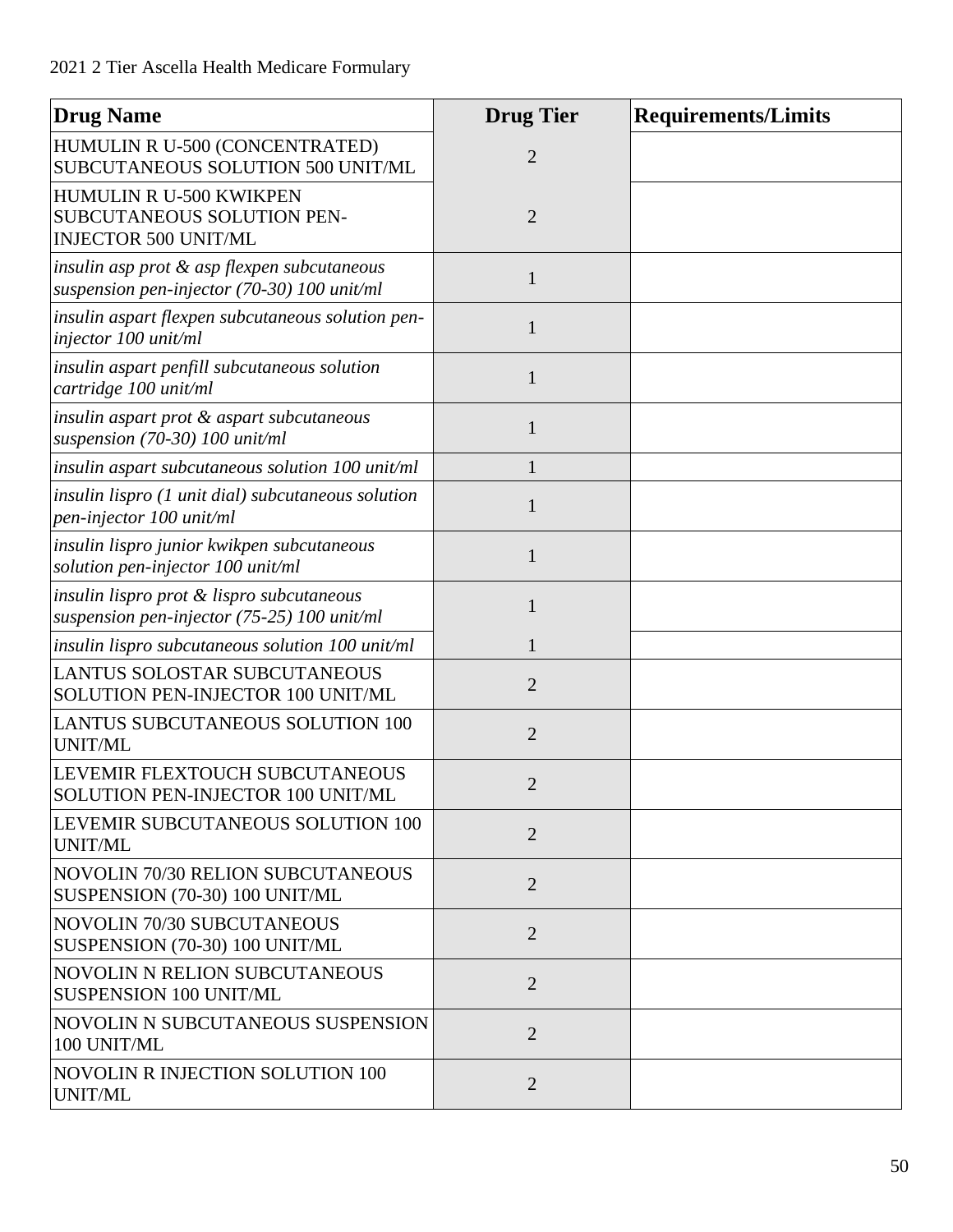| <b>Drug Name</b>                                                                                                                                                                   | <b>Drug Tier</b> | <b>Requirements/Limits</b> |
|------------------------------------------------------------------------------------------------------------------------------------------------------------------------------------|------------------|----------------------------|
| NOVOLIN R RELION INJECTION SOLUTION<br>100 UNIT/ML                                                                                                                                 | $\overline{2}$   |                            |
| TOUJEO MAX SOLOSTAR SUBCUTANEOUS<br>SOLUTION PEN-INJECTOR 300 UNIT/ML                                                                                                              | $\overline{2}$   |                            |
| TOUJEO SOLOSTAR SUBCUTANEOUS<br>SOLUTION PEN-INJECTOR 300 UNIT/ML                                                                                                                  | $\overline{2}$   |                            |
| <b>Blood Products/Modifiers/Volume</b>                                                                                                                                             |                  |                            |
| <b>Expanders - Prevention Of Clotting</b>                                                                                                                                          |                  |                            |
| <b>And Increasing Blood Cell Production</b>                                                                                                                                        |                  |                            |
| <b>Anticoagulants</b>                                                                                                                                                              |                  |                            |
| ELIQUIS DVT/PE STARTER PACK ORAL<br><b>TABLET THERAPY PACK 5 MG</b>                                                                                                                | $\overline{2}$   |                            |
| ELIQUIS ORAL TABLET 2.5 MG, 5 MG                                                                                                                                                   | $\overline{2}$   |                            |
| enoxaparin sodium injection solution 300 mg/3ml                                                                                                                                    | $\mathbf{1}$     |                            |
| enoxaparin sodium subcutaneous solution 100<br>mg/ml, 120 mg/0.8ml, 150 mg/ml, 30 mg/0.3ml,<br>40 mg/0.4ml, 60 mg/0.6ml, 80 mg/0.8ml                                               | $\mathbf{1}$     |                            |
| fondaparinux sodium subcutaneous solution 10<br>mg/0.8ml, 2.5 mg/0.5ml, 5 mg/0.4ml, 7.5<br>mg/0.6ml                                                                                | $\mathbf{1}$     |                            |
| FRAGMIN SUBCUTANEOUS SOLUTION<br>10000 UNIT/ML, 12500 UNIT/0.5ML, 15000<br>UNIT/0.6ML, 18000 UNT/0.72ML, 2500<br>UNIT/0.2ML, 5000 UNIT/0.2ML, 7500<br>UNIT/0.3ML, 95000 UNIT/3.8ML | $\overline{2}$   |                            |
| heparin sodium (porcine) injection solution 1000<br>unit/ml, 10000 unit/ml, 5000 unit/ml                                                                                           | $\mathbf{1}$     | B/D                        |
| heparin sodium (porcine) pf injection solution<br>5000 unit/0.5ml                                                                                                                  | $\mathbf{1}$     | B/D                        |
| JANTOVEN ORAL TABLET 1 MG, 10 MG, 2<br>MG, 2.5 MG, 3 MG, 4 MG, 5 MG, 6 MG, 7.5<br><b>MG</b>                                                                                        | $\mathbf{1}$     |                            |
| PRADAXA ORAL CAPSULE 110 MG, 150<br>MG, 75 MG                                                                                                                                      | $\overline{2}$   |                            |
| warfarin sodium oral tablet 1 mg, 10 mg, 2 mg,<br>2.5 mg, 3 mg, 4 mg, 5 mg, 6 mg, 7.5 mg                                                                                           | $\mathbf{1}$     |                            |
| XARELTO ORAL TABLET 10 MG, 15 MG, 2.5<br>MG, 20 MG                                                                                                                                 | $\overline{2}$   |                            |
| XARELTO STARTER PACK ORAL TABLET<br>THERAPY PACK 15 & 20 MG                                                                                                                        | $\overline{2}$   |                            |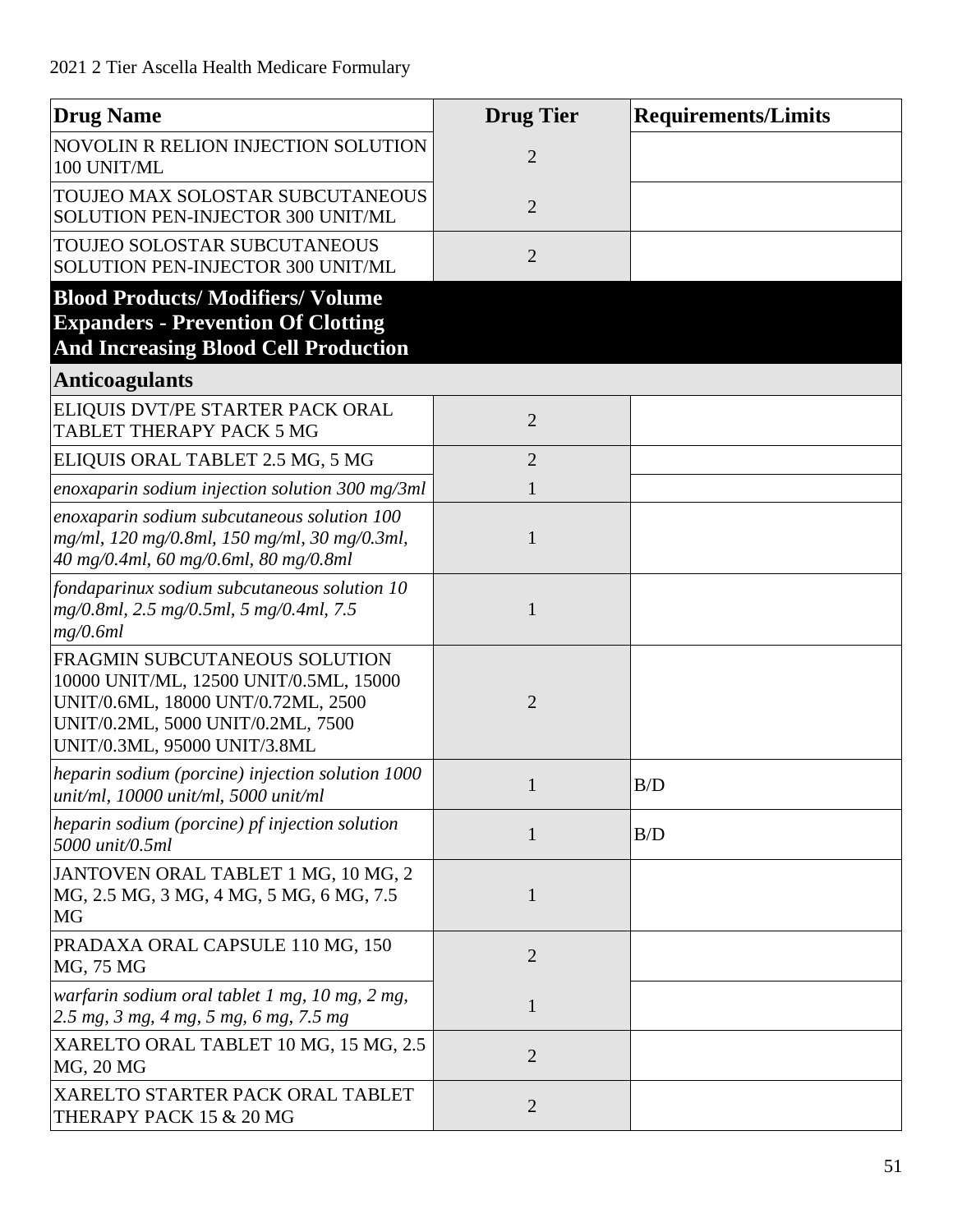| <b>Drug Name</b>                                                                                                                                                                                                  | <b>Drug Tier</b> | <b>Requirements/Limits</b> |
|-------------------------------------------------------------------------------------------------------------------------------------------------------------------------------------------------------------------|------------------|----------------------------|
| <b>Blood Formation Modifiers</b>                                                                                                                                                                                  |                  |                            |
| ARANESP (ALBUMIN FREE) INJECTION<br>SOLUTION 100 MCG/ML, 200 MCG/ML, 25<br>MCG/ML, 300 MCG/ML, 40 MCG/ML, 60<br>MCG/ML                                                                                            | $\overline{2}$   | PA                         |
| ARANESP (ALBUMIN FREE) INJECTION<br><b>SOLUTION PREFILLED SYRINGE 10</b><br>MCG/0.4ML, 100 MCG/0.5ML, 150<br>MCG/0.3ML, 200 MCG/0.4ML, 25<br>MCG/0.42ML, 300 MCG/0.6ML, 40<br>MCG/0.4ML, 500 MCG/ML, 60 MCG/0.3ML | $\overline{2}$   | PA                         |
| DOPTELET ORAL TABLET 20 MG, 20 MG (10)<br>PACK), 20 MG(15 PACK)                                                                                                                                                   | $\overline{2}$   | PA                         |
| <b>EMPAVELI SUBCUTANEOUS SOLUTION</b><br>1080 MG/20ML                                                                                                                                                             | $\overline{2}$   | PA                         |
| <b>EPOGEN INJECTION SOLUTION 10000</b><br>UNIT/ML, 2000 UNIT/ML, 20000 UNIT/ML,<br>3000 UNIT/ML, 4000 UNIT/ML                                                                                                     | $\overline{2}$   | PA                         |
| FULPHILA SUBCUTANEOUS SOLUTION<br>PREFILLED SYRINGE 6 MG/0.6ML                                                                                                                                                    | $\overline{2}$   | PA                         |
| <b>GRANIX SUBCUTANEOUS SOLUTION 300</b><br>MCG/ML, 480 MCG/1.6ML                                                                                                                                                  | $\overline{2}$   | PA                         |
| <b>GRANIX SUBCUTANEOUS SOLUTION</b><br>PREFILLED SYRINGE 300 MCG/0.5ML, 480<br>MCG/0.8ML                                                                                                                          | $\overline{2}$   | PA                         |
| <b>LEUKINE INJECTION SOLUTION</b><br><b>RECONSTITUTED 250 MCG</b>                                                                                                                                                 | $\overline{2}$   | PA                         |
| NEULASTA ONPRO SUBCUTANEOUS<br>PREFILLED SYRINGE KIT 6 MG/0.6ML                                                                                                                                                   | $\overline{2}$   | PA                         |
| <b>INEULASTA SUBCUTANEOUS SOLUTION</b><br>PREFILLED SYRINGE 6 MG/0.6ML                                                                                                                                            | $\overline{2}$   | PA                         |
| NEUPOGEN INJECTION SOLUTION 300<br>MCG/ML, 480 MCG/1.6ML                                                                                                                                                          | $\overline{2}$   | PA                         |
| <b>INEUPOGEN INJECTION SOLUTION</b><br>PREFILLED SYRINGE 300 MCG/0.5ML, 480<br>MCG/0.8ML                                                                                                                          | $\overline{2}$   | PA                         |
| <b>NIVESTYM INJECTION SOLUTION</b><br>PREFILLED SYRINGE 300 MCG/0.5ML, 480<br>MCG/0.8ML                                                                                                                           | $\overline{2}$   | PA                         |
| NYVEPRIA SUBCUTANEOUS SOLUTION<br>PREFILLED SYRINGE 6 MG/0.6ML                                                                                                                                                    | $\overline{2}$   | PA                         |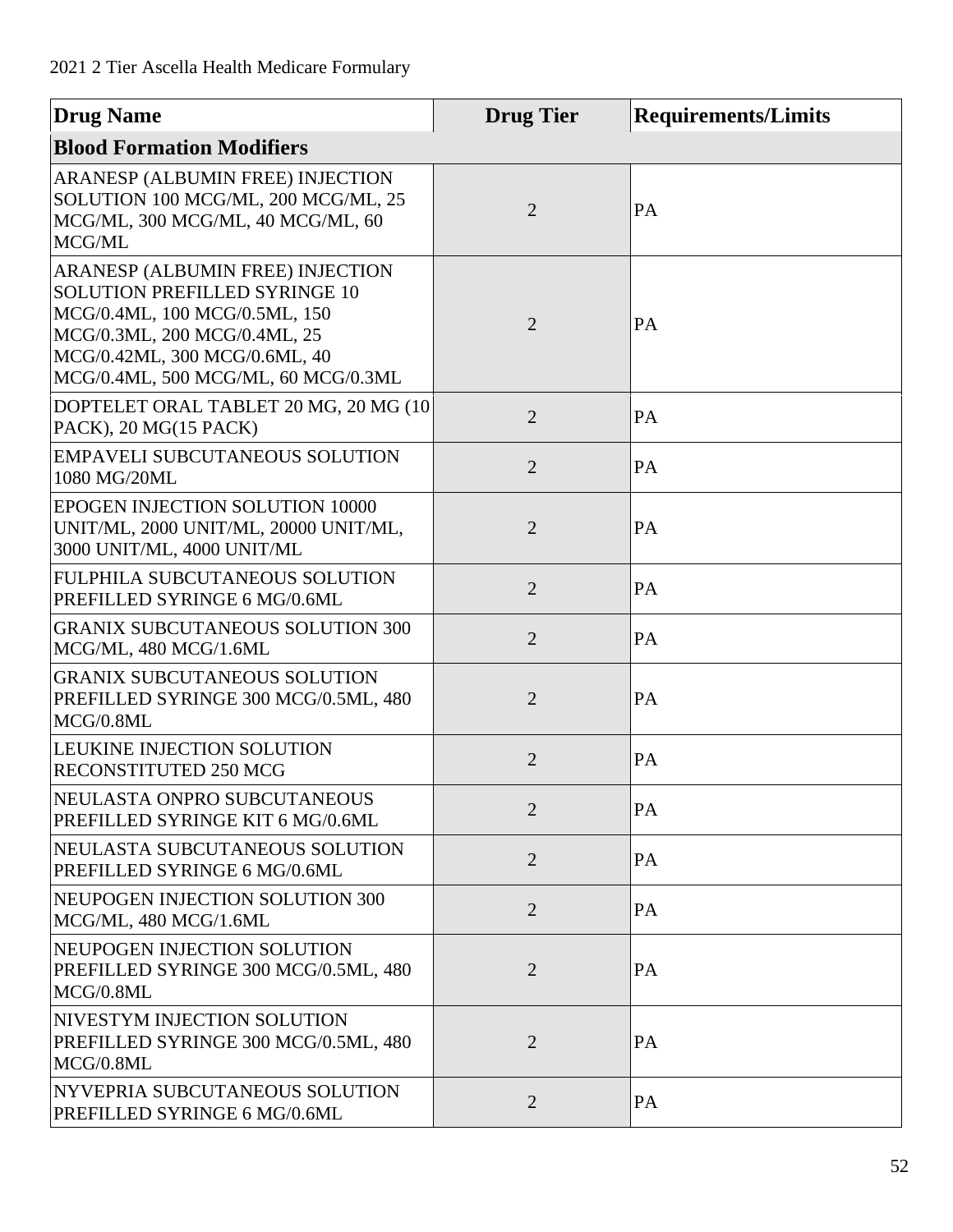| <b>Drug Name</b>                                                                                                           | <b>Drug Tier</b> | <b>Requirements/Limits</b> |
|----------------------------------------------------------------------------------------------------------------------------|------------------|----------------------------|
| OXBRYTA ORAL TABLET 500 MG                                                                                                 | 2                | PA                         |
| PROCRIT INJECTION SOLUTION 10000<br>UNIT/ML, 2000 UNIT/ML, 20000 UNIT/ML,<br>3000 UNIT/ML, 4000 UNIT/ML, 40000<br>UNIT/ML  | $\overline{2}$   | PA                         |
| PROMACTA ORAL PACKET 12.5 MG, 25 MG                                                                                        | $\overline{2}$   | PA                         |
| PROMACTA ORAL TABLET 12.5 MG, 25 MG,<br>50 MG, 75 MG                                                                       | $\overline{2}$   | PA; QL (30 EA per 30 days) |
| RETACRIT INJECTION SOLUTION 10000<br>UNIT/ML, 2000 UNIT/ML, 20000 UNIT/ML,<br>3000 UNIT/ML, 4000 UNIT/ML, 40000<br>UNIT/ML | $\overline{2}$   | PA                         |
| <b>SOLIRIS INTRAVENOUS SOLUTION 300</b><br>MG/30ML                                                                         | $\overline{2}$   | PA                         |
| tranexamic acid oral tablet 650 mg                                                                                         | $\mathbf{1}$     |                            |
| <b>UDENYCA SUBCUTANEOUS SOLUTION</b><br>PREFILLED SYRINGE 6 MG/0.6ML                                                       | $\overline{2}$   | PA                         |
| ZARXIO INJECTION SOLUTION PREFILLED<br>SYRINGE 300 MCG/0.5ML, 480 MCG/0.8ML                                                | $\overline{2}$   | PA                         |
| ZIEXTENZO SUBCUTANEOUS SOLUTION<br>PREFILLED SYRINGE 6 MG/0.6ML                                                            | $\overline{2}$   | PA                         |
| <b>Platelet Modifying Agents</b>                                                                                           |                  |                            |
| anagrelide hcl oral capsule 0.5 mg, 1 mg                                                                                   | 1                |                            |
| aspirin-dipyridamole er oral capsule extended<br>release 12 hour 25-200 mg                                                 | 1                |                            |
| BRILINTA ORAL TABLET 60 MG, 90 MG                                                                                          | $\overline{2}$   |                            |
| cilostazol oral tablet 100 mg, 50 mg                                                                                       |                  |                            |
| clopidogrel bisulfate oral tablet 75 mg                                                                                    |                  |                            |
| dipyridamole oral tablet 25 mg, 50 mg, 75 mg                                                                               |                  | PA                         |
| prasugrel hcl oral tablet 10 mg, 5 mg                                                                                      | 1                |                            |
| <b>Cardiovascular Agents - Treatment Of</b><br><b>Conditions Affecting The Heart And</b><br><b>Blood Vessels</b>           |                  |                            |
| <b>Alpha-Adrenergic Agonists</b>                                                                                           |                  |                            |
| clonidine hcl oral tablet $0.1$ mg, $0.2$ mg, $0.3$ mg                                                                     |                  |                            |
| clonidine transdermal patch weekly 0.1 mg/24hr,<br>0.2 mg/24hr, 0.3 mg/24hr                                                | 1                |                            |
| droxidopa oral capsule 100 mg, 200 mg, 300 mg                                                                              | $\mathbf{1}$     |                            |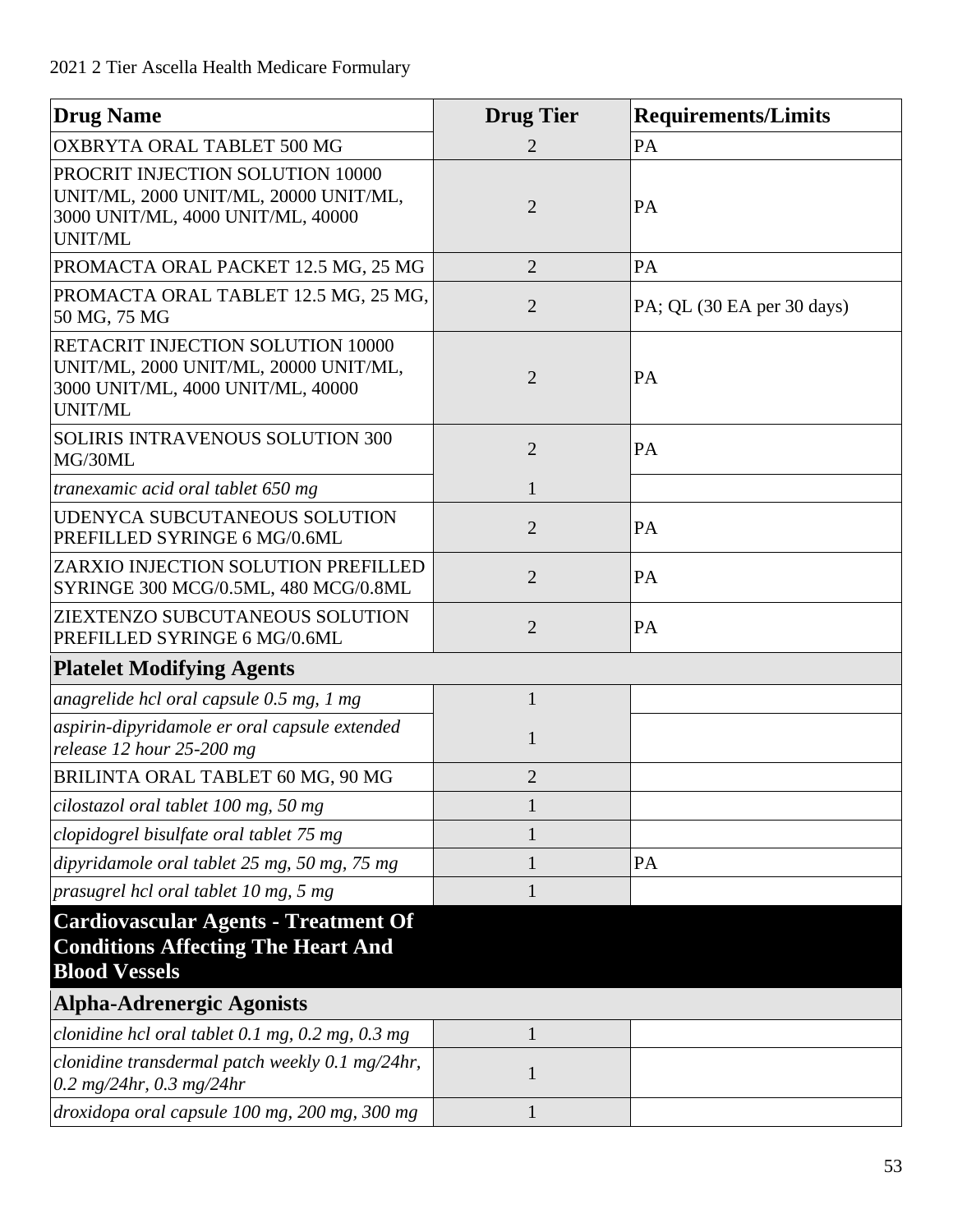| <b>Drug Name</b>                                                           | <b>Drug Tier</b> | <b>Requirements/Limits</b> |
|----------------------------------------------------------------------------|------------------|----------------------------|
| guanfacine hcl oral tablet 1 mg, 2 mg                                      |                  | PA                         |
| methyldopa oral tablet 250 mg, 500 mg                                      | 1                | PA                         |
| midodrine hcl oral tablet 10 mg, 2.5 mg, 5 mg                              |                  |                            |
| <b>Alpha-Adrenergic Blocking Agents</b>                                    |                  |                            |
| doxazosin mesylate oral tablet 1 mg, 2 mg, 4 mg,<br>8 <sub>mg</sub>        | $\mathbf{1}$     |                            |
| phenoxybenzamine hcl oral capsule 10 mg                                    |                  | PA                         |
| prazosin hcl oral capsule 1 mg, 2 mg, 5 mg                                 | 1                |                            |
| terazosin hcl oral capsule 1 mg, 10 mg, 2 mg, 5<br>mg                      | $\mathbf{1}$     |                            |
| <b>Angiotensin Ii Receptor Antagonists</b>                                 |                  |                            |
| candesartan cilexetil oral tablet 16 mg, 32 mg, 4<br>mg, 8 mg              | $\mathbf{1}$     |                            |
| irbesartan oral tablet 150 mg, 300 mg, 75 mg                               |                  |                            |
| losartan potassium oral tablet 100 mg, 25 mg, 50<br>mg                     | $\mathbf{1}$     |                            |
| olmesartan medoxomil oral tablet 20 mg, 40 mg,<br>5 <sub>mg</sub>          | $\mathbf{1}$     |                            |
| telmisartan oral tablet 20 mg, 40 mg, 80 mg                                |                  |                            |
| valsartan oral tablet 160 mg, 320 mg, 40 mg, 80<br>mg                      | $\mathbf{1}$     |                            |
| <b>Angiotensin-Converting Enzyme (Ace)</b><br><b>Inhibitors</b>            |                  |                            |
|                                                                            |                  |                            |
| benazepril hcl oral tablet 10 mg, 20 mg, 40 mg, 5<br>mg                    | $\mathbf{1}$     |                            |
| captopril oral tablet 100 mg, 12.5 mg, 25 mg, 50<br>mg                     | $\mathbf{1}$     |                            |
| enalapril maleate oral tablet 10 mg, 2.5 mg, 20<br>mg, 5 mg                | $\mathbf{1}$     |                            |
| fosinopril sodium oral tablet 10 mg, 20 mg, 40 mg                          | $\mathbf{1}$     |                            |
| lisinopril oral tablet $10$ mg, $2.5$ mg, $20$ mg, $30$<br>mg, 40 mg, 5 mg | $\mathbf{1}$     |                            |
| moexipril hcl oral tablet 15 mg, 7.5 mg                                    |                  |                            |
| perindopril erbumine oral tablet 2 mg, 4 mg, 8<br>mg                       | $\mathbf{1}$     |                            |
| quinapril hcl oral tablet 10 mg, 20 mg, 40 mg, 5<br>mg                     | $\mathbf{1}$     |                            |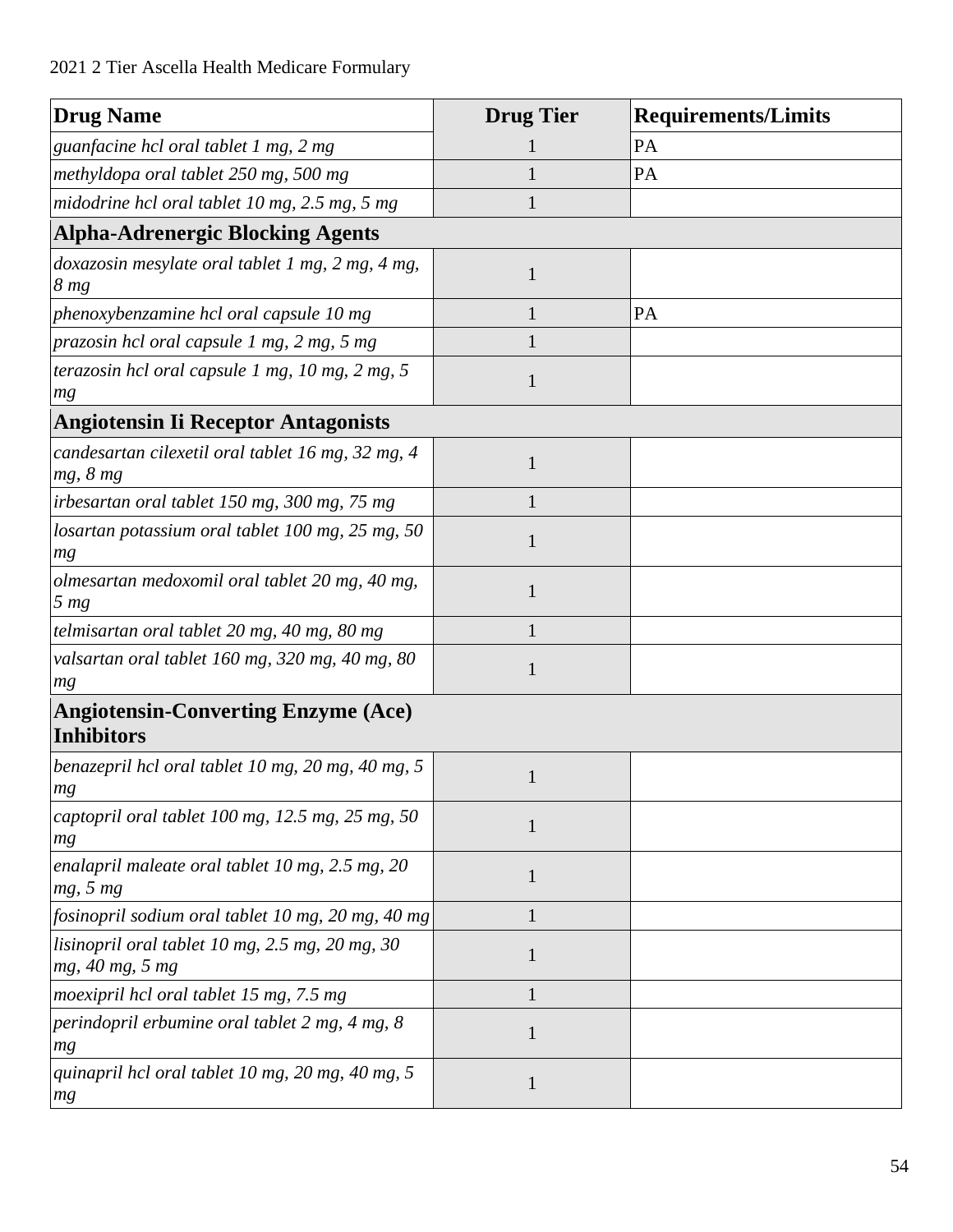| <b>Drug Name</b>                                                                             | <b>Drug Tier</b> | <b>Requirements/Limits</b> |
|----------------------------------------------------------------------------------------------|------------------|----------------------------|
| ramipril oral capsule 1.25 mg, 10 mg, 2.5 mg, 5<br>mg                                        | 1                |                            |
| trandolapril oral tablet 1 mg, 2 mg, 4 mg                                                    | $\mathbf{1}$     |                            |
| <b>Antiarrhythmics</b>                                                                       |                  |                            |
| amiodarone hcl oral tablet 100 mg, 200 mg, 400<br>mg                                         | $\mathbf{1}$     |                            |
| disopyramide phosphate oral capsule 100 mg,<br>$150$ mg                                      | $\mathbf{1}$     | PA                         |
| dofetilide oral capsule 125 mcg, 250 mcg, 500<br>mcg                                         | $\mathbf{1}$     |                            |
| flecainide acetate oral tablet $100$ mg, $150$ mg, $50$<br>mg                                | $\mathbf{1}$     |                            |
| mexiletine hcl oral capsule 150 mg, 200 mg, 250<br>mg                                        | $\mathbf{1}$     |                            |
| MULTAQ ORAL TABLET 400 MG                                                                    | $\overline{2}$   |                            |
| NORPACE CR ORAL CAPSULE EXTENDED<br>RELEASE 12 HOUR 100 MG, 150 MG                           | $\overline{2}$   | PA                         |
| propafenone hcl oral tablet 150 mg, 225 mg, 300<br>mg                                        | $\mathbf{1}$     |                            |
| quinidine gluconate er oral tablet extended<br>release 324 mg                                | 1                |                            |
| quinidine sulfate oral tablet 200 mg, 300 mg                                                 |                  |                            |
| SORINE ORAL TABLET 120 MG, 160 MG, 240<br><b>MG, 80 MG</b>                                   | 1                |                            |
| sotalol hcl (af) oral tablet 120 mg, 160 mg, 80 mg                                           | 1                |                            |
| sotalol hcl oral tablet 120 mg, 160 mg, 240 mg,<br>80 mg                                     | 1                |                            |
| <b>Beta-Adrenergic Blocking Agents</b>                                                       |                  |                            |
| acebutolol hcl oral capsule 200 mg, 400 mg                                                   | 1                |                            |
| atenolol oral tablet 100 mg, 25 mg, 50 mg                                                    |                  |                            |
| betaxolol hcl oral tablet 10 mg, 20 mg                                                       | 1                |                            |
| bisoprolol fumarate oral tablet 10 mg, 5 mg                                                  |                  |                            |
| carvedilol oral tablet $12.5$ mg, $25$ mg, $3.125$ mg,<br>$6.25$ mg                          | $\mathbf{1}$     |                            |
| labetalol hcl oral tablet 100 mg, 200 mg, 300 mg                                             | $\mathbf{1}$     |                            |
| metoprolol succinate er oral tablet extended<br>release 24 hour 100 mg, 200 mg, 25 mg, 50 mg | $\mathbf{1}$     |                            |
| metoprolol tartrate oral tablet 100 mg, 25 mg, 50<br>mg                                      | $\mathbf{1}$     |                            |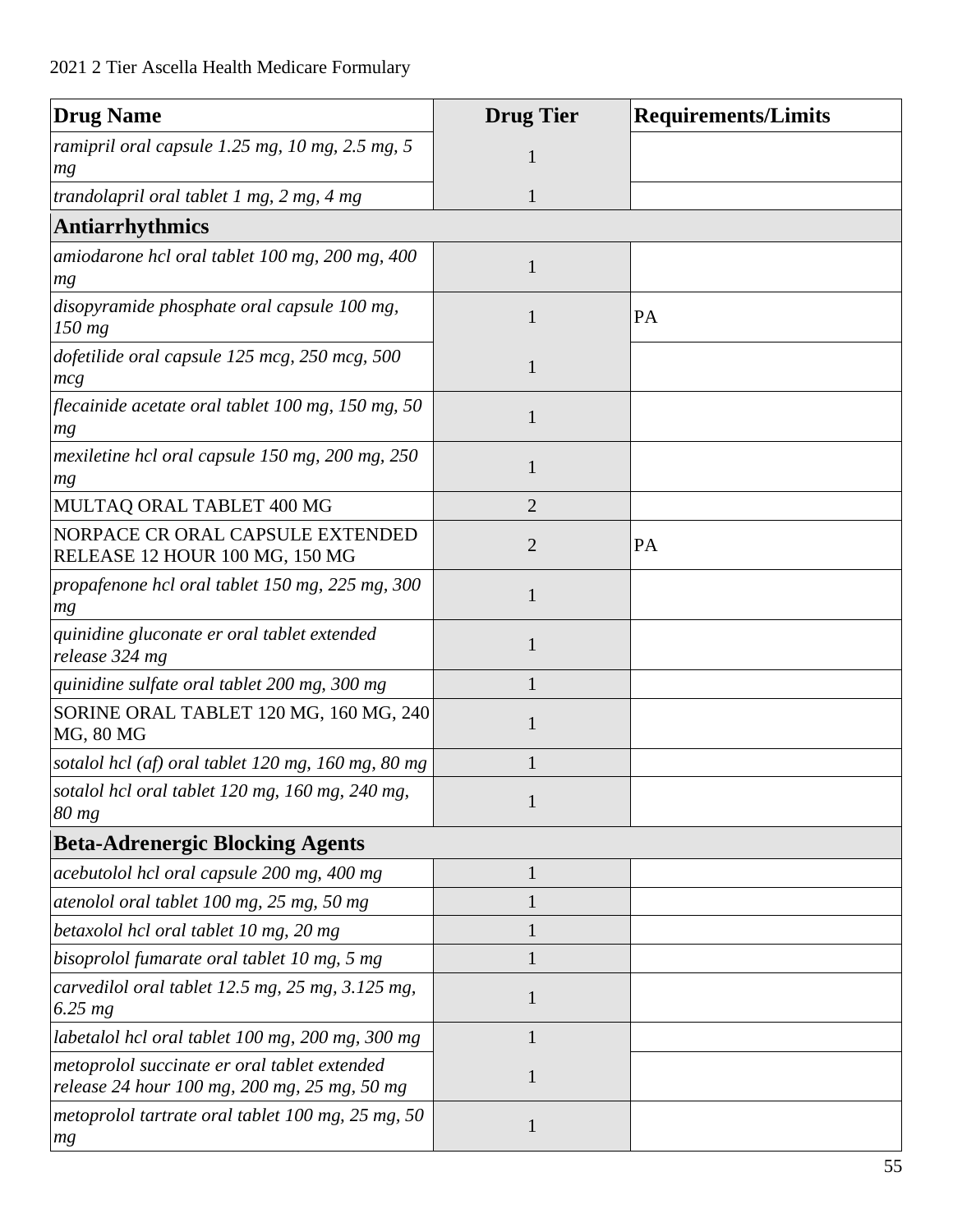| <b>Drug Name</b>                                                                                                  | <b>Drug Tier</b> | <b>Requirements/Limits</b> |
|-------------------------------------------------------------------------------------------------------------------|------------------|----------------------------|
| metoprolol-hydrochlorothiazide oral tablet 100-<br>25 mg, 100-50 mg, 50-25 mg                                     | 1                |                            |
| nadolol oral tablet 20 mg, 40 mg, 80 mg                                                                           | 1                |                            |
| nebivolol hcl oral tablet 10 mg, 2.5 mg, 20 mg, 5<br>mg                                                           | 1                |                            |
| pindolol oral tablet 10 mg, 5 mg                                                                                  | 1                |                            |
| propranolol hcl er oral capsule extended release<br>24 hour 120 mg, 160 mg, 60 mg, 80 mg                          | $\mathbf{1}$     |                            |
| propranolol hcl oral solution 20 mg/5ml, 40<br>mg/5ml                                                             | $\mathbf{1}$     |                            |
| propranolol hcl oral tablet 10 mg, 20 mg, 40 mg,<br>60 mg, 80 mg                                                  | $\mathbf{1}$     |                            |
| timolol maleate oral tablet 10 mg, 20 mg, 5 mg                                                                    | $\mathbf{1}$     |                            |
| <b>Calcium Channel Blocking Agents</b>                                                                            |                  |                            |
| amlodipine besylate oral tablet 10 mg, 2.5 mg, 5<br>mg                                                            | $\mathbf{1}$     |                            |
| CARTIA XT ORAL CAPSULE EXTENDED<br>RELEASE 24 HOUR 120 MG, 180 MG, 240<br>MG, 300 MG                              | 1                |                            |
| diltiazem hcl er beads oral capsule extended<br>release 24 hour 120 mg, 180 mg, 240 mg, 300 mg,<br>360 mg, 420 mg | 1                |                            |
| diltiazem hcl er coated beads oral capsule<br>extended release 24 hour 120 mg, 180 mg, 240<br>mg, 300 mg, 360 mg  | 1                |                            |
| diltiazem hcl er oral capsule extended release 12<br>hour 120 mg, 60 mg, 90 mg                                    |                  |                            |
| diltiazem hcl er oral capsule extended release 24<br>hour 120 mg, 180 mg, 240 mg                                  | 1                |                            |
| diltiazem hcl oral tablet 120 mg, 30 mg, 60 mg,<br>90 mg                                                          | $\mathbf{1}$     |                            |
| dilt-xr oral capsule extended release 24 hour 120<br>mg, 180 mg, 240 mg                                           | $\mathbf{1}$     |                            |
| felodipine er oral tablet extended release 24 hour<br>10 mg, 2.5 mg, 5 mg                                         | $\mathbf{1}$     |                            |
| isradipine oral capsule $2.5$ mg, $5$ mg                                                                          | $\mathbf{1}$     |                            |
| nifedipine er oral tablet extended release 24 hour<br>30 mg, 60 mg, 90 mg                                         | 1                |                            |
| nifedipine er osmotic release oral tablet extended<br>release 24 hour 30 mg, 60 mg, 90 mg                         | $\mathbf{1}$     |                            |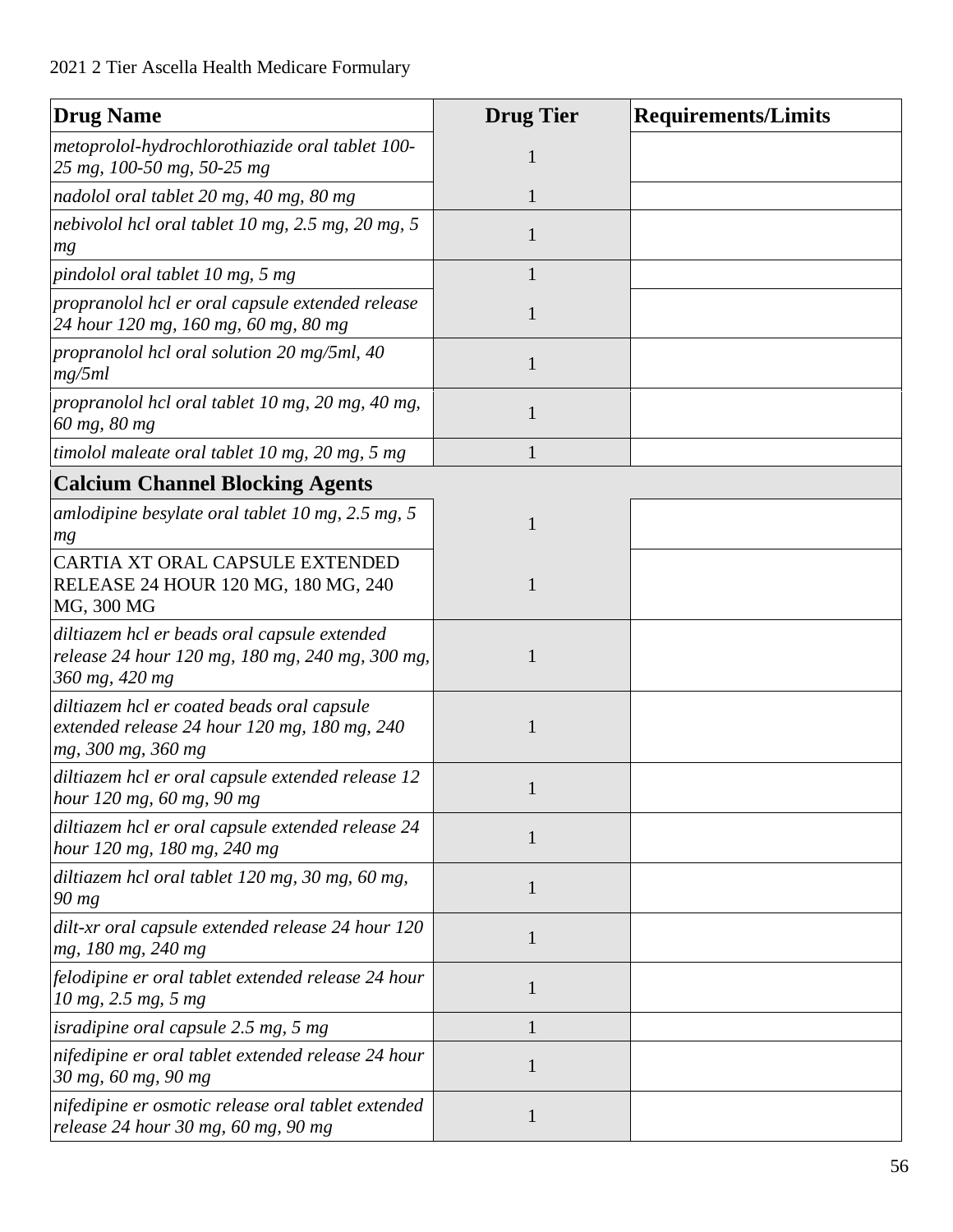| <b>Drug Name</b>                                                                                                         | <b>Drug Tier</b> | <b>Requirements/Limits</b> |
|--------------------------------------------------------------------------------------------------------------------------|------------------|----------------------------|
| nifedipine oral capsule 10 mg, 20 mg                                                                                     |                  | PA                         |
| nimodipine oral capsule 30 mg                                                                                            |                  |                            |
| verapamil hcl er oral capsule extended release 24<br>hour 100 mg, 120 mg, 180 mg, 200 mg, 240 mg,<br>300 mg, 360 mg      | 1                |                            |
| verapamil hcl er oral tablet extended release 120<br>mg, 180 mg, 240 mg                                                  | $\mathbf{1}$     |                            |
| verapamil hcl oral tablet 120 mg, 40 mg, 80 mg                                                                           | 1                |                            |
| <b>Cardiovascular Agents, Other</b>                                                                                      |                  |                            |
| aliskiren fumarate oral tablet 150 mg, 300 mg                                                                            | 1                |                            |
| amiloride-hydrochlorothiazide oral tablet 5-50<br>mg                                                                     | 1                |                            |
| amlodipine besy-benazepril hcl oral capsule 10-<br>20 mg, 10-40 mg, 2.5-10 mg, 5-10 mg, 5-20 mg,<br>$5-40$ mg            | 1                |                            |
| amlodipine besylate-valsartan oral tablet 10-160<br>mg, 10-320 mg, 5-160 mg, 5-320 mg                                    | $\mathbf{1}$     |                            |
| amlodipine-olmesartan oral tablet 10-20 mg, 10-<br>40 mg, 5-20 mg, 5-40 mg                                               |                  |                            |
| amlodipine-valsartan-hctz oral tablet 10-160-12.5<br>mg, 10-160-25 mg, 10-320-25 mg, 5-160-12.5 mg,<br>$5 - 160 - 25$ mg | 1                |                            |
| atenolol-chlorthalidone oral tablet 100-25 mg,<br>$50 - 25$ mg                                                           | 1                |                            |
| benazepril-hydrochlorothiazide oral tablet 10-<br>12.5 mg, 20-12.5 mg, 20-25 mg, 5-6.25 mg                               | 1                |                            |
| bisoprolol-hydrochlorothiazide oral tablet 10-<br>6.25 mg, 2.5-6.25 mg, 5-6.25 mg                                        | $\mathbf{1}$     |                            |
| candesartan cilexetil-hctz oral tablet 16-12.5 mg,<br>32-12.5 mg, 32-25 mg                                               | 1                |                            |
| <b>CORLANOR ORAL SOLUTION 5 MG/5ML</b>                                                                                   | $\overline{2}$   | PA                         |
| CORLANOR ORAL TABLET 5 MG, 7.5 MG                                                                                        | $\overline{2}$   | PA                         |
| DIGITEK ORAL TABLET 125 MCG                                                                                              | $\mathbf{1}$     | QL (30 EA per 30 days)     |
| DIGITEK ORAL TABLET 250 MCG                                                                                              | $\mathbf{1}$     | PA                         |
| DIGOX ORAL TABLET 125 MCG                                                                                                | $\mathbf{1}$     | QL (30 EA per 30 days)     |
| DIGOX ORAL TABLET 250 MCG                                                                                                | $\mathbf{1}$     | PA                         |
| digoxin oral solution $0.05$ mg/ml                                                                                       | $\mathbf{1}$     | PA                         |
| digoxin oral tablet 125 mcg                                                                                              | 1                | QL (30 EA per 30 days)     |
| digoxin oral tablet 250 mcg                                                                                              | $\mathbf{1}$     | PA                         |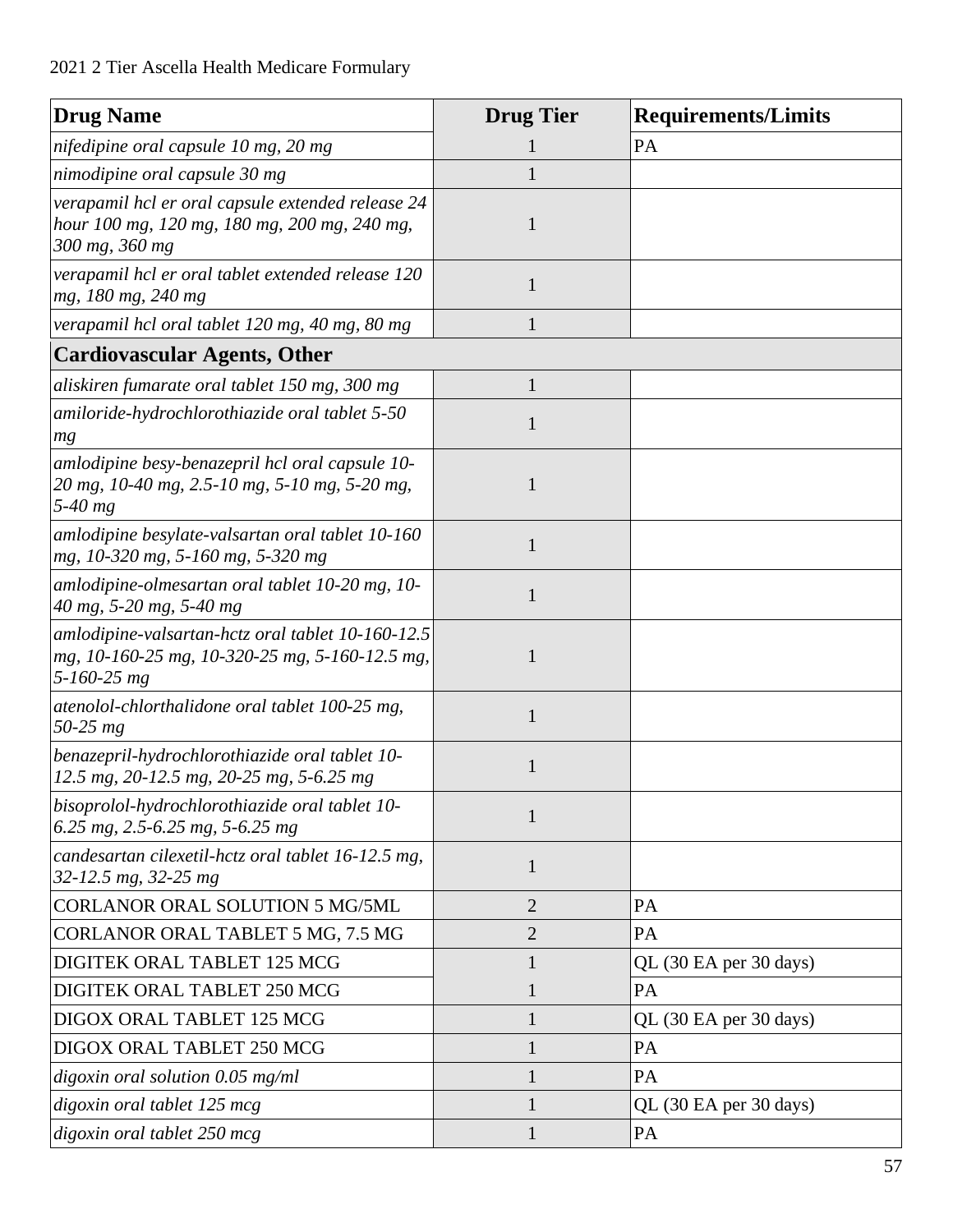| <b>Drug Name</b>                                                                                                      | <b>Drug Tier</b> | <b>Requirements/Limits</b> |
|-----------------------------------------------------------------------------------------------------------------------|------------------|----------------------------|
| enalapril-hydrochlorothiazide oral tablet 10-25<br>$mg, 5-12.5 mg$                                                    | $\mathbf{1}$     |                            |
| ENTRESTO ORAL TABLET 24-26 MG, 49-51<br>MG, 97-103 MG                                                                 | $\overline{2}$   |                            |
| fosinopril sodium-hctz oral tablet 10-12.5 mg, 20-<br>$12.5$ mg                                                       | 1                |                            |
| irbesartan-hydrochlorothiazide oral tablet 150-<br>12.5 mg, 300-12.5 mg                                               | $\mathbf{1}$     |                            |
| lisinopril-hydrochlorothiazide oral tablet 10-12.5<br>mg, 20-12.5 mg, 20-25 mg                                        | $\mathbf{1}$     |                            |
| losartan potassium-hctz oral tablet 100-12.5 mg,<br>100-25 mg, 50-12.5 mg                                             | 1                |                            |
| metyrosine oral capsule 250 mg                                                                                        |                  | PA                         |
| olmesartan medoxomil-hctz oral tablet 20-12.5<br>mg, 40-12.5 mg, 40-25 mg                                             | 1                |                            |
| olmesartan-amlodipine-hctz oral tablet 20-5-12.5<br>mg, 40-10-12.5 mg, 40-10-25 mg, 40-5-12.5 mg,<br>$40 - 5 - 25$ mg | 1                |                            |
| pentoxifylline er oral tablet extended release 400<br>mg                                                              | 1                |                            |
| quinapril-hydrochlorothiazide oral tablet 10-12.5<br>$mg, 20-12.5 mg, 20-25 mg$                                       | $\mathbf{1}$     |                            |
| ranolazine er oral tablet extended release 12 hour<br>1000 mg, 500 mg                                                 | 1                |                            |
| spironolactone-hctz oral tablet 25-25 mg                                                                              |                  |                            |
| <b>TEKTURNA HCT ORAL TABLET 150-12.5</b><br>MG, 150-25 MG, 300-12.5 MG, 300-25 MG                                     | $\overline{2}$   |                            |
| telmisartan-hctz oral tablet $40-12.5$ mg, $80-12.5$<br>mg, 80-25 mg                                                  | 1                |                            |
| triamterene-hctz oral capsule 37.5-25 mg                                                                              |                  |                            |
| triamterene-hctz oral tablet $37.5$ -25 mg, $75$ -50 mg                                                               |                  |                            |
| valsartan-hydrochlorothiazide oral tablet 160-<br>12.5 mg, 160-25 mg, 320-12.5 mg, 320-25 mg,<br>$80 - 12.5$ mg       | 1                |                            |
| Diuretics, Carbonic Anhydrase<br><b>Inhibitors</b>                                                                    |                  |                            |
| acetazolamide er oral capsule extended release<br>12 hour 500 mg                                                      | $\mathbf{1}$     |                            |
| acetazolamide oral tablet 125 mg, 250 mg                                                                              |                  |                            |
| KEVEYIS ORAL TABLET 50 MG                                                                                             | 2                | PA                         |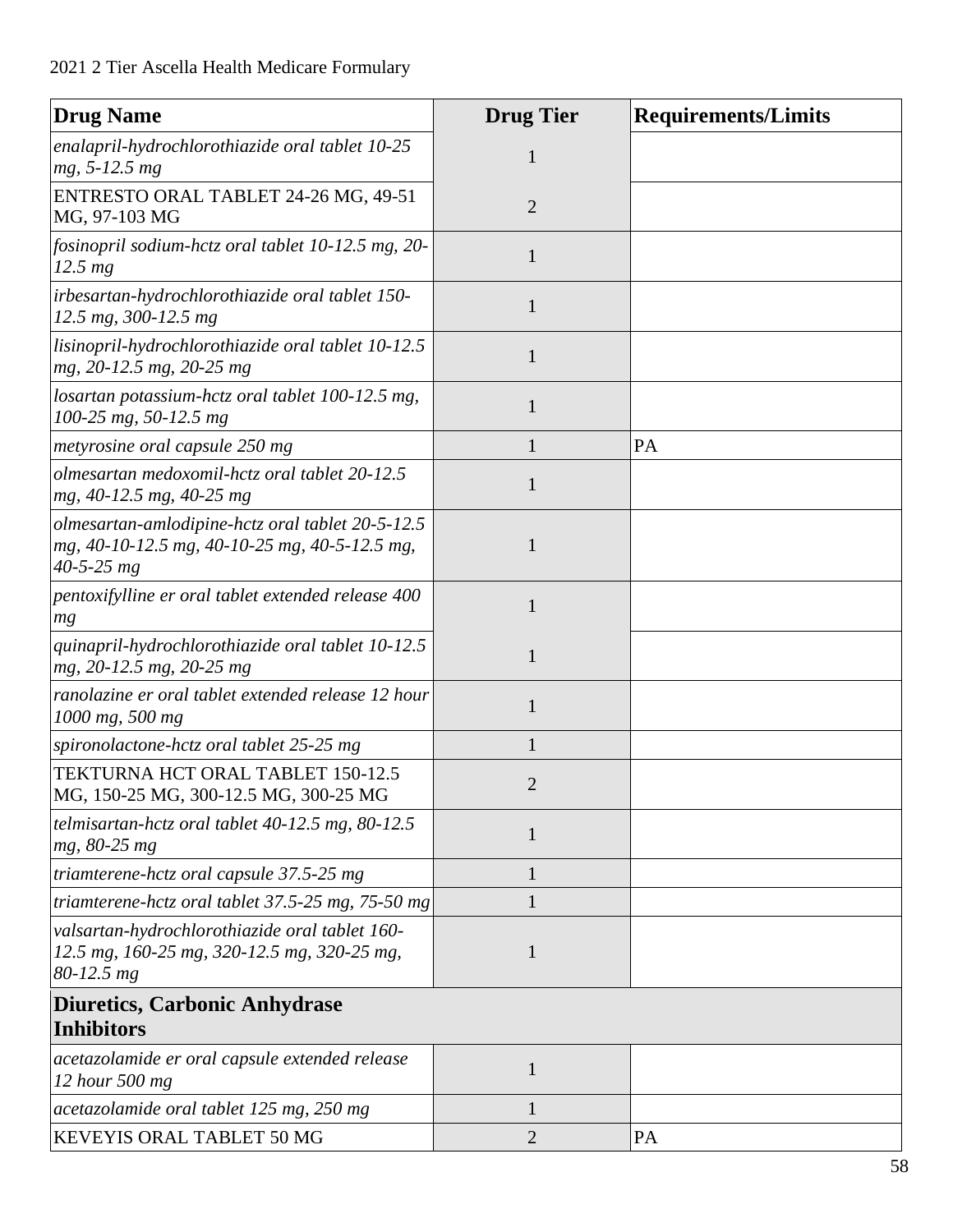| <b>Drug Name</b>                                                    | <b>Drug Tier</b> | <b>Requirements/Limits</b> |
|---------------------------------------------------------------------|------------------|----------------------------|
| methazolamide oral tablet 25 mg, 50 mg                              |                  |                            |
| <b>Diuretics, Loop</b>                                              |                  |                            |
| bumetanide oral tablet 0.5 mg, 1 mg, 2 mg                           | $\mathbf{1}$     |                            |
| furosemide injection solution 10 mg/ml, 10 mg/ml<br>(4ml syringe)   | 1                |                            |
| furosemide oral solution 10 mg/ml, 8 mg/ml                          |                  |                            |
| furosemide oral tablet 20 mg, 40 mg, 80 mg                          |                  |                            |
| torsemide oral tablet 10 mg, 100 mg, 20 mg, 5 mg                    | 1                |                            |
| <b>Diuretics, Potassium-Sparing</b>                                 |                  |                            |
| amiloride hcl oral tablet 5 mg                                      | 1                |                            |
| eplerenone oral tablet 25 mg, 50 mg                                 |                  |                            |
| spironolactone oral tablet 100 mg, 25 mg, 50 mg                     |                  |                            |
| <b>Diuretics, Thiazide</b>                                          |                  |                            |
| chlorothiazide oral tablet 250 mg, 500 mg                           | 1                |                            |
| chlorthalidone oral tablet 25 mg, 50 mg                             |                  |                            |
| hydrochlorothiazide oral capsule 12.5 mg                            |                  |                            |
| hydrochlorothiazide oral tablet 12.5 mg, 25 mg,<br>50 mg            | 1                |                            |
| indapamide oral tablet 1.25 mg, 2.5 mg                              | 1                |                            |
| methyclothiazide oral tablet 5 mg                                   |                  |                            |
| metolazone oral tablet 10 mg, 2.5 mg, 5 mg                          | 1                |                            |
| <b>Dyslipidemics, Fibric Acid Derivatives</b>                       |                  |                            |
| fenofibrate micronized oral capsule 134 mg, 200<br>mg, 43 mg, 67 mg | $\mathbf{1}$     |                            |
| fenofibrate oral capsule 134 mg, 200 mg, 67 mg                      | 1                |                            |
| fenofibrate oral tablet 145 mg, 160 mg, 48 mg, 54<br>mg             | $\mathbf{1}$     |                            |
| fenofibric acid oral capsule delayed release 135<br>mg, 45 mg       | $\mathbf{1}$     |                            |
| fenofibric acid oral tablet 35 mg                                   | $\mathbf{1}$     |                            |
| gemfibrozil oral tablet 600 mg                                      | $\mathbf{1}$     |                            |
| <b>Dyslipidemics, Hmg Coa Reductase</b><br>Inhibitors               |                  |                            |
| atorvastatin calcium oral tablet 10 mg, $20$ mg, $40$<br>mg, 80 mg  | $\mathbf{1}$     |                            |
| lovastatin oral tablet 10 mg, 20 mg, 40 mg                          | $\mathbf{1}$     |                            |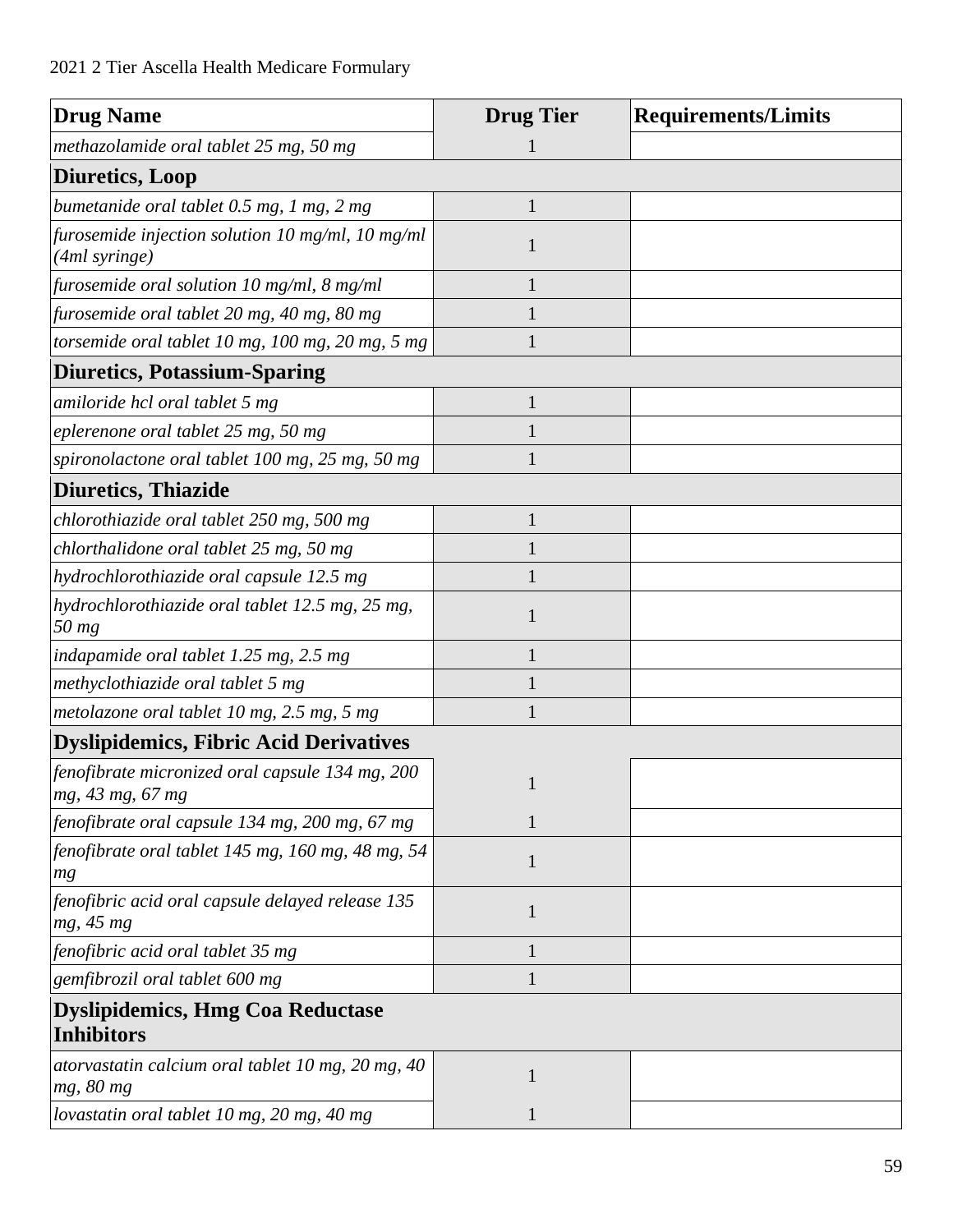| <b>Drug Name</b>                                                                       | <b>Drug Tier</b> | <b>Requirements/Limits</b> |
|----------------------------------------------------------------------------------------|------------------|----------------------------|
| pravastatin sodium oral tablet 10 mg, 20 mg, 40<br>mg, 80 mg                           | 1                |                            |
| rosuvastatin calcium oral tablet 10 mg, 20 mg, 40<br>mg, 5 mg                          | 1                |                            |
| simvastatin oral tablet 10 mg, 20 mg, 40 mg, 5<br>mg, 80 mg                            | 1                |                            |
| <b>Dyslipidemics, Other</b>                                                            |                  |                            |
| cholestyramine light oral packet 4 gm                                                  | $\mathbf{1}$     |                            |
| cholestyramine light oral powder 4 gm/dose                                             |                  |                            |
| cholestyramine oral packet 4 gm                                                        |                  |                            |
| cholestyramine oral powder 4 gm/dose                                                   |                  |                            |
| colesevelam hcl oral packet 3.75 gm                                                    |                  |                            |
| colesevelam hcl oral tablet 625 mg                                                     |                  |                            |
| colestipol hcl oral granules 5 gm                                                      |                  |                            |
| colestipol hcl oral packet 5 gm                                                        |                  |                            |
| colestipol hcl oral tablet 1 gm                                                        |                  |                            |
| ezetimibe oral tablet 10 mg                                                            |                  |                            |
| ezetimibe-simvastatin oral tablet 10-10 mg, 10-20<br>mg, 10-40 mg, 10-80 mg            | 1                |                            |
| icosapent ethyl oral capsule 1 gm                                                      | 1                | PA                         |
| JUXTAPID ORAL CAPSULE 10 MG, 20 MG,<br>30 MG, 5 MG                                     | $\overline{2}$   | PA                         |
| NEXLETOL ORAL TABLET 180 MG                                                            | $\overline{2}$   | PA                         |
| NEXLIZET ORAL TABLET 180-10 MG                                                         | $\overline{2}$   | PA                         |
| niacin er (antihyperlipidemic) oral tablet<br>extended release 1000 mg, 500 mg, 750 mg | 1                |                            |
| omega-3-acid ethyl esters oral capsule 1 gm                                            | 1                |                            |
| PRALUENT SUBCUTANEOUS SOLUTION<br>AUTO-INJECTOR 150 MG/ML, 75 MG/ML                    | $\overline{2}$   | PA                         |
| PREVALITE ORAL PACKET 4 GM                                                             | $\mathbf{1}$     |                            |
| PREVALITE ORAL POWDER 4 GM/DOSE                                                        | 1                |                            |
| REPATHA PUSHTRONEX SYSTEM<br><b>SUBCUTANEOUS SOLUTION CARTRIDGE</b><br>420 MG/3.5ML    | $\overline{2}$   | PA                         |
| REPATHA SUBCUTANEOUS SOLUTION<br>PREFILLED SYRINGE 140 MG/ML                           | $\overline{2}$   | PA                         |
| REPATHA SURECLICK SUBCUTANEOUS<br>SOLUTION AUTO-INJECTOR 140 MG/ML                     | $\overline{2}$   | PA                         |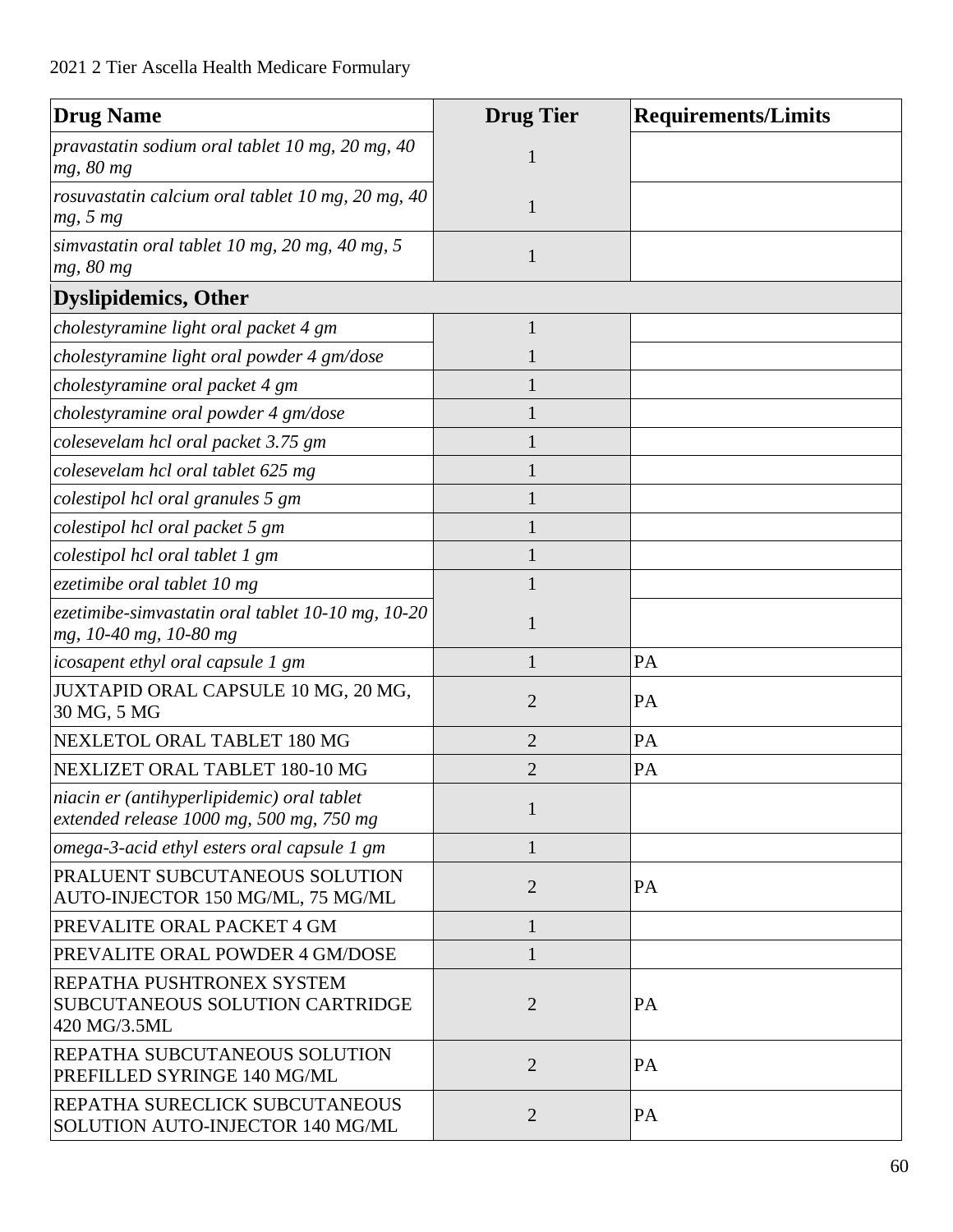| <b>Drug Name</b>                                                                                                                                           | <b>Drug Tier</b> | <b>Requirements/Limits</b> |
|------------------------------------------------------------------------------------------------------------------------------------------------------------|------------------|----------------------------|
| sure result $\alpha$ 3d3 system oral kit 1 & 1000 gm &<br>unit                                                                                             | 1                |                            |
| VASCEPA ORAL CAPSULE 0.5 GM                                                                                                                                | $\overline{2}$   | PA                         |
| <b>Vasodilators, Direct-Acting Arterial</b>                                                                                                                |                  |                            |
| hydralazine hcl oral tablet 10 mg, 100 mg, 25 mg,<br>50 mg                                                                                                 | $\mathbf{1}$     |                            |
| minoxidil oral tablet 10 mg, 2.5 mg                                                                                                                        | 1                |                            |
| <b>Vasodilators, Direct-Acting Arterial/</b><br><b>Venous</b>                                                                                              |                  |                            |
| isosorbide dinitrate oral tablet 10 mg, 20 mg, 30<br>mg, 5 mg                                                                                              | $\mathbf{1}$     |                            |
| isosorbide mononitrate er oral tablet extended<br>release 24 hour 120 mg, 30 mg, 60 mg                                                                     | $\mathbf{1}$     |                            |
| isosorbide mononitrate oral tablet 10 mg, 20 mg                                                                                                            | 1                |                            |
| NITRO-BID TRANSDERMAL OINTMENT 2 %                                                                                                                         | 2                |                            |
| NITRO-DUR TRANSDERMAL PATCH 24<br>HOUR 0.3 MG/HR, 0.8 MG/HR                                                                                                | $\overline{2}$   |                            |
| nitroglycerin sublingual tablet sublingual 0.3 mg,<br>$0.4$ mg, 0.6 mg                                                                                     | 1                |                            |
| nitroglycerin transdermal patch 24 hour 0.1<br>mg/hr, $0.2$ mg/hr, $0.4$ mg/hr, $0.6$ mg/hr                                                                | $\mathbf{1}$     |                            |
| nitroglycerin translingual aerosol solution 400<br>mcg/spray                                                                                               | 1                |                            |
| nitroglycerin translingual solution 0.4 mg/spray                                                                                                           | 1                |                            |
| <b>Central Nervous System Agents -</b><br><b>Treatment Of Disorders Of The Brain</b><br><b>And Spinal Column</b><br><b>Attention Deficit Hyperactivity</b> |                  |                            |
| <b>Disorder Agents, Amphetamines</b>                                                                                                                       |                  |                            |
| amphetamine-dextroamphet er oral capsule<br>extended release 24 hour 10 mg, 15 mg, 20 mg,<br>25 mg, 30 mg, 5 mg                                            | $\mathbf{1}$     | QL (30 EA per 30 days)     |
| amphetamine-dextroamphetamine oral tablet 10<br>mg, 20 mg, 30 mg, 5 mg, 7.5 mg                                                                             | $\mathbf{1}$     | QL (60 EA per 30 days)     |
| amphetamine-dextroamphetamine oral tablet 12.5<br>mg                                                                                                       | $\mathbf{1}$     | QL (120 EA per 30 days)    |
| amphetamine-dextroamphetamine oral tablet 15<br>mg                                                                                                         | $\mathbf{1}$     | QL (90 EA per 30 days)     |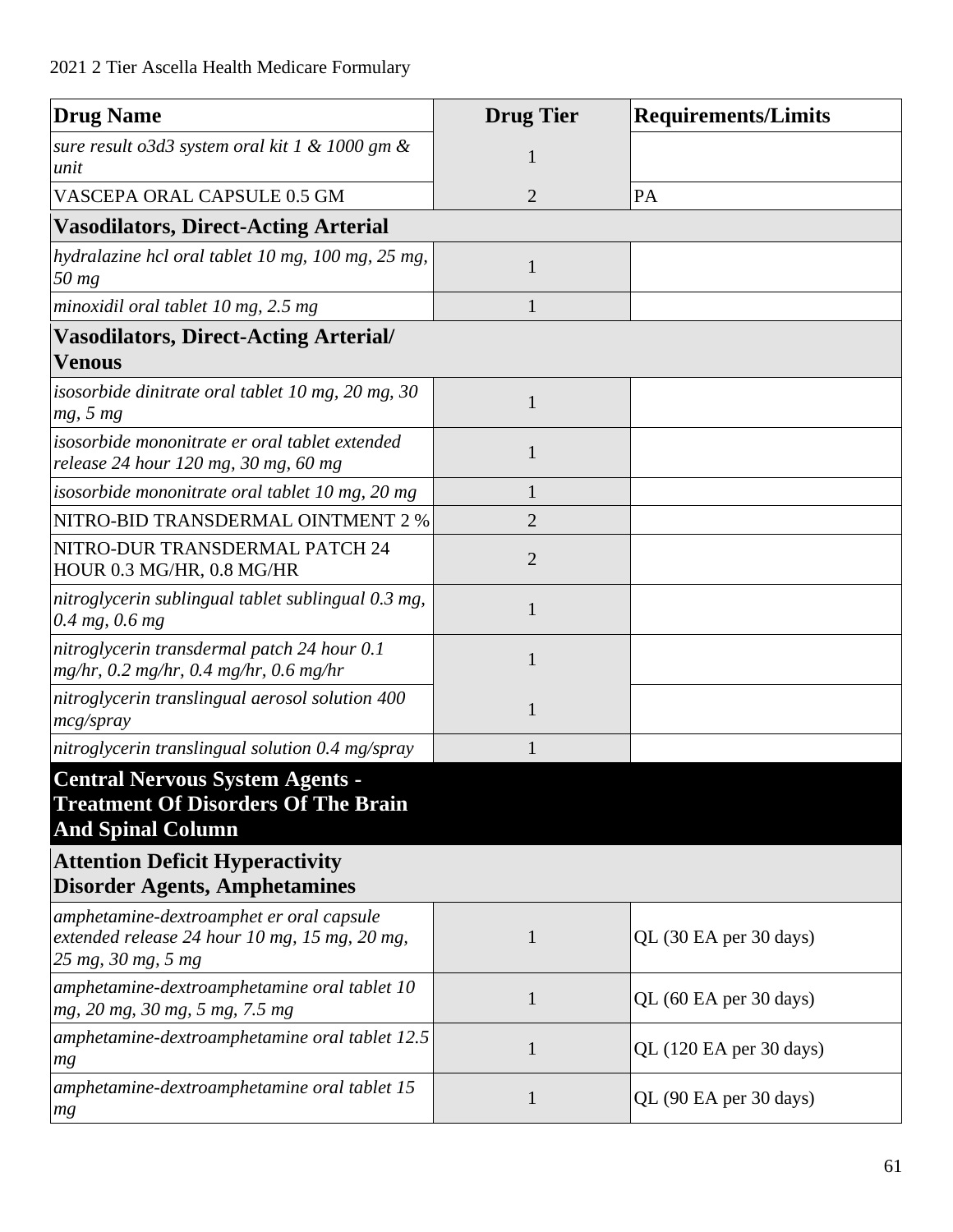| <b>Drug Name</b>                                                                                                            | <b>Drug Tier</b> | <b>Requirements/Limits</b> |
|-----------------------------------------------------------------------------------------------------------------------------|------------------|----------------------------|
| dextroamphetamine sulfate er oral capsule<br>extended release 24 hour 10 mg                                                 | $\mathbf{1}$     | QL (150 EA per 30 days)    |
| dextroamphetamine sulfate er oral capsule<br>extended release 24 hour 15 mg                                                 | $\mathbf{1}$     | QL (120 EA per 30 days)    |
| dextroamphetamine sulfate er oral capsule<br>extended release 24 hour 5 mg                                                  | $\mathbf{1}$     | QL (90 EA per 30 days)     |
| dextroamphetamine sulfate oral tablet 10 mg, 5<br>mg                                                                        | $\mathbf{1}$     | QL (180 EA per 30 days)    |
| <b>Attention Deficit Hyperactivity</b><br><b>Disorder Agents, Non-Amphetamines</b>                                          |                  |                            |
| atomoxetine hcl oral capsule 10 mg, 100 mg, 18<br>mg, 25 mg, 40 mg, 60 mg, 80 mg                                            | $\mathbf{1}$     |                            |
| clonidine hcl er oral tablet extended release 12<br>hour $0.1$ mg                                                           | $\mathbf{1}$     | QL (120 EA per 30 days)    |
| dexmethylphenidate hcl er oral capsule extended<br>release 24 hour 10 mg, 15 mg, 20 mg, 25 mg, 30<br>mg, 35 mg, 40 mg, 5 mg | $\mathbf{1}$     |                            |
| dexmethylphenidate hcl oral tablet 10 mg, 2.5 mg,<br>5 <sub>mg</sub>                                                        | $\mathbf{1}$     |                            |
| guanfacine hcl er oral tablet extended release 24<br>hour $1$ mg, $2$ mg, $3$ mg, $4$ mg                                    | $\mathbf{1}$     | PA                         |
| methylphenidate hcl er (cd) oral capsule extended<br>release 10 mg, 20 mg, 30 mg, 40 mg, 50 mg, 60<br>mg                    | $\mathbf{1}$     |                            |
| methylphenidate hcl er (la) oral capsule extended<br>release 24 hour 10 mg, 20 mg, 30 mg, 40 mg, 60<br>mg                   | $\mathbf{1}$     |                            |
| methylphenidate hcl er $(xr)$ oral capsule extended<br>release 24 hour 10 mg, 15 mg, 20 mg, 30 mg, 40<br>mg, 50 mg, 60 mg   | $\mathbf{1}$     |                            |
| methylphenidate hcl er oral tablet extended<br>release 10 mg, 72 mg                                                         | $\mathbf{1}$     |                            |
| methylphenidate hcl er oral tablet extended<br>release 18 mg                                                                | $\mathbf{1}$     | QL (120 EA per 30 days)    |
| methylphenidate hcl er oral tablet extended<br>release 20 mg, 27 mg                                                         | $\mathbf{1}$     | QL (90 EA per 30 days)     |
| methylphenidate hcl er oral tablet extended<br>release 24 hour 18 mg                                                        | $\mathbf{1}$     | QL (120 EA per 30 days)    |
| methylphenidate hcl er oral tablet extended<br>release 24 hour 27 mg                                                        | $\mathbf{1}$     | QL (90 EA per 30 days)     |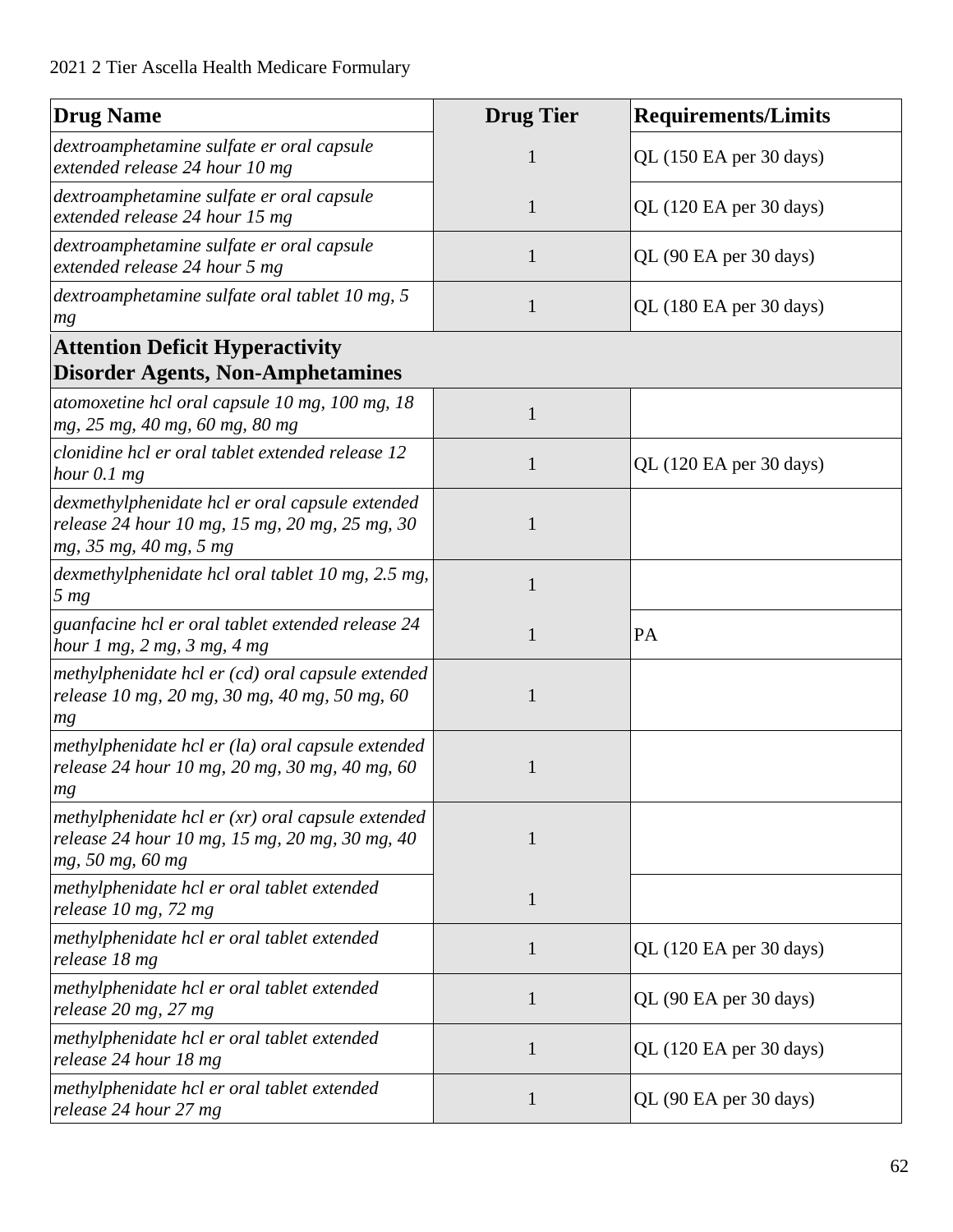| <b>Drug Name</b>                                                             | <b>Drug Tier</b> | <b>Requirements/Limits</b> |
|------------------------------------------------------------------------------|------------------|----------------------------|
| methylphenidate hcl er oral tablet extended<br>release 24 hour 36 mg         | $\mathbf{1}$     | QL (60 EA per 30 days)     |
| methylphenidate hcl er oral tablet extended<br>release 24 hour 54 mg         | $\mathbf{1}$     | QL (30 EA per 30 days)     |
| methylphenidate hcl er oral tablet extended<br>release 36 mg                 | $\mathbf{1}$     | QL (60 EA per 30 days)     |
| methylphenidate hcl er oral tablet extended<br>release 54 mg                 | $\mathbf{1}$     | QL (30 EA per 30 days)     |
| methylphenidate hcl oral solution 10 mg/5ml, 5<br>mg/5ml                     | $\mathbf{1}$     |                            |
| methylphenidate hcl oral tablet 10 mg, 20 mg, 5<br>mg                        | $\mathbf{1}$     |                            |
| methylphenidate hcl oral tablet chewable 10 mg,<br>$2.5 \, mg, 5 \, mg$      | $\mathbf{1}$     |                            |
| <b>Central Nervous System, Other</b>                                         |                  |                            |
| AUSTEDO ORAL TABLET 12 MG, 6 MG, 9<br><b>MG</b>                              | $\overline{2}$   | PA                         |
| <b>BOTOX INJECTION SOLUTION</b><br>RECONSTITUTED 100 UNIT, 200 UNIT          | $\overline{2}$   | PA                         |
| FIRDAPSE ORAL TABLET 10 MG                                                   | $\overline{2}$   | PA                         |
| INGREZZA ORAL CAPSULE 40 MG, 60 MG,<br><b>80 MG</b>                          | $\overline{2}$   | PA                         |
| <b>INGREZZA ORAL CAPSULE THERAPY</b><br>PACK 40 & 80 MG                      | $\overline{2}$   | PA                         |
| NUEDEXTA ORAL CAPSULE 20-10 MG                                               | $\overline{2}$   | PA                         |
| riluzole oral tablet 50 mg                                                   | $\mathbf{1}$     |                            |
| tetrabenazine oral tablet 12.5 mg, 25 mg                                     | $\mathbf{1}$     | PA                         |
| <b>Fibromyalgia Agents</b>                                                   |                  |                            |
| duloxetine hcl oral capsule delayed release<br>particles 20 mg, 30 mg, 60 mg | $\mathbf{1}$     |                            |
| SAVELLA ORAL TABLET 100 MG, 12.5 MG,<br>25 MG, 50 MG                         | $\overline{2}$   |                            |
| SAVELLA TITRATION PACK ORAL 12.5 &<br>25 & 50 MG                             | $\overline{2}$   |                            |
| <b>Multiple Sclerosis Agents</b>                                             |                  |                            |
| AUBAGIO ORAL TABLET 14 MG, 7 MG                                              | $\overline{c}$   | PA                         |
| BAFIERTAM ORAL CAPSULE DELAYED<br>RELEASE 95 MG                              | $\overline{2}$   | PA                         |
| BETASERON SUBCUTANEOUS KIT 0.3 MG                                            | $\overline{2}$   | PA                         |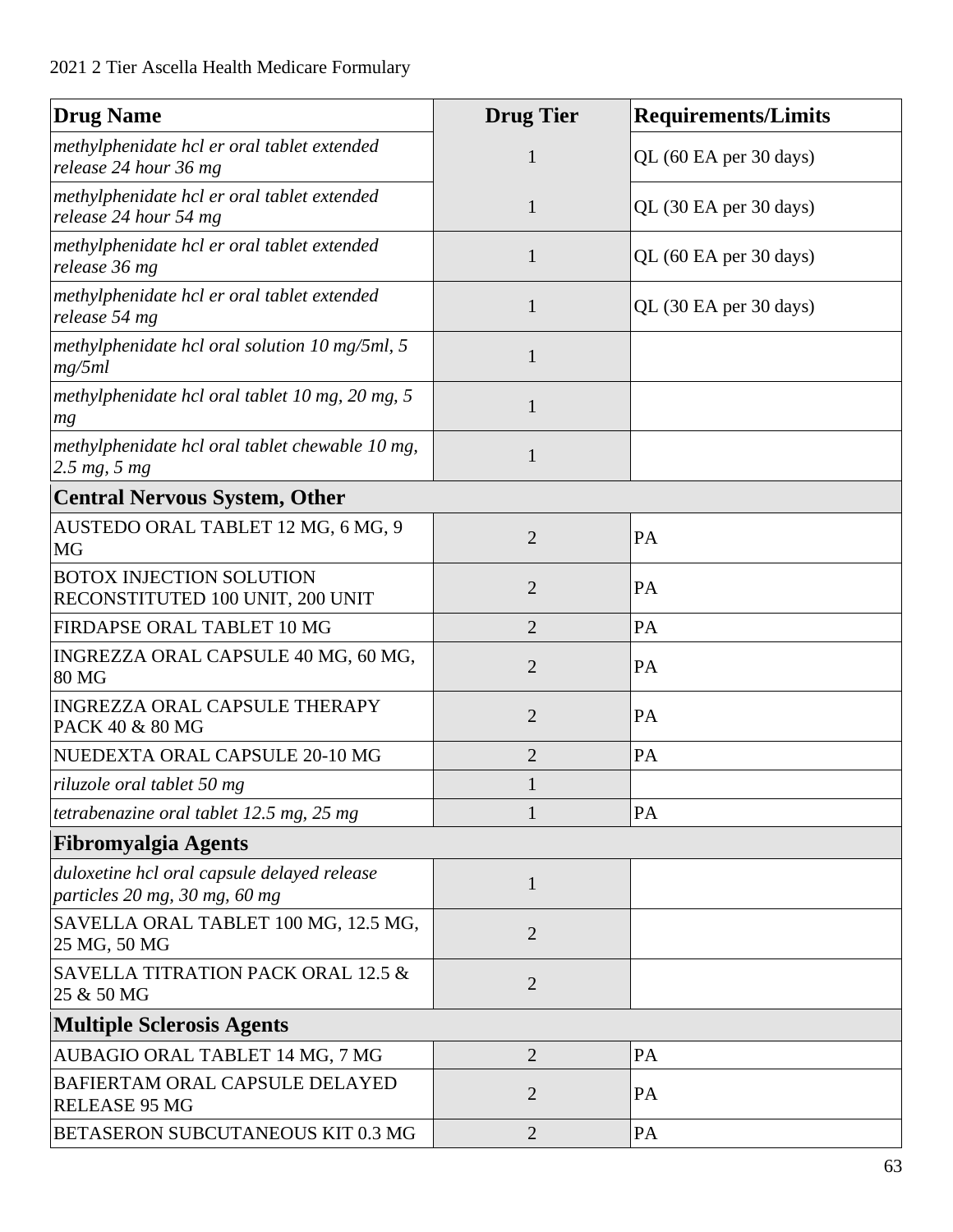| <b>Drug Name</b>                                                                           | <b>Drug Tier</b> | <b>Requirements/Limits</b> |
|--------------------------------------------------------------------------------------------|------------------|----------------------------|
| dalfampridine er oral tablet extended release 12<br>hour 10 mg                             | $\mathbf{1}$     | PA                         |
| dimethyl fumarate oral capsule delayed release<br>120 mg, 240 mg                           | $\overline{2}$   | PA                         |
| dimethyl fumarate starter pack oral 120 & 240<br>mg                                        | $\overline{2}$   | PA                         |
| EXTAVIA SUBCUTANEOUS KIT 0.3 MG                                                            | $\overline{2}$   | PA                         |
| <b>GILENYA ORAL CAPSULE 0.5 MG</b>                                                         | $\overline{2}$   | PA                         |
| glatiramer acetate subcutaneous solution<br>prefilled syringe 20 mg/ml, 40 mg/ml           | 1                | PA                         |
| <b>GLATOPA SUBCUTANEOUS SOLUTION</b><br>PREFILLED SYRINGE 20 MG/ML, 40 MG/ML               | $\mathbf{1}$     | PA                         |
| KESIMPTA SUBCUTANEOUS SOLUTION<br>AUTO-INJECTOR 20 MG/0.4ML                                | $\overline{2}$   | PA                         |
| MAYZENT ORAL TABLET 0.25 MG, 2 MG                                                          | $\overline{2}$   | PA                         |
| MAYZENT STARTER PACK ORAL TABLET<br>THERAPY PACK 12 X 0.25 MG                              | $\overline{2}$   | PA                         |
| PONVORY ORAL TABLET 20 MG                                                                  | $\overline{2}$   | PA                         |
| PONVORY STARTER PACK ORAL TABLET<br>THERAPY PACK 2-3-4-5-6-7-8-9 & 10 MG                   | $\overline{2}$   | PA                         |
| REBIF REBIDOSE SUBCUTANEOUS<br>SOLUTION AUTO-INJECTOR 22 MCG/0.5ML,<br>44 MCG/0.5ML        | $\overline{2}$   | PA                         |
| REBIF REBIDOSE TITRATION PACK<br>SUBCUTANEOUS SOLUTION AUTO-<br>INJECTOR 6X8.8 & 6X22 MCG  | $\overline{2}$   | PA                         |
| <b>REBIF SUBCUTANEOUS SOLUTION</b><br>PREFILLED SYRINGE 22 MCG/0.5ML, 44<br>MCG/0.5ML      | $\overline{2}$   | PA                         |
| <b>REBIF TITRATION PACK SUBCUTANEOUS</b><br>SOLUTION PREFILLED SYRINGE 6X8.8 &<br>6X22 MCG | $\overline{2}$   | PA                         |
| ZEPOSIA 7-DAY STARTER PACK ORAL<br>CAPSULE THERAPY PACK $4 \times 0.23$ MG & 3<br>X 0.46MG | $\overline{2}$   | PA                         |
| <b>ZEPOSIA ORAL CAPSULE 0.92 MG</b>                                                        | $\overline{2}$   | PA                         |
| <b>ZEPOSIA STARTER KIT ORAL CAPSULE</b><br>THERAPY PACK 0.23MG & 0.46MG &<br>0.92MG        | $\overline{2}$   | PA                         |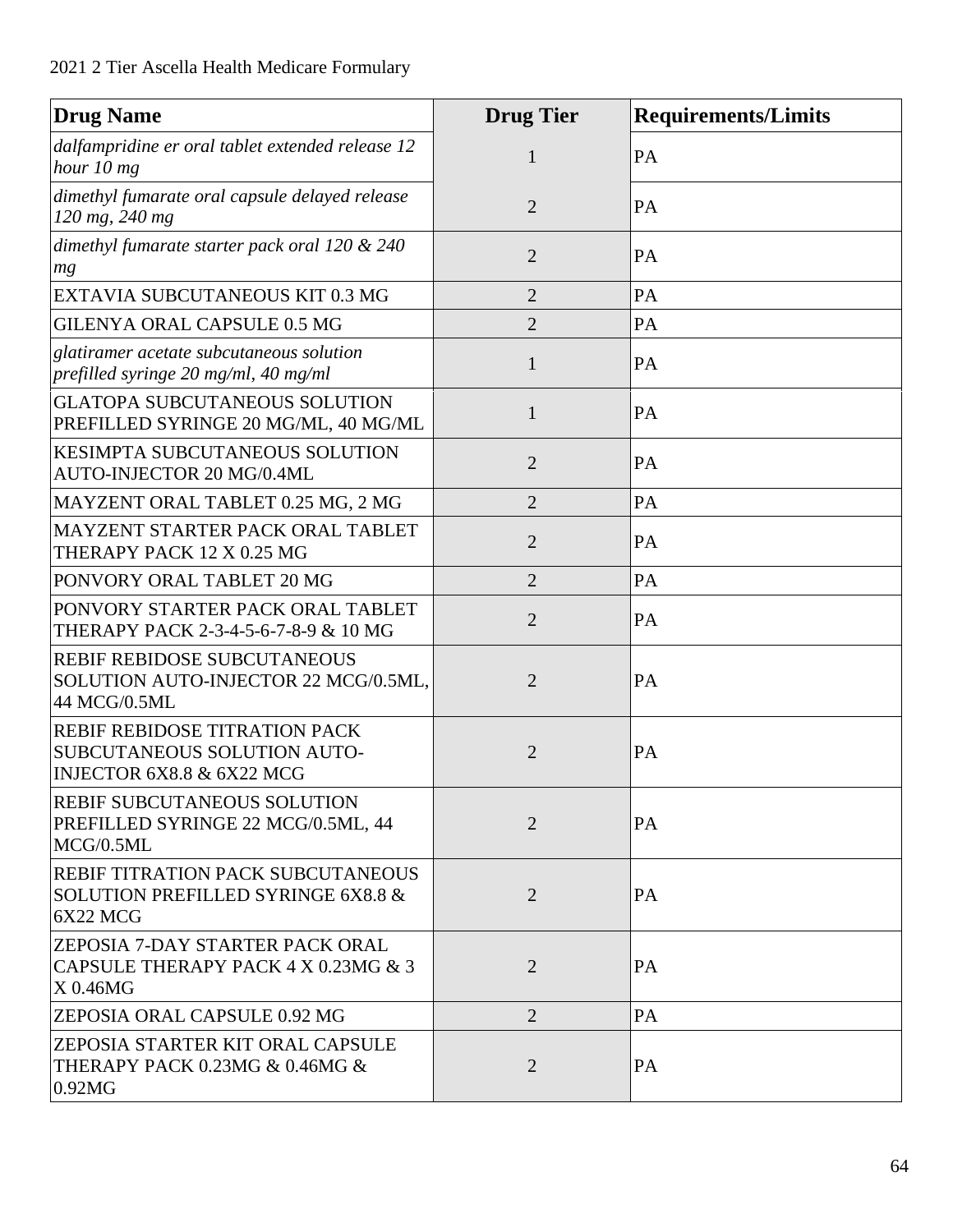| <b>Drug Name</b>                                                                    | <b>Drug Tier</b> | <b>Requirements/Limits</b> |
|-------------------------------------------------------------------------------------|------------------|----------------------------|
| <b>Dental And Oral Agents - Treatment Of</b><br><b>Mouth And Gum Disorders</b>      |                  |                            |
| <b>Dental And Oral Agents</b>                                                       |                  |                            |
| cevimeline hcl oral capsule 30 mg                                                   | $\mathbf{1}$     |                            |
| chlorhexidine gluconate mouth/throat solution<br>$0.12\%$                           | 1                |                            |
| PERIOGARD MOUTH/THROAT SOLUTION<br>0.12 %                                           | $\mathbf{1}$     |                            |
| pilocarpine hcl oral tablet 5 mg, 7.5 mg                                            | 1                |                            |
| triamcinolone acetonide mouth/throat paste $0.1\%$                                  |                  |                            |
| <b>Dermatological Agents - Treatment Of</b><br><b>Skin Conditions</b>               |                  |                            |
| <b>Dermatological Agents</b>                                                        |                  |                            |
| acitretin oral capsule 10 mg, 17.5 mg, 25 mg                                        | $\mathbf{1}$     | PA                         |
| adapalene external gel 0.1 %                                                        |                  |                            |
| adapalene-benzoyl peroxide external gel 0.1-2.5<br>$\%$                             | $\mathbf{1}$     |                            |
| ammonium lactate external cream 12 %                                                | 1                |                            |
| ammonium lactate external lotion 12 %                                               | 1                |                            |
| AMNESTEEM ORAL CAPSULE 10 MG, 20<br>MG, 40 MG                                       | 1                |                            |
| benzoyl peroxide-erythromycin external gel 5-3 %                                    | 1                |                            |
| calcipotriene external cream 0.005 %                                                | 1                |                            |
| calcipotriene external ointment 0.005 %                                             |                  |                            |
| calcipotriene external solution $0.005\%$                                           | $\mathbf{1}$     |                            |
| CLARAVIS ORAL CAPSULE 10 MG, 20 MG,<br>30 MG, 40 MG                                 | $\mathbf{1}$     |                            |
| clindamycin phos-benzoyl perox external gel 1-5<br>$\%$ , 1.2-2.5 $\%$ , 1.2-5 $\%$ | $\mathbf{1}$     |                            |
| clotrimazole-betamethasone external cream 1-<br>$0.05\%$                            | $\mathbf{1}$     |                            |
| clotrimazole-betamethasone external lotion 1-<br>$0.05\%$                           | $\mathbf{1}$     |                            |
| doxepin hcl external cream 5 %                                                      | 1                | PA; QL (45 GM per 30 days) |
| DUPIXENT SUBCUTANEOUS SOLUTION<br>PEN-INJECTOR 200 MG/1.14ML, 300<br>MG/2ML         | $\overline{2}$   | PA                         |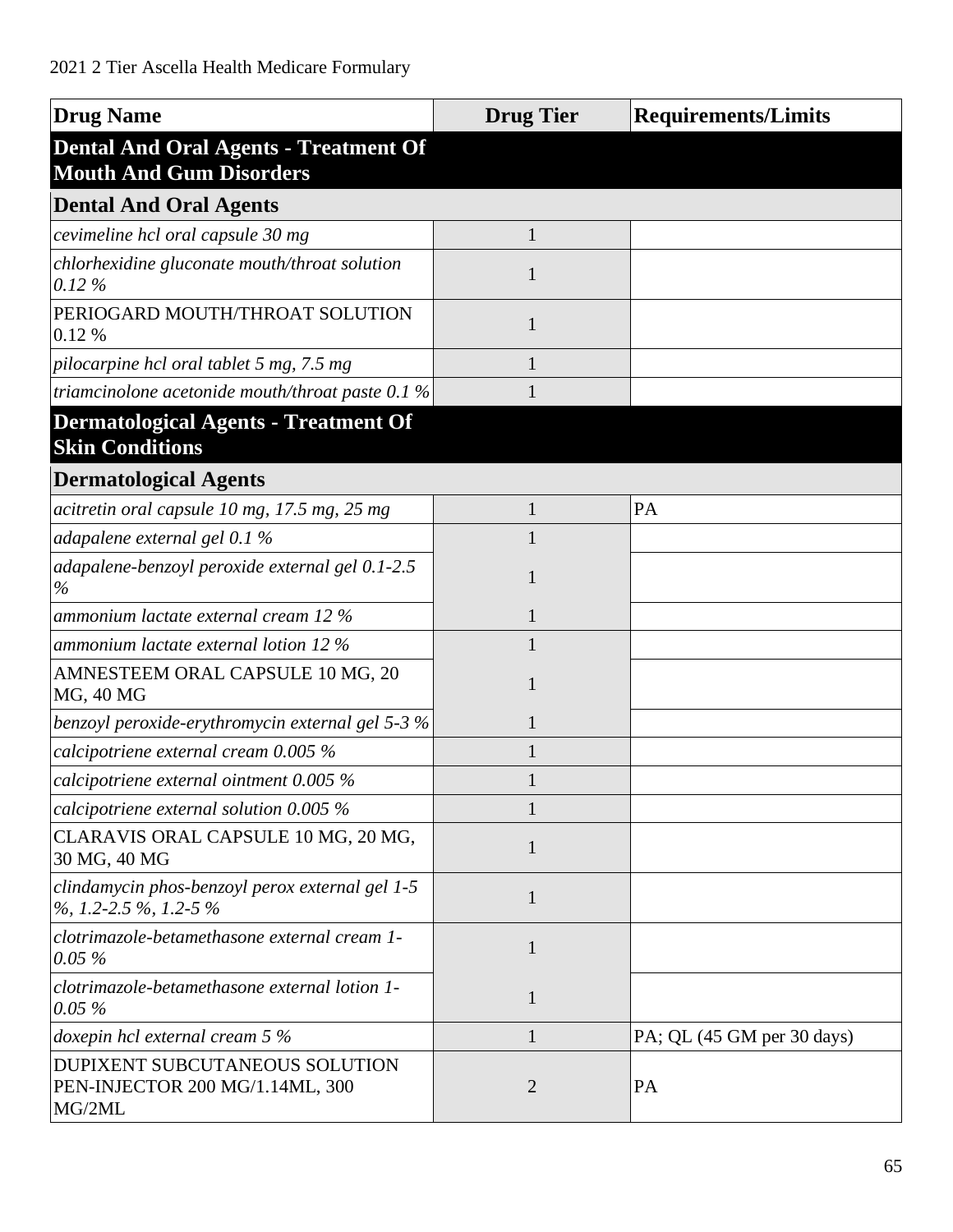| <b>Drug Name</b>                                                                                                                                       | <b>Drug Tier</b> | <b>Requirements/Limits</b>    |
|--------------------------------------------------------------------------------------------------------------------------------------------------------|------------------|-------------------------------|
| <b>DUPIXENT SUBCUTANEOUS SOLUTION</b><br>PREFILLED SYRINGE 200 MG/1.14ML, 300<br>MG/2ML                                                                | $\overline{2}$   | PA                            |
| <b>EUCRISA EXTERNAL OINTMENT 2 %</b>                                                                                                                   | $\overline{2}$   | PA                            |
| imiquimod external cream $5%$                                                                                                                          | 1                |                               |
| isotretinoin oral capsule 10 mg, 20 mg, 30 mg, 40<br>mg                                                                                                | $\mathbf{1}$     |                               |
| methoxsalen rapid oral capsule 10 mg                                                                                                                   | 1                | PA                            |
| MYORISAN ORAL CAPSULE 10 MG, 20 MG,<br>30 MG, 40 MG                                                                                                    | 1                |                               |
| nystatin-triamcinolone external cream 100000-<br>$0.1$ unit/gm-%                                                                                       | $\mathbf{1}$     |                               |
| nystatin-triamcinolone external ointment 100000-<br>$0.1$ unit/gm-%                                                                                    | 1                |                               |
| pimecrolimus external cream 1 %                                                                                                                        | 1                | <b>ST</b>                     |
| podofilox external solution $0.5\%$                                                                                                                    |                  |                               |
| prednicarbate external ointment 0.1 %                                                                                                                  |                  |                               |
| REGRANEX EXTERNAL GEL 0.01 %                                                                                                                           | $\overline{2}$   | $PA$ ; QL (15 GM per 30 days) |
| SANTYL EXTERNAL OINTMENT 250<br><b>UNIT/GM</b>                                                                                                         | $\overline{2}$   |                               |
| selenium sulfide external lotion 2.5 $\%$                                                                                                              | $\mathbf{1}$     |                               |
| tacrolimus external ointment 0.03 $\%$ , 0.1 $\%$                                                                                                      | 1                | <b>ST</b>                     |
| tazarotene external cream $0.1\%$                                                                                                                      | 1                |                               |
| <b>TAZORAC EXTERNAL CREAM 0.05 %</b>                                                                                                                   | $\overline{2}$   |                               |
| TAZORAC EXTERNAL GEL 0.05 %, 0.1 %                                                                                                                     | $\overline{2}$   |                               |
| TREMFYA SUBCUTANEOUS SOLUTION<br>PEN-INJECTOR 100 MG/ML                                                                                                | 2                | PA                            |
| TREMFYA SUBCUTANEOUS SOLUTION<br>PREFILLED SYRINGE 100 MG/ML                                                                                           | $\overline{2}$   | PA                            |
| tretinoin (emollient) external cream $0.05\%$                                                                                                          | $\mathbf{1}$     |                               |
| tretinoin external cream $0.025\%$ , $0.05\%$ , $0.1\%$                                                                                                | 1                |                               |
| tretinoin external gel $0.01\%$ , $0.025\%$                                                                                                            | $\mathbf{1}$     |                               |
| ZENATANE ORAL CAPSULE 10 MG, 20 MG,<br>30 MG, 40 MG                                                                                                    | 1                |                               |
| <b>Electrolytes/Minerals/ Metals/ Vitamins</b><br>- Products That Supplement Or Replace<br><b>Electrolytes, Minerals, Metals Or</b><br><b>Vitamins</b> |                  |                               |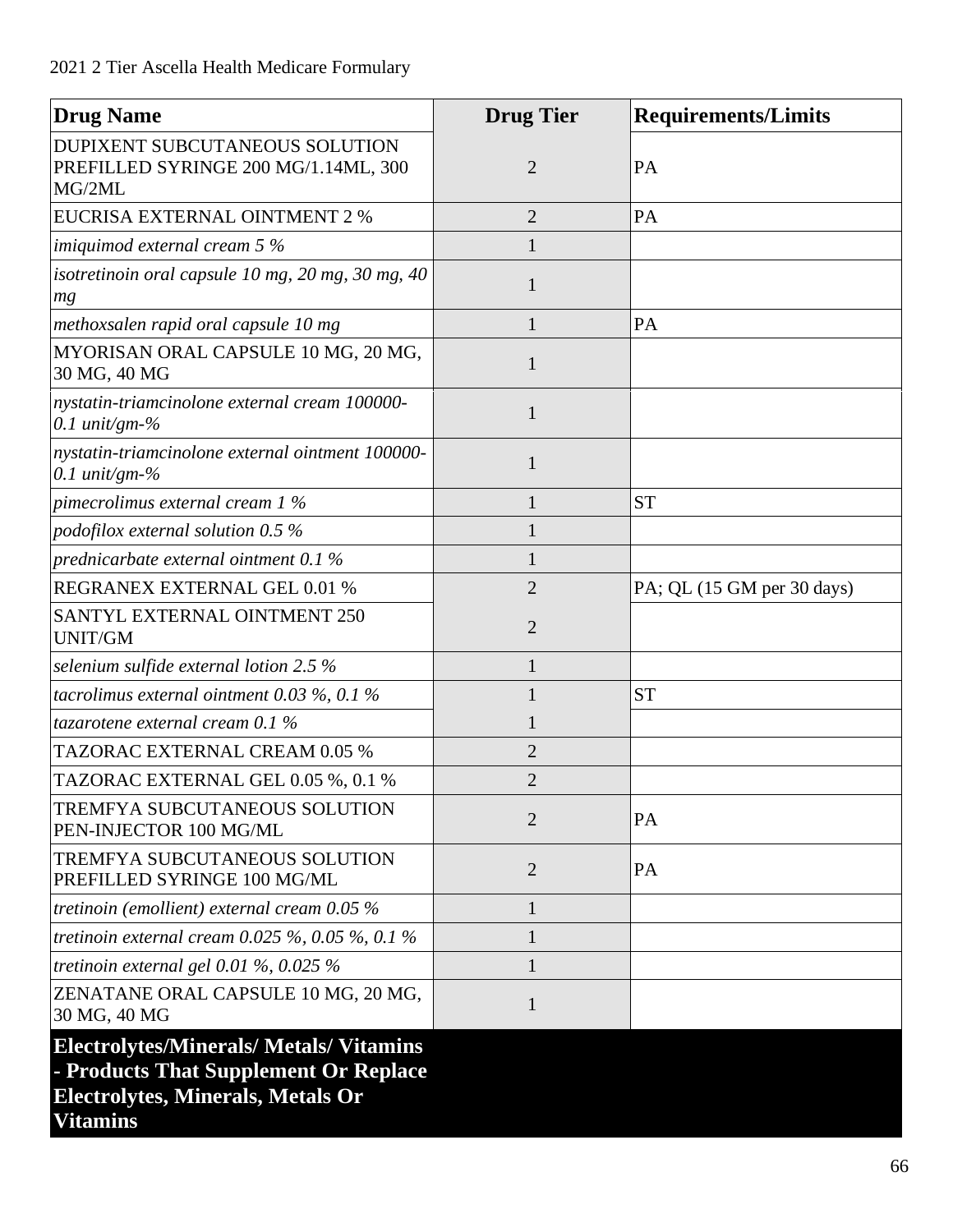| <b>Drug Name</b>                                                                                                                    | <b>Drug Tier</b> | <b>Requirements/Limits</b> |
|-------------------------------------------------------------------------------------------------------------------------------------|------------------|----------------------------|
| <b>Electrolyte/Mineral Replacement</b>                                                                                              |                  |                            |
| AMINOSYN II INTRAVENOUS SOLUTION 15<br>$\%$                                                                                         | $\overline{2}$   | B/D                        |
| AMINOSYN-PF INTRAVENOUS SOLUTION<br>7 %                                                                                             | $\overline{2}$   | B/D                        |
| CARBAGLU ORAL TABLET 200 MG                                                                                                         | $\overline{2}$   | PA                         |
| CLINIMIX/DEXTROSE (4.25/10)<br><b>INTRAVENOUS SOLUTION 4.25 %</b>                                                                   | $\mathbf{1}$     | B/D                        |
| <b>CLINISOL SF INTRAVENOUS SOLUTION 15</b><br>$\%$                                                                                  | 1                | B/D                        |
| dextrose intravenous solution 10 $\%$ , 5 $\%$                                                                                      |                  |                            |
| dextrose-nacl intravenous solution $10-0.2\%$ , $10-$<br>0.45 %, 2.5-0.45 %, 5-0.2 %, 5-0.225 %, 5-0.33<br>$\%$ , 5-0.45 %, 5-0.9 % | 1                |                            |
| dextrose-sodium chloride intravenous solution 5-<br>$0.45\%$ , 5-0.9%                                                               | $\mathbf{1}$     |                            |
| <b>ENDARI ORAL PACKET 5 GM</b>                                                                                                      | $\overline{2}$   | PA                         |
| glucose intravenous solution $5\%$                                                                                                  | $\mathbf{1}$     |                            |
| <b>INTRALIPID INTRAVENOUS EMULSION 20</b><br>%, 30 %                                                                                | $\overline{2}$   | B/D                        |
| <b>ISOLYTE-P IN D5W INTRAVENOUS</b><br><b>SOLUTION</b>                                                                              | $\overline{2}$   |                            |
| ISOLYTE-S INTRAVENOUS SOLUTION                                                                                                      | $\overline{2}$   |                            |
| ISOLYTE-S PH 7.4 INTRAVENOUS<br><b>SOLUTION</b>                                                                                     | $\overline{2}$   |                            |
| kcl in dextrose-nacl intravenous solution 20-5-<br>0.45 meg/l-%-%                                                                   |                  |                            |
| KLOR-CON 10 ORAL TABLET EXTENDED<br><b>RELEASE 10 MEQ</b>                                                                           | 1                |                            |
| <b>KLOR-CON M10 ORAL TABLET EXTENDED</b><br><b>RELEASE 10 MEQ</b>                                                                   | $\mathbf{1}$     |                            |
| <b>KLOR-CON M15 ORAL TABLET EXTENDED</b><br><b>RELEASE 15 MEQ</b>                                                                   | $\overline{2}$   |                            |
| KLOR-CON M20 ORAL TABLET EXTENDED<br><b>RELEASE 20 MEQ</b>                                                                          | $\mathbf{1}$     |                            |
| <b>KLOR-CON ORAL TABLET EXTENDED</b><br><b>RELEASE 8 MEQ</b>                                                                        | $\mathbf{1}$     |                            |
| <b>KLOR-CON SPRINKLE ORAL CAPSULE</b><br>EXTENDED RELEASE 10 MEQ, 8 MEQ                                                             | 1                |                            |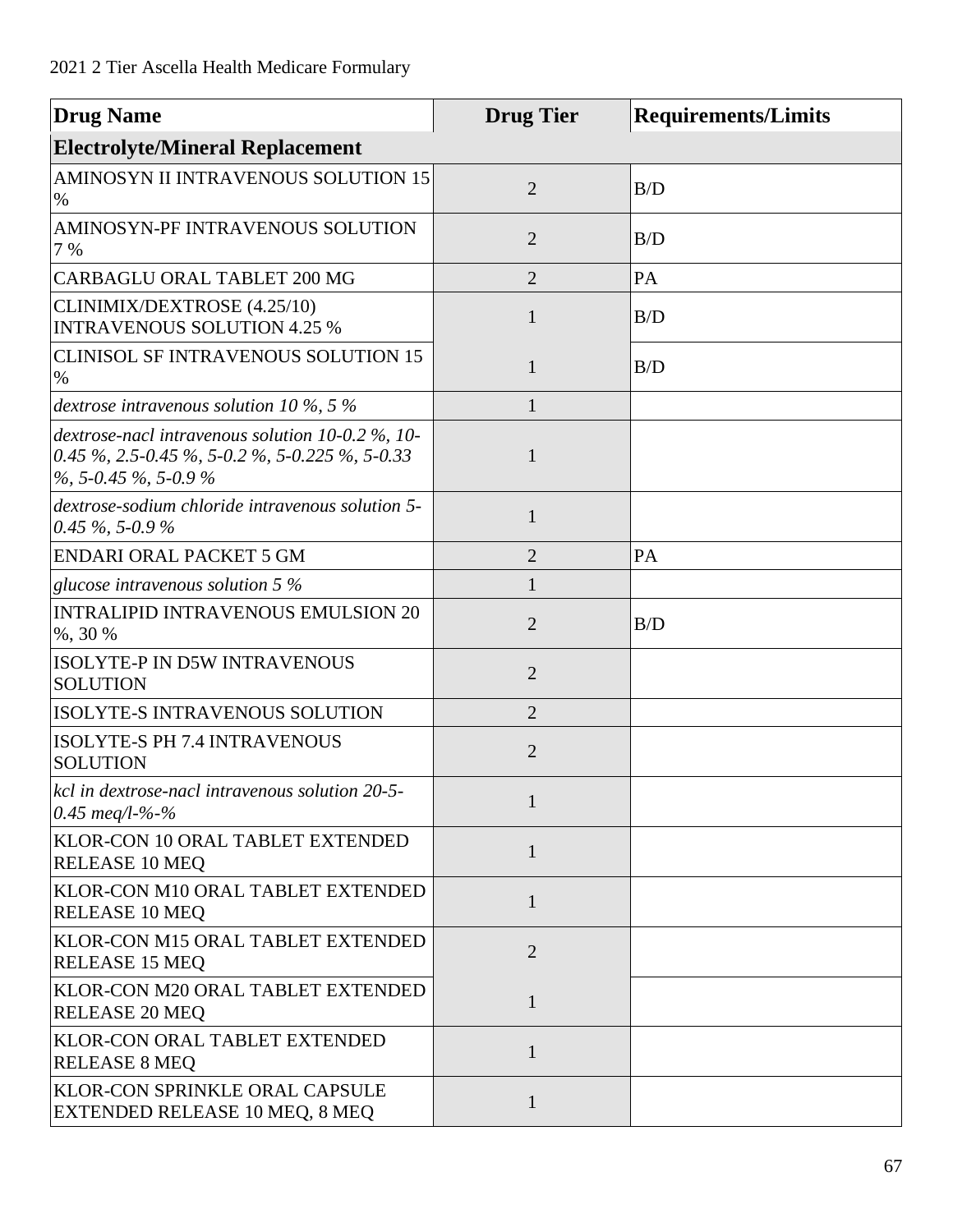| <b>Drug Name</b>                                                                                           | <b>Drug Tier</b> | <b>Requirements/Limits</b> |
|------------------------------------------------------------------------------------------------------------|------------------|----------------------------|
| levocarnitine oral solution $1 \text{ gm}/10ml$                                                            |                  |                            |
| levocarnitine oral tablet 330 mg                                                                           |                  |                            |
| levocarnitine sf oral solution $1 \text{ gm}/10ml$                                                         |                  |                            |
| magnesium sulfate injection solution 50 %, 50 %<br>(10ml syringe)                                          | 1                |                            |
| NORMOSOL-R INTRAVENOUS SOLUTION                                                                            | 1                |                            |
| NORMOSOL-R PH 7.4 INTRAVENOUS<br><b>SOLUTION</b>                                                           | $\mathbf{1}$     |                            |
| NUTRILIPID INTRAVENOUS EMULSION 20<br>$\%$                                                                 | 1                | B/D                        |
| PLENAMINE INTRAVENOUS SOLUTION 15<br>$\%$                                                                  | 1                | B/D                        |
| potassium chloride crys er oral tablet extended<br>release 10 meq, 15 meq, 20 meq                          | $\mathbf{1}$     |                            |
| potassium chloride er oral capsule extended<br>release 10 meq, 8 meq                                       | 1                |                            |
| potassium chloride er oral tablet extended release<br>10 meg, 20 meg, 8 meg                                | 1                |                            |
| potassium chloride intravenous solution 2<br>$\mu$ meq/ml, 2 meq/ml (20 ml), 40 meq/100ml                  | 1                |                            |
| potassium chloride oral solution 10 $\%$ , 20<br>meq/15ml (10%), 40 meq/15ml (20%)                         |                  |                            |
| potassium citrate er oral tablet extended release<br>10 meq (1080 mg), 15 meq (1620 mg), 5 meq (540<br>mg) |                  |                            |
| sodium chloride (pf) injection solution $0.9\%$                                                            |                  |                            |
| sodium chloride injection solution 0.9 %                                                                   |                  |                            |
| sodium chloride intravenous solution $0.45\%$ , 0.9<br>$% 3\%$                                             | 1                |                            |
| sodium chloride irrigation solution $0.9\%$                                                                | $\mathbf{1}$     |                            |
| sodium fluoride oral tablet 2.2 $(1 f)$ mg                                                                 | 1                |                            |
| <b>Electrolyte/Mineral/Metal Modifiers</b>                                                                 |                  |                            |
| deferasirox granules oral packet 180 mg, 360 mg,<br>90 mg                                                  | $\mathbf{1}$     | PA                         |
| deferasirox oral packet 180 mg, 360 mg, 90 mg                                                              | $\mathbf{1}$     | PA                         |
| deferasirox oral tablet 180 mg, 360 mg, 90 mg                                                              |                  | PA                         |
| deferasirox oral tablet soluble 125 mg, 250 mg,<br>500 mg                                                  | 1                | PA                         |
| deferiprone oral tablet 500 mg                                                                             | $\mathbf{1}$     | PA                         |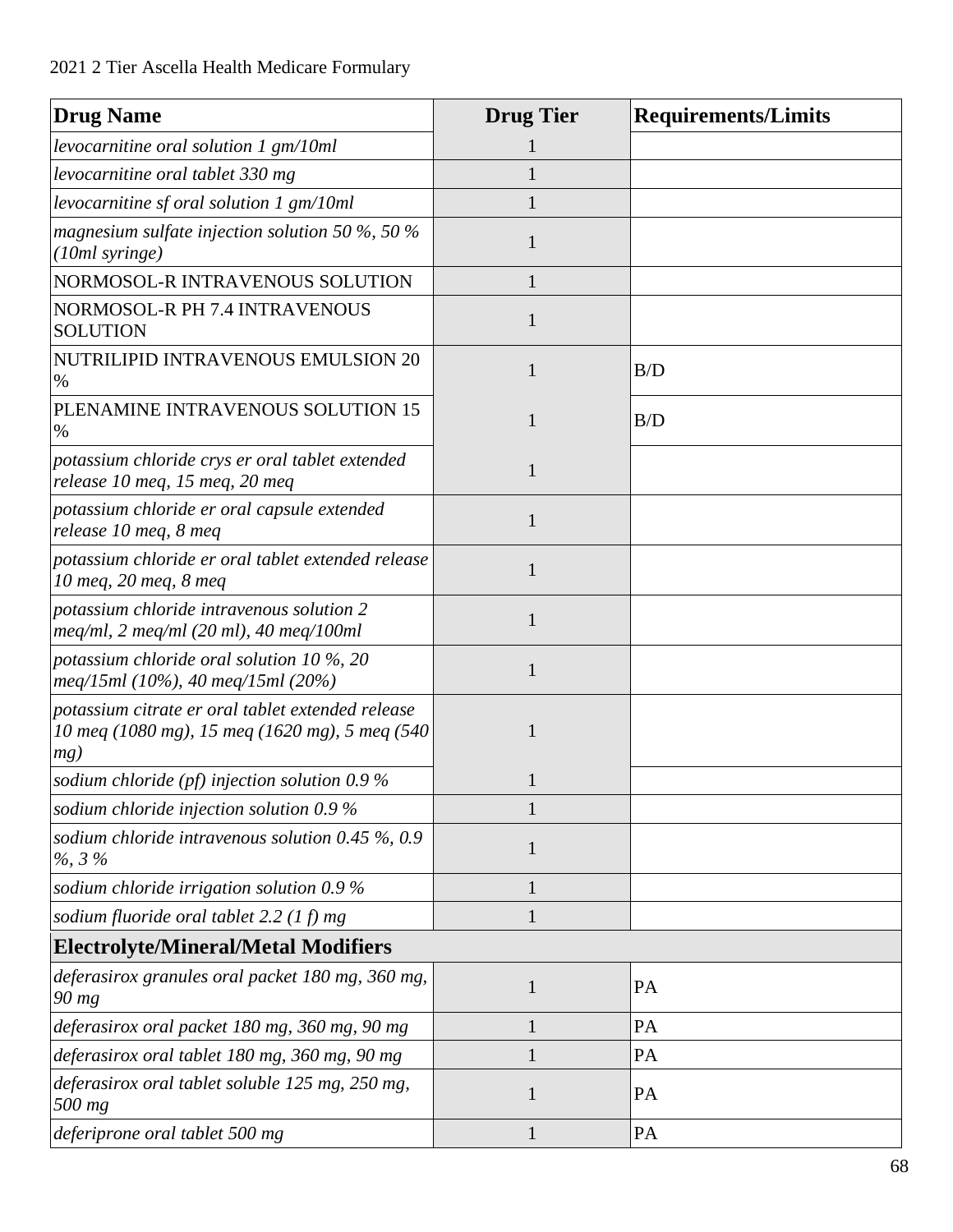| <b>Drug Name</b>                                                                              | <b>Drug Tier</b> | <b>Requirements/Limits</b> |
|-----------------------------------------------------------------------------------------------|------------------|----------------------------|
| FERRIPROX ORAL TABLET 1000 MG                                                                 | 2                | PA                         |
| FERRIPROX TWICE-A-DAY ORAL TABLET<br>1000 MG                                                  | $\overline{2}$   | PA                         |
| JYNARQUE ORAL TABLET 15 MG, 30 MG                                                             | $\overline{2}$   | PA                         |
| JYNARQUE ORAL TABLET THERAPY PACK<br>15 MG, 30 & 15 MG, 45 & 15 MG, 60 & 30 MG,<br>90 & 30 MG | $\overline{2}$   | PA                         |
| <b>SAMSCA ORAL TABLET 15 MG</b>                                                               | $\overline{2}$   |                            |
| sodium polystyrene sulfonate oral powder                                                      |                  |                            |
| sodium polystyrene sulfonate rectal suspension 30<br>gm/120ml, 50 gm/200ml                    | 1                |                            |
| SPS ORAL SUSPENSION 15 GM/60ML                                                                | $\mathbf{1}$     |                            |
| tolvaptan oral tablet 15 mg, 30 mg                                                            | 1                |                            |
| trientine hcl oral capsule 250 mg                                                             | $\mathbf{1}$     | PA                         |
| <b>Phosphate Binders</b>                                                                      |                  |                            |
| calcium acetate (phos binder) oral capsule 667<br>mg                                          | $\mathbf{1}$     |                            |
| FOSRENOL ORAL PACKET 1000 MG, 750<br>MG                                                       | $\overline{2}$   |                            |
| lanthanum carbonate oral tablet chewable 1000<br>mg, 500 mg, 750 mg                           | 1                |                            |
| sevelamer carbonate oral packet 0.8 gm, 2.4 gm                                                | 1                |                            |
| sevelamer carbonate oral tablet 800 mg                                                        |                  |                            |
| VELPHORO ORAL TABLET CHEWABLE 500<br><b>MG</b>                                                | $\overline{2}$   |                            |
| <b>Vitamins</b>                                                                               |                  |                            |
| calcitriol external ointment 3 mcg/gm                                                         |                  |                            |
| calcitriol oral capsule 0.25 mcg, 0.5 mcg                                                     |                  |                            |
| calcitriol oral solution 1 mcg/ml                                                             | 1                |                            |
| m-natal plus oral tablet 27-1 mg                                                              |                  |                            |
| paricalcitol oral capsule 1 mcg, 2 mcg, 4 mcg                                                 | 1                |                            |
| pny prenatal plus multivitamin oral tablet 27-1<br>mg                                         | 1                |                            |
| pnv tabs 29-1 oral tablet 29-1 mg                                                             | 1                |                            |
| prenatal oral tablet 27-0.8 mg, 27-1 mg                                                       |                  |                            |
| prenatal plus iron oral tablet 29-1 mg                                                        |                  |                            |
| prenatal vitamin plus low iron oral tablet $27$ -1 mg                                         | 1                |                            |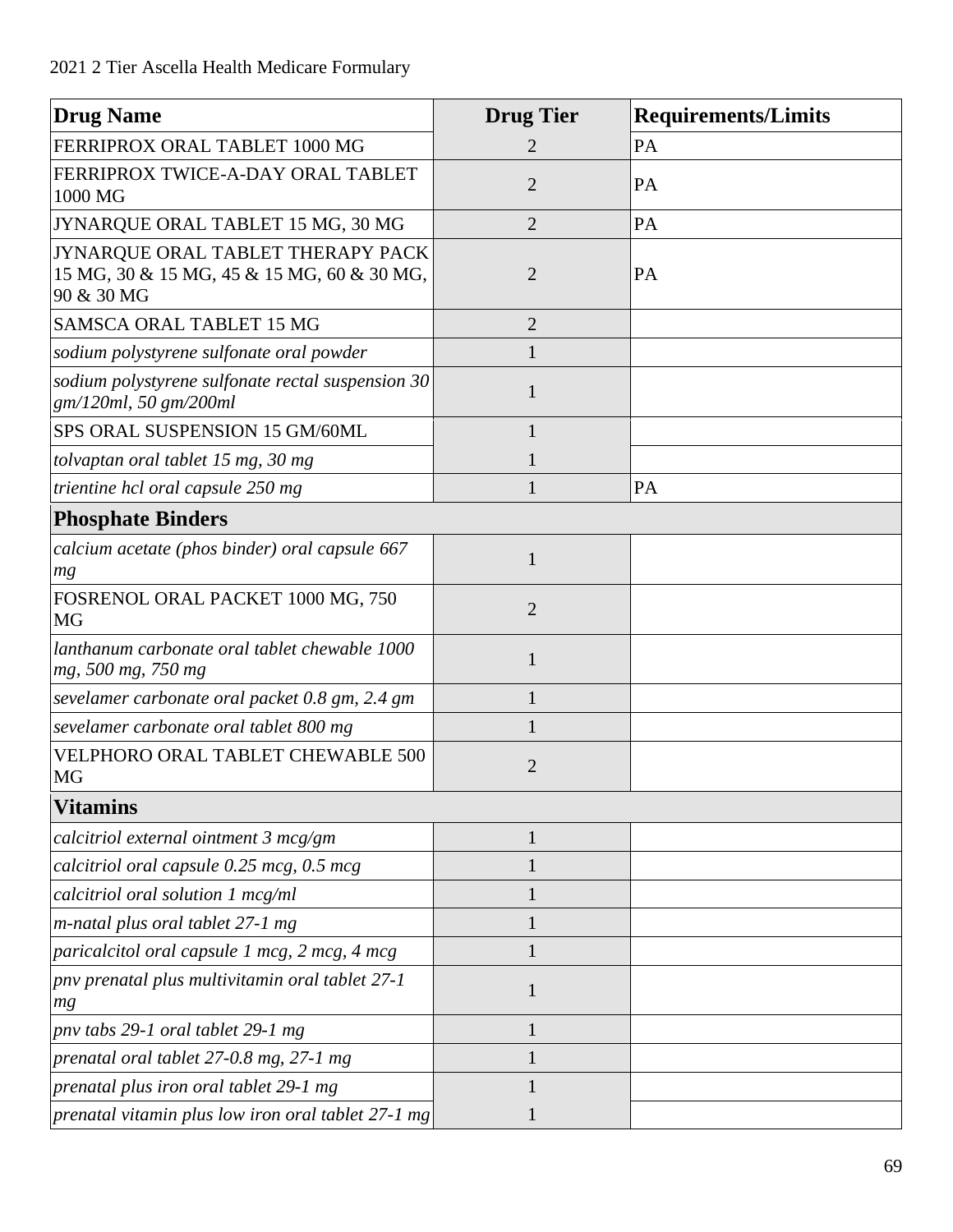| <b>Drug Name</b>                                                                                 | <b>Drug Tier</b> | <b>Requirements/Limits</b> |
|--------------------------------------------------------------------------------------------------|------------------|----------------------------|
| preplus oral tablet 27-1 mg                                                                      |                  |                            |
| vol-plus oral tablet 27-1 mg                                                                     |                  |                            |
| <b>Gastrointestinal Agents - Treatment Of</b><br><b>Stomach And Intestinal Conditions</b>        |                  |                            |
| <b>Antispasmodics, Gastrointestinal</b>                                                          |                  |                            |
| dicyclomine hcl oral capsule 10 mg                                                               | $\mathbf{1}$     |                            |
| dicyclomine hcl oral solution 10 mg/5ml                                                          | 1                |                            |
| dicyclomine hcl oral tablet 20 mg                                                                | 1                |                            |
| diphenoxylate-atropine oral liquid 2.5-0.025<br>mg/5ml                                           | $\mathbf{1}$     |                            |
| diphenoxylate-atropine oral tablet 2.5-0.025 mg                                                  | 1                |                            |
| glycopyrrolate oral tablet 1 mg, 2 mg                                                            | 1                |                            |
| <b>Gastrointestinal Agents, Other</b>                                                            |                  |                            |
| enulose oral solution 10 gm/15ml                                                                 | $\mathbf{1}$     |                            |
| GATTEX SUBCUTANEOUS KIT 5 MG                                                                     | $\overline{2}$   | PA                         |
| <b>GAVILYTE-C ORAL SOLUTION</b><br>RECONSTITUTED 240 GM                                          | $\mathbf{1}$     |                            |
| generlac oral solution 10 gm/15ml                                                                | 1                |                            |
| loperamide hcl oral capsule 2 mg                                                                 |                  |                            |
| OCALIVA ORAL TABLET 10 MG, 5 MG                                                                  | $\overline{2}$   | PA                         |
| RECTIV RECTAL OINTMENT 0.4 %                                                                     | $\overline{2}$   |                            |
| RELISTOR ORAL TABLET 150 MG                                                                      | $\overline{2}$   | PA                         |
| RELISTOR SUBCUTANEOUS KIT 12<br>MG/0.6ML                                                         | $\overline{2}$   | PA                         |
| <b>RELISTOR SUBCUTANEOUS SOLUTION 12</b><br>MG/0.6ML, 12 MG/0.6ML (0.6ML SYRINGE),<br>8 MG/0.4ML | $\overline{2}$   | PA                         |
| ursodiol oral capsule 300 mg                                                                     | $\mathbf{1}$     |                            |
| ursodiol oral tablet 250 mg, 500 mg                                                              | $\mathbf{1}$     |                            |
| XERMELO ORAL TABLET 250 MG                                                                       | $\overline{2}$   | PA                         |
| <b>Histamine2 (H2) Receptor Antagonists</b>                                                      |                  |                            |
| cimetidine 200 oral tablet 200 mg                                                                | $\mathbf{1}$     |                            |
| cimetidine hcl oral solution 300 mg/5ml, 400<br>mg/6.67ml                                        | $\mathbf{1}$     |                            |
| cimetidine oral tablet 200 mg, 300 mg, 400 mg,<br>800 mg                                         | $\mathbf{1}$     |                            |
| famotidine oral tablet 20 mg, 40 mg                                                              | 1                |                            |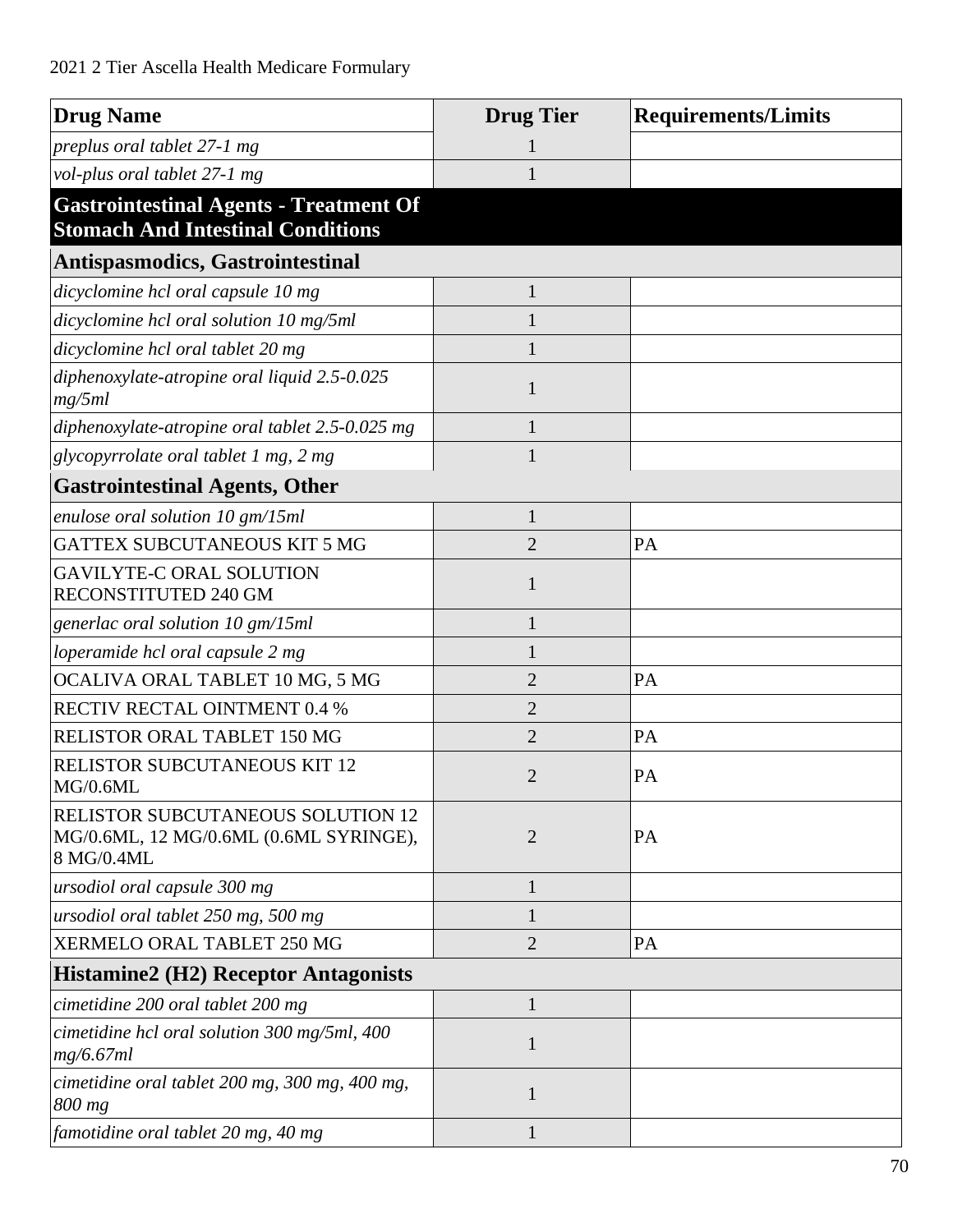| <b>Drug Name</b>                                                         | <b>Drug Tier</b> | <b>Requirements/Limits</b> |
|--------------------------------------------------------------------------|------------------|----------------------------|
| <b>Irritable Bowel Syndrome Agents</b>                                   |                  |                            |
| alosetron hcl oral tablet 0.5 mg, 1 mg                                   | $\mathbf{1}$     | QL (60 EA per 30 days)     |
| AMITIZA ORAL CAPSULE 24 MCG, 8 MCG                                       | $\overline{2}$   | QL (60 EA per 30 days)     |
| LINZESS ORAL CAPSULE 145 MCG, 290<br>MCG, 72 MCG                         | $\overline{2}$   | QL (30 EA per 30 days)     |
| lubiprostone oral capsule 24 mcg, 8 mcg                                  | $\mathbf{1}$     | QL (60 EA per 30 days)     |
| XIFAXAN ORAL TABLET 200 MG, 550 MG                                       | $\overline{2}$   | PA                         |
| <b>Laxatives</b>                                                         |                  |                            |
| constulose oral solution 10 gm/15ml                                      | $\mathbf{1}$     |                            |
| <b>GAVILYTE-G ORAL SOLUTION</b><br>RECONSTITUTED 236 GM                  | $\mathbf{1}$     |                            |
| <b>GAVILYTE-N WITH FLAVOR PACK ORAL</b><br>SOLUTION RECONSTITUTED 420 GM | $\mathbf{1}$     |                            |
| lactulose encephalopathy oral solution 10<br>gm/15ml                     | $\mathbf{1}$     |                            |
| lactulose oral solution 10 gm/15ml, 20 gm/30ml                           | 1                |                            |
| peg 3350/electrolytes oral solution reconstituted<br>240 gm              | $\mathbf{1}$     |                            |
| peg 3350-kcl-na bicarb-nacl oral solution<br>reconstituted 420 gm        | 1                |                            |
| peg-3350/electrolytes oral solution reconstituted<br>236 gm              | $\mathbf{1}$     |                            |
| polyethylene glycol 3350 oral packet 17 gm                               | $\mathbf{1}$     |                            |
| polyethylene glycol 3350 oral powder 17<br>gm/scoop                      | 1                |                            |
| polyethylene glycol 3350 powder                                          |                  |                            |
| <b>Protectants</b>                                                       |                  |                            |
| misoprostol oral tablet 100 mcg, 200 mcg                                 | $\mathbf{1}$     |                            |
| sucralfate oral tablet 1 gm                                              | $\mathbf{1}$     |                            |
| <b>Proton Pump Inhibitors</b>                                            |                  |                            |
| <b>ESOMEP-EZS ORAL KIT 20 MG</b>                                         | 1                | <b>ST</b>                  |
| esomeprazole magnesium oral capsule delayed<br>release 20 mg, 40 mg      | $\mathbf{1}$     | <b>ST</b>                  |
| lansoprazole oral capsule delayed release 15 mg,<br>$30$ mg              | $\mathbf{1}$     |                            |
| omeprazole oral capsule delayed release 10 mg,<br>20 mg, 40 mg           | $\mathbf{1}$     |                            |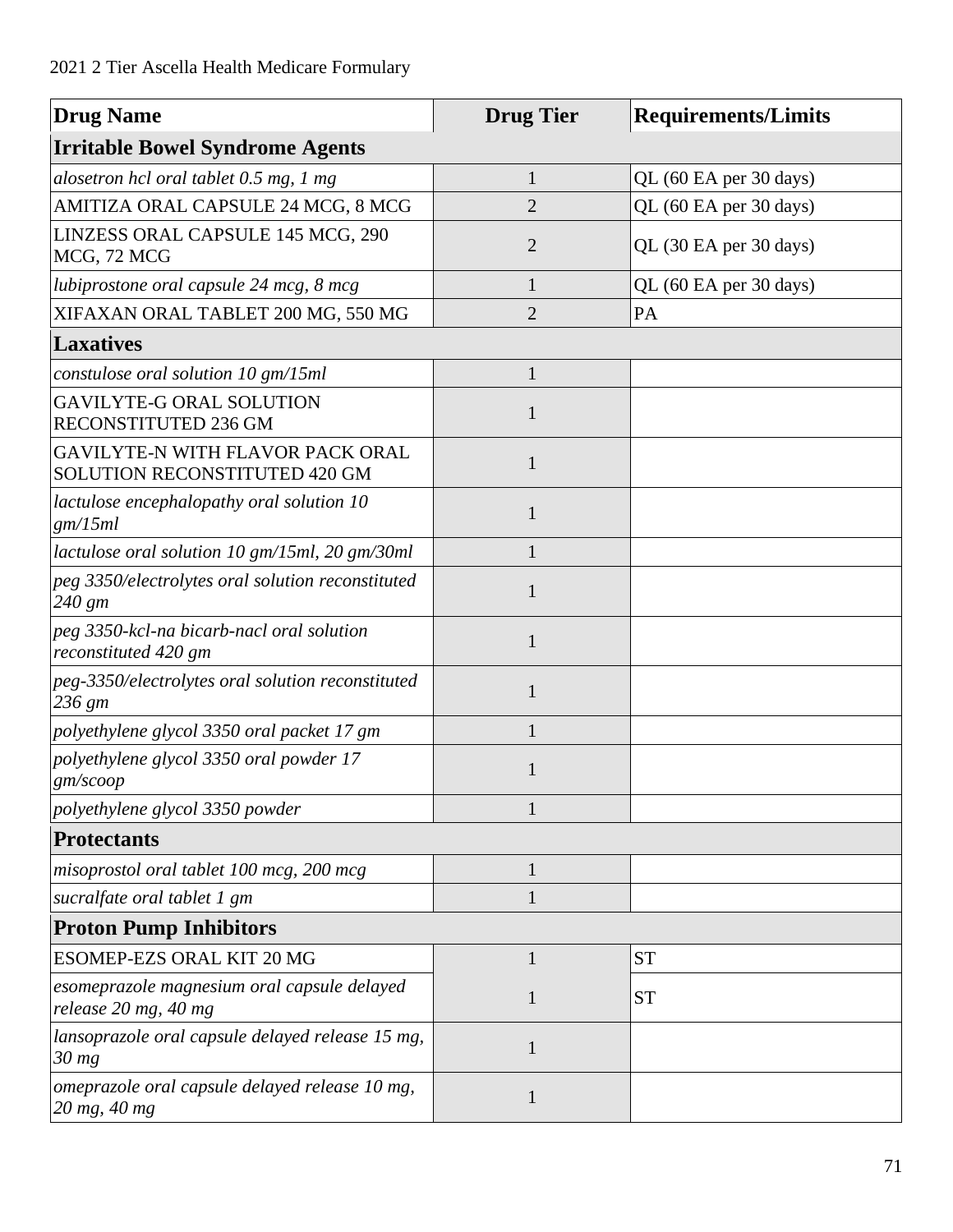| <b>Drug Name</b>                                                                                                                                                         | <b>Drug Tier</b> | <b>Requirements/Limits</b> |
|--------------------------------------------------------------------------------------------------------------------------------------------------------------------------|------------------|----------------------------|
| pantoprazole sodium oral tablet delayed release<br>$20$ mg, $40$ mg                                                                                                      | 1                |                            |
| <b>Genetic Or Enzyme Disorder:</b><br><b>Replacement, Modifiers, Treatment -</b><br><b>Products That Replace, Modify, Or</b><br><b>Treat Genetic Or Enzyme Disorders</b> |                  |                            |
| <b>Genetic Or Enzyme Disorder:</b>                                                                                                                                       |                  |                            |
| <b>Replacement, Modifiers, Treatment</b>                                                                                                                                 |                  |                            |
| ARALAST NP INTRAVENOUS SOLUTION<br>RECONSTITUTED 1000 MG, 400 MG, 500<br>MG, 800 MG                                                                                      | $\overline{2}$   | PA                         |
| <b>CERDELGA ORAL CAPSULE 84 MG</b>                                                                                                                                       | $\overline{2}$   | PA                         |
| CHOLBAM ORAL CAPSULE 250 MG, 50 MG                                                                                                                                       | $\overline{2}$   | PA                         |
| <b>CREON ORAL CAPSULE DELAYED</b><br>RELEASE PARTICLES 12000-38000 UNIT,<br>24000-76000 UNIT, 3000-9500 UNIT, 36000-<br>114000 UNIT, 6000-19000 UNIT                     | $\overline{2}$   |                            |
| <b>CYSTADANE ORAL POWDER</b>                                                                                                                                             | $\overline{2}$   |                            |
| CYSTAGON ORAL CAPSULE 150 MG, 50 MG                                                                                                                                      | $\overline{2}$   | PA                         |
| <b>EVRYSDI ORAL SOLUTION</b><br>RECONSTITUTED 0.75 MG/ML                                                                                                                 | $\overline{2}$   | PA                         |
| <b>GALAFOLD ORAL CAPSULE 123 MG</b>                                                                                                                                      | $\overline{2}$   | PA                         |
| <b>GLASSIA INTRAVENOUS SOLUTION 1000</b><br>MG/50ML                                                                                                                      | $\overline{2}$   | PA                         |
| nitisinone oral capsule $10$ mg, $2$ mg, $5$ mg                                                                                                                          | $\mathbf{1}$     | PA                         |
| NITYR ORAL TABLET 10 MG, 2 MG, 5 MG                                                                                                                                      | $\overline{2}$   | $\mathbf{PA}$              |
| ORFADIN ORAL CAPSULE 20 MG                                                                                                                                               | $\overline{2}$   | PA                         |
| ORFADIN ORAL SUSPENSION 4 MG/ML                                                                                                                                          | $\overline{2}$   | PA                         |
| PROLASTIN-C INTRAVENOUS SOLUTION<br>1000 MG/20ML                                                                                                                         | $\overline{2}$   | PA                         |
| PROLASTIN-C INTRAVENOUS SOLUTION<br>RECONSTITUTED 1000 MG                                                                                                                | $\overline{2}$   | PA                         |
| RAVICTI ORAL LIQUID 1.1 GM/ML                                                                                                                                            | $\overline{2}$   | PA                         |
| sapropterin dihydrochloride oral packet 100 mg,<br>500 mg                                                                                                                | $\mathbf{1}$     | PA                         |
| sapropterin dihydrochloride oral tablet 100 mg                                                                                                                           | $\mathbf{1}$     | PA                         |
| sodium phenylbutyrate oral powder 3 gm/tsp                                                                                                                               | $\mathbf{1}$     | PA                         |
| sodium phenylbutyrate oral tablet 500 mg                                                                                                                                 | $\mathbf{1}$     | PA                         |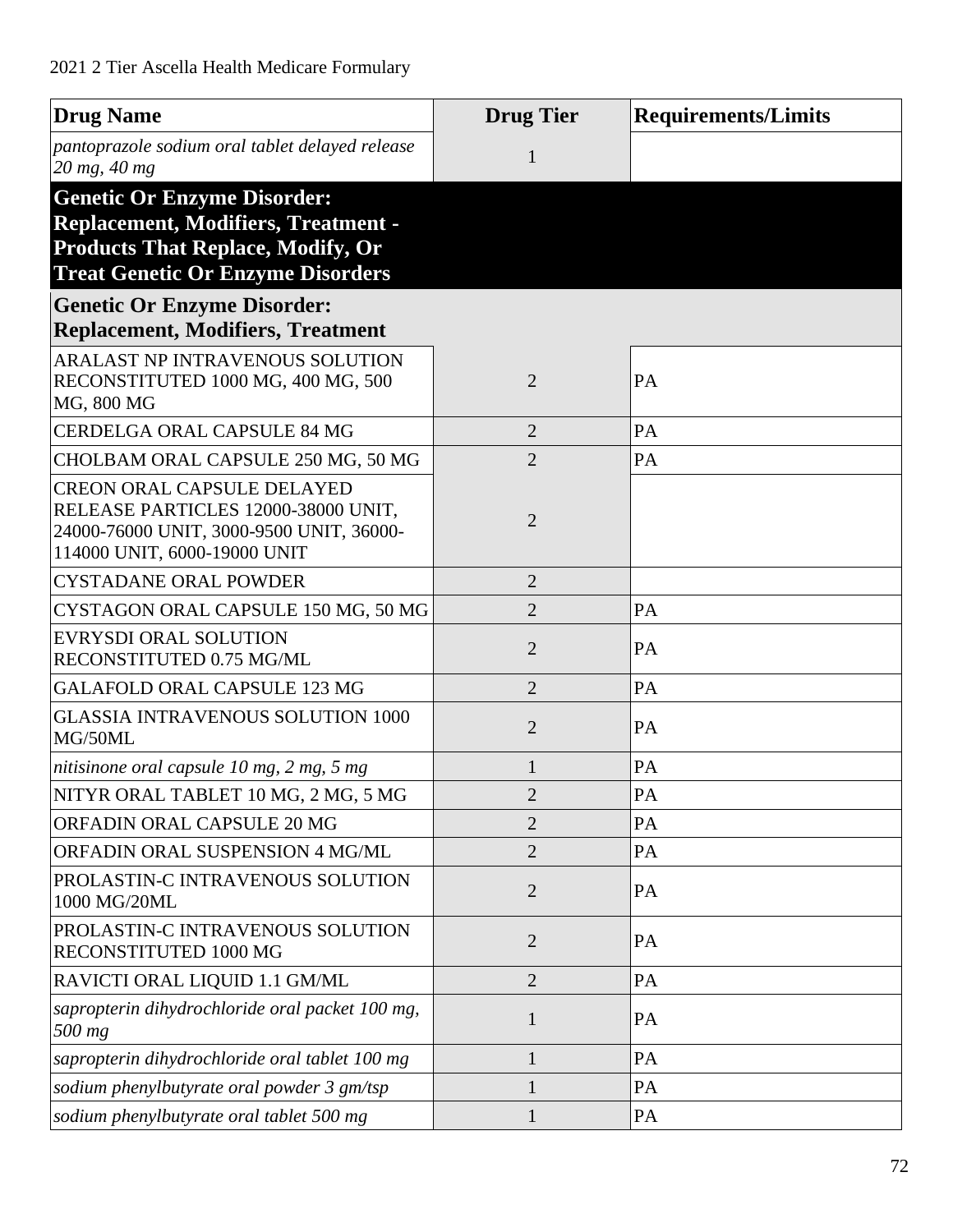| <b>Drug Name</b>                                                                           | <b>Drug Tier</b> | <b>Requirements/Limits</b>    |
|--------------------------------------------------------------------------------------------|------------------|-------------------------------|
| SUCRAID ORAL SOLUTION 8500 UNIT/ML                                                         | 2                | PA                            |
| XURIDEN ORAL PACKET 2 GM                                                                   | $\overline{2}$   | PA                            |
| ZEMAIRA INTRAVENOUS SOLUTION<br>RECONSTITUTED 1000 MG                                      | $\overline{2}$   | PA                            |
| <b>Genitourinary Agents - Treatment Of</b><br><b>Urinary Tract And Prostate Conditions</b> |                  |                               |
| <b>Antispasmodics, Urinary</b>                                                             |                  |                               |
| darifenacin hydrobromide er oral tablet extended<br>release $24$ hour 15 mg, 7.5 mg        | $\mathbf{1}$     | <b>ST</b>                     |
| flavoxate hcl oral tablet 100 mg                                                           | $\mathbf{1}$     |                               |
| <b>GEMTESA ORAL TABLET 75 MG</b>                                                           | $\overline{2}$   | <b>ST</b>                     |
| MYRBETRIQ ORAL SUSPENSION<br>RECONSTITUTED ER 8 MG/ML                                      | $\overline{2}$   | ST; QL (300 ML per 30 days)   |
| MYRBETRIQ ORAL TABLET EXTENDED<br>RELEASE 24 HOUR 25 MG, 50 MG                             | $\overline{2}$   | $ST$ ; QL (30 EA per 30 days) |
| oxybutynin chloride er oral tablet extended<br>release 24 hour 10 mg, 15 mg, 5 mg          | $\mathbf{1}$     |                               |
| oxybutynin chloride oral syrup 5 mg/5ml                                                    | $\mathbf{1}$     |                               |
| oxybutynin chloride oral tablet 5 mg                                                       | $\mathbf{1}$     |                               |
| solifenacin succinate oral tablet 10 mg, 5 mg                                              | $\mathbf{1}$     |                               |
| tolterodine tartrate er oral capsule extended<br>release 24 hour 2 mg, 4 mg                | $\mathbf{1}$     | <b>ST</b>                     |
| tolterodine tartrate oral tablet 1 mg, 2 mg                                                | $\mathbf{1}$     |                               |
| TOVIAZ ORAL TABLET EXTENDED<br>RELEASE 24 HOUR 4 MG, 8 MG                                  | $\overline{2}$   | <b>ST</b>                     |
| trospium chloride er oral capsule extended<br>release 24 hour 60 mg                        | 1                | <b>ST</b>                     |
| trospium chloride oral tablet 20 mg                                                        | $\mathbf{1}$     |                               |
| <b>Benign Prostatic Hypertrophy Agents</b>                                                 |                  |                               |
| alfuzosin hcl er oral tablet extended release 24<br>hour 10 mg                             | $\mathbf{1}$     |                               |
| dutasteride oral capsule 0.5 mg                                                            | $\mathbf{1}$     |                               |
| finasteride oral tablet 5 mg                                                               | $\mathbf{1}$     |                               |
| tamsulosin hcl oral capsule 0.4 mg                                                         | $\mathbf{1}$     |                               |
| <b>Genitourinary Agents, Other</b>                                                         |                  |                               |
| bethanechol chloride oral tablet 10 mg, 25 mg, 5<br>mg, 50 mg                              | $\mathbf{1}$     |                               |
| ELMIRON ORAL CAPSULE 100 MG                                                                | $\overline{2}$   |                               |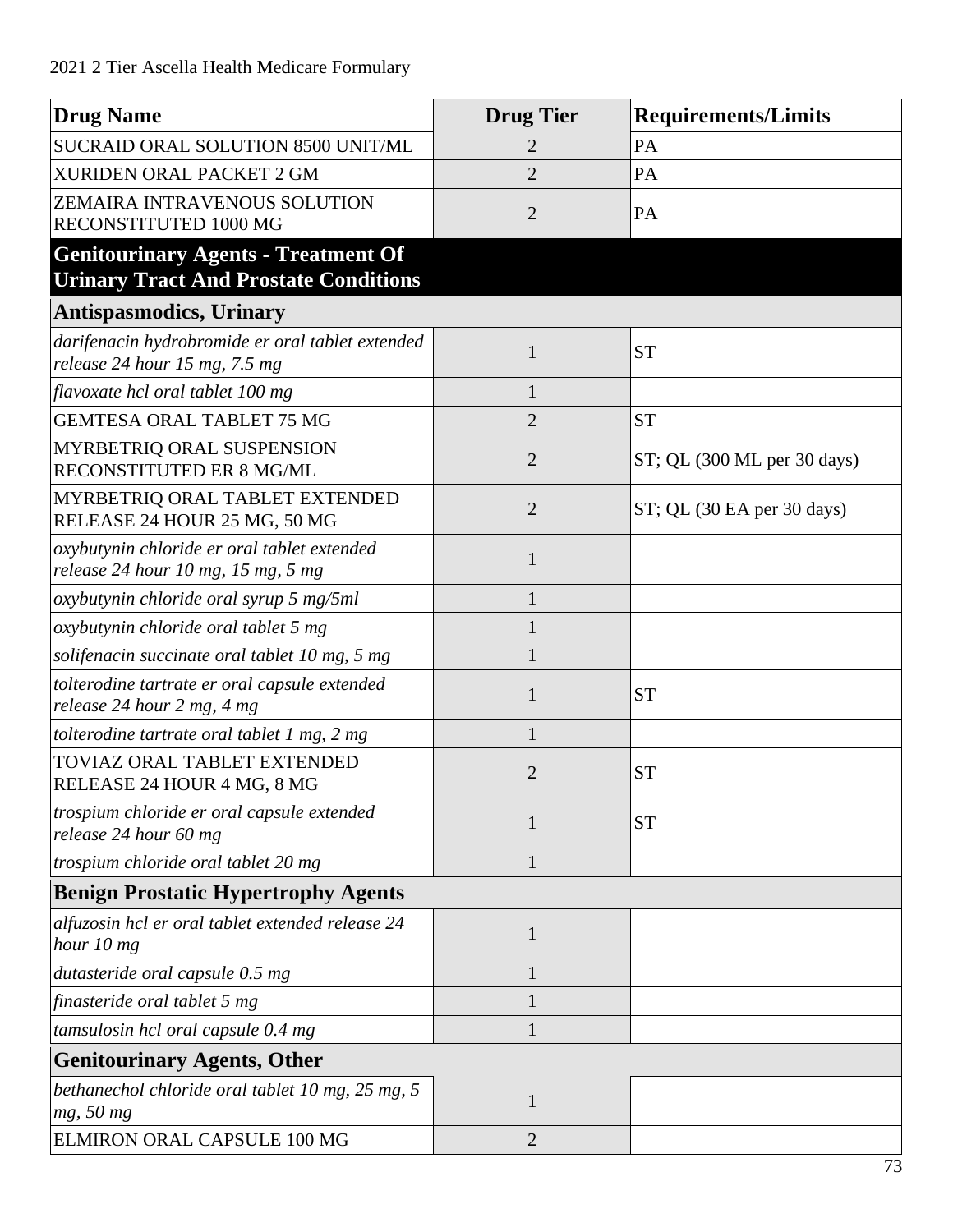| <b>Drug Name</b>                                                                                                                                                          | <b>Drug Tier</b> | <b>Requirements/Limits</b> |
|---------------------------------------------------------------------------------------------------------------------------------------------------------------------------|------------------|----------------------------|
| THIOLA EC ORAL TABLET DELAYED<br>RELEASE 100 MG, 300 MG                                                                                                                   | $\overline{2}$   | PA                         |
| tiopronin oral tablet 100 mg                                                                                                                                              | 1                | PA                         |
| <b>Hormonal Agents, Stimulant/</b><br><b>Replacement/Modifying (Adrenal) -</b><br><b>Treatment Of Conditions Requiring</b><br><b>Steroids</b>                             |                  |                            |
| Hormonal Agents, Stimulant/<br><b>Replacement/Modifying (Adrenal)</b>                                                                                                     |                  |                            |
| <b>ACTHAR INJECTION GEL 80 UNIT/ML</b>                                                                                                                                    | $\overline{2}$   | PA                         |
| cortisone acetate oral tablet 25 mg                                                                                                                                       | 1                |                            |
| dexamethasone sodium phosphate injection<br>solution 120 mg/30ml, 20 mg/5ml, 4 mg/ml                                                                                      | 1                | B/D                        |
| fludrocortisone acetate oral tablet 0.1 mg                                                                                                                                | 1                |                            |
| hydrocortisone oral tablet 10 mg, 20 mg, 5 mg                                                                                                                             |                  |                            |
| methylprednisolone acetate injection suspension<br>$40$ mg/ml, 80 mg/ml                                                                                                   | $\mathbf{1}$     |                            |
| PREDNISONE INTENSOL ORAL<br><b>CONCENTRATE 5 MG/ML</b>                                                                                                                    | 1                |                            |
| Hormonal Agents, Stimulant/<br><b>Replacement/Modifying (Sex)</b><br><b>Hormones/Modifiers) - For The</b><br><b>Replacement Or Modification Of Sex</b><br><b>Hormones</b> |                  |                            |
| <b>Anabolic Steroids</b>                                                                                                                                                  |                  |                            |
| oxandrolone oral tablet 10 mg, 2.5 mg                                                                                                                                     |                  |                            |
| <b>Androgens</b>                                                                                                                                                          |                  |                            |
| danazol oral capsule 100 mg, 200 mg, 50 mg                                                                                                                                | 1                |                            |
| methyltestosterone oral capsule 10 mg                                                                                                                                     |                  | PA                         |
| testosterone cypionate injection solution 200<br>mg/ml                                                                                                                    | 1                |                            |
| testosterone cypionate intramuscular solution 100<br>$mg/ml$ , 200 mg/ml, 200 mg/ml (1 ml)                                                                                | 1                |                            |
| testosterone enanthate intramuscular solution 200<br>mg/ml                                                                                                                | $\mathbf{1}$     |                            |
| testosterone transdermal gel 12.5 mg/act (1%),<br>20.25 mg/1.25gm (1.62%), 25 mg/2.5gm (1%),<br>40.5 mg/2.5gm (1.62%), 50 mg/5gm (1%)                                     |                  | PA                         |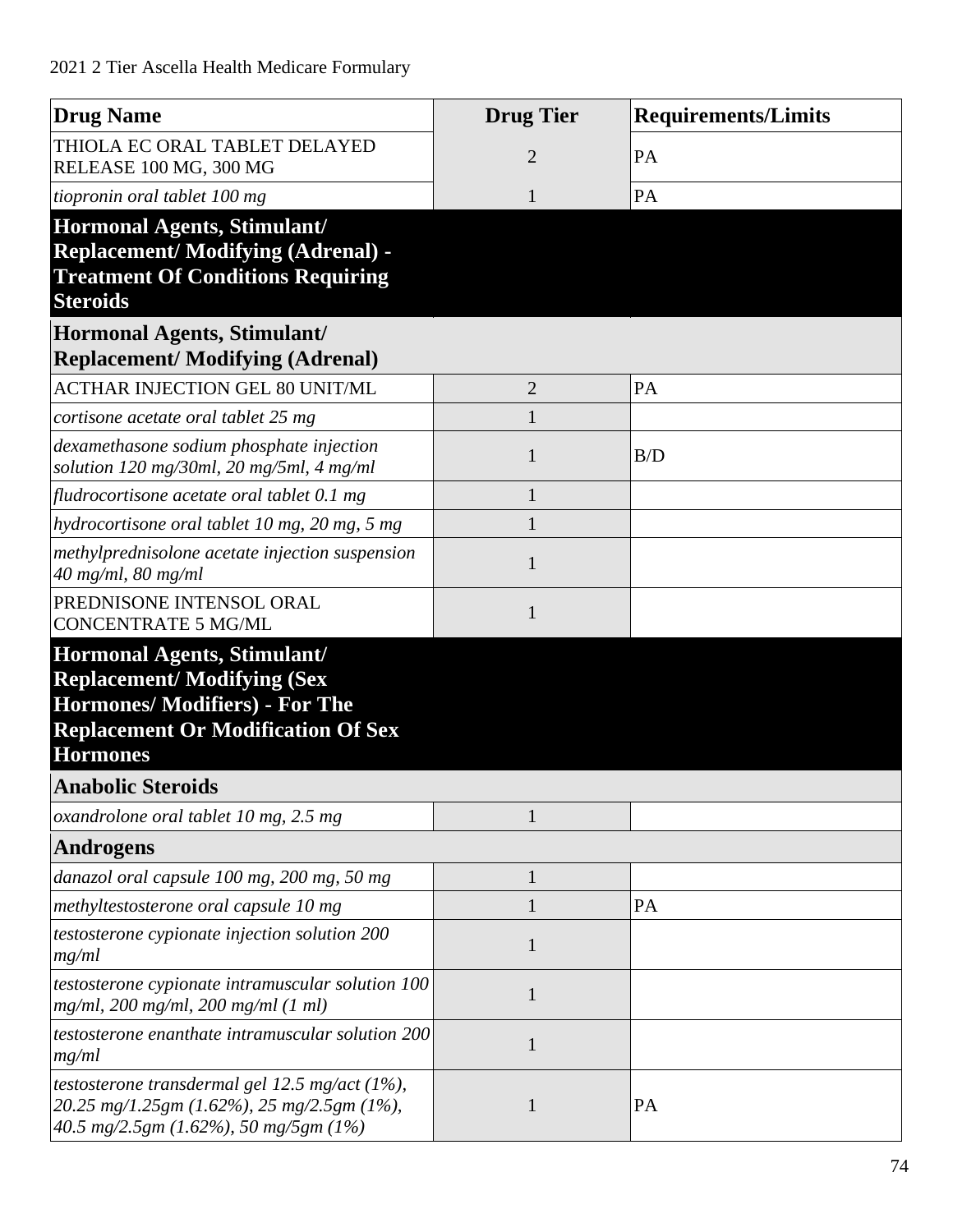| <b>Drug Name</b>                                                                                                               | <b>Drug Tier</b> | <b>Requirements/Limits</b> |
|--------------------------------------------------------------------------------------------------------------------------------|------------------|----------------------------|
| testosterone transdermal solution 30 mg/act                                                                                    |                  | PA                         |
| <b>Estrogens</b>                                                                                                               |                  |                            |
| estradiol oral tablet $0.5$ mg, $1$ mg, $2$ mg                                                                                 | $\mathbf{1}$     |                            |
| estradiol transdermal patch twice weekly 0.025<br>mg/24hr, 0.0375 mg/24hr, 0.05 mg/24hr, 0.075<br>$mg/24hr$ , 0.1 mg/24hr      | $\mathbf{1}$     |                            |
| estradiol transdermal patch weekly 0.025<br>mg/24hr, 0.0375 mg/24hr, 0.05 mg/24hr, 0.06<br>mg/24hr, 0.075 mg/24hr, 0.1 mg/24hr | $\mathbf{1}$     |                            |
| estradiol vaginal cream $0.1$ mg/gm                                                                                            | $\mathbf{1}$     |                            |
| estradiol vaginal tablet 10 mcg                                                                                                |                  |                            |
| estradiol valerate intramuscular oil 20 mg/ml, 40<br>mg/ml                                                                     | $\mathbf{1}$     |                            |
| LYLLANA TRANSDERMAL PATCH TWICE<br>WEEKLY 0.025 MG/24HR, 0.0375 MG/24HR,<br>0.05 MG/24HR, 0.075 MG/24HR, 0.1 MG/24HR           | $\mathbf{1}$     |                            |
| MENEST ORAL TABLET 0.3 MG, 0.625 MG,<br>1.25 MG                                                                                | $\overline{2}$   | PA                         |
| PREMARIN ORAL TABLET 0.3 MG, 0.45 MG,<br>0.625 MG, 0.9 MG, 1.25 MG                                                             | $\overline{2}$   |                            |
| PREMARIN VAGINAL CREAM 0.625 MG/GM                                                                                             | $\overline{2}$   |                            |
| YUVAFEM VAGINAL TABLET 10 MCG                                                                                                  | $\mathbf{1}$     |                            |
| Hormonal Agents, Stimulant/<br><b>Replacement/ Modifying (Sex</b><br><b>Hormones/Modifiers)</b>                                |                  |                            |
| AFIRMELLE ORAL TABLET 0.1-20 MG-MCG                                                                                            | $\mathbf{1}$     |                            |
| ALTAVERA ORAL TABLET 0.15-30 MG-<br><b>MCG</b>                                                                                 | $\mathbf{1}$     |                            |
| alyacen 1/35 oral tablet 1-35 mg-mcg                                                                                           | 1                |                            |
| alyacen $7/7/7$ oral tablet 0.5/0.75/1-35 mg-mcg                                                                               |                  |                            |
| AMABELZ ORAL TABLET 0.5-0.1 MG, 1-0.5<br><b>MG</b>                                                                             | $\mathbf{1}$     |                            |
| APRI ORAL TABLET 0.15-30 MG-MCG                                                                                                | 1                |                            |
| ARANELLE ORAL TABLET 0.5/1/0.5-35 MG-<br><b>MCG</b>                                                                            | 1                |                            |
| AUBRA EQ ORAL TABLET 0.1-20 MG-MCG                                                                                             | 1                |                            |
| AUBRA ORAL TABLET 0.1-20 MG-MCG                                                                                                |                  |                            |
| AUROVELA 1.5/30 ORAL TABLET 1.5-30<br>MG-MCG                                                                                   | 1                |                            |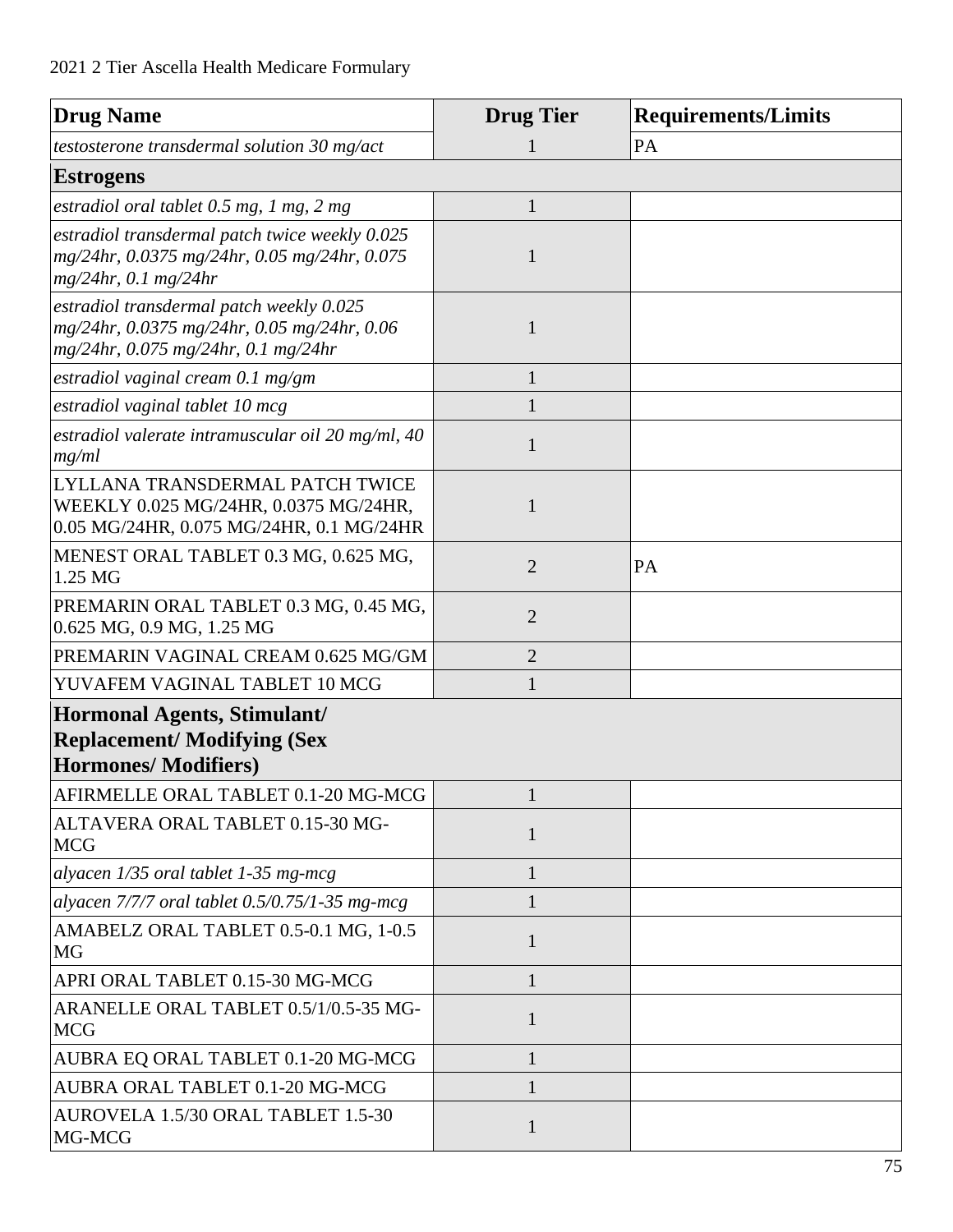| <b>Drug Name</b>                                                                         | <b>Drug Tier</b> | <b>Requirements/Limits</b> |
|------------------------------------------------------------------------------------------|------------------|----------------------------|
| AUROVELA FE 1.5/30 ORAL TABLET 1.5-30<br>MG-MCG                                          | 1                |                            |
| AUROVELA FE 1/20 ORAL TABLET 1-20<br>MG-MCG                                              | $\mathbf{1}$     |                            |
| AVIANE ORAL TABLET 0.1-20 MG-MCG                                                         | $\mathbf{1}$     |                            |
| AYUNA ORAL TABLET 0.15-30 MG-MCG                                                         | 1                |                            |
| BALZIVA ORAL TABLET 0.4-35 MG-MCG                                                        | 1                |                            |
| BLISOVI FE 1.5/30 ORAL TABLET 1.5-30<br>MG-MCG                                           | $\mathbf{1}$     |                            |
| BLISOVI FE 1/20 ORAL TABLET 1-20 MG-<br><b>MCG</b>                                       | 1                |                            |
| briellyn oral tablet 0.4-35 mg-mcg                                                       | 1                |                            |
| CAZIANT ORAL TABLET 0.1/0.125/0.15 -<br>0.025 MG                                         | $\mathbf{1}$     |                            |
| CHATEAL EQ ORAL TABLET 0.15-30 MG-<br><b>MCG</b>                                         | 1                |                            |
| CHATEAL ORAL TABLET 0.15-30 MG-MCG                                                       | 1                |                            |
| COMBIPATCH TRANSDERMAL PATCH<br>TWICE WEEKLY 0.05-0.14 MG/DAY, 0.05-<br>$0.25$ MG/DAY    | $\overline{2}$   |                            |
| CRYSELLE-28 ORAL TABLET 0.3-30 MG-<br><b>MCG</b>                                         | $\mathbf{1}$     |                            |
| CYCLAFEM 1/35 ORAL TABLET 1-35 MG-<br><b>MCG</b>                                         | 1                |                            |
| CYCLAFEM 7/7/7 ORAL TABLET 0.5/0.75/1-<br>35 MG-MCG                                      | 1                |                            |
| CYRED EQ ORAL TABLET 0.15-30 MG-MCG                                                      |                  |                            |
| CYRED ORAL TABLET 0.15-30 MG-MCG                                                         |                  |                            |
| DELYLA ORAL TABLET 0.1-20 MG-MCG                                                         |                  |                            |
| desogestrel-ethinyl estradiol oral tablet 0.15-<br>$0.02/0.01$ mg (21/5), 0.15-30 mg-mcg | 1                |                            |
| drospirenone-ethinyl estradiol oral tablet 3-0.03<br>mg                                  | 1                |                            |
| ELURYNG VAGINAL RING 0.12-0.015<br>MG/24HR                                               | $\mathbf{1}$     |                            |
| EMOQUETTE ORAL TABLET 0.15-30 MG-<br><b>MCG</b>                                          | 1                |                            |
| ENPRESSE-28 ORAL TABLET 50-30/75-40/<br>125-30 MCG                                       | $\mathbf{1}$     |                            |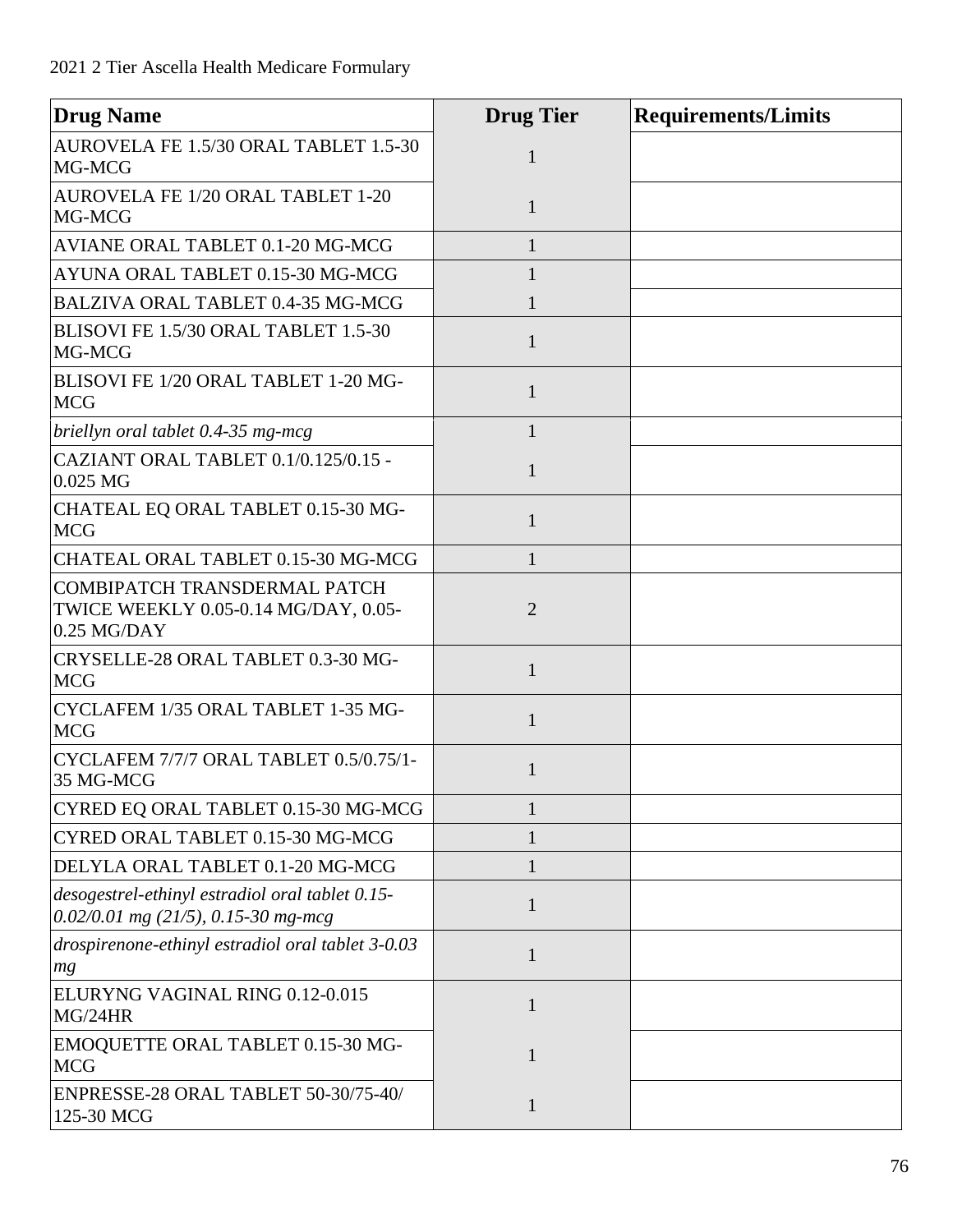| <b>Drug Name</b>                                                            | <b>Drug Tier</b> | <b>Requirements/Limits</b> |
|-----------------------------------------------------------------------------|------------------|----------------------------|
| ENSKYCE ORAL TABLET 0.15-30 MG-MCG                                          |                  |                            |
| ESTARYLLA ORAL TABLET 0.25-35 MG-<br><b>MCG</b>                             | 1                |                            |
| estradiol-norethindrone acet oral tablet 0.5-0.1<br>$mg, 1-0.5 mg$          | 1                |                            |
| ethynodiol diac-eth estradiol oral tablet 1-35 mg-<br>$mcg$ , $1-50$ mg-mcg | $\mathbf{1}$     |                            |
| etonogestrel-ethinyl estradiol vaginal ring 0.12-<br>$0.015$ mg/24hr        | $\mathbf{1}$     |                            |
| FALMINA ORAL TABLET 0.1-20 MG-MCG                                           | $\mathbf{1}$     |                            |
| FEMYNOR ORAL TABLET 0.25-35 MG-MCG                                          | 1                |                            |
| FYAVOLV ORAL TABLET 0.5-2.5 MG-MCG,<br>1-5 MG-MCG                           | $\mathbf{1}$     |                            |
| HAILEY 1.5/30 ORAL TABLET 1.5-30 MG-<br><b>MCG</b>                          | $\mathbf{1}$     |                            |
| HAILEY 24 FE ORAL TABLET 1-20 MG-<br>MCG(24)                                | $\mathbf{1}$     |                            |
| HAILEY FE 1.5/30 ORAL TABLET 1.5-30 MG-<br><b>MCG</b>                       | $\mathbf{1}$     |                            |
| HAILEY FE 1/20 ORAL TABLET 1-20 MG-<br><b>MCG</b>                           | $\mathbf{1}$     |                            |
| INTROVALE ORAL TABLET 0.15-0.03 MG                                          | 1                |                            |
| ISIBLOOM ORAL TABLET 0.15-30 MG-MCG                                         | 1                |                            |
| JINTELI ORAL TABLET 1-5 MG-MCG                                              | $\mathbf{1}$     |                            |
| JOLIVETTE ORAL TABLET 0.35 MG                                               | 1                |                            |
| JULEBER ORAL TABLET 0.15-30 MG-MCG                                          | $\mathbf 1$      |                            |
| JUNEL 1.5/30 ORAL TABLET 1.5-30 MG-<br><b>MCG</b>                           | $\mathbf{1}$     |                            |
| JUNEL 1/20 ORAL TABLET 1-20 MG-MCG                                          | $\mathbf{1}$     |                            |
| JUNEL FE 1.5/30 ORAL TABLET 1.5-30 MG-<br><b>MCG</b>                        | $\mathbf{1}$     |                            |
| JUNEL FE 1/20 ORAL TABLET 1-20 MG-MCG                                       | $\mathbf{1}$     |                            |
| KALLIGA ORAL TABLET 0.15-30 MG-MCG                                          | 1                |                            |
| KARIVA ORAL TABLET 0.15-0.02/0.01 MG<br>(21/5)                              | 1                |                            |
| KELNOR 1/35 ORAL TABLET 1-35 MG-MCG                                         | 1                |                            |
| KELNOR 1/50 ORAL TABLET 1-50 MG-MCG                                         |                  |                            |
| KIMIDESS ORAL TABLET 0.15-0.02/0.01 MG<br>(21/5)                            | $\mathbf{1}$     |                            |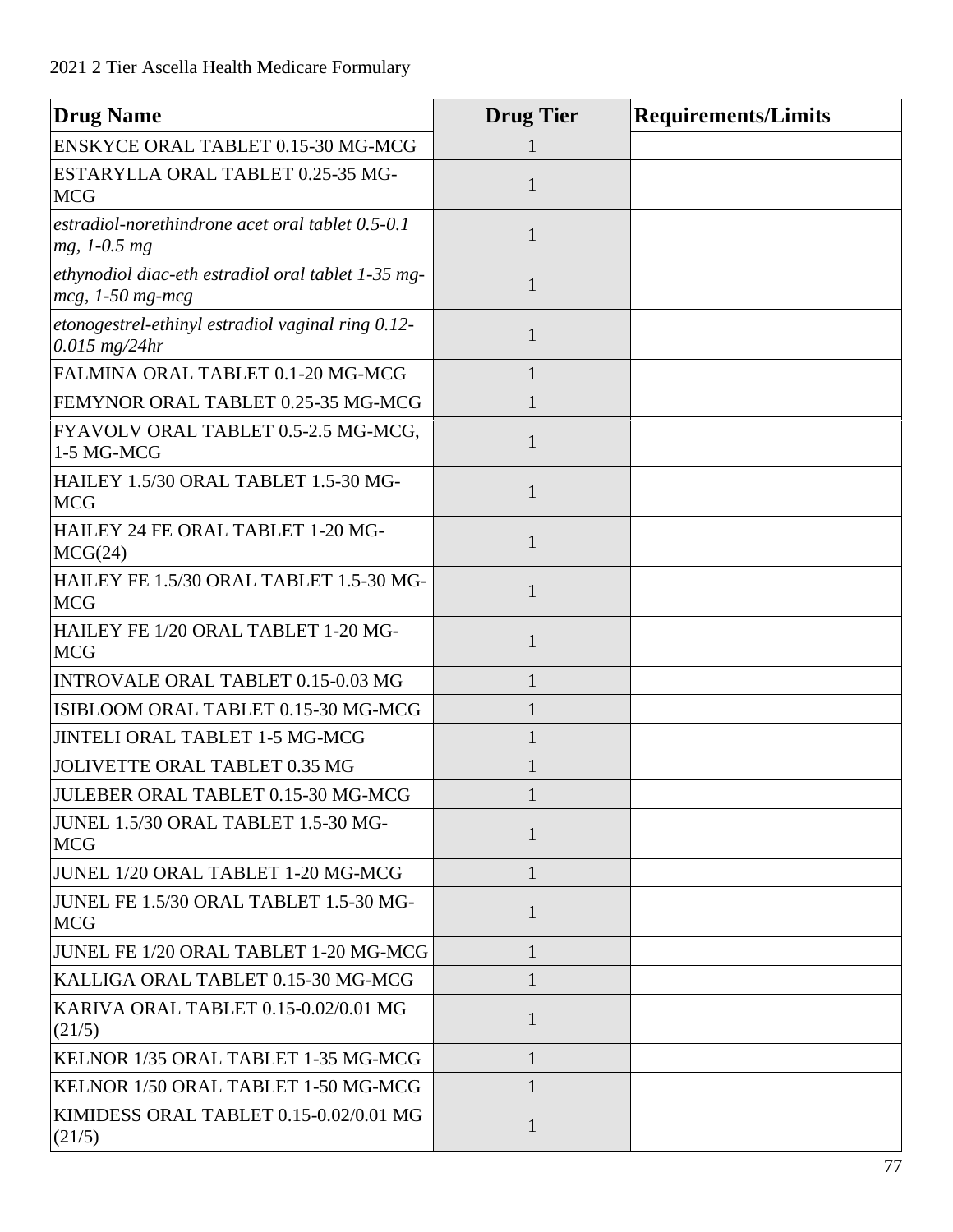| <b>Drug Name</b>                                                           | <b>Drug Tier</b> | <b>Requirements/Limits</b> |
|----------------------------------------------------------------------------|------------------|----------------------------|
| KURVELO ORAL TABLET 0.15-30 MG-MCG                                         |                  |                            |
| LARIN 1.5/30 ORAL TABLET 1.5-30 MG-<br><b>MCG</b>                          | 1                |                            |
| LARIN 1/20 ORAL TABLET 1-20 MG-MCG                                         | 1                |                            |
| LARIN FE 1.5/30 ORAL TABLET 1.5-30 MG-<br><b>MCG</b>                       | 1                |                            |
| LARIN FE 1/20 ORAL TABLET 1-20 MG-MCG                                      | 1                |                            |
| LARISSIA ORAL TABLET 0.1-20 MG-MCG                                         |                  |                            |
| LEENA ORAL TABLET 0.5/1/0.5-35 MG-MCG                                      | $\mathbf{1}$     |                            |
| LESSINA ORAL TABLET 0.1-20 MG-MCG                                          | 1                |                            |
| LEVONEST ORAL TABLET 50-30/75-40/125-<br>30 MCG                            | 1                |                            |
| levonorgest-eth estrad 91-day oral tablet 0.15-<br>$0.03$ mg               | $\mathbf{1}$     |                            |
| levonorgestrel-ethinyl estrad oral tablet 0.1-20<br>mg-mcg, 0.15-30 mg-mcg | $\mathbf{1}$     |                            |
| levonorg-eth estrad triphasic oral tablet 50-<br>30/75-40/125-30 mcg       | 1                |                            |
| LEVORA 0.15/30 (28) ORAL TABLET 0.15-30<br>MG-MCG                          | $\mathbf{1}$     |                            |
| LILLOW ORAL TABLET 0.15-30 MG-MCG                                          | 1                |                            |
| LOESTRIN 1.5/30 (21) ORAL TABLET 1.5-30<br>MG-MCG                          | $\overline{2}$   |                            |
| LOPREEZA ORAL TABLET 1-0.5 MG                                              | $\mathbf{1}$     |                            |
| LOW-OGESTREL ORAL TABLET 0.3-30 MG-<br><b>MCG</b>                          | $\mathbf{1}$     |                            |
| LUTERA ORAL TABLET 0.1-20 MG-MCG                                           | 1                |                            |
| marlissa oral tablet 0.15-30 mg-mcg                                        | $\mathbf{1}$     |                            |
| MICROGESTIN 1.5/30 ORAL TABLET 1.5-30<br>MG-MCG                            | $\mathbf{1}$     |                            |
| MICROGESTIN 1/20 ORAL TABLET 1-20<br>MG-MCG                                | 1                |                            |
| MICROGESTIN FE 1.5/30 ORAL TABLET 1.5-<br>30 MG-MCG                        | $\mathbf{1}$     |                            |
| MICROGESTIN FE 1/20 ORAL TABLET 1-20<br>MG-MCG                             | $\mathbf{1}$     |                            |
| MILI ORAL TABLET 0.25-35 MG-MCG                                            | 1                |                            |
| MIMVEY ORAL TABLET 1-0.5 MG                                                |                  |                            |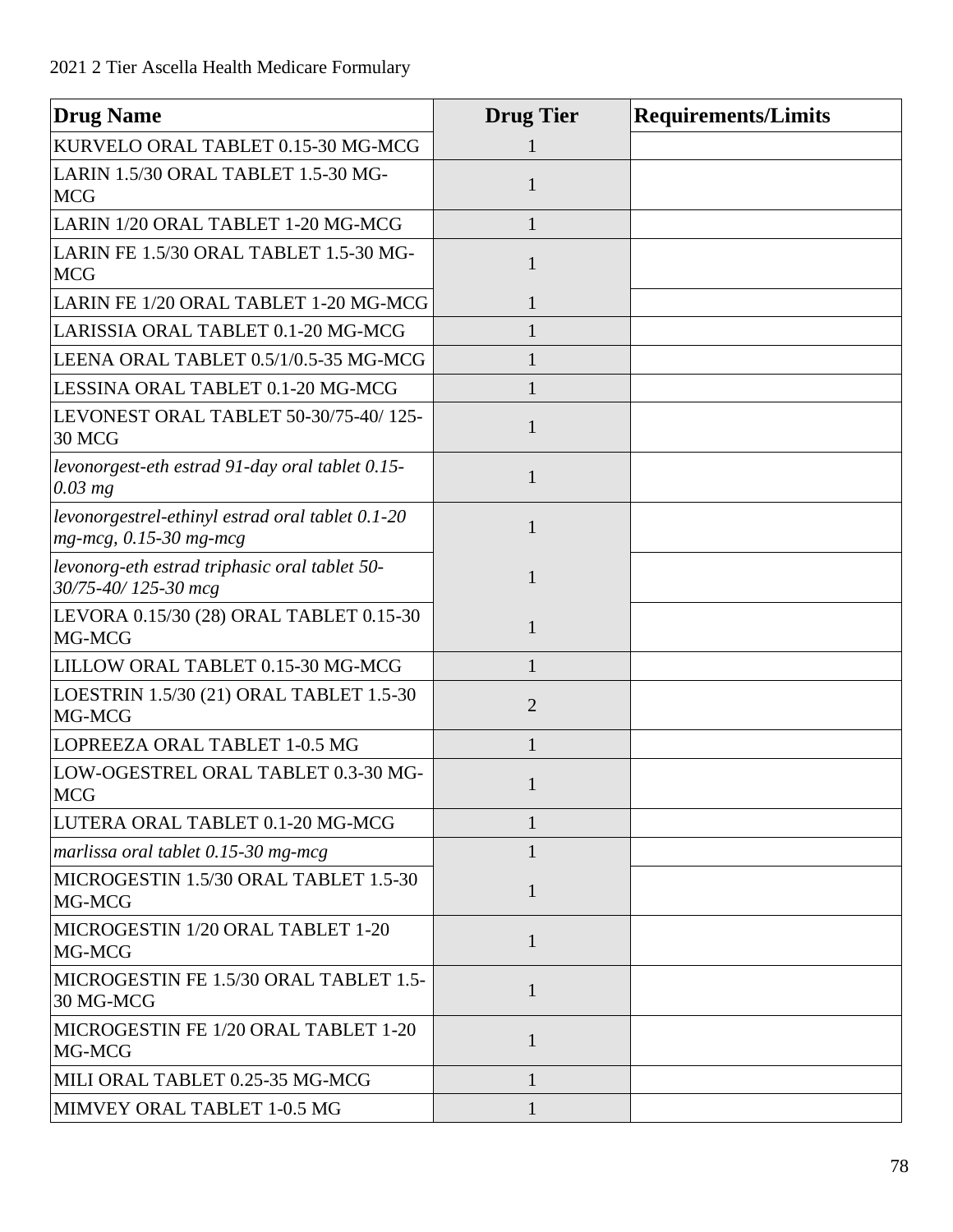| <b>Drug Name</b>                                                            | <b>Drug Tier</b> | <b>Requirements/Limits</b> |
|-----------------------------------------------------------------------------|------------------|----------------------------|
| MONONESSA ORAL TABLET 0.25-35 MG-<br><b>MCG</b>                             | 1                |                            |
| NECON 0.5/35 (28) ORAL TABLET 0.5-35<br>MG-MCG                              | 1                |                            |
| norethin ace-eth estrad-fe oral tablet 1-20 mg-<br>$mcg$ , 1.5-30 mg-mcg    | 1                |                            |
| norethindrone acet-ethinyl est oral tablet 1-20<br>$mg$ -mcg, 1.5-30 mg-mcg | 1                |                            |
| norethindrone-eth estradiol oral tablet 0.5-2.5<br>$mg$ - $mcg$             | $\mathbf{1}$     |                            |
| norgestimate-eth estradiol oral tablet 0.25-35 mg-<br>mcg                   | 1                |                            |
| norgestim-eth estrad triphasic oral tablet<br>0.18/0.215/0.25 mg-35 mcg     | 1                |                            |
| NORLYDA ORAL TABLET 0.35 MG                                                 | 1                |                            |
| NORTREL 0.5/35 (28) ORAL TABLET 0.5-35<br>MG-MCG                            | 1                |                            |
| NORTREL 1/35 (21) ORAL TABLET 1-35 MG-<br><b>MCG</b>                        | 1                |                            |
| NORTREL 1/35 (28) ORAL TABLET 1-35 MG-<br><b>MCG</b>                        | 1                |                            |
| NORTREL 7/7/7 ORAL TABLET 0.5/0.75/1-35<br>MG-MCG                           | $\mathbf{1}$     |                            |
| NYLIA 7/7/7 ORAL TABLET 0.5/0.75/1-35<br>MG-MCG                             | 1                |                            |
| OCELLA ORAL TABLET 3-0.03 MG                                                | 1                |                            |
| ORSYTHIA ORAL TABLET 0.1-20 MG-MCG                                          | 1                |                            |
| PIMTREA ORAL TABLET 0.15-0.02/0.01 MG<br>(21/5)                             | 1                |                            |
| PIRMELLA 1/35 ORAL TABLET 1-35 MG-<br><b>MCG</b>                            | $\mathbf{1}$     |                            |
| PORTIA-28 ORAL TABLET 0.15-30 MG-MCG                                        | 1                |                            |
| PREMPHASE ORAL TABLET 0.625-5 MG                                            | $\overline{2}$   |                            |
| PREMPRO ORAL TABLET 0.3-1.5 MG, 0.45-<br>1.5 MG, 0.625-2.5 MG, 0.625-5 MG   | $\overline{2}$   |                            |
| PREVIFEM ORAL TABLET 0.25-35 MG-MCG                                         | $\mathbf{1}$     |                            |
| RECLIPSEN ORAL TABLET 0.15-30 MG-<br><b>MCG</b>                             | $\mathbf{1}$     |                            |
| SETLAKIN ORAL TABLET 0.15-0.03 MG                                           | $\mathbf{1}$     |                            |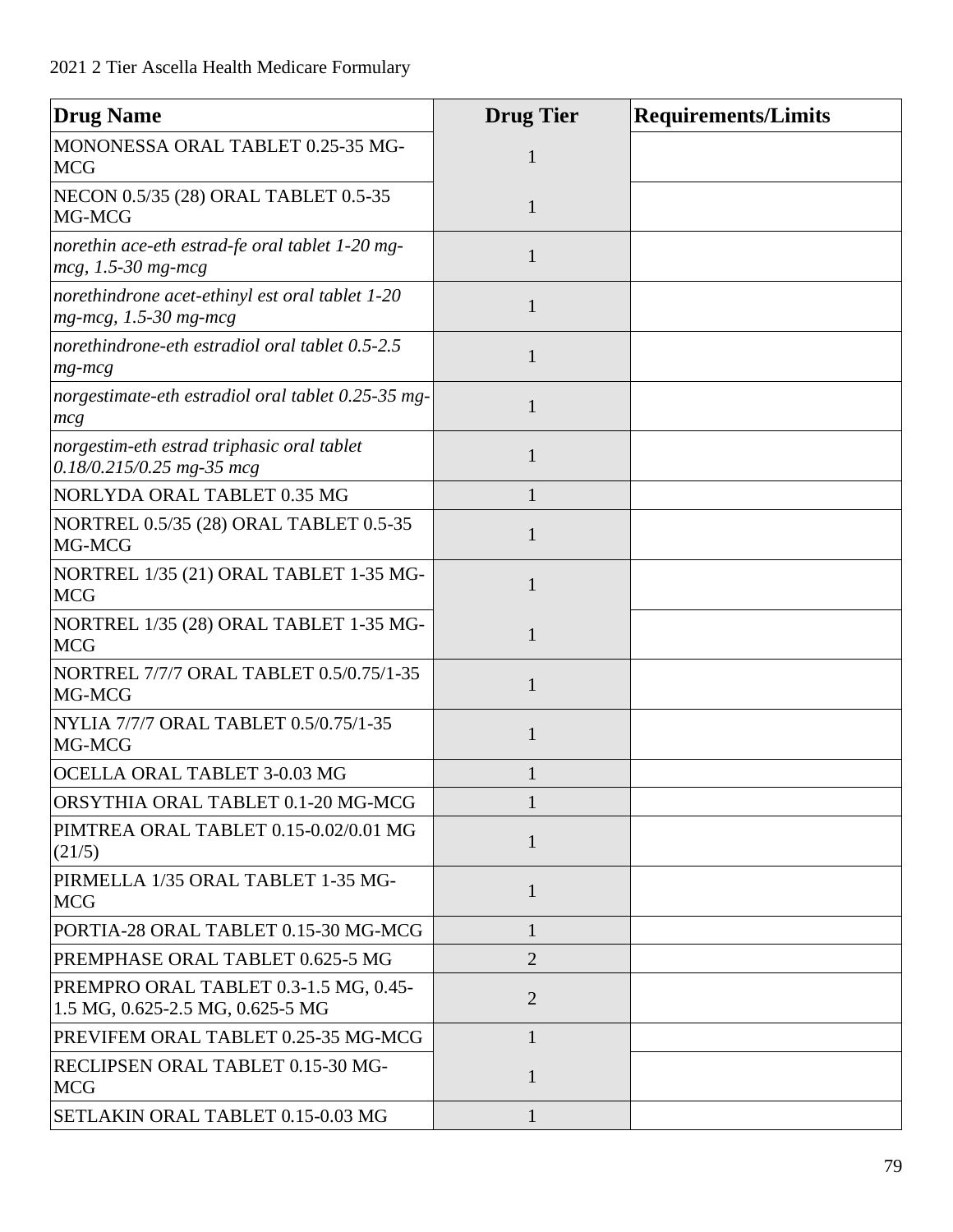| <b>Drug Name</b>                                              | <b>Drug Tier</b> | <b>Requirements/Limits</b> |
|---------------------------------------------------------------|------------------|----------------------------|
| SIMLIYA ORAL TABLET 0.15-0.02/0.01 MG<br>(21/5)               | $\mathbf{1}$     |                            |
| SPRINTEC 28 ORAL TABLET 0.25-35 MG-<br><b>MCG</b>             | $\mathbf{1}$     |                            |
| SRONYX ORAL TABLET 0.1-20 MG-MCG                              | $\mathbf{1}$     |                            |
| TARINA FE 1/20 EQ ORAL TABLET 1-20 MG-<br><b>MCG</b>          | $\mathbf{1}$     |                            |
| TARINA FE 1/20 ORAL TABLET 1-20 MG-<br><b>MCG</b>             | $\mathbf{1}$     |                            |
| TRI FEMYNOR ORAL TABLET<br>0.18/0.215/0.25 MG-35 MCG          | 1                |                            |
| TRI-ESTARYLLA ORAL TABLET<br>0.18/0.215/0.25 MG-35 MCG        | 1                |                            |
| TRI-LEGEST FE ORAL TABLET 1-20/1-30/1-<br>35 MG-MCG           | $\mathbf{1}$     |                            |
| TRI-MILI ORAL TABLET 0.18/0.215/0.25 MG-<br>35 MCG            | 1                |                            |
| TRI-PREVIFEM ORAL TABLET<br>0.18/0.215/0.25 MG-35 MCG         | $\mathbf{1}$     |                            |
| TRI-SPRINTEC ORAL TABLET<br>0.18/0.215/0.25 MG-35 MCG         | $\mathbf{1}$     |                            |
| TRIVORA (28) ORAL TABLET 50-30/75-40/<br>125-30 MCG           | 1                |                            |
| TRI-VYLIBRA ORAL TABLET 0.18/0.215/0.25<br>MG-35 MCG          | 1                |                            |
| <b>VELIVET ORAL TABLET 0.1/0.125/0.15 -0.025</b><br><b>MG</b> | 1                |                            |
| VIENVA ORAL TABLET 0.1-20 MG-MCG                              | $\mathbf{1}$     |                            |
| VOLNEA ORAL TABLET 0.15-0.02/0.01 MG<br>(21/5)                | $\mathbf{1}$     |                            |
| VYFEMLA ORAL TABLET 0.4-35 MG-MCG                             | 1                |                            |
| VYLIBRA ORAL TABLET 0.25-35 MG-MCG                            | 1                |                            |
| XULANE TRANSDERMAL PATCH WEEKLY<br>150-35 MCG/24HR            | 1                |                            |
| ZARAH ORAL TABLET 3-0.03 MG                                   | $\mathbf{1}$     |                            |
| ZOVIA 1/35 (28) ORAL TABLET 1-35 MG-<br><b>MCG</b>            | 1                |                            |
| ZOVIA 1/35E (28) ORAL TABLET 1-35 MG-<br><b>MCG</b>           | $\mathbf{1}$     |                            |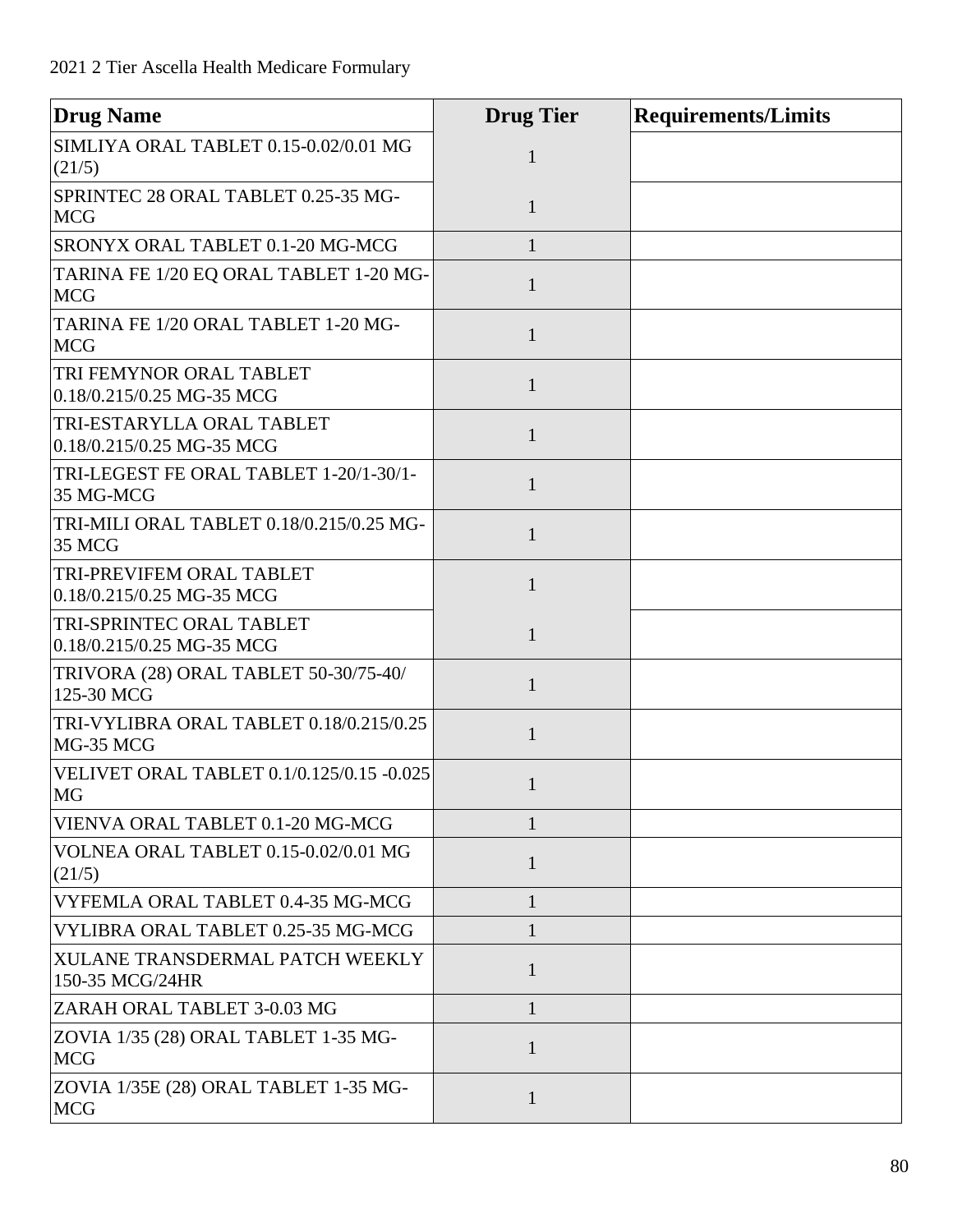| <b>Drug Name</b>                                                                                                                      | <b>Drug Tier</b> | <b>Requirements/Limits</b> |
|---------------------------------------------------------------------------------------------------------------------------------------|------------------|----------------------------|
| <b>Progestins</b>                                                                                                                     |                  |                            |
| CAMILA ORAL TABLET 0.35 MG                                                                                                            | $\mathbf{1}$     |                            |
| DEBLITANE ORAL TABLET 0.35 MG                                                                                                         |                  |                            |
| DEPO-SUBQ PROVERA 104<br>SUBCUTANEOUS SUSPENSION PREFILLED<br>SYRINGE 104 MG/0.65ML                                                   | $\overline{2}$   |                            |
| ERRIN ORAL TABLET 0.35 MG                                                                                                             | $\mathbf{1}$     |                            |
| <b>INCASSIA ORAL TABLET 0.35 MG</b>                                                                                                   |                  |                            |
| LYZA ORAL TABLET 0.35 MG                                                                                                              | 1                |                            |
| medroxyprogesterone acetate intramuscular<br>suspension 150 mg/ml                                                                     | 1                |                            |
| medroxyprogesterone acetate intramuscular<br>suspension prefilled syringe 150 mg/ml                                                   | 1                |                            |
| medroxyprogesterone acetate oral tablet 10 mg,<br>2.5 mg, 5 mg                                                                        | 1                |                            |
| megestrol acetate oral suspension 40 mg/ml, 400<br>mg/10ml, 625 mg/5ml                                                                | 1                | PA                         |
| megestrol acetate oral tablet 20 mg, 40 mg                                                                                            |                  | PA                         |
| NORA-BE ORAL TABLET 0.35 MG                                                                                                           |                  |                            |
| norethindrone acetate oral tablet 5 mg                                                                                                |                  |                            |
| norethindrone oral tablet 0.35 mg                                                                                                     |                  |                            |
| NORLYROC ORAL TABLET 0.35 MG                                                                                                          |                  |                            |
| progesterone oral capsule 100 mg, 200 mg                                                                                              |                  |                            |
| SHAROBEL ORAL TABLET 0.35 MG                                                                                                          |                  |                            |
| TULANA ORAL TABLET 0.35 MG                                                                                                            |                  |                            |
| <b>Selective Estrogen Receptor Modifying</b>                                                                                          |                  |                            |
| <b>Agents</b>                                                                                                                         |                  |                            |
| DUAVEE ORAL TABLET 0.45-20 MG                                                                                                         | $\overline{2}$   |                            |
| raloxifene hcl oral tablet 60 mg                                                                                                      | 1                |                            |
| <b>Hormonal Agents,</b><br><b>Stimulant/Replacement/ Modifying</b><br>(Pituitary) - Treatment Of Pituitary<br><b>Gland Conditions</b> |                  |                            |
| <b>Hormonal Agents,</b><br><b>Stimulant/Replacement/ Modifying</b><br>(Pituitary)                                                     |                  |                            |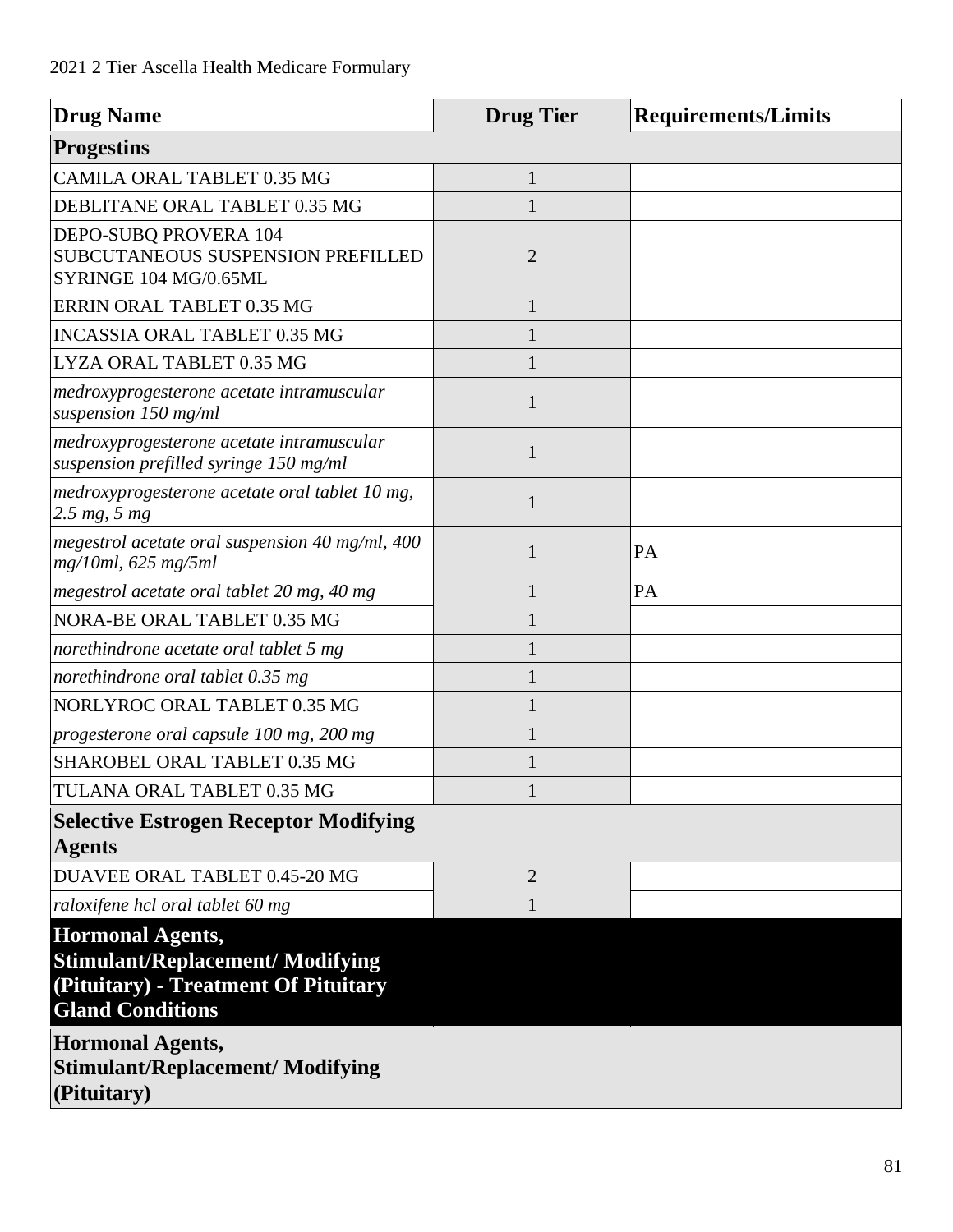| <b>Drug Name</b>                                                                                                                                             | <b>Drug Tier</b> | <b>Requirements/Limits</b> |
|--------------------------------------------------------------------------------------------------------------------------------------------------------------|------------------|----------------------------|
| desmopressin ace spray refrig nasal solution 0.01<br>$\%$                                                                                                    | $\mathbf{1}$     |                            |
| desmopressin acetate oral tablet 0.1 mg, 0.2 mg                                                                                                              | $\mathbf{1}$     |                            |
| desmopressin acetate spray nasal solution 0.01 $%$                                                                                                           | 1                |                            |
| <b>EGRIFTA SUBCUTANEOUS SOLUTION</b><br><b>RECONSTITUTED 2 MG</b>                                                                                            | $\overline{2}$   | PA                         |
| <b>EGRIFTA SV SUBCUTANEOUS SOLUTION</b><br><b>RECONSTITUTED 2 MG</b>                                                                                         | $\overline{2}$   | PA                         |
| <b>GENOTROPIN MINIQUICK</b><br><b>SUBCUTANEOUS SOLUTION</b><br>RECONSTITUTED 0.2 MG, 0.4 MG, 0.6 MG,<br>0.8 MG, 1 MG, 1.2 MG, 1.4 MG, 1.6 MG, 1.8<br>MG, 2MG | $\overline{2}$   | PA                         |
| <b>GENOTROPIN SUBCUTANEOUS SOLUTION</b><br>RECONSTITUTED 12 MG, 5 MG                                                                                         | $\overline{2}$   | PA                         |
| <b>HUMATROPE INJECTION SOLUTION</b><br>RECONSTITUTED 12 MG, 24 MG, 6 MG                                                                                      | $\overline{2}$   | PA                         |
| <b>INCRELEX SUBCUTANEOUS SOLUTION 40</b><br>MG/4ML                                                                                                           | $\overline{2}$   | PA                         |
| <b>NOCTIVA NASAL EMULSION 0.83</b><br>MCG/0.1ML, 1.66 MCG/0.1ML                                                                                              | $\overline{2}$   | PA                         |
| NORDITROPIN FLEXPRO SUBCUTANEOUS<br>SOLUTION PEN-INJECTOR 10 MG/1.5ML, 15<br>MG/1.5ML, 30 MG/3ML, 5 MG/1.5ML                                                 | $\overline{2}$   | PA                         |
| NUTROPIN AQ NUSPIN 10 SUBCUTANEOUS<br>SOLUTION PEN-INJECTOR 10 MG/2ML                                                                                        | $\overline{2}$   | PA                         |
| NUTROPIN AQ NUSPIN 20 SUBCUTANEOUS<br>SOLUTION PEN-INJECTOR 20 MG/2ML                                                                                        |                  | PA                         |
| NUTROPIN AQ NUSPIN 5 SUBCUTANEOUS<br>SOLUTION PEN-INJECTOR 5 MG/2ML                                                                                          | $\overline{2}$   | PA                         |
| OMNITROPE SUBCUTANEOUS SOLUTION<br>10 MG/1.5ML, 5 MG/1.5ML                                                                                                   | $\overline{2}$   | PA                         |
| OMNITROPE SUBCUTANEOUS SOLUTION<br>CARTRIDGE 10 MG/1.5ML, 5 MG/1.5ML                                                                                         | $\overline{2}$   | PA                         |
| OMNITROPE SUBCUTANEOUS SOLUTION<br>RECONSTITUTED 5.8 MG                                                                                                      | $\overline{2}$   | PA                         |
| <b>SEROSTIM SUBCUTANEOUS SOLUTION</b><br>RECONSTITUTED 4 MG, 5 MG, 6 MG                                                                                      | $\overline{2}$   | PA                         |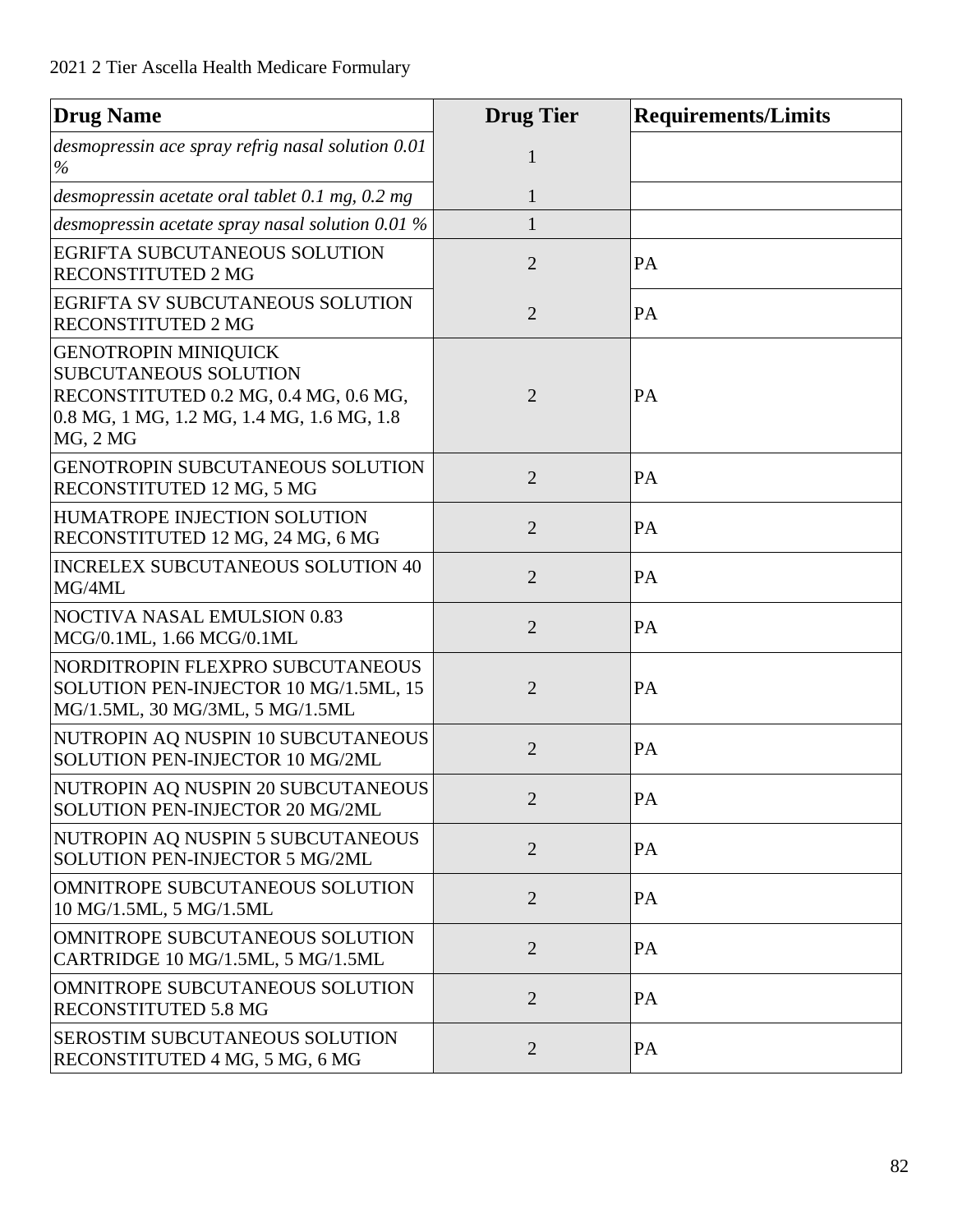| <b>Drug Name</b>                                                                                                                              | <b>Drug Tier</b> | <b>Requirements/Limits</b> |
|-----------------------------------------------------------------------------------------------------------------------------------------------|------------------|----------------------------|
| <b>Hormonal Agents,</b><br><b>Stimulant/Replacement/ Modifying</b><br>(Thyroid) - Treatment Of Thyroid<br><b>Conditions</b>                   |                  |                            |
| <b>Hormonal Agents,</b><br><b>Stimulant/Replacement/ Modifying</b><br>(Thyroid)                                                               |                  |                            |
| LEVO-T ORAL TABLET 100 MCG, 112 MCG,<br>125 MCG, 137 MCG, 150 MCG, 175 MCG, 200<br>MCG, 25 MCG, 300 MCG, 50 MCG, 75 MCG,<br>88 MCG            | $\overline{2}$   |                            |
| levothyroxine sodium oral tablet 100 mcg, 112<br>mcg, 125 mcg, 137 mcg, 150 mcg, 175 mcg, 200<br>mcg, 25 mcg, 300 mcg, 50 mcg, 75 mcg, 88 mcg | $\mathbf{1}$     |                            |
| LEVOXYL ORAL TABLET 100 MCG, 112<br>MCG, 125 MCG, 137 MCG, 150 MCG, 175<br>MCG, 200 MCG, 25 MCG, 50 MCG, 75 MCG,<br>88 MCG                    | $\overline{2}$   |                            |
| liothyronine sodium oral tablet $25$ mcg, $5$ mcg, $50$<br>mcg                                                                                | $\mathbf{1}$     |                            |
| SYNTHROID ORAL TABLET 100 MCG, 112<br>MCG, 125 MCG, 137 MCG, 150 MCG, 175<br>MCG, 200 MCG, 25 MCG, 300 MCG, 50 MCG,<br>75 MCG, 88 MCG         | $\overline{2}$   |                            |
| UNITHROID ORAL TABLET 100 MCG, 112<br>MCG, 125 MCG, 137 MCG, 150 MCG, 175<br>MCG, 200 MCG, 25 MCG, 300 MCG, 50 MCG,<br>75 MCG, 88 MCG         | $\overline{2}$   |                            |
| <b>Hormonal Agents, Suppressant</b><br>(Pituitary) - Treatment Of Or<br><b>Modification Of Pituitary Hormone</b><br><b>Secretion</b>          |                  |                            |
| <b>Hormonal Agents, Suppressant</b><br>(Pituitary)                                                                                            |                  |                            |
| cabergoline oral tablet 0.5 mg                                                                                                                | $\mathbf{1}$     |                            |
| ELIGARD SUBCUTANEOUS KIT 22.5 MG, 30<br>MG, 45 MG, 7.5 MG                                                                                     | $\overline{2}$   | PA                         |
| FIRMAGON (240 MG DOSE)<br><b>SUBCUTANEOUS SOLUTION</b><br>RECONSTITUTED 120 MG/VIAL                                                           | 2                | PA                         |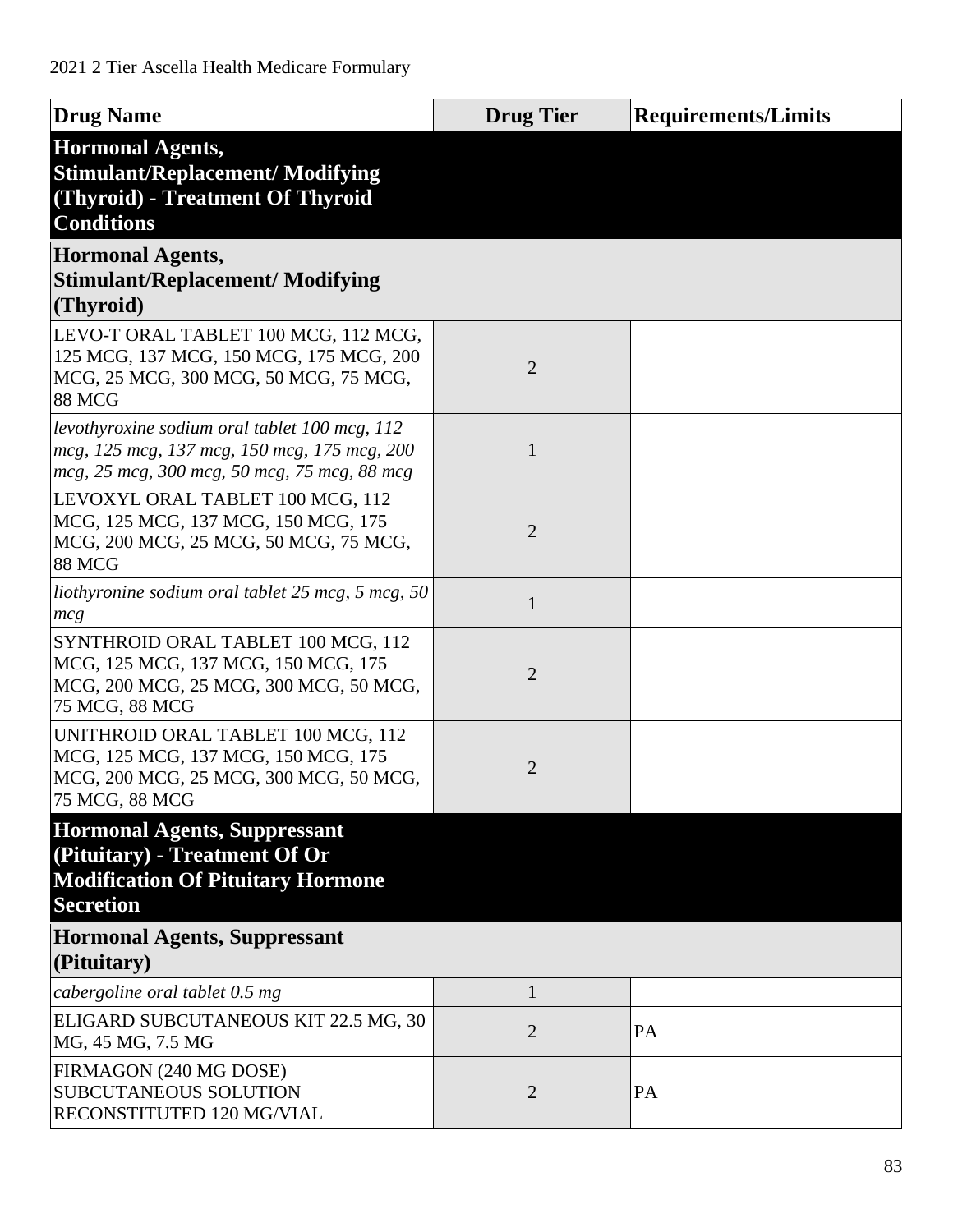| <b>Drug Name</b>                                                                                       | <b>Drug Tier</b> | <b>Requirements/Limits</b> |
|--------------------------------------------------------------------------------------------------------|------------------|----------------------------|
| FIRMAGON SUBCUTANEOUS SOLUTION<br>RECONSTITUTED 120 MG, 80 MG                                          | $\overline{2}$   | PA                         |
| leuprolide acetate injection kit $1 \text{ mg}/0.2 \text{ml}$                                          | $\mathbf{1}$     |                            |
| LUPRON DEPOT (1-MONTH)<br>INTRAMUSCULAR KIT 3.75 MG, 7.5 MG                                            | $\overline{2}$   | PA                         |
| LUPRON DEPOT (3-MONTH)<br>INTRAMUSCULAR KIT 11.25 MG, 22.5 MG                                          | $\overline{2}$   | PA                         |
| LUPRON DEPOT (4-MONTH)<br><b>INTRAMUSCULAR KIT 30 MG</b>                                               | $\overline{2}$   | PA                         |
| LUPRON DEPOT (6-MONTH)<br><b>INTRAMUSCULAR KIT 45 MG</b>                                               | $\overline{2}$   | PA                         |
| LUPRON DEPOT-PED (1-MONTH)<br><b>INTRAMUSCULAR KIT 7.5 MG</b>                                          | $\overline{2}$   | PA                         |
| LUPRON DEPOT-PED (3-MONTH)<br><b>INTRAMUSCULAR KIT 11.25 MG (PED)</b>                                  | $\overline{2}$   | PA                         |
| MYFEMBREE ORAL TABLET 40-1-0.5 MG                                                                      | $\overline{2}$   | PA                         |
| octreotide acetate injection solution 100 mcg/ml,<br>1000 mcg/ml, 200 mcg/ml, 50 mcg/ml, 500<br>mcg/ml | $\mathbf{1}$     | PA                         |
| octreotide acetate subcutaneous solution prefilled<br>syringe 100 mcg/ml, 50 mcg/ml, 500 mcg/ml        | $\mathbf{1}$     | PA                         |
| ORILISSA ORAL TABLET 150 MG, 200 MG                                                                    | $\overline{2}$   | PA                         |
| SIGNIFOR SUBCUTANEOUS SOLUTION 0.3<br>MG/ML, 0.6 MG/ML, 0.9 MG/ML                                      | $\overline{2}$   | PA                         |
| SOMATULINE DEPOT SUBCUTANEOUS<br>SOLUTION 120 MG/0.5ML, 60 MG/0.2ML, 90<br>MG/0.3ML                    | 2                | PA                         |
| SOMAVERT SUBCUTANEOUS SOLUTION<br>RECONSTITUTED 10 MG, 15 MG, 20 MG, 25<br>MG, 30 MG                   | $\overline{2}$   | PA                         |
| SYNAREL NASAL SOLUTION 2 MG/ML                                                                         | $\overline{2}$   | PA                         |
| TRELSTAR MIXJECT INTRAMUSCULAR<br>SUSPENSION RECONSTITUTED 11.25 MG,<br>22.5 MG, 3.75 MG               | $\overline{2}$   | PA                         |
| <b>Hormonal Agents, Suppressant</b>                                                                    |                  |                            |
| (Thyroid) - Treatment For Overactive<br><b>Thyroid</b>                                                 |                  |                            |
| <b>Antithyroid Agents</b>                                                                              |                  |                            |
| methimazole oral tablet 10 mg, 5 mg                                                                    | 1                |                            |
| propylthiouracil oral tablet 50 mg                                                                     | 1                |                            |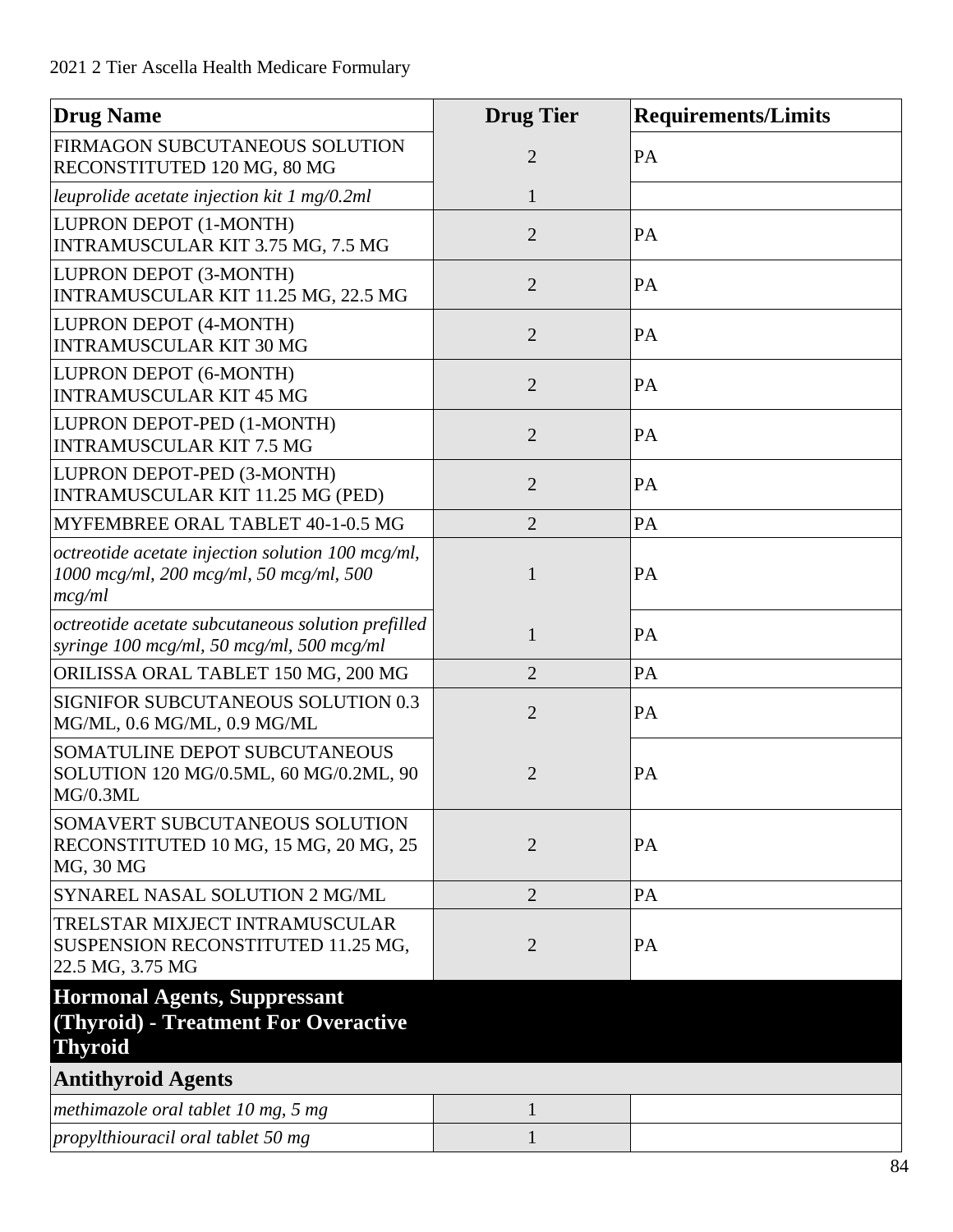| <b>Drug Name</b>                                                                                                  | <b>Drug Tier</b> | <b>Requirements/Limits</b> |
|-------------------------------------------------------------------------------------------------------------------|------------------|----------------------------|
| <b>Immunological Agents - Medications</b><br><b>That Alter The Immune System</b><br><b>Including Vaccinations</b> |                  |                            |
| <b>Angioedema Agents</b>                                                                                          |                  |                            |
| <b>CINRYZE INTRAVENOUS SOLUTION</b><br>RECONSTITUTED 500 UNIT                                                     | $\overline{2}$   | PA                         |
| HAEGARDA SUBCUTANEOUS SOLUTION<br>RECONSTITUTED 2000 UNIT, 3000 UNIT                                              | $\overline{2}$   | PA                         |
| icatibant acetate subcutaneous solution 30<br>mg/3ml                                                              | 1                | PA                         |
| ORLADEYO ORAL CAPSULE 110 MG, 150<br><b>MG</b>                                                                    | $\overline{2}$   | PA                         |
| <b>Immune Suppressants</b>                                                                                        |                  |                            |
| ASTAGRAF XL ORAL CAPSULE EXTENDED<br>RELEASE 24 HOUR 0.5 MG, 1 MG, 5 MG                                           | $\overline{2}$   | B/D                        |
| azathioprine oral tablet 50 mg                                                                                    | 1                | B/D                        |
| CIMZIA PREFILLED SUBCUTANEOUS KIT 2<br><b>X 200 MG/ML</b>                                                         | $\overline{2}$   | PA                         |
| <b>CIMZIA STARTER KIT SUBCUTANEOUS</b><br>KIT 6 X 200 MG/ML                                                       | $\overline{2}$   | PA                         |
| CIMZIA SUBCUTANEOUS KIT 2 X 200 MG                                                                                | $\overline{2}$   | PA                         |
| cyclosporine modified oral capsule 100 mg, 25<br>mg, 50 mg                                                        | 1                | B/D                        |
| cyclosporine modified oral solution 100 mg/ml                                                                     | 1                | B/D                        |
| cyclosporine oral capsule 100 mg, 25 mg                                                                           | 1                | B/D                        |
| ENBREL MINI SUBCUTANEOUS SOLUTION<br><b>CARTRIDGE 50 MG/ML</b>                                                    | $\overline{2}$   | PA                         |
| <b>ENBREL SUBCUTANEOUS SOLUTION 25</b><br>MG/0.5ML                                                                | $\overline{2}$   | PA                         |
| <b>ENBREL SUBCUTANEOUS SOLUTION</b><br>PREFILLED SYRINGE 25 MG/0.5ML, 50<br>MG/ML                                 | $\overline{2}$   | PA                         |
| <b>ENBREL SUBCUTANEOUS SOLUTION</b><br><b>RECONSTITUTED 25 MG</b>                                                 | $\overline{2}$   | PA                         |
| <b>ENBREL SURECLICK SUBCUTANEOUS</b><br>SOLUTION AUTO-INJECTOR 50 MG/ML                                           | $\overline{2}$   | PA                         |
| ENVARSUS XR ORAL TABLET EXTENDED<br>RELEASE 24 HOUR 0.75 MG, 1 MG, 4 MG                                           | $\overline{2}$   | B/D                        |
| everolimus oral tablet $0.25$ mg, $0.5$ mg, $0.75$ mg                                                             | $\mathbf{1}$     | B/D                        |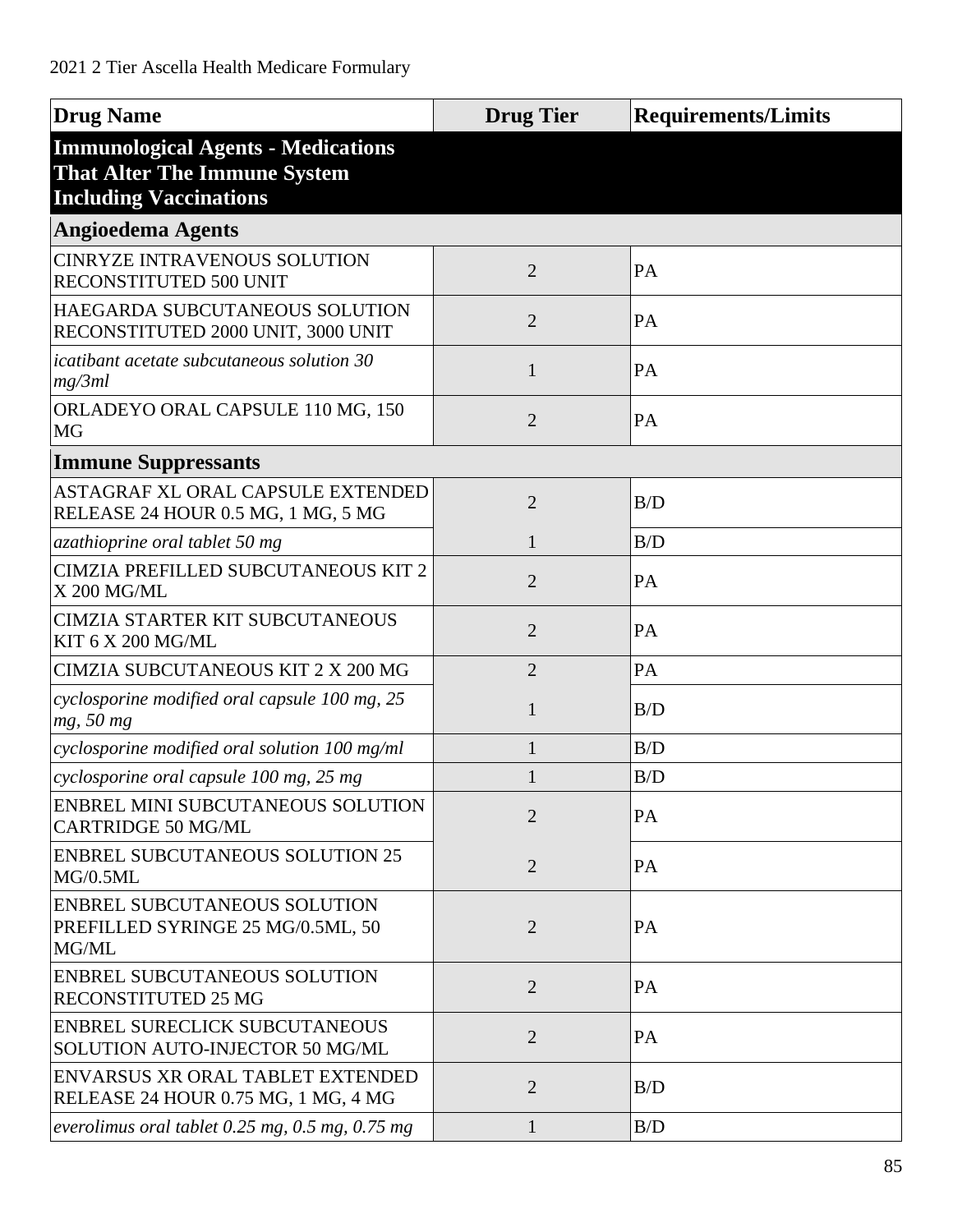| <b>Drug Name</b>                                                                                                                | <b>Drug Tier</b> | <b>Requirements/Limits</b> |
|---------------------------------------------------------------------------------------------------------------------------------|------------------|----------------------------|
| GENGRAF ORAL CAPSULE 100 MG, 25 MG                                                                                              |                  | B/D                        |
| <b>GENGRAF ORAL SOLUTION 100 MG/ML</b>                                                                                          | $\mathbf{1}$     | B/D                        |
| HUMIRA PEDIATRIC CROHNS START<br>SUBCUTANEOUS PREFILLED SYRINGE KIT<br>80 MG/0.8ML, 80 MG/0.8ML & 40MG/0.4ML                    | $\overline{2}$   | PA                         |
| HUMIRA PEN SUBCUTANEOUS PEN-<br>INJECTOR KIT 40 MG/0.4ML, 40 MG/0.8ML,<br>80 MG/0.8ML                                           | $\overline{2}$   | PA                         |
| HUMIRA PEN-CD/UC/HS STARTER<br><b>SUBCUTANEOUS PEN-INJECTOR KIT 40</b><br>MG/0.8ML, 80 MG/0.8ML                                 | $\overline{2}$   | PA                         |
| HUMIRA PEN-PEDIATRIC UC START<br><b>SUBCUTANEOUS PEN-INJECTOR KIT 80</b><br>MG/0.8ML                                            | $\overline{2}$   | PA                         |
| HUMIRA PEN-PS/UV/ADOL HS START<br><b>SUBCUTANEOUS PEN-INJECTOR KIT 40</b><br>MG/0.8ML                                           | $\overline{2}$   | PA                         |
| HUMIRA PEN-PSOR/UVEIT STARTER<br><b>SUBCUTANEOUS PEN-INJECTOR KIT 80</b><br>MG/0.8ML & 40MG/0.4ML                               | $\overline{2}$   | PA                         |
| HUMIRA SUBCUTANEOUS PREFILLED<br>SYRINGE KIT 10 MG/0.1ML, 10 MG/0.2ML,<br>20 MG/0.2ML, 20 MG/0.4ML, 40 MG/0.4ML,<br>40 MG/0.8ML | $\overline{2}$   | PA                         |
| <b>KINERET SUBCUTANEOUS SOLUTION</b><br>PREFILLED SYRINGE 100 MG/0.67ML                                                         | $\overline{2}$   | PA                         |
| LUPKYNIS ORAL CAPSULE 7.9 MG                                                                                                    | $\overline{2}$   | PA                         |
| methotrexate (anti-rheumatic) oral tablet 2.5 mg                                                                                |                  |                            |
| methotrexate oral tablet 2.5 mg                                                                                                 |                  |                            |
| methotrexate sodium (pf) injection solution 50<br>mg/2ml                                                                        | $\mathbf{1}$     |                            |
| methotrexate sodium injection solution 250<br>mg/10ml, 50 mg/2ml                                                                | $\mathbf{1}$     |                            |
| methotrexate sodium oral tablet 2.5 mg                                                                                          | $\mathbf{1}$     |                            |
| mycophenolate mofetil oral capsule 250 mg                                                                                       | $\mathbf{1}$     | B/D                        |
| mycophenolate mofetil oral suspension<br>reconstituted 200 mg/ml                                                                | 1                | B/D                        |
| mycophenolate mofetil oral tablet 500 mg                                                                                        | 1                | B/D                        |
| mycophenolate sodium oral tablet delayed release<br>180 mg, 360 mg                                                              | 1                | B/D                        |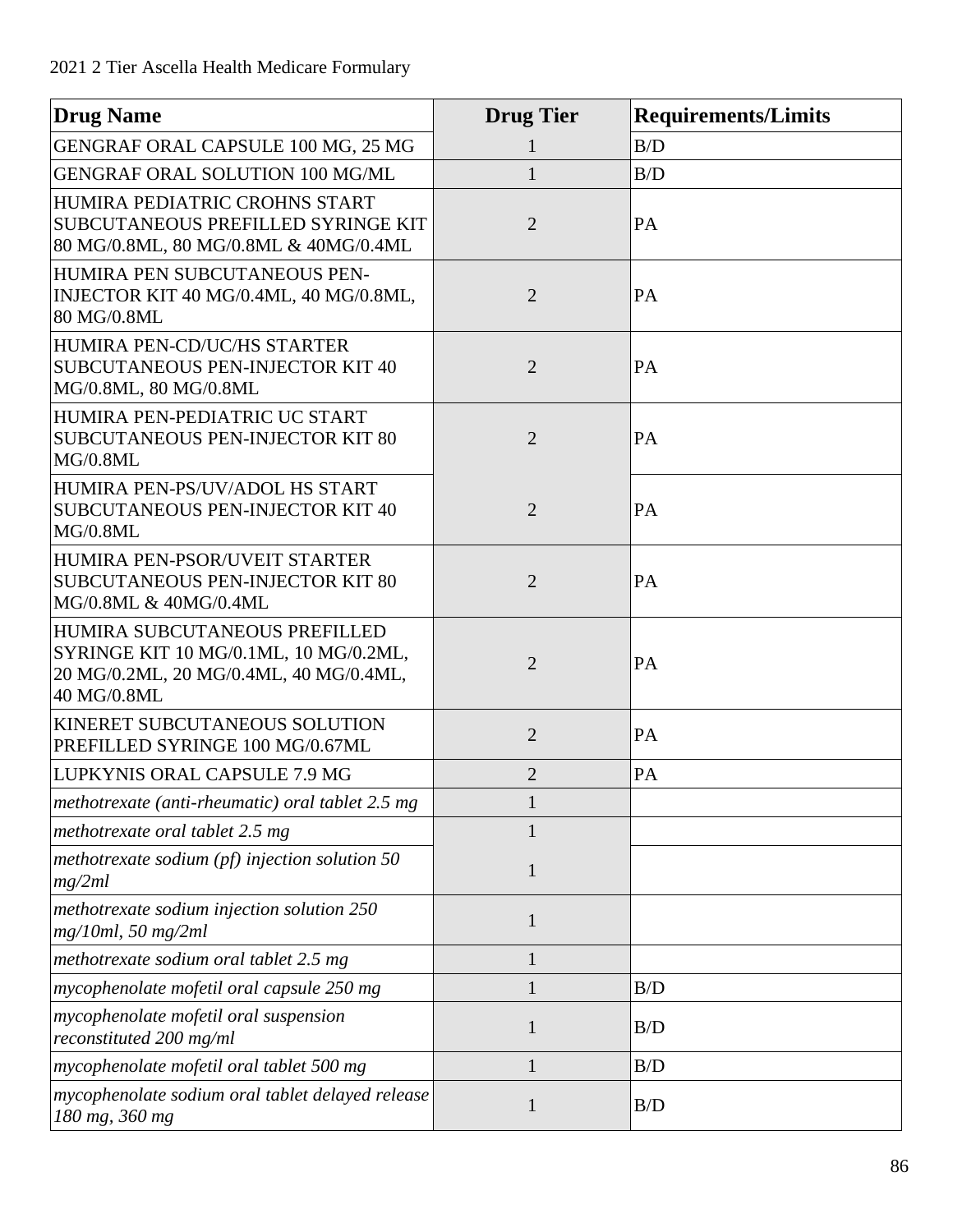| <b>Drug Name</b>                                                                                                   | <b>Drug Tier</b> | <b>Requirements/Limits</b> |
|--------------------------------------------------------------------------------------------------------------------|------------------|----------------------------|
| NULOJIX INTRAVENOUS SOLUTION<br>RECONSTITUTED 250 MG                                                               | $\overline{2}$   | B/D                        |
| ORENCIA CLICKJECT SUBCUTANEOUS<br>SOLUTION AUTO-INJECTOR 125 MG/ML                                                 | $\overline{2}$   | PA                         |
| ORENCIA INTRAVENOUS SOLUTION<br>RECONSTITUTED 250 MG                                                               | $\overline{2}$   | PA                         |
| ORENCIA SUBCUTANEOUS SOLUTION<br>PREFILLED SYRINGE 125 MG/ML, 50<br>MG/0.4ML, 87.5 MG/0.7ML                        | $\overline{2}$   | PA                         |
| penicillamine oral tablet 250 mg                                                                                   | $\mathbf{1}$     | PA                         |
| PROGRAF INTRAVENOUS SOLUTION 5<br>MG/ML                                                                            | $\overline{2}$   | B/D                        |
| PROGRAF ORAL PACKET 0.2 MG, 1 MG                                                                                   | $\overline{2}$   | B/D                        |
| RENFLEXIS INTRAVENOUS SOLUTION<br>RECONSTITUTED 100 MG                                                             | $\overline{2}$   | PA                         |
| REZUROCK ORAL TABLET 200 MG                                                                                        | $\overline{2}$   | PA                         |
| SANDIMMUNE ORAL SOLUTION 100<br>MG/ML                                                                              | $\overline{2}$   | B/D                        |
| SIMPONI SUBCUTANEOUS SOLUTION<br>AUTO-INJECTOR 100 MG/ML, 50 MG/0.5ML                                              | $\overline{2}$   | PA                         |
| SIMPONI SUBCUTANEOUS SOLUTION<br>PREFILLED SYRINGE 100 MG/ML, 50<br>MG/0.5ML                                       | $\overline{2}$   | PA                         |
| sirolimus oral solution $1$ mg/ml                                                                                  | $\mathbf{1}$     | B/D                        |
| sirolimus oral tablet 0.5 mg, 1 mg, 2 mg                                                                           | $\mathbf{1}$     | B/D                        |
| tacrolimus oral capsule $0.5$ mg, 1 mg, 5 mg                                                                       | $\mathbf{1}$     | B/D                        |
| <b>XATMEP ORAL SOLUTION 2.5 MG/ML</b>                                                                              | $\overline{2}$   | PA                         |
| ZORTRESS ORAL TABLET 1 MG                                                                                          | $\overline{2}$   | B/D                        |
| Immunoglobulins                                                                                                    |                  |                            |
| FLEBOGAMMA DIF INTRAVENOUS<br><b>SOLUTION 5 GM/50ML</b>                                                            | $\overline{2}$   | B/D                        |
| <b>GAMMAGARD INJECTION SOLUTION 1</b><br>GM/10ML, 10 GM/100ML, 2.5 GM/25ML, 20<br>GM/200ML, 30 GM/300ML, 5 GM/50ML | $\overline{2}$   | B/D                        |
| <b>GAMMAGARD S/D LESS IGA</b><br><b>INTRAVENOUS SOLUTION</b><br>RECONSTITUTED 10 GM, 5 GM                          | $\overline{2}$   | B/D                        |
| <b>GAMMAKED INJECTION SOLUTION 1</b><br>GM/10ML                                                                    | $\overline{2}$   | B/D                        |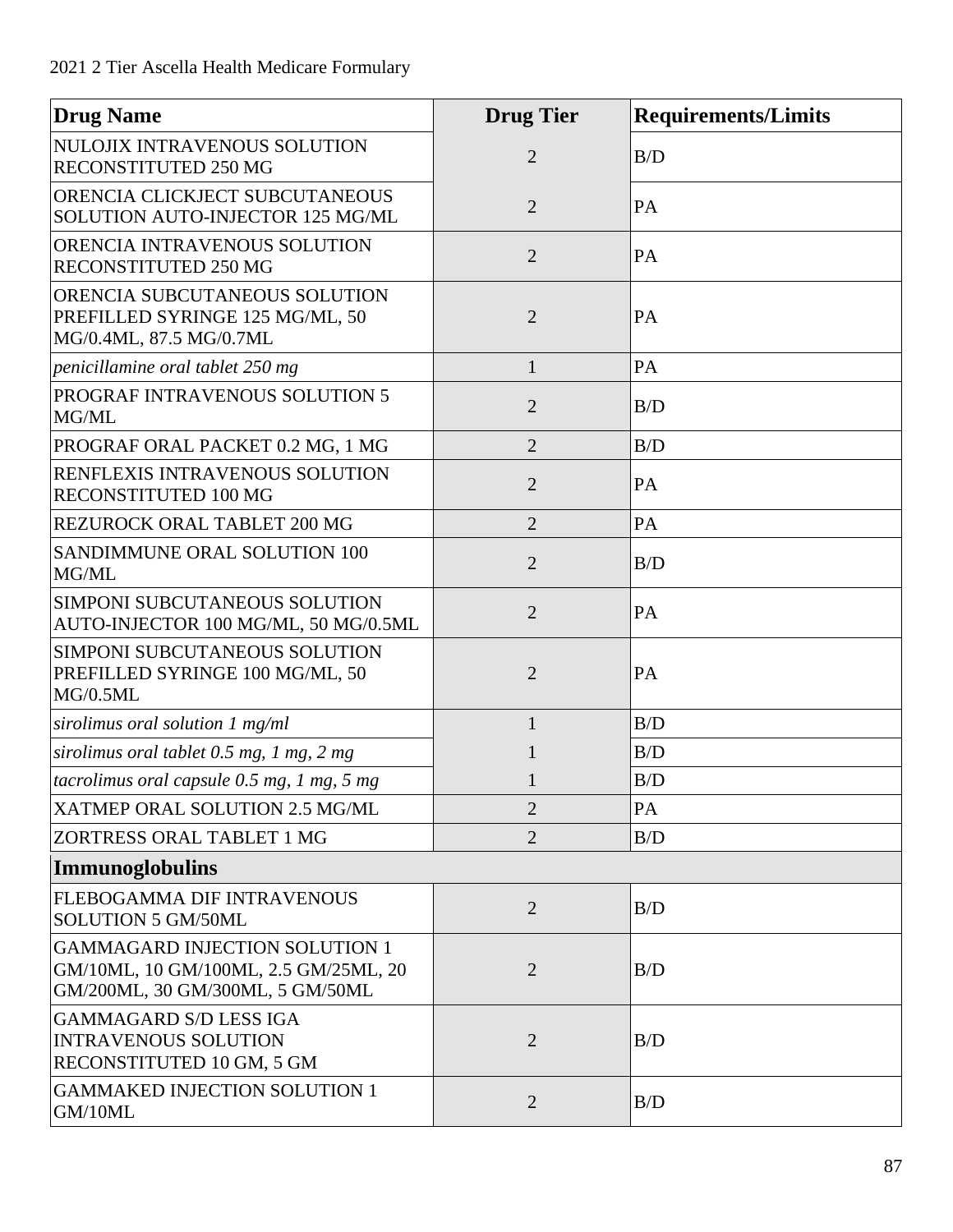| <b>Drug Name</b>                                                                                | <b>Drug Tier</b> | <b>Requirements/Limits</b> |
|-------------------------------------------------------------------------------------------------|------------------|----------------------------|
| <b>GAMMAPLEX INTRAVENOUS SOLUTION</b><br>10 GM/100ML, 10 GM/200ML, 20 GM/200ML,<br>5 GM/50ML    | $\overline{2}$   | B/D                        |
| <b>GAMUNEX-C INJECTION SOLUTION 1</b><br>GM/10ML                                                | $\overline{2}$   | B/D                        |
| PRIVIGEN INTRAVENOUS SOLUTION 10<br>GM/100ML, 20 GM/200ML, 40 GM/400ML, 5<br>GM/50ML            | $\overline{2}$   | B/D                        |
| <b>Immunomodulators</b>                                                                         |                  |                            |
| <b>ACTEMRA ACTPEN SUBCUTANEOUS</b><br>SOLUTION AUTO-INJECTOR 162 MG/0.9ML                       | $\overline{2}$   | PA                         |
| <b>ACTEMRA SUBCUTANEOUS SOLUTION</b><br>PREFILLED SYRINGE 162 MG/0.9ML                          | $\overline{2}$   | PA                         |
| ACTIMMUNE SUBCUTANEOUS SOLUTION<br>2000000 UNIT/0.5ML                                           | $\overline{2}$   | PA                         |
| ARCALYST SUBCUTANEOUS SOLUTION<br>RECONSTITUTED 220 MG                                          | $\overline{2}$   | PA                         |
| <b>BENLYSTA SUBCUTANEOUS SOLUTION</b><br>AUTO-INJECTOR 200 MG/ML                                | $\overline{2}$   | PA                         |
| BENLYSTA SUBCUTANEOUS SOLUTION<br>PREFILLED SYRINGE 200 MG/ML                                   | $\overline{2}$   | PA                         |
| <b>COSENTYX (300 MG DOSE)</b><br>SUBCUTANEOUS SOLUTION PREFILLED<br>SYRINGE 150 MG/ML           | $\overline{2}$   | PA                         |
| <b>COSENTYX SENSOREADY (300 MG)</b><br>SUBCUTANEOUS SOLUTION AUTO-<br><b>INJECTOR 150 MG/ML</b> | $\overline{2}$   | PA                         |
| <b>COSENTYX SENSOREADY PEN</b><br>SUBCUTANEOUS SOLUTION AUTO-<br><b>INJECTOR 150 MG/ML</b>      | $\overline{2}$   | PA                         |
| COSENTYX SUBCUTANEOUS SOLUTION<br>PREFILLED SYRINGE 150 MG/ML, 75<br>MG/0.5ML                   | $\overline{2}$   | PA                         |
| leflunomide oral tablet 10 mg, 20 mg                                                            | $\mathbf{1}$     |                            |
| NUCALA SUBCUTANEOUS SOLUTION<br>AUTO-INJECTOR 100 MG/ML                                         | $\overline{2}$   | PA                         |
| NUCALA SUBCUTANEOUS SOLUTION<br>PREFILLED SYRINGE 100 MG/ML                                     | $\overline{2}$   | PA                         |
| NUCALA SUBCUTANEOUS SOLUTION<br>RECONSTITUTED 100 MG                                            | $\overline{2}$   | PA                         |
| OTEZLA ORAL TABLET 30 MG                                                                        | $\overline{2}$   | PA                         |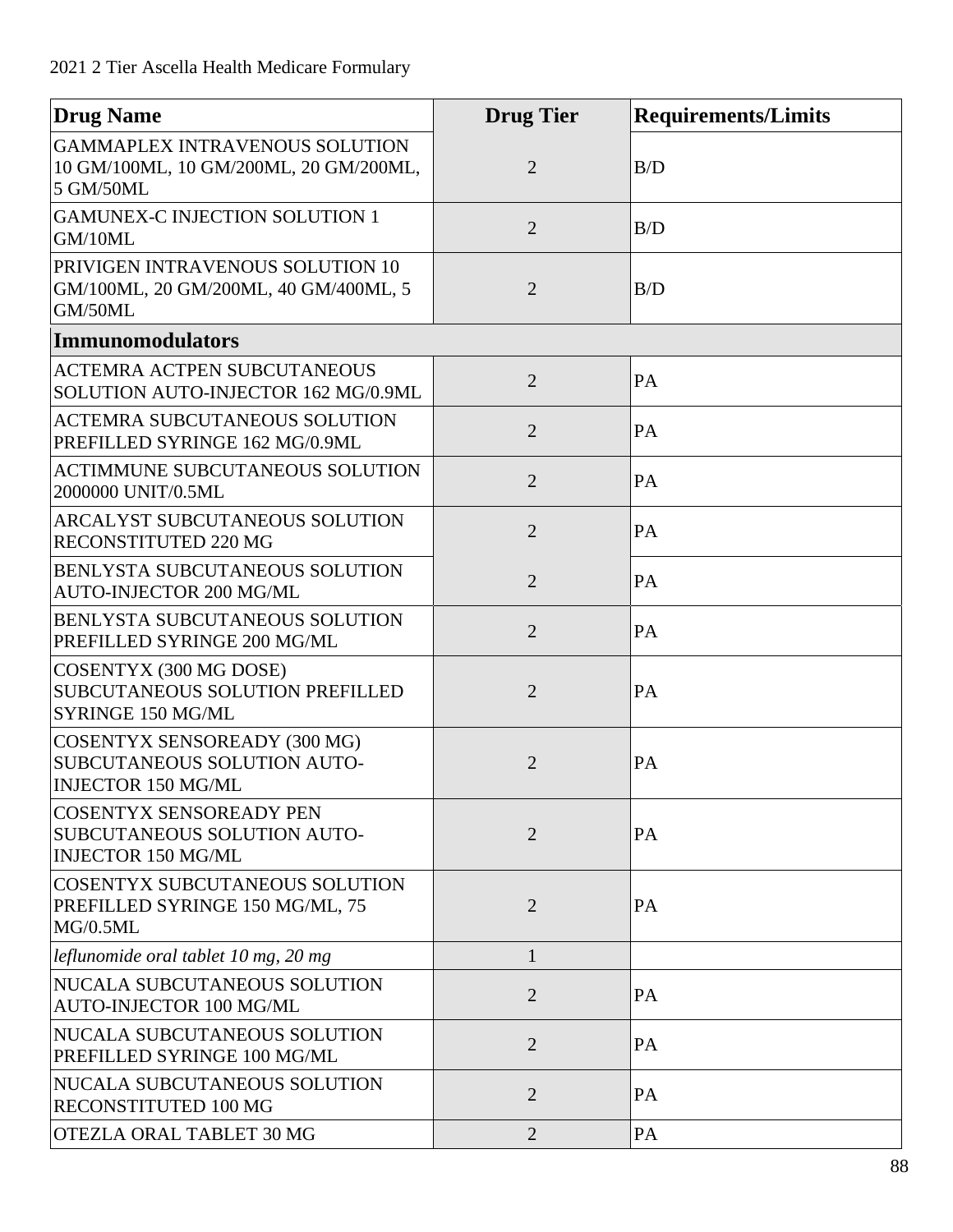| <b>Drug Name</b>                                                                               | <b>Drug Tier</b> | <b>Requirements/Limits</b> |
|------------------------------------------------------------------------------------------------|------------------|----------------------------|
| OTEZLA ORAL TABLET THERAPY PACK 10<br>$\&$ 20 $\&$ 30 MG                                       | $\overline{2}$   | PA                         |
| STELARA SUBCUTANEOUS SOLUTION 45<br>MG/0.5ML                                                   | $\overline{2}$   | PA                         |
| STELARA SUBCUTANEOUS SOLUTION<br>PREFILLED SYRINGE 45 MG/0.5ML, 90<br>MG/ML                    | $\overline{2}$   | PA                         |
| XELJANZ ORAL SOLUTION 1 MG/ML                                                                  | $\overline{2}$   | PA                         |
| XELJANZ ORAL TABLET 10 MG, 5 MG                                                                | $\overline{2}$   | PA                         |
| XELJANZ XR ORAL TABLET EXTENDED<br>RELEASE 24 HOUR 11 MG, 22 MG                                | $\overline{2}$   | PA                         |
| <b>XOLAIR SUBCUTANEOUS SOLUTION</b><br>PREFILLED SYRINGE 150 MG/ML, 75<br>MG/0.5ML             | $\overline{2}$   | PA                         |
| <b>XOLAIR SUBCUTANEOUS SOLUTION</b><br>RECONSTITUTED 150 MG                                    | $\overline{2}$   | PA                         |
| <b>Vaccines</b>                                                                                |                  |                            |
| <b>ACTHIB INTRAMUSCULAR SOLUTION</b><br><b>RECONSTITUTED</b>                                   | $\overline{2}$   |                            |
| ADACEL INTRAMUSCULAR SUSPENSION<br>5-2-15.5 (PREFILLED SYRINGE), 5-2-15.5 LF-<br>MCG/0.5       | $\overline{2}$   |                            |
| bcg vaccine injection injectable                                                               | $\overline{2}$   |                            |
| BEXSERO INTRAMUSCULAR SUSPENSION<br><b>PREFILLED SYRINGE</b>                                   | $\overline{2}$   |                            |
| <b>BOOSTRIX INTRAMUSCULAR</b><br>SUSPENSION 5-2.5-18.5 LF-MCG/0.5                              | $\overline{2}$   |                            |
| <b>BOOSTRIX INTRAMUSCULAR</b><br><b>SUSPENSION PREFILLED SYRINGE 5-2.5-</b><br>18.5 LF-MCG/0.5 | $\overline{2}$   |                            |
| DAPTACEL INTRAMUSCULAR<br>SUSPENSION 23-15-5                                                   | $\overline{2}$   |                            |
| diphtheria-tetanus toxoids dt intramuscular<br>suspension $25-5$ lfu/0.5ml                     | $\mathbf{1}$     |                            |
| <b>ENGERIX-B INJECTION SUSPENSION 10</b><br>MCG/0.5ML, 20 MCG/ML                               | $\overline{2}$   | B/D                        |
| <b>GARDASIL 9 INTRAMUSCULAR</b><br><b>SUSPENSION</b>                                           | $\overline{2}$   |                            |
| <b>GARDASIL 9 INTRAMUSCULAR</b><br>SUSPENSION PREFILLED SYRINGE                                | $\overline{2}$   |                            |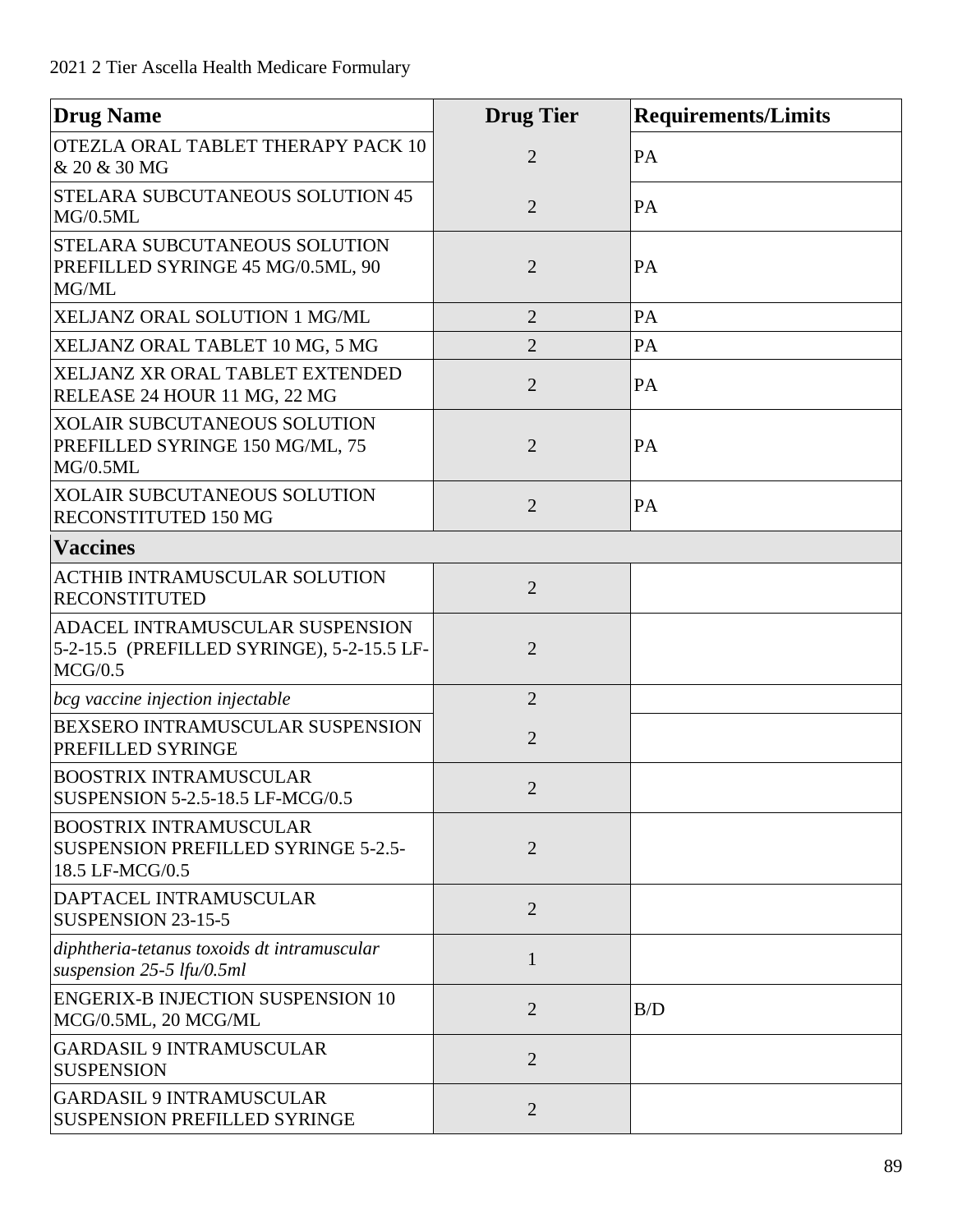| <b>Drug Name</b>                                                                                           | <b>Drug Tier</b> | <b>Requirements/Limits</b> |
|------------------------------------------------------------------------------------------------------------|------------------|----------------------------|
| HAVRIX INTRAMUSCULAR SUSPENSION<br>1440 EL U/ML, 720 EL U/0.5ML                                            | $\overline{2}$   |                            |
| <b>HEPLISAV-B INTRAMUSCULAR SOLUTION</b><br>PREFILLED SYRINGE 20 MCG/0.5ML                                 | $\overline{2}$   | B/D                        |
| <b>HIBERIX INJECTION SOLUTION</b><br><b>RECONSTITUTED 10 MCG</b>                                           | $\overline{2}$   |                            |
| <b>IMOVAX RABIES INTRAMUSCULAR</b><br><b>INJECTABLE 2.5 UNIT/ML</b>                                        | $\overline{2}$   |                            |
| <b>INFANRIX INTRAMUSCULAR SUSPENSION</b><br>$25 - 58 - 10$                                                 | $\overline{2}$   |                            |
| <b>IPOL INJECTION INJECTABLE</b>                                                                           | $\overline{2}$   |                            |
| IXIARO INTRAMUSCULAR SUSPENSION                                                                            | $\overline{2}$   |                            |
| KINRIX INTRAMUSCULAR SUSPENSION<br><b>INJECTION 0.5 ML</b>                                                 | $\overline{2}$   |                            |
| KINRIX INTRAMUSCULAR SUSPENSION<br>PREFILLED SYRINGE 0.5 ML                                                | $\overline{2}$   |                            |
| MENACTRA INTRAMUSCULAR SOLUTION                                                                            | $\overline{2}$   |                            |
| MENQUADFI INTRAMUSCULAR SOLUTION                                                                           | $\overline{2}$   |                            |
| MENVEO INTRAMUSCULAR SOLUTION<br><b>RECONSTITUTED</b>                                                      | $\overline{2}$   |                            |
| M-M-R II INJECTION SOLUTION<br><b>RECONSTITUTED</b>                                                        | $\overline{2}$   |                            |
| PEDIARIX INTRAMUSCULAR SUSPENSION                                                                          | $\overline{2}$   |                            |
| PEDVAX HIB INTRAMUSCULAR<br>SUSPENSION 7.5 MCG/0.5ML                                                       | $\overline{2}$   |                            |
| PENTACEL INTRAMUSCULAR<br><b>SUSPENSION RECONSTITUTED</b>                                                  |                  |                            |
| PROQUAD SUBCUTANEOUS SUSPENSION<br><b>RECONSTITUTED</b>                                                    | $\overline{2}$   |                            |
| QUADRACEL INTRAMUSCULAR<br><b>SUSPENSION</b>                                                               | $\overline{2}$   |                            |
| <b>RABAVERT INTRAMUSCULAR</b><br><b>SUSPENSION RECONSTITUTED</b>                                           | $\overline{2}$   |                            |
| <b>RECOMBIVAX HB INJECTION SUSPENSION</b><br>10 MCG/ML, 10 MCG/ML (1ML SYRINGE), 40<br>MCG/ML, 5 MCG/0.5ML | $\overline{2}$   | B/D                        |
| <b>ROTARIX ORAL SUSPENSION</b><br><b>RECONSTITUTED</b>                                                     | $\overline{2}$   |                            |
| <b>ROTATEQ ORAL SOLUTION</b>                                                                               | $\overline{2}$   |                            |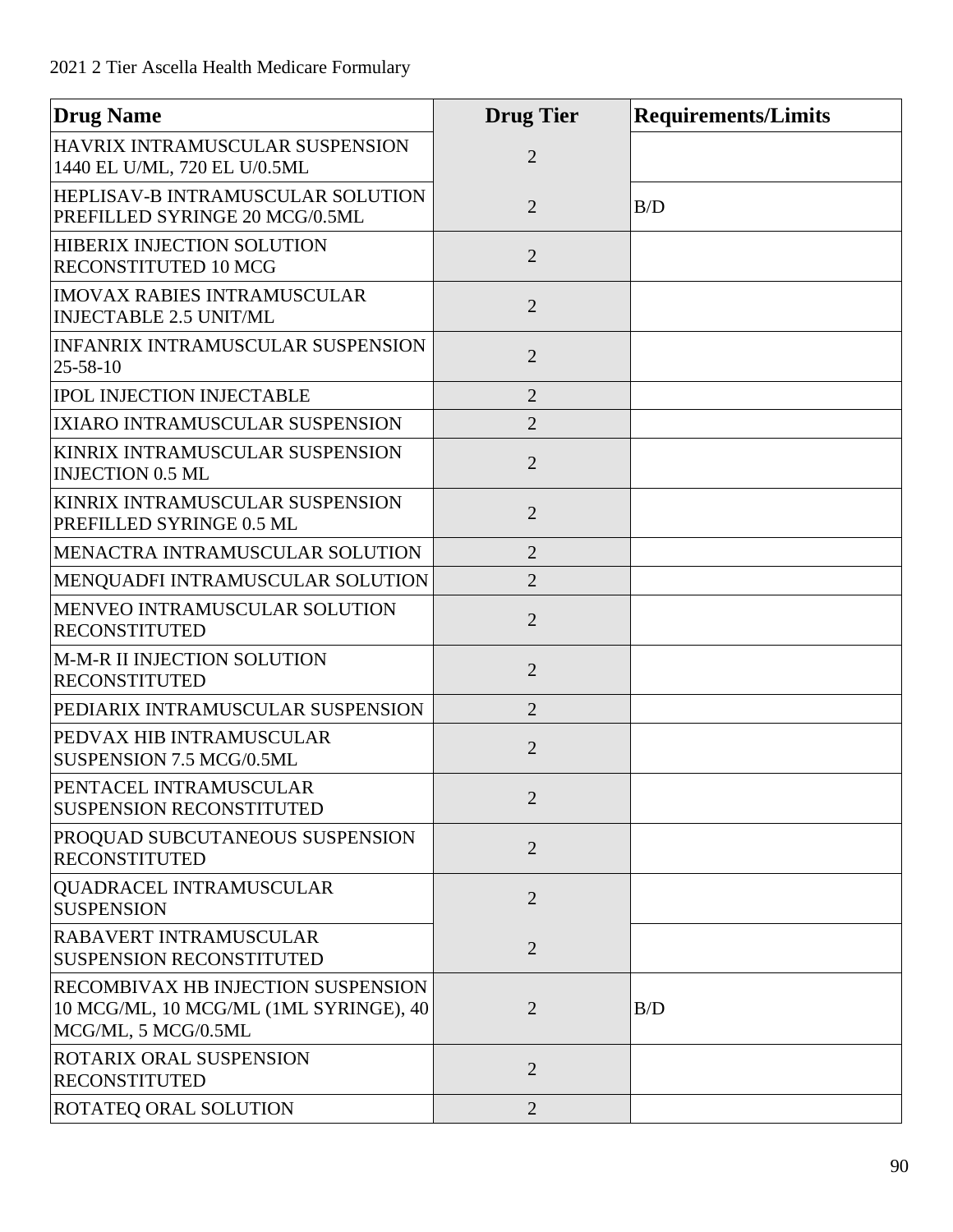| <b>Drug Name</b>                                                                                                                             | <b>Drug Tier</b> | <b>Requirements/Limits</b> |
|----------------------------------------------------------------------------------------------------------------------------------------------|------------------|----------------------------|
| SHINGRIX INTRAMUSCULAR SUSPENSION<br>RECONSTITUTED 50 MCG/0.5ML                                                                              | $\overline{2}$   | QL (2 EA per 999 days)     |
| TDVAX INTRAMUSCULAR SUSPENSION 2-<br>2 LF/0.5ML                                                                                              | $\overline{2}$   |                            |
| TENIVAC INTRAMUSCULAR INJECTABLE<br>$5-2$ LFU                                                                                                | $\overline{2}$   |                            |
| tetanus-diphtheria toxoids td intramuscular<br>suspension $2-2$ lf/0.5ml                                                                     | $\overline{2}$   |                            |
| TICE BCG INTRAVESICAL SUSPENSION<br><b>RECONSTITUTED 50 MG</b>                                                                               | $\overline{2}$   |                            |
| TRUMENBA INTRAMUSCULAR<br><b>SUSPENSION PREFILLED SYRINGE</b>                                                                                | $\overline{2}$   |                            |
| TWINRIX INTRAMUSCULAR SUSPENSION<br>720-20                                                                                                   | $\overline{2}$   |                            |
| TWINRIX INTRAMUSCULAR SUSPENSION<br>PREFILLED SYRINGE 720-20 ELU-MCG/ML                                                                      | $\overline{2}$   |                            |
| TYPHIM VI INTRAMUSCULAR SOLUTION<br>25 MCG/0.5ML, 25 MCG/0.5ML (0.5ML<br>SYRINGE)                                                            | $\overline{2}$   |                            |
| VAQTA INTRAMUSCULAR SUSPENSION 25<br>UNIT/0.5ML, 25 UNIT/0.5ML 0.5 ML, 50<br>UNIT/ML, 50 UNIT/ML 1 ML                                        | $\overline{2}$   |                            |
| <b>VARIVAX SUBCUTANEOUS INJECTABLE</b><br>1350 PFU/0.5ML                                                                                     | $\overline{2}$   |                            |
| <b>VARIZIG INTRAMUSCULAR SOLUTION 125</b><br>UNIT/1.2ML                                                                                      | $\overline{2}$   |                            |
| <b>VARIZIG INTRAMUSCULAR SOLUTION</b><br><b>RECONSTITUTED 125 UNIT</b>                                                                       | 2                |                            |
| VAXCHORA ORAL SUSPENSION<br><b>RECONSTITUTED</b>                                                                                             | $\overline{2}$   |                            |
| <b>VAXELIS INTRAMUSCULAR SUSPENSION</b>                                                                                                      | $\overline{2}$   |                            |
| <b>VAXELIS INTRAMUSCULAR SUSPENSION</b><br>PREFILLED SYRINGE                                                                                 | $\overline{2}$   |                            |
| YF-VAX SUBCUTANEOUS INJECTABLE                                                                                                               | $\overline{2}$   |                            |
| ZOSTAVAX SUBCUTANEOUS SUSPENSION<br>RECONSTITUTED 19400 UNT/0.65ML                                                                           | $\overline{2}$   | QL (1 EA per 999 days)     |
| <b>Inflammatory Bowel Disease Agents -</b><br><b>Treatment Of Ulcerative Colitis Or</b><br><b>Crohn's Disease</b><br><b>Aminosalicylates</b> |                  |                            |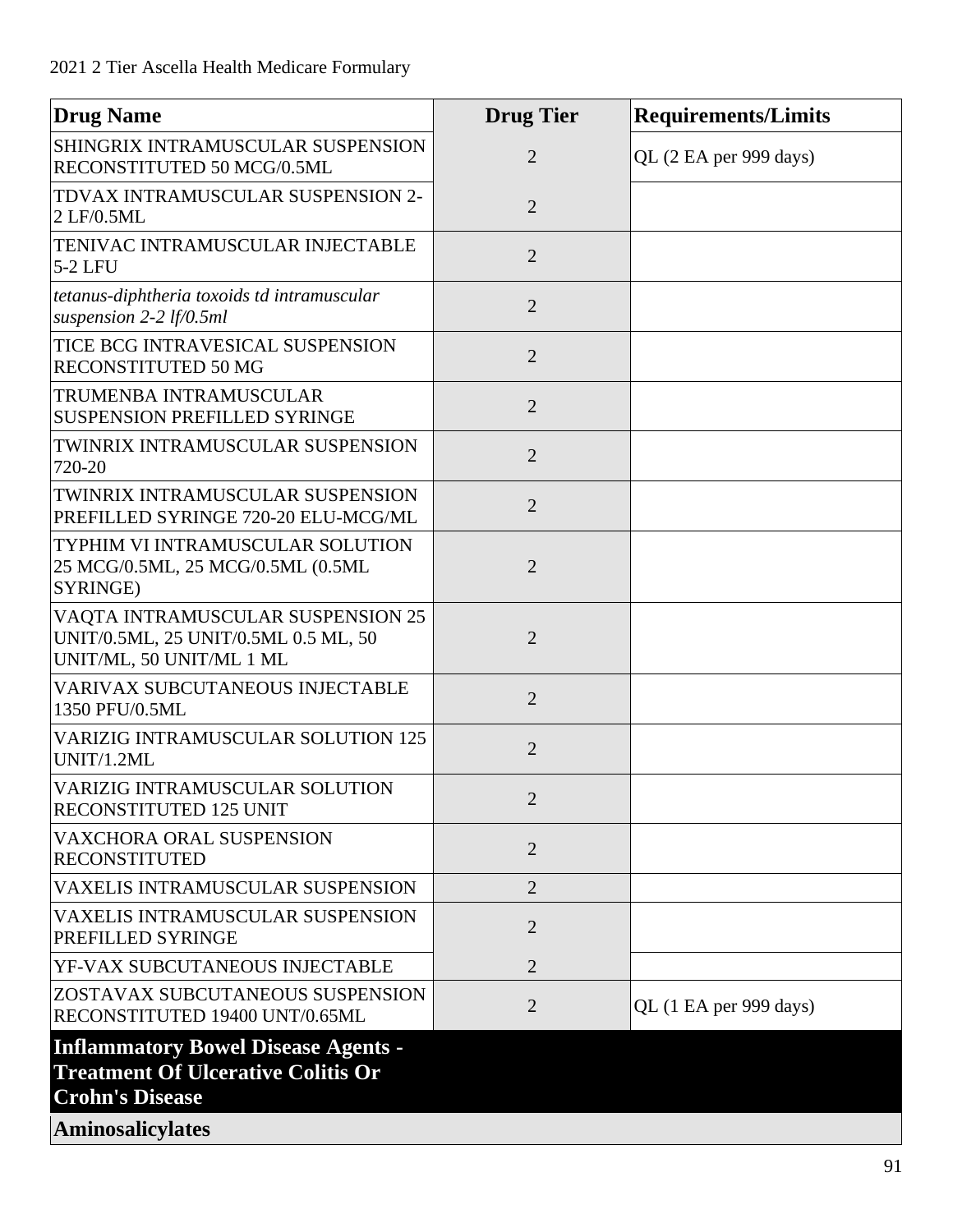| <b>Drug Name</b>                                                                                             | <b>Drug Tier</b> | <b>Requirements/Limits</b> |
|--------------------------------------------------------------------------------------------------------------|------------------|----------------------------|
| balsalazide disodium oral capsule 750 mg                                                                     |                  |                            |
| DIPENTUM ORAL CAPSULE 250 MG                                                                                 | $\overline{2}$   |                            |
| mesalamine oral capsule delayed release 400 mg                                                               |                  |                            |
| mesalamine oral tablet delayed release 1.2 gm                                                                | 1                |                            |
| mesalamine rectal enema 4 gm                                                                                 |                  |                            |
| mesalamine rectal suppository 1000 mg                                                                        | 1                |                            |
| mesalamine-cleanser rectal kit 4 gm                                                                          | 1                |                            |
| sulfasalazine oral tablet 500 mg                                                                             | 1                |                            |
| sulfasalazine oral tablet delayed release 500 mg                                                             | $\mathbf{1}$     |                            |
| <b>Glucocorticoids</b>                                                                                       |                  |                            |
| budesonide er oral tablet extended release 24<br>hour 9 mg                                                   | $\mathbf{1}$     | PA                         |
| budesonide oral capsule delayed release particles<br>3 <sub>mg</sub>                                         | 1                |                            |
| hydrocortisone rectal enema 100 mg/60ml                                                                      | 1                |                            |
| methylprednisolone oral tablet 16 mg, 32 mg, 4<br>mg, 8 mg                                                   | 1                |                            |
| <b>Metabolic Bone Disease Agents -</b><br><b>Treatment Of Bone Diseases Including</b><br><b>Osteoporosis</b> |                  |                            |
| <b>Metabolic Bone Disease Agents</b>                                                                         |                  |                            |
| alendronate sodium oral tablet 10 mg, 35 mg, 40<br>mg, 5 mg, 70 mg                                           | 1                |                            |
| calcitonin (salmon) nasal solution 200 unit/act                                                              | 1                |                            |
| cinacalcet hcl oral tablet 30 mg, 60 mg                                                                      | $\mathbf{1}$     | QL (60 EA per 30 days)     |
| cinacalcet hcl oral tablet 90 mg                                                                             | $\mathbf{1}$     | QL (120 EA per 30 days)    |
| doxercalciferol oral capsule 0.5 mcg, 1 mcg, 2.5<br>mcg                                                      | $\mathbf{1}$     |                            |
| FORTEO SUBCUTANEOUS SOLUTION PEN-<br>INJECTOR 620 MCG/2.48ML                                                 | $\overline{2}$   | PA                         |
| ibandronate sodium oral tablet 150 mg                                                                        | $\mathbf{1}$     |                            |
| NATPARA SUBCUTANEOUS CARTRIDGE<br>100 MCG, 25 MCG, 50 MCG, 75 MCG                                            | $\overline{2}$   | PA                         |
| PROLIA SUBCUTANEOUS SOLUTION<br>PREFILLED SYRINGE 60 MG/ML                                                   | $\overline{2}$   | PA                         |
| risedronate sodium oral tablet $150$ mg, $30$ mg, $35$<br>mg, 35 mg (12 pack), 35 mg (4 pack), 5 mg          | $\mathbf{1}$     |                            |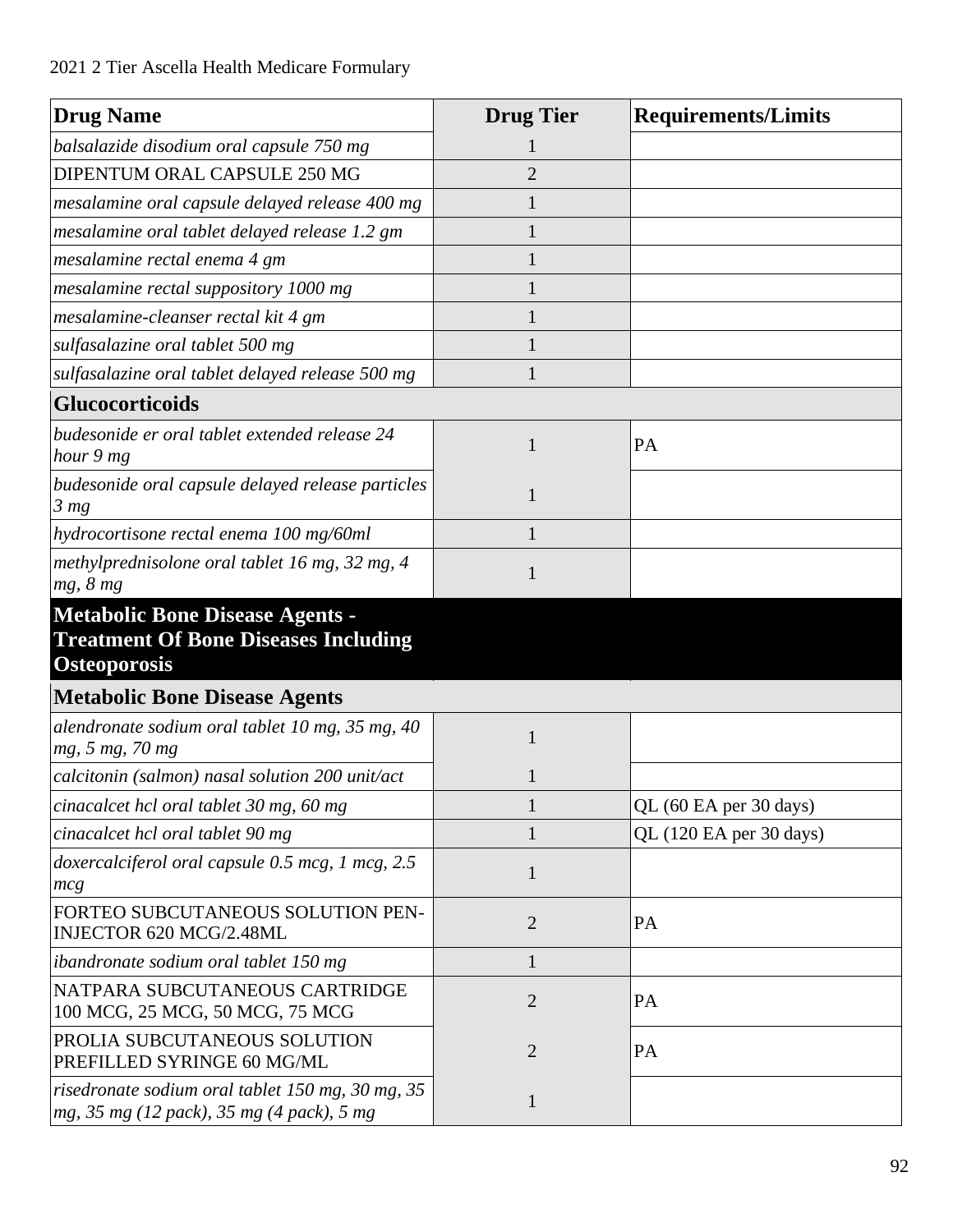| <b>Drug Name</b>                                                                     | <b>Drug Tier</b> | <b>Requirements/Limits</b> |
|--------------------------------------------------------------------------------------|------------------|----------------------------|
| TYMLOS SUBCUTANEOUS SOLUTION PEN-<br>INJECTOR 3120 MCG/1.56ML                        | $\overline{2}$   | PA                         |
| XGEVA SUBCUTANEOUS SOLUTION 120<br>MG/1.7ML                                          | $\overline{2}$   | PA                         |
| <b>Ophthalmic Agents - Treatment Of Eye</b><br><b>Conditions</b>                     |                  |                            |
| <b>Ophthalmic Prostaglandin And</b>                                                  |                  |                            |
| <b>Prostamide Analogs</b>                                                            |                  |                            |
| latanoprost ophthalmic solution $0.005\%$                                            | $\mathbf{1}$     |                            |
| LUMIGAN OPHTHALMIC SOLUTION 0.01 %                                                   | $\overline{2}$   |                            |
| travoprost (bak free) ophthalmic solution 0.004 %                                    | $\mathbf{1}$     |                            |
| travoprost ophthalmic solution $0.004\%$                                             | 1                |                            |
| <b>Ophthalmic Agents, Other</b>                                                      |                  |                            |
| <b>BEOVU INTRAVITREAL SOLUTION 6</b><br><b>MG/0.05ML</b>                             | $\overline{2}$   | PA                         |
| bevacizumab intraocular solution prefilled<br>syringe 2.75 mg/0.11ml, 3.75 mg/0.15ml | $\mathbf{1}$     |                            |
| bevacizumab intravitreal solution prefilled<br>syringe $3.25$ mg/0.13ml              | $\mathbf{1}$     |                            |
| <b>CYSTARAN OPHTHALMIC SOLUTION 0.44</b><br>$\%$                                     | $\overline{2}$   |                            |
| <b>EYLEA INTRAVITREAL SOLUTION 2</b><br><b>MG/0.05ML</b>                             | $\overline{2}$   | PA                         |
| EYLEA INTRAVITREAL SOLUTION<br>PREFILLED SYRINGE 2 MG/0.05ML                         | $\overline{2}$   | PA                         |
| LUCENTIS INTRAVITREAL SOLUTION 0.3<br>MG/0.05ML, 0.5 MG/0.05ML                       | $\overline{2}$   | PA                         |
| LUCENTIS INTRAVITREAL SOLUTION<br>PREFILLED SYRINGE 0.3 MG/0.05ML, 0.5<br>MG/0.05ML  | $\overline{2}$   | PA                         |
| MACUGEN INTRAOCULAR SOLUTION 0.3<br>MG                                               | $\overline{2}$   | PA                         |
| NATACYN OPHTHALMIC SUSPENSION 5 %                                                    | $\overline{2}$   |                            |
| OXERVATE OPHTHALMIC SOLUTION 0.002<br>$\%$                                           | $\overline{2}$   | PA                         |
| proparacaine hcl ophthalmic solution $0.5\%$                                         | $\mathbf{1}$     |                            |
| RESTASIS OPHTHALMIC EMULSION 0.05 %                                                  | $\overline{2}$   | QL (60 EA per 30 days)     |
| sulfacetamide-prednisolone ophthalmic solution<br>$10 - 0.23%$                       | $\mathbf{1}$     |                            |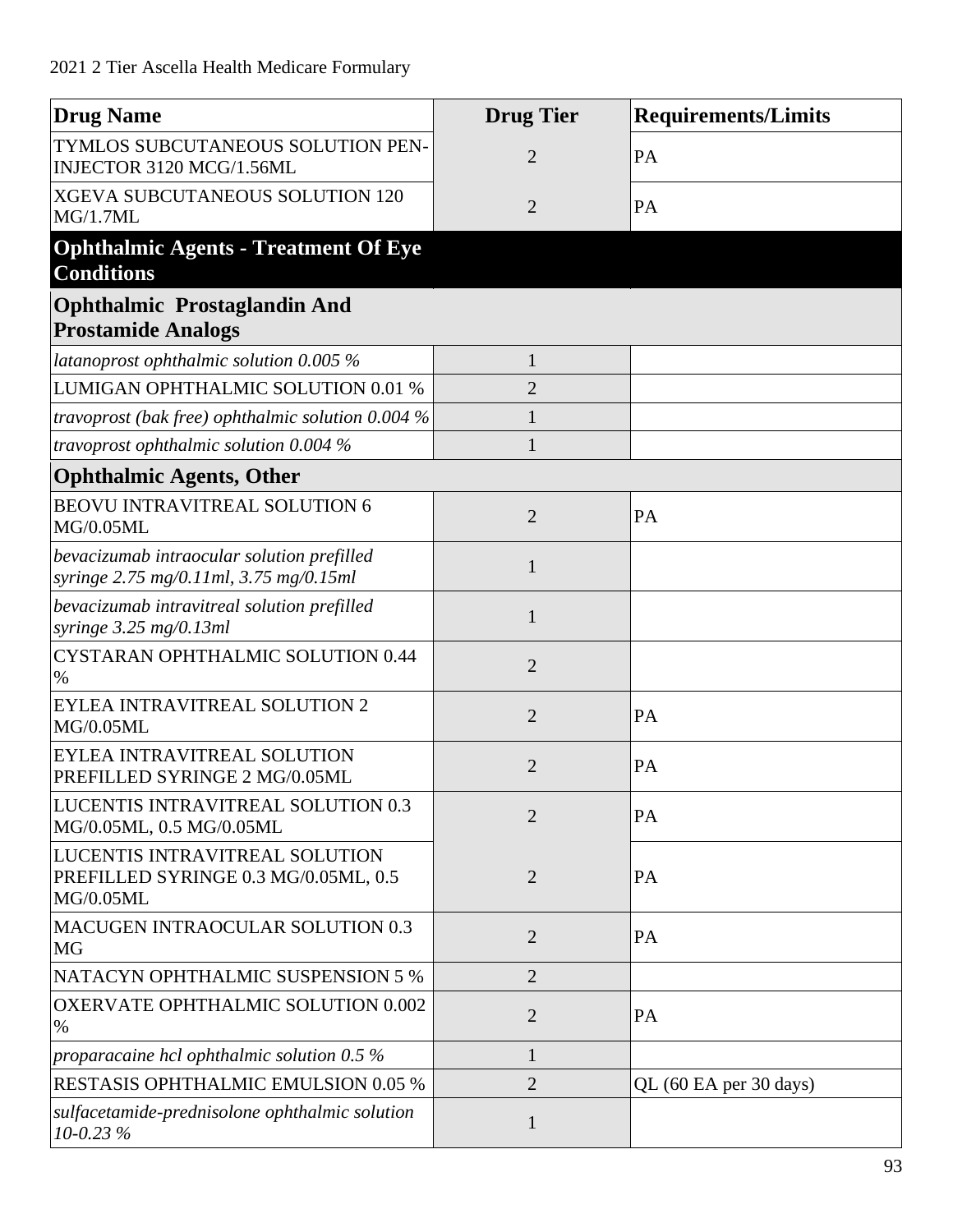| <b>Drug Name</b>                                                      | <b>Drug Tier</b> | <b>Requirements/Limits</b> |
|-----------------------------------------------------------------------|------------------|----------------------------|
| XIIDRA OPHTHALMIC SOLUTION 5 %                                        | 2                | QL (60 EA per 30 days)     |
| <b>Ophthalmic Anti-Allergy Agents</b>                                 |                  |                            |
| azelastine hcl ophthalmic solution $0.05\%$                           | $\mathbf{1}$     |                            |
| cromolyn sodium ophthalmic solution 4 %                               | $\mathbf{1}$     |                            |
| epinastine hcl ophthalmic solution 0.05 %                             | $\mathbf{1}$     |                            |
| olopatadine hcl ophthalmic solution 0.1 %                             | $\mathbf{1}$     |                            |
| <b>Ophthalmic Antiglaucoma Agents</b>                                 |                  |                            |
| ALPHAGAN P OPHTHALMIC SOLUTION 0.1<br>$\%$                            | $\overline{2}$   |                            |
| atropine sulfate ophthalmic solution $1\%$                            | $\mathbf{1}$     |                            |
| brimonidine tartrate ophthalmic solution 0.2 %                        | $\mathbf{1}$     |                            |
| brinzolamide ophthalmic suspension 1 %                                | $\mathbf{1}$     | <b>ST</b>                  |
| carteolol hcl ophthalmic solution 1 %                                 | $\mathbf{1}$     |                            |
| COMBIGAN OPHTHALMIC SOLUTION 0.2-<br>0.5 %                            | $\overline{2}$   |                            |
| dorzolamide hcl ophthalmic solution 2 %                               | $\mathbf{1}$     |                            |
| dorzolamide hcl-timolol mal ophthalmic solution<br>$22.3 - 6.8$ mg/ml | 1                |                            |
| levobunolol hcl ophthalmic solution $0.5\%$                           | $\mathbf{1}$     |                            |
| pilocarpine hcl ophthalmic solution 1 %, 2 %, 4<br>$\%$               | 1                |                            |
| SIMBRINZA OPHTHALMIC SUSPENSION 1-<br>0.2 %                           | $\overline{2}$   |                            |
| timolol maleate ophthalmic solution $0.25\%$ , $0.5$<br>$\%$          | $\mathbf{1}$     |                            |
| <b>Ophthalmic Anti-Inflammatories</b>                                 |                  |                            |
| dexamethasone sodium phosphate ophthalmic<br>solution $0.1\%$         | $\mathbf{1}$     |                            |
| diclofenac sodium ophthalmic solution 0.1 %                           | $\mathbf{1}$     |                            |
| difluprednate ophthalmic emulsion $0.05\%$                            | $\mathbf{1}$     |                            |
| fluorometholone ophthalmic suspension 0.1 $%$                         | $\mathbf{1}$     |                            |
| flurbiprofen sodium ophthalmic solution $0.03\%$                      | $\mathbf{1}$     |                            |
| ketorolac tromethamine ophthalmic solution 0.4<br>$\%$ , 0.5 $\%$     | $\mathbf{1}$     |                            |
| prednisolone acetate ophthalmic suspension $1\%$                      | 1                |                            |
| prednisolone sodium phosphate ophthalmic<br>solution 1 %              | $\mathbf{1}$     |                            |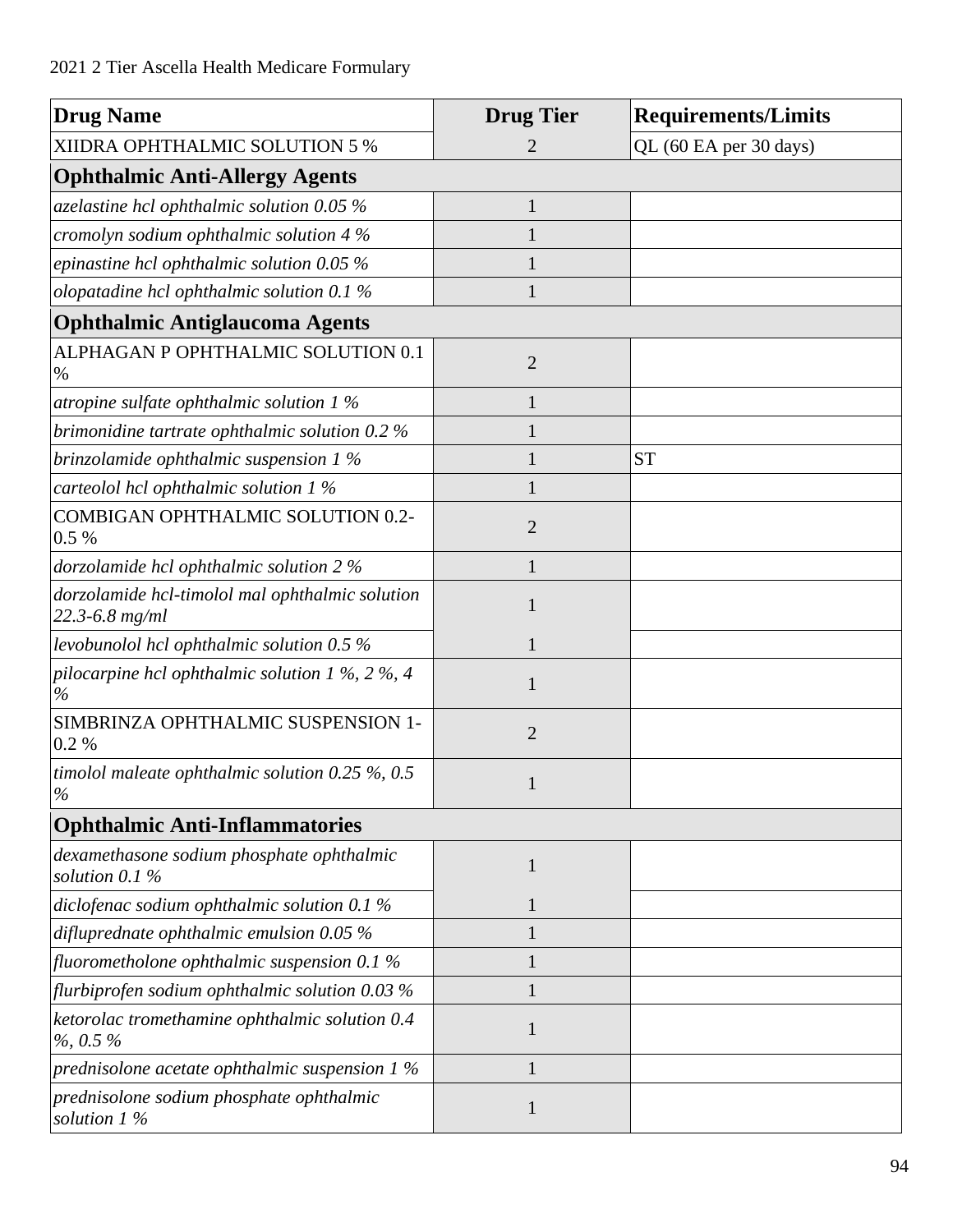| <b>Drug Name</b>                                                                                      | <b>Drug Tier</b> | <b>Requirements/Limits</b> |
|-------------------------------------------------------------------------------------------------------|------------------|----------------------------|
| <b>Otic Agents - Treatment Of Ear</b><br><b>Conditions</b>                                            |                  |                            |
| <b>Otic Agents</b>                                                                                    |                  |                            |
| acetic acid otic solution 2 %                                                                         | 1                |                            |
| acetic acid-aluminum acetate otic solution 2 %                                                        |                  |                            |
| hydrocortisone-acetic acid otic solution 1-2 %                                                        |                  |                            |
| neomycin-polymyxin-hc otic solution 1 %, 3.5-<br>10000-1                                              | 1                |                            |
| neomycin-polymyxin-hc otic suspension 3.5-<br>10000-1                                                 | 1                |                            |
| ofloxacin otic solution $0.3\%$                                                                       |                  |                            |
| <b>Respiratory Tract/ Pulmonary Agents -</b><br><b>Treatment Of Breathing Conditions</b>              |                  |                            |
| <b>Antihistamines</b>                                                                                 |                  |                            |
| azelastine hcl nasal solution $0.1\%$ , $0.15\%$ , 137<br>mcg/spray                                   | 1                |                            |
| cetirizine hcl allergy child oral solution 5 mg/5ml                                                   | 1                |                            |
| cetirizine hcl oral solution $1 \text{ mg/ml}$ , $5 \text{ mg/ml}$                                    |                  |                            |
| clemastine fumarate oral tablet 2.68 mg                                                               |                  | PA                         |
| cyproheptadine hcl oral syrup 2 mg/5ml                                                                |                  | PA                         |
| cyproheptadine hcl oral tablet 4 mg                                                                   |                  | PA                         |
| diphenhydramine hcl injection solution 50 mg/ml                                                       |                  | B/D                        |
| hydroxyzine hcl oral syrup 10 mg/5ml                                                                  |                  | PA                         |
| hydroxyzine hcl oral tablet 10 mg                                                                     |                  |                            |
| hydroxyzine hcl oral tablet 25 mg, 50 mg                                                              |                  | PA                         |
| levocetirizine dihydrochloride oral solution 2.5<br>mg/5ml                                            | $\mathbf{1}$     |                            |
| levocetirizine dihydrochloride oral tablet 5 mg                                                       | 1                |                            |
| promethazine hcl oral solution 6.25 mg/5ml                                                            |                  | PA                         |
| promethazine hcl oral syrup 6.25 mg/5ml                                                               | 1                | PA                         |
| <b>Anti-Inflammatories, Inhaled</b><br><b>Corticosteroids</b>                                         |                  |                            |
| ARNUITY ELLIPTA INHALATION AEROSOL<br>POWDER BREATH ACTIVATED 100<br>MCG/ACT, 200 MCG/ACT, 50 MCG/ACT | $\overline{2}$   |                            |
| budesonide inhalation suspension $0.25$ mg/2ml,<br>$0.5$ mg/2ml, 1 mg/2ml                             | $\mathbf{1}$     | B/D                        |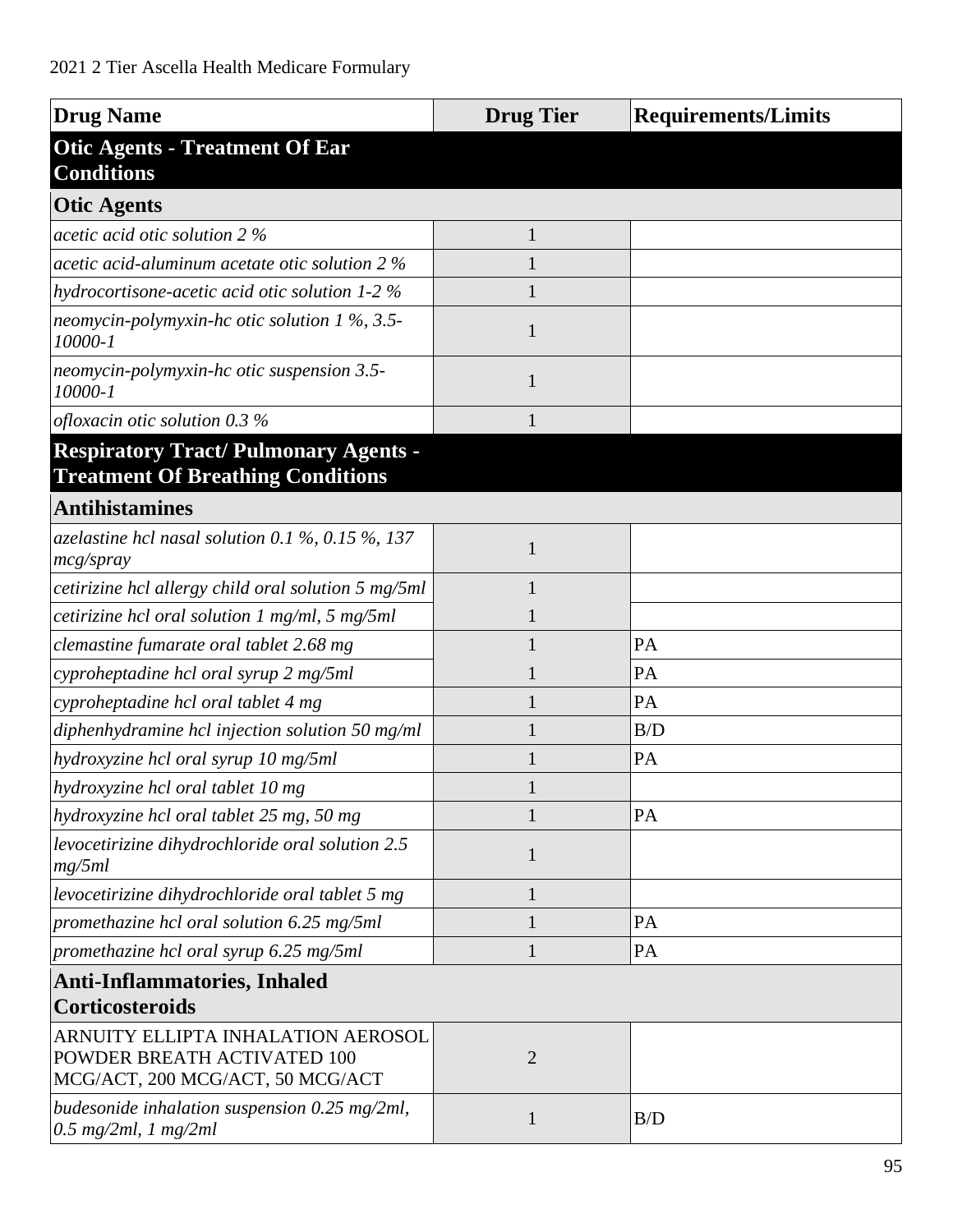| <b>Drug Name</b>                                                                                                                                         | <b>Drug</b> Tier | <b>Requirements/Limits</b> |
|----------------------------------------------------------------------------------------------------------------------------------------------------------|------------------|----------------------------|
| FLOVENT DISKUS INHALATION AEROSOL<br>POWDER BREATH ACTIVATED 100<br>MCG/BLIST, 250 MCG/BLIST, 50 MCG/BLIST                                               | $\overline{2}$   |                            |
| FLOVENT HFA INHALATION AEROSOL 110<br>MCG/ACT, 220 MCG/ACT, 44 MCG/ACT                                                                                   | $\overline{2}$   |                            |
| QVAR REDIHALER INHALATION AEROSOL<br>BREATH ACTIVATED 40 MCG/ACT, 80<br>MCG/ACT                                                                          | $\overline{2}$   |                            |
| <b>Anti-Inflammatories, Nasal</b><br><b>Corticosteroids</b>                                                                                              |                  |                            |
| flunisolide nasal solution 25 mcg/act $(0.025\%)$                                                                                                        | 1                |                            |
| fluticasone propionate nasal suspension 50<br>mcg/act                                                                                                    | 1                |                            |
| mometasone furoate nasal suspension 50 mcg/act                                                                                                           | 1                |                            |
| <b>Antileukotrienes</b>                                                                                                                                  |                  |                            |
| montelukast sodium oral packet 4 mg                                                                                                                      | $\mathbf{1}$     |                            |
| montelukast sodium oral tablet 10 mg                                                                                                                     |                  |                            |
| montelukast sodium oral tablet chewable 4 mg, 5<br>mg                                                                                                    | $\mathbf{1}$     |                            |
| zafirlukast oral tablet 10 mg, 20 mg                                                                                                                     | 1                | <b>ST</b>                  |
| <b>Bronchodilators, Anticholinergic</b>                                                                                                                  |                  |                            |
| <b>INCRUSE ELLIPTA INHALATION AEROSOL</b><br>POWDER BREATH ACTIVATED 62.5<br>MCG/INH                                                                     | $\overline{2}$   |                            |
| ipratropium bromide inhalation solution $0.02\%$                                                                                                         |                  | B/D                        |
| SPIRIVA HANDIHALER INHALATION<br><b>CAPSULE 18 MCG</b>                                                                                                   | $\overline{2}$   |                            |
| SPIRIVA RESPIMAT INHALATION<br>AEROSOL SOLUTION 1.25 MCG/ACT, 2.5<br>MCG/ACT                                                                             | $\overline{2}$   |                            |
| <b>Bronchodilators, Sympathomimetic</b>                                                                                                                  |                  |                            |
| albuterol sulfate hfa inhalation aerosol solution<br>108 (90 base) mcg/act, 108 (90 base) mcg/act<br>(nda020503), 108 (90 base) mcg/act (nda020983)      | 1                |                            |
| albuterol sulfate inhalation nebulization solution<br>$(2.5 \text{ mg/3ml})$ 0.083%, $(5 \text{ mg/ml})$ 0.5%, 0.63<br>mg/3ml, 1.25 mg/3ml, 2.5 mg/0.5ml | 1                | B/D                        |
| albuterol sulfate oral syrup 2 mg/5ml                                                                                                                    | $\mathbf{1}$     |                            |
| albuterol sulfate oral tablet 2 mg, 4 mg                                                                                                                 | $\mathbf{1}$     |                            |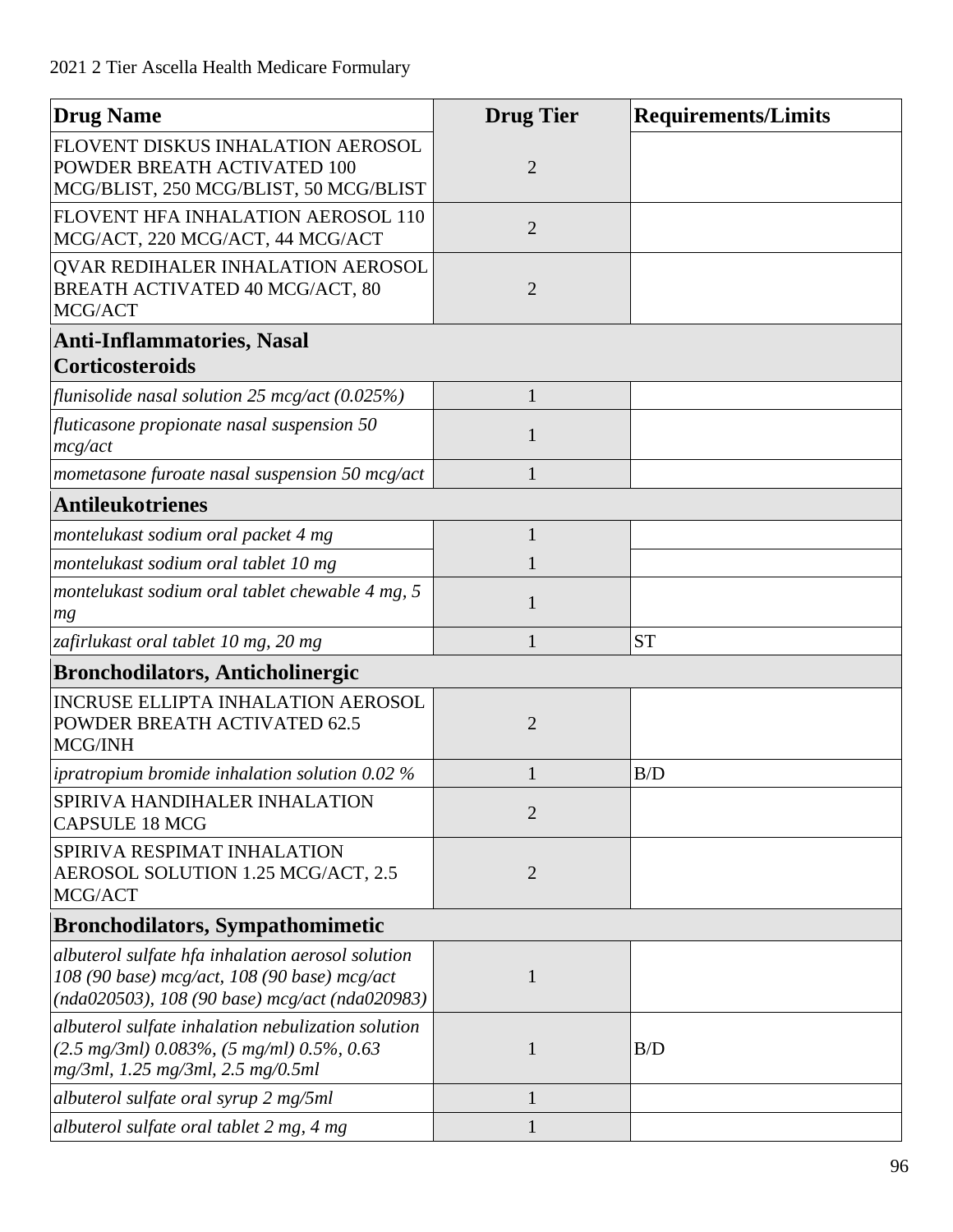| <b>Drug Name</b>                                                                                 | <b>Drug Tier</b> | <b>Requirements/Limits</b> |
|--------------------------------------------------------------------------------------------------|------------------|----------------------------|
| epinephrine injection solution $0.3 \text{ mg}/0.3 \text{ ml}$                                   | 1                | QL (2 EA per 30 days)      |
| epinephrine injection solution auto-injector $0.15$<br>mg/0.15ml, 0.15 mg/0.3ml, 0.3 mg/0.3ml    | $\mathbf{1}$     | QL (2 EA per 30 days)      |
| levalbuterol hcl inhalation nebulization solution<br>$0.31$ mg/3ml, $0.63$ mg/3ml, $1.25$ mg/3ml | $\mathbf{1}$     | B/D                        |
| PERFOROMIST INHALATION<br>NEBULIZATION SOLUTION 20 MCG/2ML                                       | $\overline{2}$   | B/D                        |
| SEREVENT DISKUS INHALATION<br>AEROSOL POWDER BREATH ACTIVATED<br>50 MCG/DOSE                     | $\overline{2}$   |                            |
| STRIVERDI RESPIMAT INHALATION<br><b>AEROSOL SOLUTION 2.5 MCG/ACT</b>                             | $\overline{2}$   |                            |
| terbutaline sulfate oral tablet 2.5 mg, 5 mg                                                     | $\mathbf{1}$     |                            |
| <b>VENTOLIN HFA INHALATION AEROSOL</b><br>SOLUTION 108 (90 BASE) MCG/ACT                         | $\overline{2}$   |                            |
| <b>Cystic Fibrosis Agents</b>                                                                    |                  |                            |
| KALYDECO ORAL PACKET 25 MG, 50 MG,<br><b>75 MG</b>                                               | $\overline{2}$   | PA                         |
| KALYDECO ORAL TABLET 150 MG                                                                      | $\overline{2}$   | PA                         |
| ORKAMBI ORAL PACKET 100-125 MG, 150-<br>188 MG                                                   | $\overline{2}$   | PA                         |
| ORKAMBI ORAL TABLET 100-125 MG, 200-<br>125 MG                                                   | $\overline{2}$   | PA                         |
| PULMOZYME INHALATION SOLUTION 2.5<br>MG/2.5ML                                                    | $\overline{2}$   | B/D                        |
| SYMDEKO ORAL TABLET THERAPY PACK<br>100-150 & 150 MG, 50-75 & 75 MG                              | $\overline{2}$   | PA                         |
| tobramycin inhalation nebulization solution 300<br>mg/5ml                                        | $\mathbf{1}$     | B/D                        |
| TRIKAFTA ORAL TABLET THERAPY PACK<br>100-50-75 & 150 MG, 50-25-37.5 & 75 MG                      | $\overline{2}$   | PA                         |
| <b>Phosphodiesterase Inhibitors, Airways</b><br><b>Disease</b>                                   |                  |                            |
| DALIRESP ORAL TABLET 250 MCG, 500<br><b>MCG</b>                                                  | $\overline{2}$   |                            |
| theophylline er oral tablet extended release 12<br>hour 100 mg, 200 mg, 300 mg, 450 mg           | $\mathbf{1}$     |                            |
| theophylline er oral tablet extended release 24<br>hour 400 mg, 600 mg                           | $\mathbf{1}$     |                            |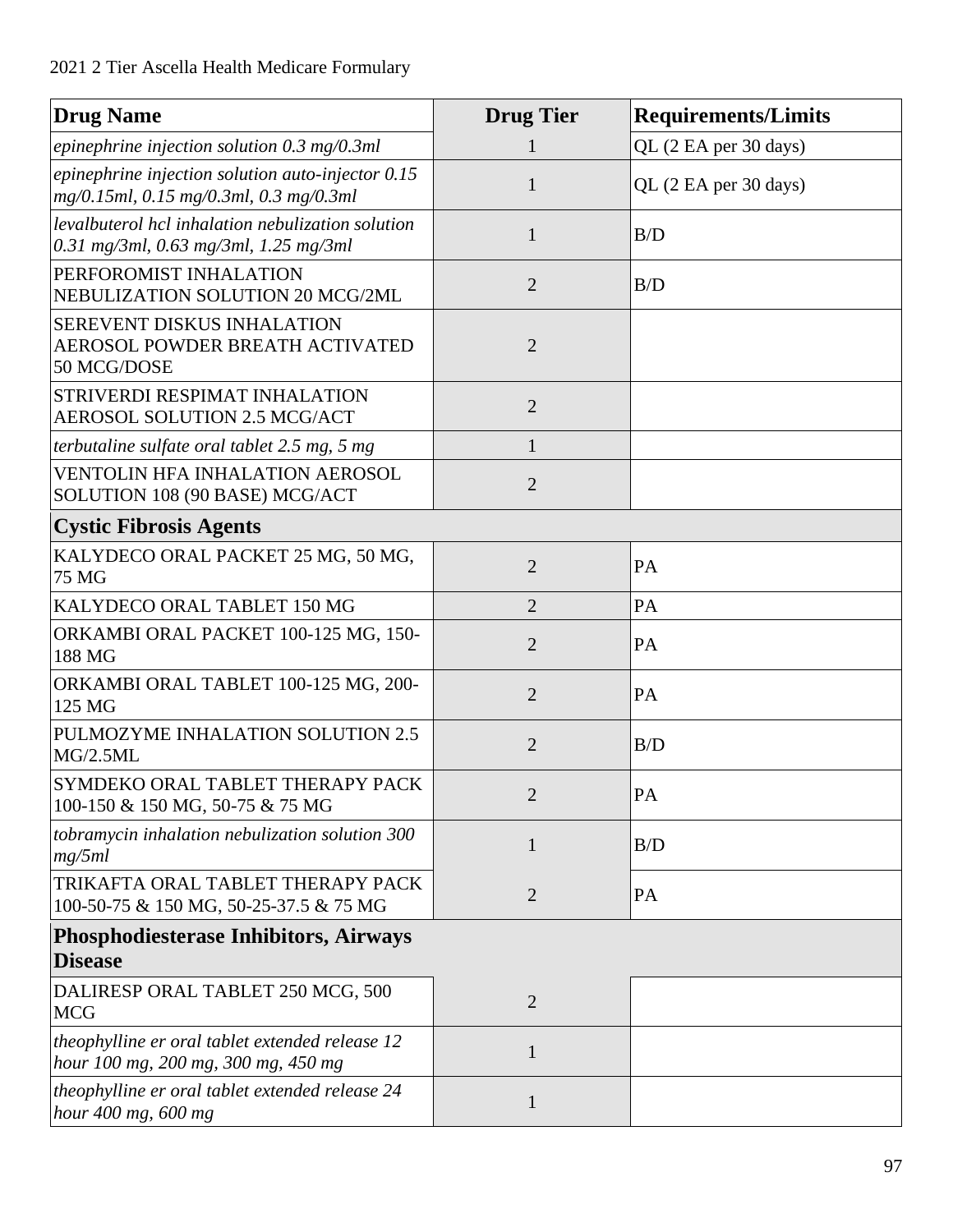| <b>Drug Name</b>                                                                             | <b>Drug Tier</b> | <b>Requirements/Limits</b> |
|----------------------------------------------------------------------------------------------|------------------|----------------------------|
| theophylline oral solution $80 \text{ mg}/15 \text{ml}$                                      |                  |                            |
| <b>Pulmonary Antihypertensives</b>                                                           |                  |                            |
| ADEMPAS ORAL TABLET 0.5 MG, 1 MG, 1.5<br>MG, 2 MG, 2.5 MG                                    | $\overline{2}$   | PA                         |
| ambrisentan oral tablet 10 mg, 5 mg                                                          | $\mathbf{1}$     | PA                         |
| sildenafil citrate oral suspension reconstituted 10<br>mg/ml                                 | 1                | PA                         |
| sildenafil citrate oral tablet 20 mg                                                         | 1                | PA                         |
| <b>VENTAVIS INHALATION SOLUTION 10</b><br>MCG/ML, 20 MCG/ML                                  | $\overline{2}$   | PA                         |
| <b>Pulmonary Fibrosis Agents</b>                                                             |                  |                            |
| <b>ESBRIET ORAL CAPSULE 267 MG</b>                                                           | $\overline{2}$   | PA                         |
| ESBRIET ORAL TABLET 267 MG, 801 MG                                                           | $\overline{2}$   | PA                         |
| OFEV ORAL CAPSULE 100 MG, 150 MG                                                             | $\overline{2}$   | PA                         |
| <b>Respiratory Tract Agents, Other</b>                                                       |                  |                            |
| acetylcysteine inhalation solution 10 $\%$ , 20 $\%$                                         | $\mathbf{1}$     | B/D                        |
| ADVAIR HFA INHALATION AEROSOL 115-<br>21 MCG/ACT, 230-21 MCG/ACT, 45-21<br>MCG/ACT           | $\overline{2}$   |                            |
| ANORO ELLIPTA INHALATION AEROSOL<br>POWDER BREATH ACTIVATED 62.5-25<br>MCG/INH               | $\overline{2}$   |                            |
| <b>BEVESPI AEROSPHERE INHALATION</b><br>AEROSOL 9-4.8 MCG/ACT                                | $\overline{2}$   |                            |
| BREO ELLIPTA INHALATION AEROSOL<br>POWDER BREATH ACTIVATED 100-25<br>MCG/INH, 200-25 MCG/INH | $\overline{2}$   |                            |
| <b>BREZTRI AEROSPHERE INHALATION</b><br>AEROSOL 160-9-4.8 MCG/ACT                            | $\overline{2}$   |                            |
| budesonide-formoterol fumarate inhalation<br>aerosol 160-4.5 mcg/act, 80-4.5 mcg/act         | $\mathbf{1}$     |                            |
| <b>COMBIVENT RESPIMAT INHALATION</b><br>AEROSOL SOLUTION 20-100 MCG/ACT                      | $\overline{2}$   | <b>ST</b>                  |
| cromolyn sodium inhalation nebulization solution<br>$20$ mg/2ml                              | 1                | B/D                        |
| cromolyn sodium oral concentrate 100 mg/5ml                                                  | $\mathbf{1}$     |                            |
| CUVPOSA ORAL SOLUTION 1 MG/5ML                                                               | $\overline{2}$   |                            |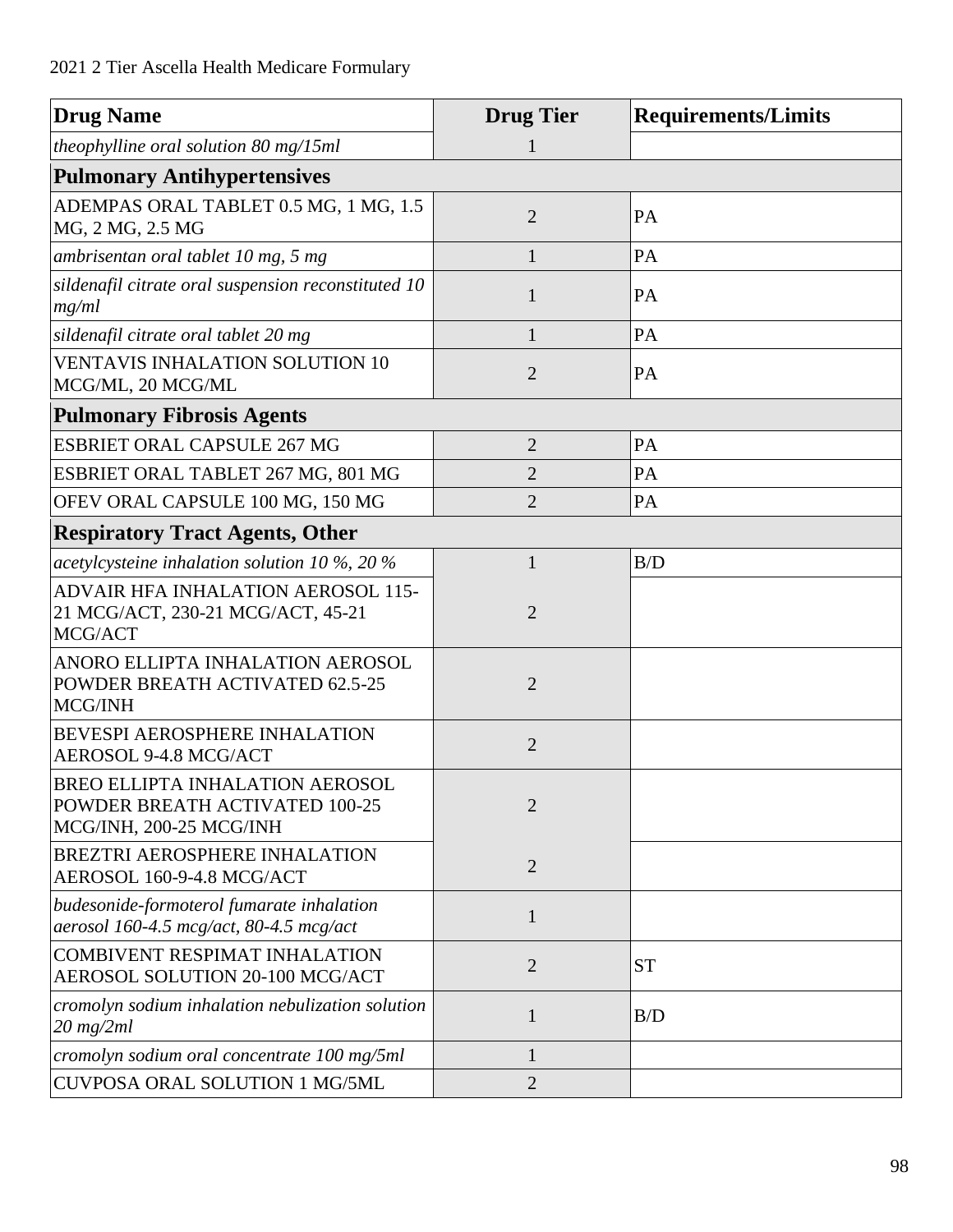| <b>Drug Name</b>                                                                                                                                                             | <b>Drug Tier</b> | <b>Requirements/Limits</b> |
|------------------------------------------------------------------------------------------------------------------------------------------------------------------------------|------------------|----------------------------|
| fluticasone-salmeterol inhalation aerosol powder<br>breath activated 100-50 mcg/dose, 113-14<br>mcg/act, 232-14 mcg/act, 250-50 mcg/dose, 500-<br>50 mcg/dose, 55-14 mcg/act | 1                |                            |
| ipratropium bromide nasal solution $0.03\%$ , $0.06$<br>$\%$                                                                                                                 | $\mathbf{1}$     |                            |
| ipratropium-albuterol inhalation solution 0.5-2.5<br>$(3)$ mg/3ml                                                                                                            | 1                | B/D                        |
| promethazine vc oral syrup 6.25-5 mg/5ml                                                                                                                                     | $\mathbf{1}$     | PA                         |
| promethazine vc plain oral solution 6.25-5<br>mg/5ml                                                                                                                         | $\mathbf{1}$     | PA                         |
| promethazine-phenylephrine oral syrup 6.25-5<br>mg/5ml                                                                                                                       | 1                | PA                         |
| STIOLTO RESPIMAT INHALATION<br>AEROSOL SOLUTION 2.5-2.5 MCG/ACT                                                                                                              | $\overline{2}$   |                            |
| TRELEGY ELLIPTA INHALATION<br>AEROSOL POWDER BREATH ACTIVATED<br>100-62.5-25 MCG/INH, 200-62.5-25 MCG/INH                                                                    | $\overline{2}$   |                            |
| WIXELA INHUB INHALATION AEROSOL<br>POWDER BREATH ACTIVATED 100-50<br>MCG/DOSE, 250-50 MCG/DOSE, 500-50<br>MCG/DOSE                                                           | $\mathbf{1}$     |                            |
| <b>Skeletal Muscle Relaxants - Treatment</b><br><b>Of Muscle Tightness</b>                                                                                                   |                  |                            |
| <b>Skeletal Muscle Relaxants</b>                                                                                                                                             |                  |                            |
| carisoprodol oral tablet 250 mg, 350 mg                                                                                                                                      | 1                | PA                         |
| chlorzoxazone oral tablet 500 mg                                                                                                                                             |                  | <b>PA</b>                  |
| CYCLOBENZAPRINE COMFORT PAC<br><b>COMBINATION KIT 10 MG</b>                                                                                                                  | $\mathbf{1}$     | PA                         |
| cyclobenzaprine hcl oral tablet 10 mg, 5 mg                                                                                                                                  | $\mathbf{1}$     | PA                         |
| <b>CYCLOTENS REFILL PAK COMBINATION</b><br>KIT 10 MG                                                                                                                         | $\mathbf{1}$     | PA                         |
| <b>CYCLOTENS STARTER PAK</b><br><b>COMBINATION KIT 10 MG</b>                                                                                                                 | $\mathbf{1}$     | PA                         |
| metaxalone oral tablet 800 mg                                                                                                                                                | $\mathbf{1}$     | PA                         |
| methocarbamol oral tablet 500 mg, 750 mg                                                                                                                                     | $\mathbf{1}$     | PA                         |
| orphenadrine citrate er oral tablet extended<br>release 12 hour 100 mg                                                                                                       | $\mathbf{1}$     | PA                         |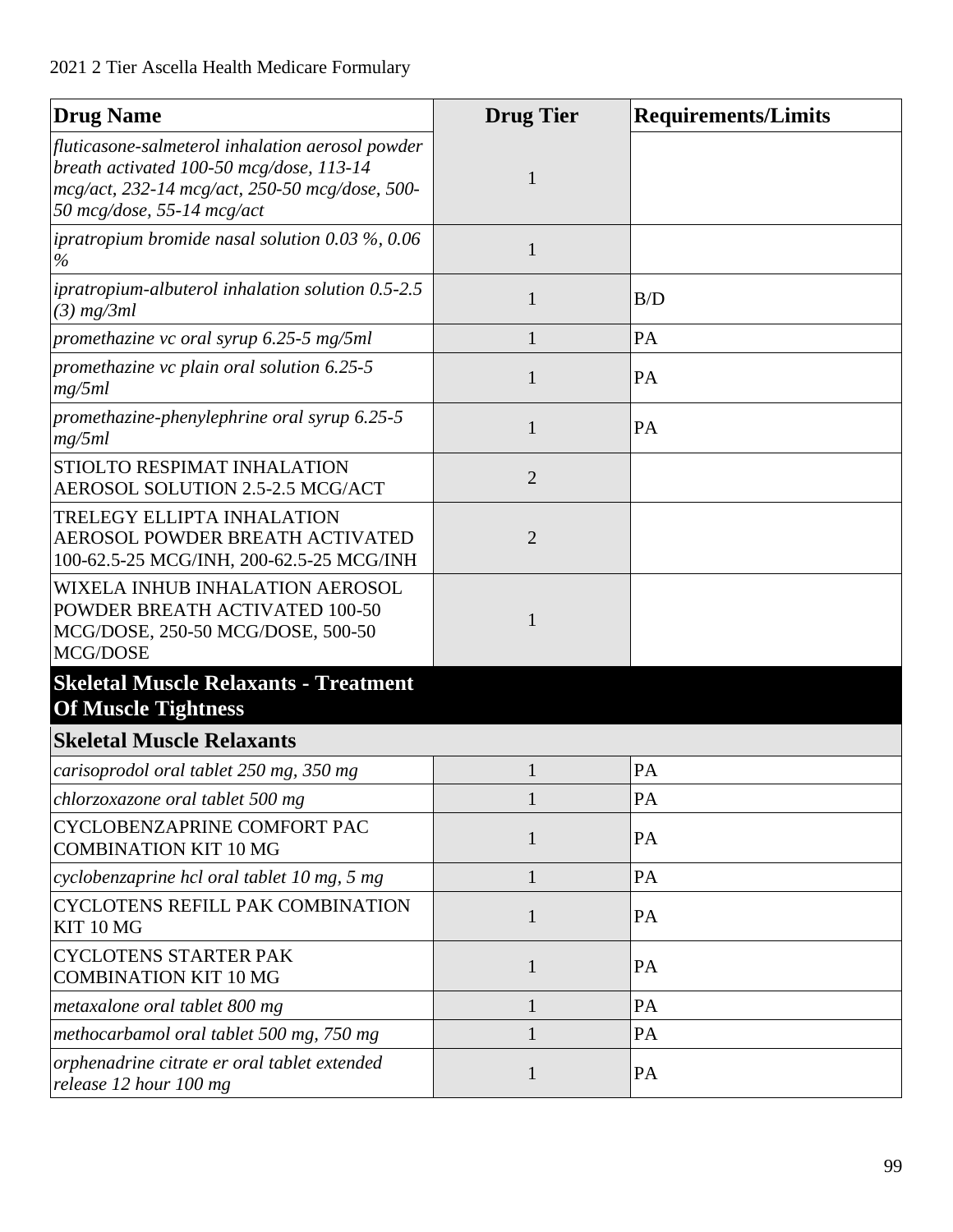| <b>Drug Name</b>                                                        | <b>Drug Tier</b> | <b>Requirements/Limits</b>    |
|-------------------------------------------------------------------------|------------------|-------------------------------|
| <b>Sleep Disorder Agents - Treatment Of</b><br><b>Insomnia</b>          |                  |                               |
| <b>Gaba Receptor Modulators</b>                                         |                  |                               |
| eszopiclone oral tablet $1$ mg, $2$ mg, $3$ mg                          | 1                | PA; QL (30 EA per 30 days)    |
| temazepam oral capsule 15 mg, 22.5 mg, 30 mg,<br>7.5 <sub>mg</sub>      | 1                | $PA$ ; QL (30 EA per 30 days) |
| zaleplon oral capsule 10 mg, 5 mg                                       | 1                | PA; QL (30 EA per 30 days)    |
| zolpidem tartrate er oral tablet extended release<br>$12.5$ mg, 6.25 mg | 1                | PA; QL (30 EA per 30 days)    |
| zolpidem tartrate oral tablet 10 mg                                     | 1                | $PA$ ; QL (30 EA per 30 days) |
| zolpidem tartrate oral tablet 5 mg                                      |                  | QL (30 EA per 30 days)        |
| <b>Sleep Disorders, Other</b>                                           |                  |                               |
| armodafinil oral tablet 150 mg, 200 mg, 250 mg,<br>$50$ mg              | 1                | PA                            |
| doxepin hcl oral tablet $3$ mg, $6$ mg                                  | 1                | QL (30 EA per 30 days)        |
| HETLIOZ LQ ORAL SUSPENSION 4 MG/ML                                      | $\overline{2}$   | PA                            |
| HETLIOZ ORAL CAPSULE 20 MG                                              | $\overline{2}$   | PA                            |
| modafinil oral tablet 100 mg, 200 mg                                    | 1                | PA                            |
| ramelteon oral tablet 8 mg                                              | $\mathbf{1}$     | QL (30 EA per 30 days)        |
| XYREM ORAL SOLUTION 500 MG/ML                                           | $\overline{2}$   | PA                            |
| XYWAV ORAL SOLUTION 500 MG/ML                                           | $\overline{2}$   | PA                            |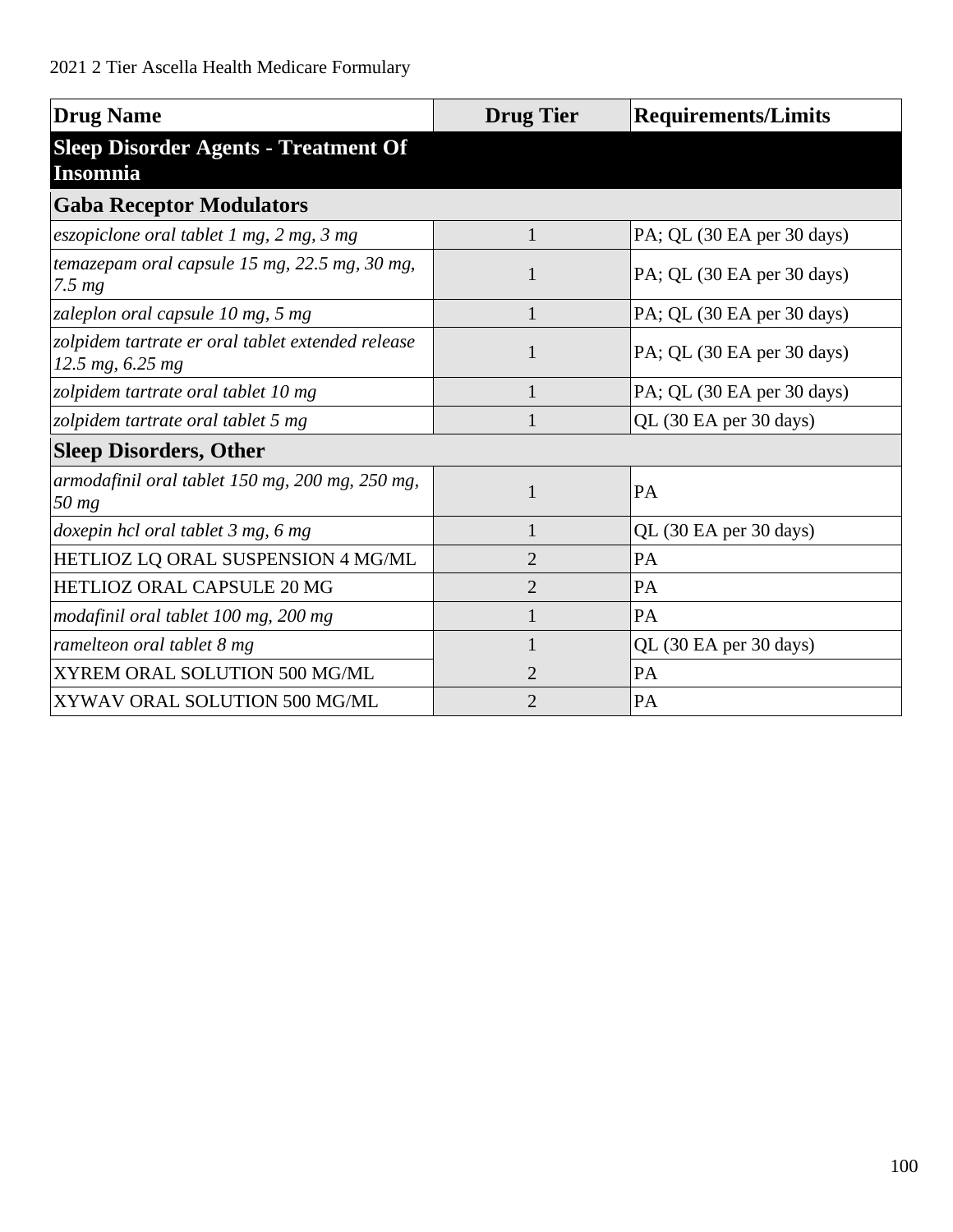# **Index**

| $\mathbf{A}$                     |
|----------------------------------|
| abacavir sulfate41               |
| abacavir sulfate-lamivudine 41   |
| abacavir-lamivudine-zidovudine   |
|                                  |
| ABELCET20                        |
| <b>ABILIFY MAINTENA36</b>        |
| abiraterone acetate 27           |
| acamprosate calcium5             |
|                                  |
|                                  |
| acetaminophen-codeine1           |
| acetaminophen-codeine #21        |
| acetaminophen-codeine #31        |
| acetaminophen-codeine #4 1       |
| acetazolamide 57                 |
| acetazolamide er 57              |
|                                  |
| acetic acid-aluminum acetate .93 |
| acetylcysteine97                 |
|                                  |
| ACTEMRA86                        |
| <b>ACTEMRA ACTPEN86</b>          |
| ACTHAR 73                        |
|                                  |
| ACTIMMUNE87                      |
|                                  |
| acyclovir sodium40               |
|                                  |
|                                  |
| adapalene-benzoyl peroxide  64   |
| adefovir dipivoxil39             |
| ADEMPAS96                        |
| ADVAIR HFA97                     |
| AFINITOR 29                      |
| <b>AFINITOR DISPERZ29</b>        |
| AFIRMELLE74                      |
|                                  |
|                                  |
| AIMOVIG (140 MG DOSE)25          |
| ak-poly-bac 7                    |
| albendazole33                    |
| albuterol sulfate 95             |
| albuterol sulfate hfa95          |
| alclometasone dipropionate22     |
|                                  |

| ALECENSA29                        |  |
|-----------------------------------|--|
| alendronate sodium91              |  |
|                                   |  |
| aliskiren fumarate56              |  |
| allopurinol 22                    |  |
|                                   |  |
| ALPHAGAN P92                      |  |
| alprazolam44                      |  |
| ALPRAZOLAM INTENSOL 44            |  |
| ALTAVERA 74                       |  |
| ALUNBRIG29                        |  |
|                                   |  |
|                                   |  |
| AMABELZ 74                        |  |
| amantadine hcl34                  |  |
|                                   |  |
|                                   |  |
|                                   |  |
|                                   |  |
| amiloride hcl58                   |  |
| amiloride-hydrochlorothiazide56   |  |
|                                   |  |
|                                   |  |
| amiodarone hcl 53                 |  |
|                                   |  |
| amitriptyline hcl  19             |  |
| amlodipine besy-benazepril hcl    |  |
|                                   |  |
| amlodipine besylate 55            |  |
| amlodipine besylate-valsartan 56  |  |
| amlodipine-olmesartan 56          |  |
| amlodipine-valsartan-hctz56       |  |
| ammonium lactate  64              |  |
|                                   |  |
| amoxapine19                       |  |
| amoxicillin  10, 11               |  |
| amoxicillin-pot clavulanate11     |  |
| amoxicillin-pot clavulanate er 11 |  |
| amphetamine-dextroamphet er       |  |
| amphetamine-                      |  |
|                                   |  |
| dextroamphetamine60               |  |
| amphotericin b21                  |  |
|                                   |  |
| ampicillin sodium 11              |  |
| ampicillin-sulbactam sodium.11    |  |
|                                   |  |

| ANORO ELLIPTA  97             |  |
|-------------------------------|--|
|                               |  |
|                               |  |
|                               |  |
|                               |  |
| APRIZIO PAK II  4             |  |
|                               |  |
|                               |  |
| <b>ARALAST NP</b> 71          |  |
| <b>ARANELLE</b> 74            |  |
| <b>ARANESP (ALBUMIN FREE)</b> |  |
|                               |  |
|                               |  |
|                               |  |
|                               |  |
| ARISTADA INITIO  36           |  |
|                               |  |
| <b>ARNUITY ELLIPTA 94</b>     |  |
| ASCOMP-CODEINE 1              |  |
| asenapine maleate  36         |  |
| aspirin-dipyridamole er  52   |  |
| ASTAGRAF XL  84               |  |
| atazanavir sulfate 43         |  |
|                               |  |
| atenolol-chlorthalidone 56    |  |
|                               |  |
| atorvastatin calcium  58      |  |
|                               |  |
| atovaquone-proguanil hcl  33  |  |
|                               |  |
|                               |  |
|                               |  |
| AUBRA EQ  74                  |  |
| AUROVELA 1.5/30 74            |  |
| AUROVELA FE 1.5/30  74        |  |
| AUROVELA FE 1/20  74          |  |
|                               |  |
|                               |  |
|                               |  |
|                               |  |
|                               |  |
| azathioprine 84               |  |
| azelastine hcl92, 94          |  |
| azithromycin  12              |  |
|                               |  |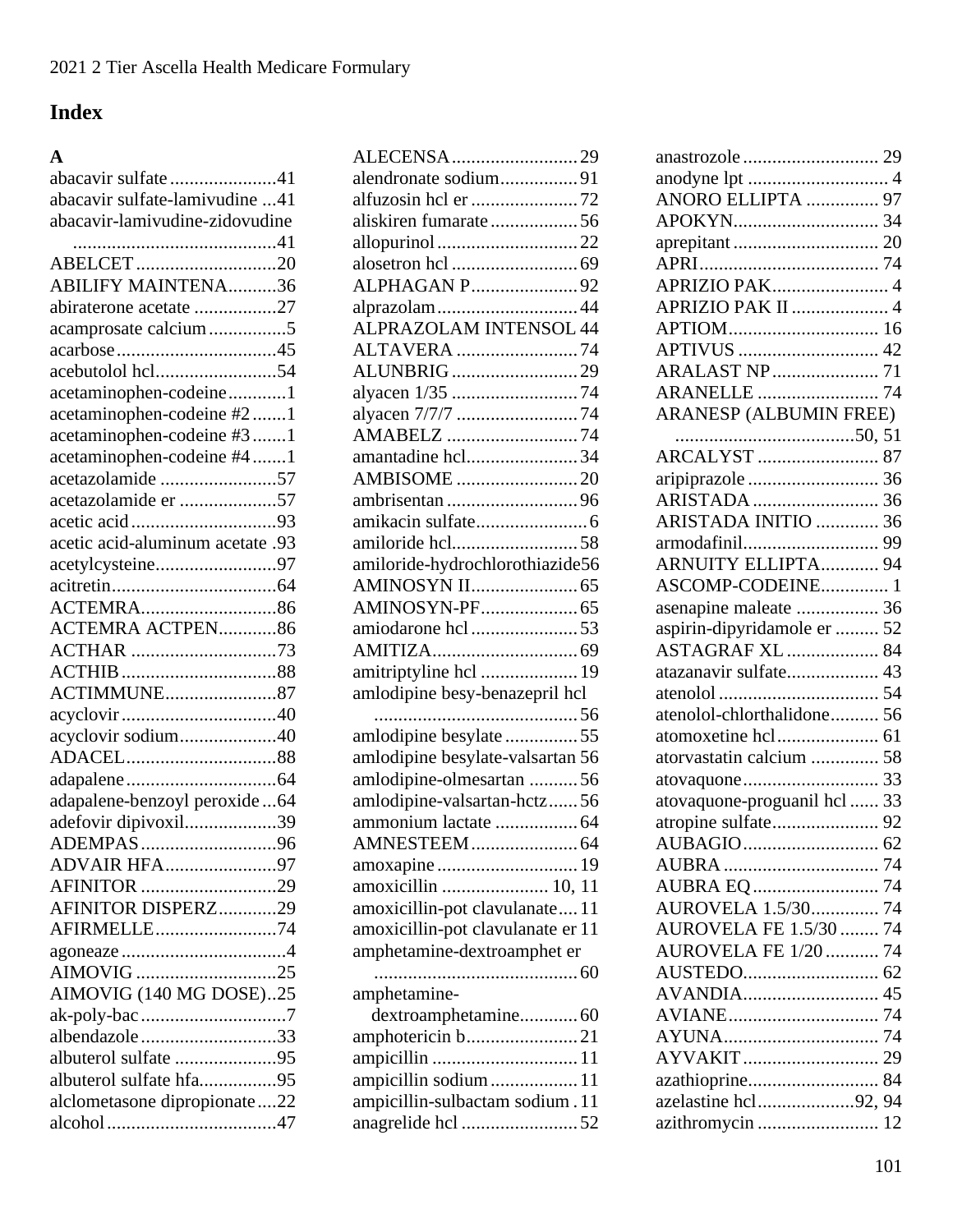| B                                                       |  |
|---------------------------------------------------------|--|
| <b>BACIGUENT</b> 7                                      |  |
|                                                         |  |
| bacitracin-polymyxin b 7                                |  |
|                                                         |  |
|                                                         |  |
| balsalazide disodium90                                  |  |
| BALVERSA 29<br><b>BALZIVA</b> 75                        |  |
| <b>BAQSIMI ONE PACK48</b>                               |  |
| <b>BAQSIMI TWO PACK48</b>                               |  |
| BARACLUDE39                                             |  |
|                                                         |  |
|                                                         |  |
| benazepril-hydrochlorothiazide                          |  |
| <b>BENLYSTA</b> 87                                      |  |
| benznidazole 33                                         |  |
| benzoyl peroxide-erythromycin                           |  |
|                                                         |  |
| benztropine mesylate34                                  |  |
|                                                         |  |
| betamethasone dipropionate 23                           |  |
|                                                         |  |
| betamethasone dipropionate aug                          |  |
|                                                         |  |
| betamethasone valerate 23                               |  |
|                                                         |  |
| betaxolol hcl 54<br>bethanechol chloride 72             |  |
| bevacizumab92                                           |  |
| <b>BEVESPI AEROSPHERE97</b>                             |  |
| bexarotene 33                                           |  |
|                                                         |  |
| bicalutamide 27                                         |  |
| <b>BICILLIN L-A</b> 11                                  |  |
| BIKTARVY 42                                             |  |
| bisoprolol fumarate54<br>bisoprolol-hydrochlorothiazide |  |
|                                                         |  |
| BLISOVI FE 1.5/3075                                     |  |
| BLISOVI FE 1/2075                                       |  |
|                                                         |  |
| BOSULIF 29                                              |  |
| BRAFTOVI29                                              |  |
| BREO ELLIPTA 97<br><b>BREZTRI AEROSPHERE97</b>          |  |

| <b>BRILINTA</b> 52                |
|-----------------------------------|
| brimonidine tartrate 93           |
| brinzolamide93                    |
| <b>BRIVIACT</b> 14                |
| bromocriptine mesylate34          |
| <b>BRUKINSA</b> 29                |
|                                   |
| budesonide er 91                  |
| budesonide-formoterol fumarate    |
|                                   |
| bumetanide57                      |
| buprenorphine 3                   |
|                                   |
| buprenorphine hcl-naloxone hcl    |
|                                   |
| bupropion hcl er (smoking det) 6  |
| bupropion hcl er (sr)  17         |
| bupropion hcl er (xl) 17          |
|                                   |
| butalbital-acetaminophen1         |
| butalbital-apap-caff-cod1         |
| butalbital-apap-caffeine  1       |
| butalbital-asa-caff-codeine 1     |
| butalbital-asa-caffeine 1         |
| butalbital-aspirin-caffeine 1     |
| butorphanol tartrate 3            |
| C                                 |
|                                   |
| CABOMETYX30                       |
| CADIRAMD4                         |
|                                   |
| calcitonin (salmon)91             |
|                                   |
| calcium acetate (phos binder). 68 |
| CALQUENCE30                       |
|                                   |
| candesartan cilexetil 53          |
| candesartan cilexetil-hctz56      |
| CAPLYTA 36                        |
| CAPRELSA 30                       |
|                                   |
|                                   |
| carbamazepine 16                  |
| carbamazepine er  16, 44          |
| carbidopa-levodopa 35             |
| carbidopa-levodopa er  35         |

| carbidopa-levodopa-entacapone    |  |
|----------------------------------|--|
|                                  |  |
|                                  |  |
| carisoprodol-aspirin-codeine  1  |  |
|                                  |  |
|                                  |  |
| caspofungin acetate  21          |  |
|                                  |  |
|                                  |  |
|                                  |  |
|                                  |  |
|                                  |  |
| cefazolin sodium-dextrose 9      |  |
|                                  |  |
|                                  |  |
|                                  |  |
|                                  |  |
|                                  |  |
|                                  |  |
| cefoxitin sodium-dextrose  9     |  |
| cefpodoxime proxetil 9           |  |
|                                  |  |
|                                  |  |
| ceftazidime and dextrose  9      |  |
| ceftriaxone sodium 10            |  |
| ceftriaxone sodium in dextrose   |  |
| ceftriaxone sodium-dextrose 10   |  |
| cefuroxime axetil 10             |  |
| cefuroxime sodium 10             |  |
|                                  |  |
| <b>CELONTIN</b> 14               |  |
|                                  |  |
|                                  |  |
|                                  |  |
| cetirizine hcl allergy child  94 |  |
|                                  |  |
| <b>CHANTIX CONTINUING</b>        |  |
|                                  |  |
| <b>CHANTIX STARTING</b>          |  |
|                                  |  |
|                                  |  |
|                                  |  |
| chlorhexidine gluconate  63      |  |
| chloroquine phosphate 33         |  |
|                                  |  |
| chlorpromazine hcl19, 20         |  |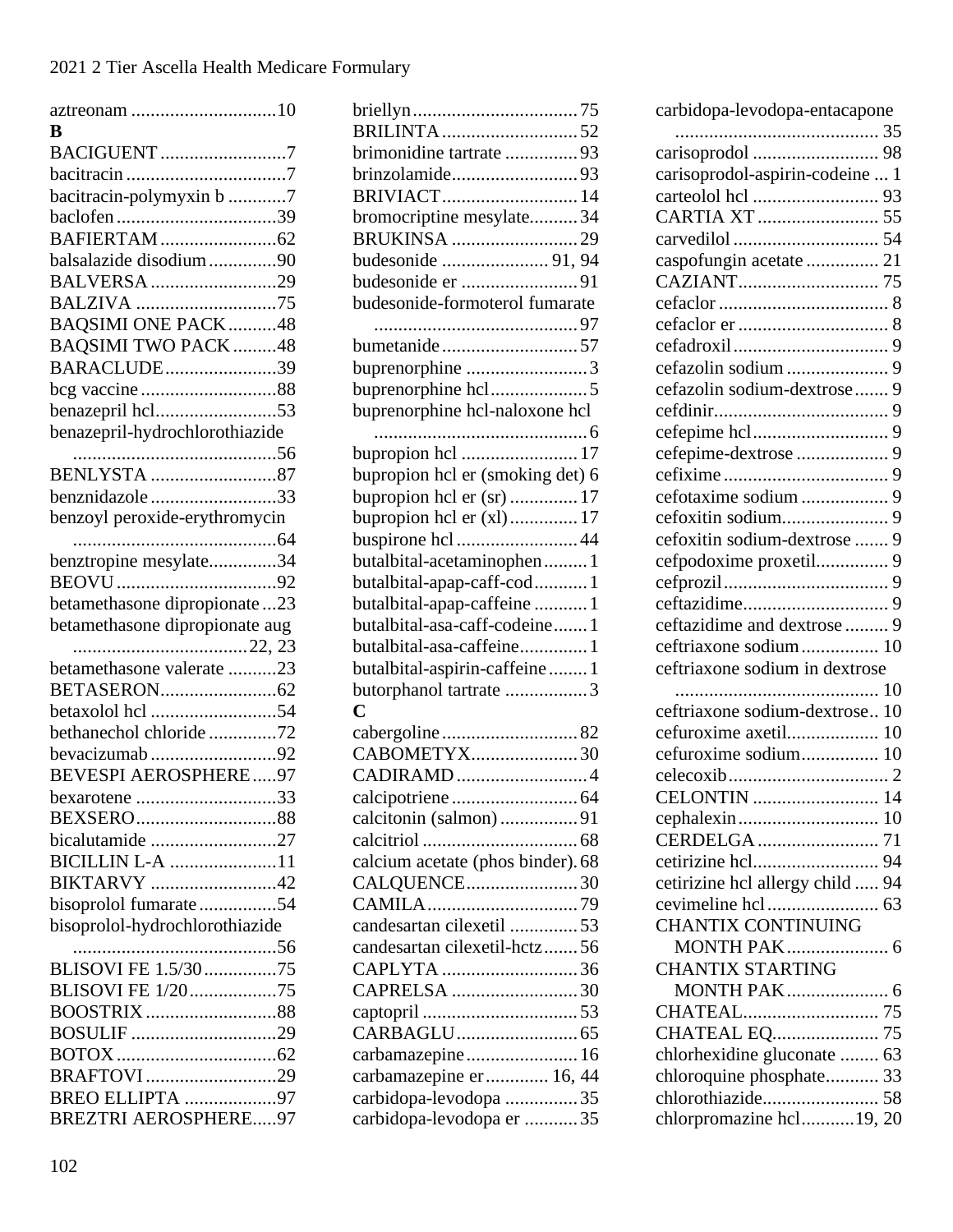| chlorthalidone58                 |
|----------------------------------|
| chlorzoxazone98                  |
| CHOLBAM 71                       |
| cholestyramine59                 |
| cholestyramine light58, 59       |
| ciclopirox21                     |
| ciclopirox olamine 21            |
| ciclopirox treatment21           |
|                                  |
| CIMDUO42                         |
|                                  |
|                                  |
|                                  |
|                                  |
| CIMZIA PREFILLED 84              |
| CIMZIA STARTER KIT 84            |
| cinacalcet hcl 91                |
|                                  |
| ciprofloxacin hcl12              |
| ciprofloxacin in d5w 12          |
| citalopram hydrobromide 18       |
|                                  |
| clarithromycin12                 |
| clarithromycin er12              |
| clemastine fumarate 94           |
| clindamycin hcl7                 |
| clindamycin palmitate hcl 7      |
| clindamycin phos-benzoyl perox   |
|                                  |
| clindamycin phosphate7           |
| clindamycin phosphate in d5w.7   |
| clindamycin phosphate in nacl.7  |
| CLINIMIX/DEXTROSE                |
|                                  |
|                                  |
|                                  |
| clobetasol prop emollient base23 |
| clobetasol propionate 23         |
| clobetasol propionate e23        |
| clobetavix 23                    |
| clomipramine hcl 19              |
| clonazepam44                     |
|                                  |
| clonidine hcl 52                 |
|                                  |
| clopidogrel bisulfate52          |
| clorazepate dipotassium 44       |
|                                  |
| clotrimazole21                   |

| clotrimazole anti-fungal21     |  |
|--------------------------------|--|
| clotrimazole-betamethasone64   |  |
| clozapine 36                   |  |
| COARTEM 33                     |  |
|                                |  |
| colchicine-probenecid22        |  |
| colesevelam hcl 59             |  |
|                                |  |
| colistimethate sodium (cba) 7  |  |
| COMBIGAN 93                    |  |
| COMBIPATCH75                   |  |
| <b>COMBIVENT RESPIMAT97</b>    |  |
| COMETRIQ (100 MG DAILY         |  |
|                                |  |
| <b>COMETRIQ (140 MG DAILY</b>  |  |
|                                |  |
| COMETRIQ (60 MG DAILY          |  |
|                                |  |
| COMPLERA  41                   |  |
| COPIKTRA29                     |  |
| CORLANOR56                     |  |
| cortisone acetate 73           |  |
|                                |  |
|                                |  |
|                                |  |
| <b>COSENTYX SENSOREADY</b>     |  |
| $(300 \text{ MG})$ 87          |  |
| <b>COSENTYX SENSOREADY</b>     |  |
|                                |  |
| COTELLIC 30                    |  |
|                                |  |
| CRIXIVAN 43                    |  |
| cromolyn sodium 92, 97         |  |
| CRYSELLE-28 75                 |  |
|                                |  |
| CYCLAFEM 1/35 75               |  |
| CYCLAFEM 7/7/7 75              |  |
| <b>CYCLOBENZAPRINE</b>         |  |
| COMFORT PAC 98                 |  |
| cyclobenzaprine hcl98          |  |
| cyclophosphamide26             |  |
| cyclosporine 84                |  |
| cyclosporine modified  84      |  |
| <b>CYCLOTENS REFILL PAK.98</b> |  |
| <b>CYCLOTENS STARTER PAK</b>   |  |
|                                |  |
| cyproheptadine hcl94           |  |

| D                                |  |
|----------------------------------|--|
| dalfampridine er 62              |  |
|                                  |  |
|                                  |  |
| dantrolene sodium 39             |  |
|                                  |  |
|                                  |  |
|                                  |  |
| darifenacin hydrobromide er 72   |  |
|                                  |  |
| D-CARE DM2  45                   |  |
|                                  |  |
|                                  |  |
| deferasirox granules  67         |  |
|                                  |  |
| DELSTRIGO  41                    |  |
|                                  |  |
|                                  |  |
| DEPO-SUBQ PROVERA 104            |  |
|                                  |  |
|                                  |  |
| DERMACINRX EMPRICAINE            |  |
|                                  |  |
| DERMACINRX PRIZOPAK4             |  |
|                                  |  |
| desipramine hcl  19              |  |
| desmopressin ace spray refrig 80 |  |
| desmopressin acetate  80         |  |
| desmopressin acetate spray 80    |  |
| desogestrel-ethinyl estradiol75  |  |
|                                  |  |
|                                  |  |
| desvenlafaxine succinate er  18  |  |
|                                  |  |
| DEXAMETHASONE                    |  |
|                                  |  |
| dexamethasone sodium             |  |
| phosphate73, 93                  |  |
| dexmethylphenidate hcl 61        |  |
| dexmethylphenidate hcl er 61     |  |
| dextroamphetamine sulfate 60     |  |
| dextroamphetamine sulfate er 60  |  |
|                                  |  |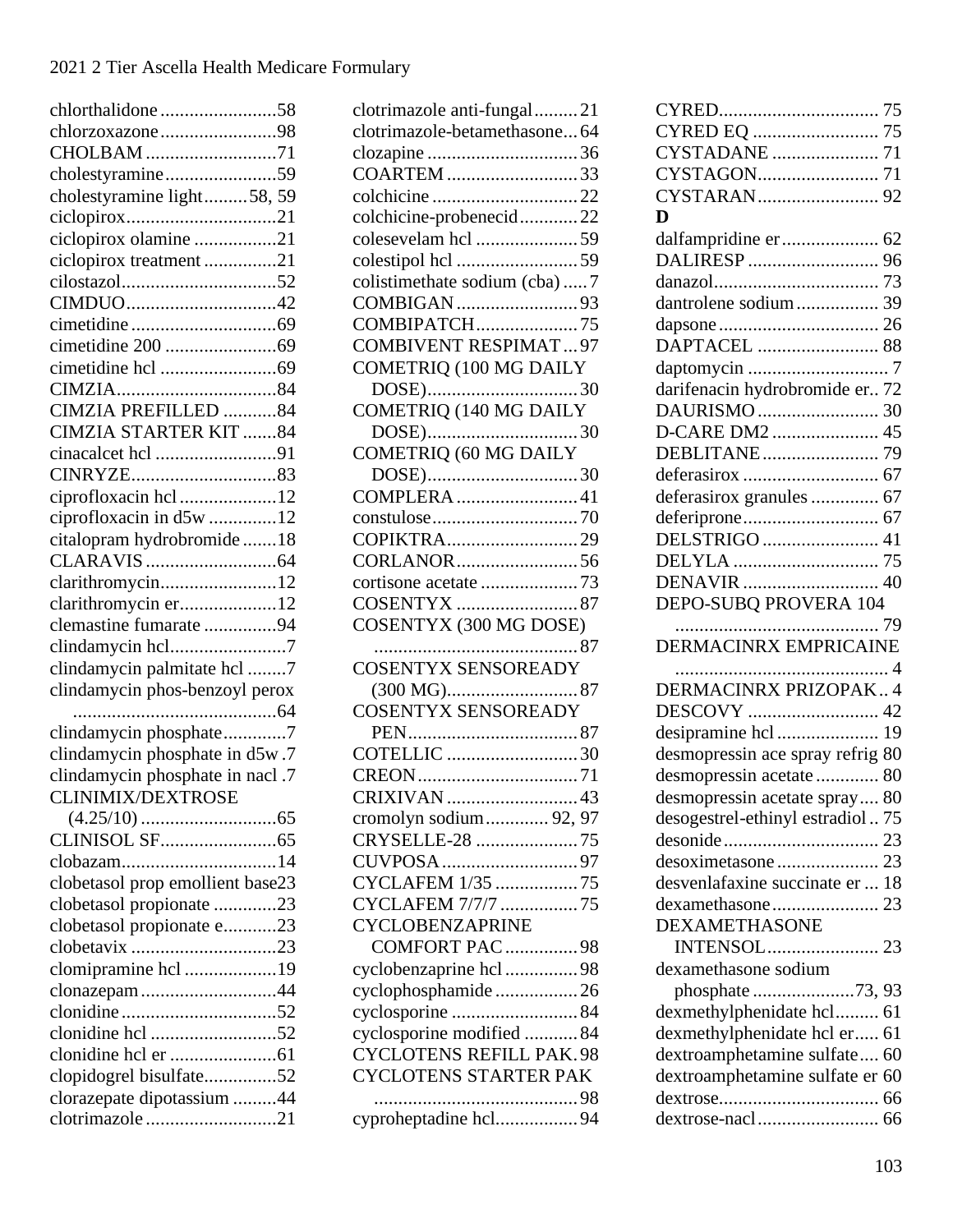| dextrose-sodium chloride 66<br>DIACOMIT 14<br>DIASTAT ACUDIAL14<br><b>DIASTAT PEDIATRIC14</b><br>diazepam 14, 44<br>DIAZEPAM INTENSOL44<br>diclofenac potassium2<br>diclofenac sodium  2, 4, 28, 93<br>diclofenac sodium er 2<br>dicloxacillin sodium11<br>didanosine42<br>difluprednate93<br>dihydroergotamine mesylate 25<br>DILANTIN16<br>diltiazem hcl 55<br>diltiazem hcl er 55<br>diltiazem hcl er beads55<br>diltiazem hcl er coated beads55<br>dimethyl fumarate starter pack<br>DIPENTUM 90<br>diphenhydramine hcl94<br>diphenoxylate-atropine69<br>diphtheria-tetanus toxoids dt 88<br>disopyramide phosphate53<br>divalproex sodium 14, 15<br>divalproex sodium er14<br>donepezil hcl17<br>DOPTELET51<br>dorzolamide hcl 93 |
|----------------------------------------------------------------------------------------------------------------------------------------------------------------------------------------------------------------------------------------------------------------------------------------------------------------------------------------------------------------------------------------------------------------------------------------------------------------------------------------------------------------------------------------------------------------------------------------------------------------------------------------------------------------------------------------------------------------------------------------|
|                                                                                                                                                                                                                                                                                                                                                                                                                                                                                                                                                                                                                                                                                                                                        |
|                                                                                                                                                                                                                                                                                                                                                                                                                                                                                                                                                                                                                                                                                                                                        |
|                                                                                                                                                                                                                                                                                                                                                                                                                                                                                                                                                                                                                                                                                                                                        |
|                                                                                                                                                                                                                                                                                                                                                                                                                                                                                                                                                                                                                                                                                                                                        |
|                                                                                                                                                                                                                                                                                                                                                                                                                                                                                                                                                                                                                                                                                                                                        |
|                                                                                                                                                                                                                                                                                                                                                                                                                                                                                                                                                                                                                                                                                                                                        |
|                                                                                                                                                                                                                                                                                                                                                                                                                                                                                                                                                                                                                                                                                                                                        |
|                                                                                                                                                                                                                                                                                                                                                                                                                                                                                                                                                                                                                                                                                                                                        |
|                                                                                                                                                                                                                                                                                                                                                                                                                                                                                                                                                                                                                                                                                                                                        |
|                                                                                                                                                                                                                                                                                                                                                                                                                                                                                                                                                                                                                                                                                                                                        |
|                                                                                                                                                                                                                                                                                                                                                                                                                                                                                                                                                                                                                                                                                                                                        |
|                                                                                                                                                                                                                                                                                                                                                                                                                                                                                                                                                                                                                                                                                                                                        |
|                                                                                                                                                                                                                                                                                                                                                                                                                                                                                                                                                                                                                                                                                                                                        |
|                                                                                                                                                                                                                                                                                                                                                                                                                                                                                                                                                                                                                                                                                                                                        |
|                                                                                                                                                                                                                                                                                                                                                                                                                                                                                                                                                                                                                                                                                                                                        |
|                                                                                                                                                                                                                                                                                                                                                                                                                                                                                                                                                                                                                                                                                                                                        |
|                                                                                                                                                                                                                                                                                                                                                                                                                                                                                                                                                                                                                                                                                                                                        |
|                                                                                                                                                                                                                                                                                                                                                                                                                                                                                                                                                                                                                                                                                                                                        |
|                                                                                                                                                                                                                                                                                                                                                                                                                                                                                                                                                                                                                                                                                                                                        |
|                                                                                                                                                                                                                                                                                                                                                                                                                                                                                                                                                                                                                                                                                                                                        |
|                                                                                                                                                                                                                                                                                                                                                                                                                                                                                                                                                                                                                                                                                                                                        |
|                                                                                                                                                                                                                                                                                                                                                                                                                                                                                                                                                                                                                                                                                                                                        |
|                                                                                                                                                                                                                                                                                                                                                                                                                                                                                                                                                                                                                                                                                                                                        |
|                                                                                                                                                                                                                                                                                                                                                                                                                                                                                                                                                                                                                                                                                                                                        |
|                                                                                                                                                                                                                                                                                                                                                                                                                                                                                                                                                                                                                                                                                                                                        |
|                                                                                                                                                                                                                                                                                                                                                                                                                                                                                                                                                                                                                                                                                                                                        |
|                                                                                                                                                                                                                                                                                                                                                                                                                                                                                                                                                                                                                                                                                                                                        |
|                                                                                                                                                                                                                                                                                                                                                                                                                                                                                                                                                                                                                                                                                                                                        |
|                                                                                                                                                                                                                                                                                                                                                                                                                                                                                                                                                                                                                                                                                                                                        |
|                                                                                                                                                                                                                                                                                                                                                                                                                                                                                                                                                                                                                                                                                                                                        |
|                                                                                                                                                                                                                                                                                                                                                                                                                                                                                                                                                                                                                                                                                                                                        |
|                                                                                                                                                                                                                                                                                                                                                                                                                                                                                                                                                                                                                                                                                                                                        |
|                                                                                                                                                                                                                                                                                                                                                                                                                                                                                                                                                                                                                                                                                                                                        |
|                                                                                                                                                                                                                                                                                                                                                                                                                                                                                                                                                                                                                                                                                                                                        |
|                                                                                                                                                                                                                                                                                                                                                                                                                                                                                                                                                                                                                                                                                                                                        |
|                                                                                                                                                                                                                                                                                                                                                                                                                                                                                                                                                                                                                                                                                                                                        |
|                                                                                                                                                                                                                                                                                                                                                                                                                                                                                                                                                                                                                                                                                                                                        |
|                                                                                                                                                                                                                                                                                                                                                                                                                                                                                                                                                                                                                                                                                                                                        |
|                                                                                                                                                                                                                                                                                                                                                                                                                                                                                                                                                                                                                                                                                                                                        |
|                                                                                                                                                                                                                                                                                                                                                                                                                                                                                                                                                                                                                                                                                                                                        |
|                                                                                                                                                                                                                                                                                                                                                                                                                                                                                                                                                                                                                                                                                                                                        |
|                                                                                                                                                                                                                                                                                                                                                                                                                                                                                                                                                                                                                                                                                                                                        |
|                                                                                                                                                                                                                                                                                                                                                                                                                                                                                                                                                                                                                                                                                                                                        |
|                                                                                                                                                                                                                                                                                                                                                                                                                                                                                                                                                                                                                                                                                                                                        |
| dorzolamide hcl-timolol mal93                                                                                                                                                                                                                                                                                                                                                                                                                                                                                                                                                                                                                                                                                                          |
| DOVATO 40                                                                                                                                                                                                                                                                                                                                                                                                                                                                                                                                                                                                                                                                                                                              |
| doxazosin mesylate 52                                                                                                                                                                                                                                                                                                                                                                                                                                                                                                                                                                                                                                                                                                                  |
|                                                                                                                                                                                                                                                                                                                                                                                                                                                                                                                                                                                                                                                                                                                                        |
| doxepin hcl  19, 64, 99                                                                                                                                                                                                                                                                                                                                                                                                                                                                                                                                                                                                                                                                                                                |

| doxycycline hyclate  13           |
|-----------------------------------|
|                                   |
| doxycycline monohydrate13         |
| <b>DRIZALMA SPRINKLE 18</b>       |
|                                   |
|                                   |
| drospirenone-ethinyl estradiol 75 |
|                                   |
|                                   |
|                                   |
|                                   |
|                                   |
|                                   |
|                                   |
|                                   |
|                                   |
| E                                 |
|                                   |
| ECONASIL21                        |
|                                   |
| econazole nitrate21               |
| EDURANT41                         |
|                                   |
|                                   |
| efavirenz-emtricitab-tenofovir41  |
| efavirenz-lamivudine-tenofovir    |
|                                   |
|                                   |
|                                   |
| EGRIFTA SV80                      |
|                                   |
|                                   |
| ELIQUIS DVT/PE STARTER            |
|                                   |
|                                   |
| ELMIRON 72                        |
| ELURYNG75                         |
|                                   |
|                                   |
|                                   |
| EMGALITY 26                       |
| EMGALITY (300 MG DOSE)            |
|                                   |
|                                   |
| <b>EMOQUETTE</b> 75               |
| EMPAVELI 51                       |
| EMPRICAINE-II4                    |
|                                   |
|                                   |
| emtricitabine42                   |
| emtricitabine-tenofovir df  42    |
|                                   |
| EMTRIVA 42                        |
| enalapril maleate53               |
| enalapril-hydrochlorothiazide 56  |
|                                   |
|                                   |
| <b>ENBREL MINI  84</b>            |
|                                   |
| <b>ENBREL SURECLICK 84</b>        |
|                                   |

| enoxaparin sodium  50              |    |
|------------------------------------|----|
| ENPRESSE-28 75                     |    |
|                                    |    |
|                                    | 34 |
|                                    | 39 |
|                                    |    |
|                                    | 69 |
| ENVARSUS XR                        | 84 |
|                                    |    |
| EPIDIOLEX  14                      |    |
|                                    | 92 |
|                                    | 95 |
|                                    |    |
|                                    |    |
|                                    |    |
|                                    |    |
| EQUETRO 44                         |    |
| ergoloid mesylates 17              |    |
| ergotamine-caffeine 25             |    |
|                                    |    |
|                                    |    |
|                                    |    |
|                                    |    |
| ertapenem sodium  10               |    |
|                                    |    |
| <b>ERYTHROCIN</b>                  |    |
| LACTOBIONATE                       | 12 |
| <b>ERYTHROCIN STEARATE 12</b>      |    |
|                                    |    |
|                                    |    |
| erythromycin base 12               |    |
| erythromycin ethylsuccinate        | 12 |
|                                    |    |
| escitalopram oxalate 18            |    |
|                                    |    |
| esomeprazole magnesium 70          |    |
| ESTARYLLA  75                      |    |
| estradiol 73, 74                   |    |
|                                    |    |
| estradiol-norethindrone acet75     |    |
|                                    |    |
|                                    |    |
|                                    |    |
| ethynodiol diac-eth estradiol 75   |    |
|                                    |    |
|                                    |    |
| etonogestrel-ethinyl estradiol. 76 |    |
|                                    |    |
|                                    |    |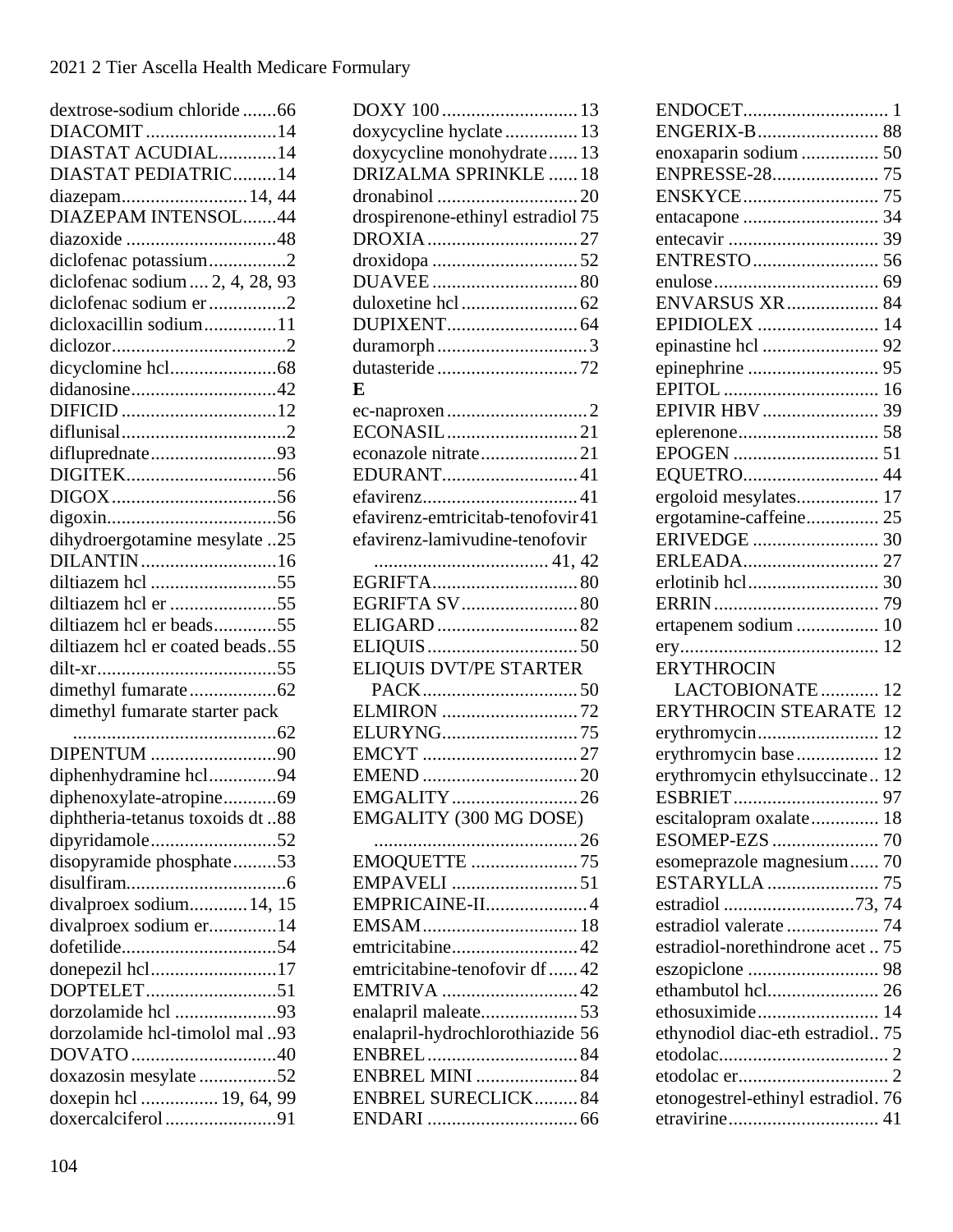| everolimus 30, 84              |  |
|--------------------------------|--|
|                                |  |
| EVRYSDI71                      |  |
|                                |  |
| EXKIVITY30                     |  |
|                                |  |
|                                |  |
|                                |  |
| ezetimibe-simvastatin59        |  |
| F                              |  |
| FALMINA76                      |  |
| famciclovir40                  |  |
|                                |  |
| FANAPT 36                      |  |
| <b>FANAPT TITRATION PACK</b>   |  |
|                                |  |
| FARYDAK30                      |  |
| febuxostat 22                  |  |
| felbamate16                    |  |
|                                |  |
| FEMYNOR76                      |  |
|                                |  |
| fenofibrate micronized 58      |  |
| fenofibric acid58              |  |
|                                |  |
| fentanyl citrate3              |  |
|                                |  |
| FERRIPROX TWICE-A-DAY          |  |
|                                |  |
| FETZIMA18                      |  |
| FETZIMA TITRATION 18           |  |
|                                |  |
| FINTEPLA 14                    |  |
|                                |  |
| FIRMAGON82                     |  |
| FIRMAGON (240 MG DOSE)         |  |
|                                |  |
|                                |  |
| FLEBOGAMMA DIF86               |  |
| flecainide acetate54           |  |
| FLOVENT DISKUS94               |  |
| FLOVENT HFA94                  |  |
| fluconazole 21                 |  |
| fluconazole in dextrose 21     |  |
| fluconazole in sodium chloride |  |
|                                |  |
|                                |  |

| fludrocortisone acetate73        |  |
|----------------------------------|--|
|                                  |  |
| fluocinolone acetonide23         |  |
| fluocinonide  23, 24             |  |
| fluocinonide emulsified base .23 |  |
| fluorometholone 93               |  |
| fluorouracil27                   |  |
| fluoxetine hcl 18                |  |
| fluoxetine hcl (pmdd)  18        |  |
| fluphenazine decanoate35         |  |
| fluphenazine hcl 35              |  |
|                                  |  |
| flurbiprofen sodium93            |  |
| flutamide27                      |  |
| fluticasone propionate 24, 95    |  |
| fluticasone-salmeterol97         |  |
| fluvoxamine maleate 18           |  |
| fondaparinux sodium 50           |  |
|                                  |  |
| fosamprenavir calcium43          |  |
| fosinopril sodium53              |  |
| fosinopril sodium-hctz56         |  |
|                                  |  |
| FOTIVDA 30                       |  |
|                                  |  |
| FULPHILA 51                      |  |
| furosemide57                     |  |
|                                  |  |
| FYAVOLV76                        |  |
| FYCOMPA 16                       |  |
| G                                |  |
| gabapentin  15                   |  |
| GALAFOLD 71                      |  |
| galantamine hydrobromide  17     |  |
| galantamine hydrobromide er 17   |  |
| GAMMAGARD86                      |  |
| <b>GAMMAGARD S/D LESS IGA</b>    |  |
| 86                               |  |
| GAMMAKED86                       |  |
| GAMMAPLEX  86                    |  |
|                                  |  |
| GARDASIL 988                     |  |
|                                  |  |
|                                  |  |
|                                  |  |
|                                  |  |
|                                  |  |
|                                  |  |

| <b>GAVILYTE-N WITH FLAVOR</b>    |
|----------------------------------|
|                                  |
|                                  |
|                                  |
|                                  |
|                                  |
| GENGRAF  84                      |
| <b>GENOTROPIN 81</b>             |
| <b>GENOTROPIN MINIQUICK81</b>    |
|                                  |
|                                  |
|                                  |
| GENVOYA 40                       |
|                                  |
|                                  |
|                                  |
| glatiramer acetate  63           |
|                                  |
| glimepiride 45                   |
|                                  |
|                                  |
|                                  |
| glipizide-metformin hcl  45      |
| <b>GLUCAGEN DIAGNOSTIC 48</b>    |
| <b>GLUCAGEN HYPOKIT 48</b>       |
| glucagon emergency 48            |
| glucagon hcl (diagnostic)  48    |
|                                  |
|                                  |
| glyburide micronized 45          |
| glyburide-metformin  46          |
| glycopyrrolate 69<br>GLYXAMBI 46 |
|                                  |
| granisetron hcl 20               |
|                                  |
| griseofulvin microsize 21        |
|                                  |
| guanfacine hcl er  61            |
|                                  |
| $\bf H$                          |
| HAEGARDA  83                     |
|                                  |
| HAILEY 24 FE 76                  |
| HAILEY FE 1.5/30  76             |
| HAILEY FE 1/20  76               |
| halobetasol propionate 24        |
|                                  |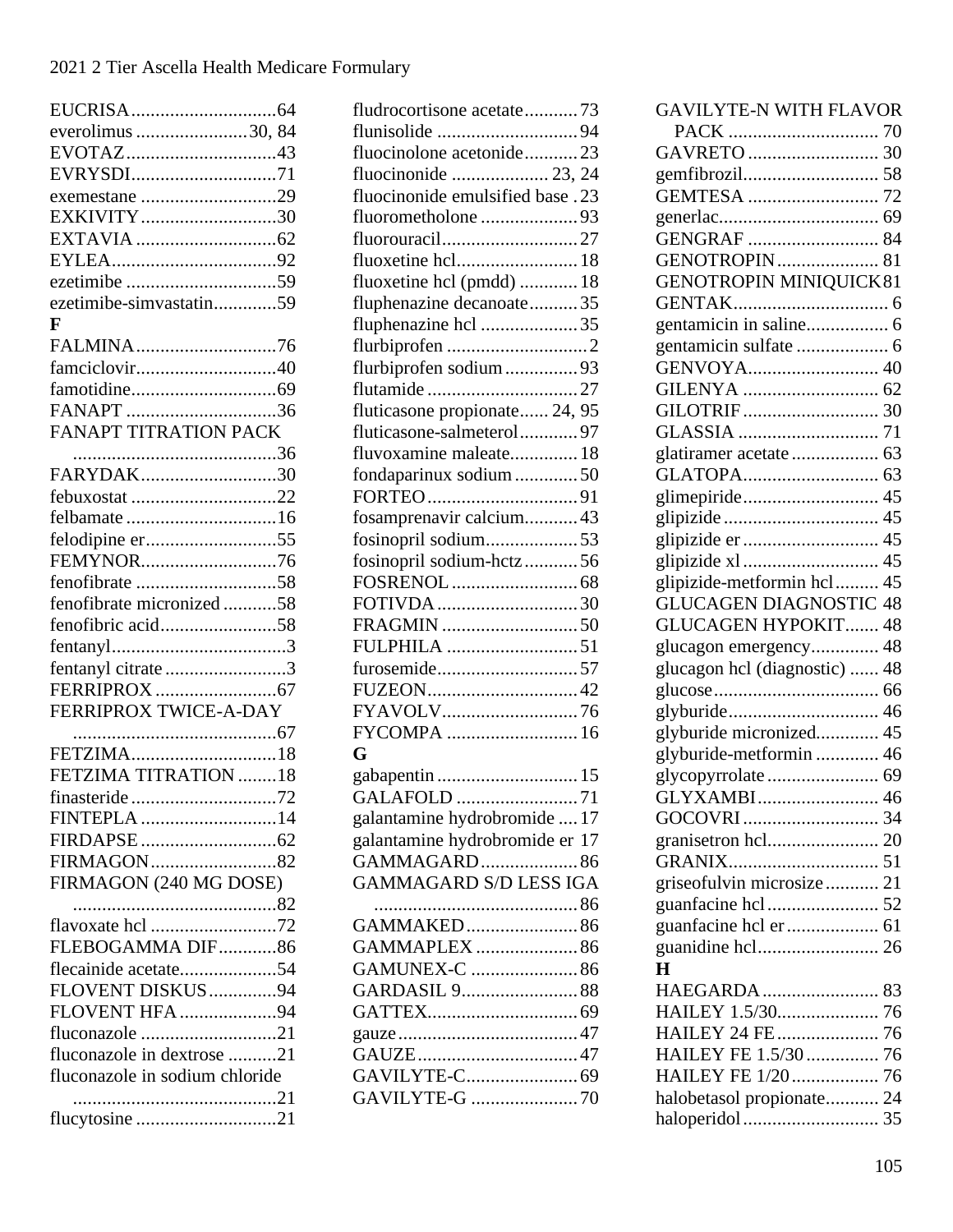| haloperidol decanoate 35         |
|----------------------------------|
| haloperidol lactate35            |
|                                  |
| heparin sodium (porcine) 50      |
| heparin sodium (porcine) pf 50   |
|                                  |
|                                  |
| HETLIOZ LQ 99                    |
|                                  |
| <b>HUMATROPE</b> 81              |
|                                  |
| <b>HUMIRA PEDIATRIC</b>          |
| CROHNS START84                   |
| <b>HUMIRA PEN </b> 84            |
| <b>HUMIRA PEN-CD/UC/HS</b>       |
|                                  |
| HUMIRA PEN-PEDIATRIC             |
|                                  |
| HUMIRA PEN-PS/UV/ADOL            |
|                                  |
| HUMIRA PEN-PSOR/UVEIT            |
| STARTER 85                       |
| HUMULIN 70/30 48                 |
| <b>HUMULIN N 48</b>              |
| <b>HUMULIN R48</b>               |
| <b>HUMULIN R U-500</b>           |
| (CONCENTRATED)48                 |
| <b>HUMULIN R U-500</b>           |
| KWIKPEN48                        |
| hydralazine hcl59                |
| hydrochlorothiazide 58           |
| hydrocodone-acetaminophen1       |
| hydrocodone-ibuprofen1           |
| hydrocortisone  24, 73, 91       |
| hydrocortisone (perianal) 24     |
| hydrocortisone butyr lipo base24 |
| hydrocortisone butyrate24        |
| HYDROCORTISONE IN                |
| ABSORBASE24                      |
| hydrocortisone valerate 24       |
| hydrocortisone-acetic acid93     |
| hydromorphone hcl3               |
| hydromorphone hcl pf3            |
| hydroxychloroquine sulfate33     |
| hydroxyurea27                    |
| hydroxyzine hcl 94               |
| hydroxyzine pamoate44            |

| T                                  |  |
|------------------------------------|--|
| ibandronate sodium 91              |  |
| IBRANCE30                          |  |
|                                    |  |
|                                    |  |
|                                    |  |
| <b>IBUPROFEN COMFORT PAC</b>       |  |
|                                    |  |
| icatibant acetate  83              |  |
|                                    |  |
| icosapent ethyl59                  |  |
|                                    |  |
| imatinib mesylate 30               |  |
| <b>IMBRUVICA</b> 30                |  |
| imipenem-cilastatin  10            |  |
| imipramine hcl 19                  |  |
| imipramine pamoate  19             |  |
|                                    |  |
| IMOVAX RABIES 88                   |  |
|                                    |  |
| <b>INCRELEX</b> 81                 |  |
| <b>INCRUSE ELLIPTA 95</b>          |  |
|                                    |  |
| indomethacin2                      |  |
| indomethacin er2                   |  |
| INFANRIX88                         |  |
|                                    |  |
|                                    |  |
|                                    |  |
|                                    |  |
| insulin asp prot & asp flexpen 48  |  |
| insulin aspart 49                  |  |
| insulin aspart flexpen 49          |  |
| insulin aspart penfill49           |  |
| insulin aspart prot & aspart49     |  |
|                                    |  |
| insulin lispro (1 unit dial) 49    |  |
| insulin lispro junior kwikpen . 49 |  |
| insulin lispro prot & lispro49     |  |
|                                    |  |
| <b>INSULIN SYRINGE 48</b>          |  |
| INTELENCE 41                       |  |
|                                    |  |
| <b>INTRON A40</b>                  |  |
| <b>INTROVALE</b> 76                |  |
| INVEGA SUSTENNA 37                 |  |
| INVEGA TRINZA 37                   |  |
|                                    |  |

| <b>INVOKAMET</b> 46            |  |
|--------------------------------|--|
| <b>INVOKAMET XR</b> 46         |  |
| <b>INVOKANA</b> 46             |  |
|                                |  |
| ipratropium bromide95, 97      |  |
| ipratropium-albuterol  97      |  |
|                                |  |
| irbesartan-hydrochlorothiazide |  |
|                                |  |
|                                |  |
| <b>ISENTRESS</b> 40            |  |
| <b>ISENTRESS HD 40</b>         |  |
|                                |  |
| ISOLYTE-P IN D5W  66           |  |
|                                |  |
| ISOLYTE-S PH 7.4  66           |  |
|                                |  |
| isosorbide dinitrate 60        |  |
| isosorbide mononitrate  60     |  |
| isosorbide mononitrate er  60  |  |
|                                |  |
|                                |  |
|                                |  |
|                                |  |
|                                |  |
| I.                             |  |
|                                |  |
|                                |  |
| JANUMET 46                     |  |
| <b>JANUMET XR</b> 46           |  |
|                                |  |
| JARDIANCE  46                  |  |
| JENTADUETO 46                  |  |
| JENTADUETO XR  46              |  |
|                                |  |
|                                |  |
|                                |  |
|                                |  |
|                                |  |
| JUNEL FE 1.5/30 76             |  |
| JUNEL FE 1/20 76               |  |
|                                |  |
|                                |  |
| $\mathbf K$                    |  |
|                                |  |
|                                |  |
|                                |  |
|                                |  |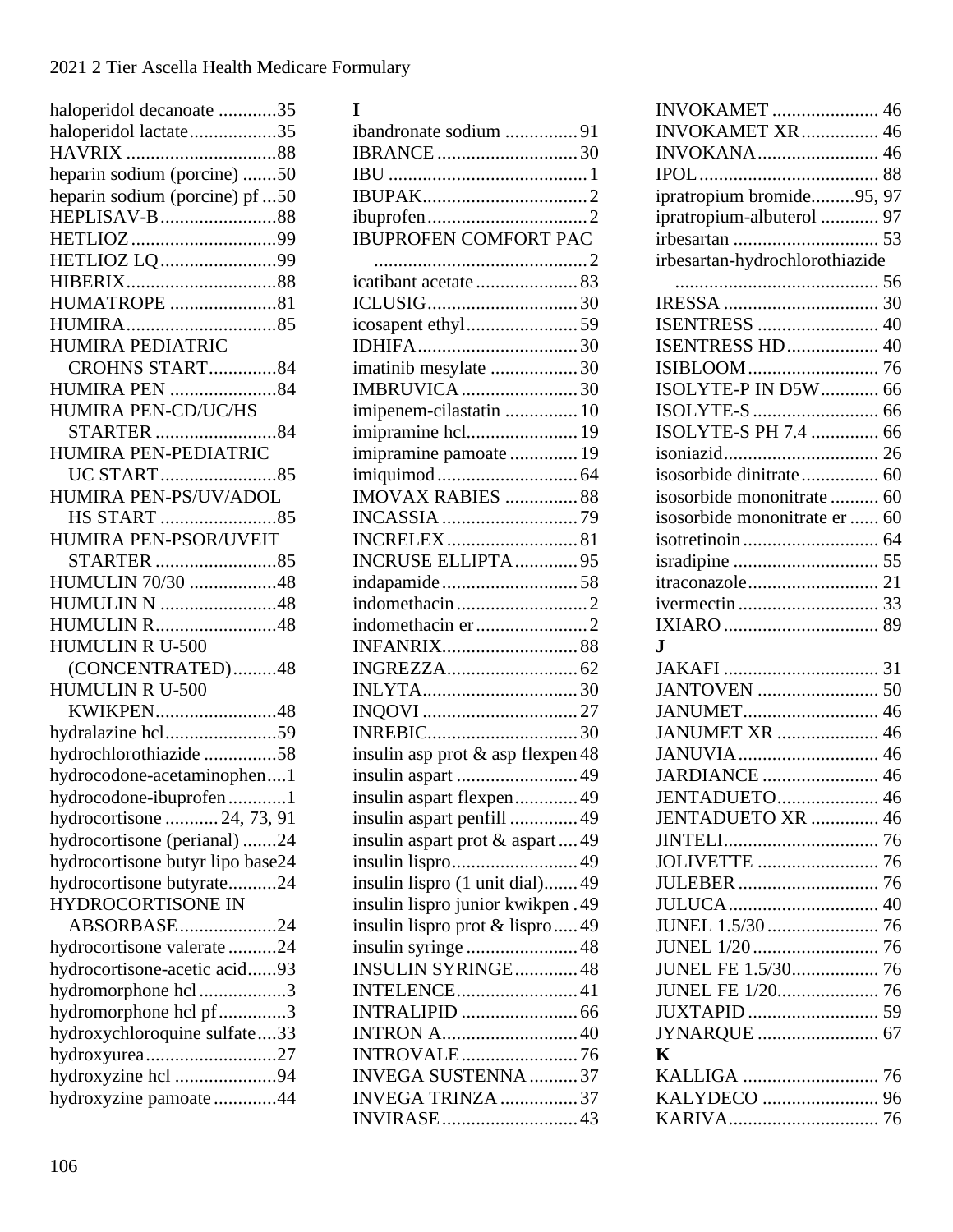| KELNOR 1/35 76                          |
|-----------------------------------------|
| KELNOR 1/5076                           |
|                                         |
| ketoconazole 21                         |
| ketorolac tromethamine2, 93             |
| KEVEYIS57                               |
|                                         |
|                                         |
|                                         |
| KISQALI (200 MG DOSE) 31                |
| KISQALI (400 MG DOSE) 31                |
| KISQALI (600 MG DOSE) 31                |
| KISQALI FEMARA (400 MG                  |
| DOSE) 31                                |
| KISQALI FEMARA (600 MG                  |
| DOSE) 31                                |
| KISQALI FEMARA(200 MG                   |
| DOSE) 31                                |
|                                         |
|                                         |
|                                         |
|                                         |
|                                         |
|                                         |
|                                         |
| KLOR-CON SPRINKLE66                     |
| KORLYM46                                |
| KOSELUGO31                              |
| KURVELO76<br>KYNMOBI34                  |
| L                                       |
|                                         |
| labetalol hcl 54                        |
|                                         |
| lactulose encephalopathy70              |
| lamivudine39<br>lamivudine-zidovudine42 |
|                                         |
| lamotrigine 16, 44                      |
| lamotrigine er16                        |
| lamotrigine starter kit-blue 44         |
| lamotrigine starter kit-green45         |
| lamotrigine starter kit-orange .45      |
| LAMPIT 33                               |
| lanthanum carbonate 68                  |
|                                         |
| LANTUS SOLOSTAR 49                      |
| lapatinib ditosylate31                  |
| LARIN 1.5/3076                          |

| LARIN FE 1.5/30 76               |    |
|----------------------------------|----|
| LARIN FE 1/2076                  |    |
| LARISSIA77                       |    |
|                                  |    |
| LATUDA 37                        |    |
|                                  |    |
|                                  |    |
| LENVIMA (10 MG DAILY             |    |
|                                  |    |
| DOSE)31<br>LENVIMA (12 MG DAILY  |    |
|                                  |    |
|                                  |    |
|                                  | 31 |
| DOSE)<br>LENVIMA (18 MG DAILY    |    |
| DOSE)31                          |    |
| LENVIMA (20 MG DAILY             |    |
|                                  |    |
| 31<br>DOSE)                      |    |
| LENVIMA (24 MG DAILY             |    |
|                                  |    |
|                                  |    |
| DOSE)31                          |    |
| LENVIMA (8 MG DAILY              |    |
|                                  |    |
|                                  |    |
|                                  |    |
| leucovorin calcium 28            |    |
| LEUKERAN 26                      |    |
|                                  |    |
| leuprolide acetate82             |    |
| <b>LEVA SET/OCCLUSIVE</b>        |    |
| DRESSING 4                       |    |
|                                  |    |
| LEVEMIR<br>49                    |    |
| LEVEMIR FLEXTOUCH49              |    |
| levetiracetam  14                |    |
| levetiracetam er  14             |    |
| levobunolol hcl93                |    |
|                                  |    |
|                                  |    |
| levocetirizine dihydrochloride94 |    |
| levofloxacin 12, 13              |    |
| levofloxacin in d5w  12          |    |
| LEVONEST 77                      |    |
| levonorgest-eth estrad 91-day 77 |    |
|                                  |    |
| levonorgestrel-ethinyl estrad77  |    |
| levonorg-eth estrad triphasic77  |    |
|                                  |    |
| LEVORA 0.15/30 (28) 77           |    |

| levothyroxine sodium 82           |  |
|-----------------------------------|--|
|                                   |  |
|                                   |  |
|                                   |  |
|                                   |  |
| lidocaine hcl urethral/mucosal. 4 |  |
| lidocaine viscous hcl  4          |  |
| lidocaine-prilocaine 4            |  |
|                                   |  |
|                                   |  |
|                                   |  |
| LIDO-PRILO CAINE PACK5            |  |
| LIDOPURE PATCH 5                  |  |
|                                   |  |
|                                   |  |
|                                   |  |
|                                   |  |
| linezolid in sodium chloride  7   |  |
|                                   |  |
| liothyronine sodium  82           |  |
| LIPROZONEPAK  5                   |  |
|                                   |  |
| lisinopril-hydrochlorothiazide 57 |  |
|                                   |  |
| lithium carbonate 45              |  |
| lithium carbonate er 45           |  |
|                                   |  |
| LOESTRIN 1.5/30 (21) 77           |  |
|                                   |  |
| loperamide hcl 69                 |  |
| lopinavir-ritonavir  43           |  |
| LOPREEZA77                        |  |
| lorazepam 44                      |  |
| <b>LORAZEPAM INTENSOL 44</b>      |  |
|                                   |  |
| losartan potassium 53             |  |
| losartan potassium-hctz  57       |  |
|                                   |  |
| LOW-OGESTREL 77                   |  |
| loxapine succinate 35             |  |
|                                   |  |
|                                   |  |
|                                   |  |
|                                   |  |
|                                   |  |
|                                   |  |
| LUPRON DEPOT (1-MONTH)            |  |
|                                   |  |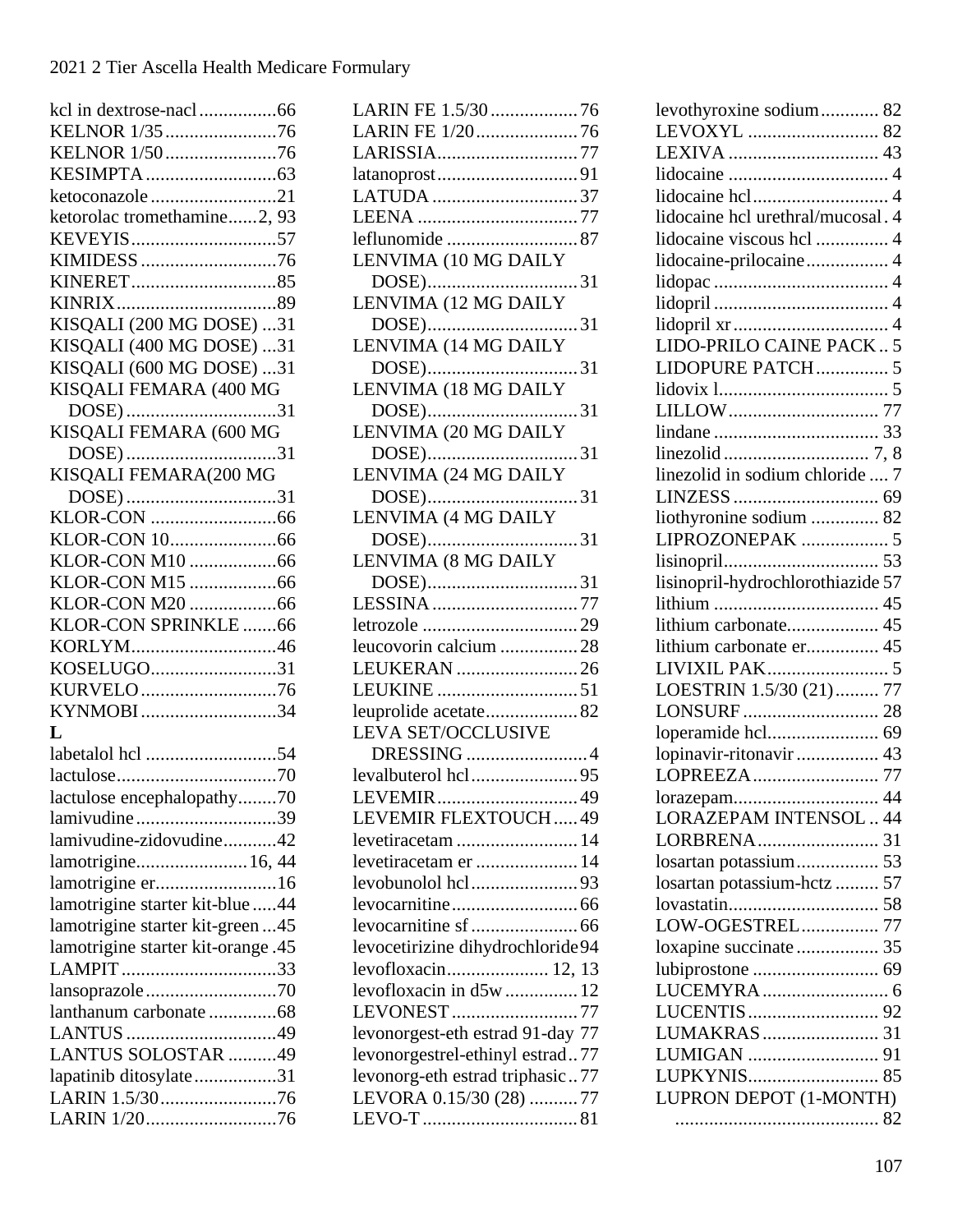| LUPRON DEPOT (3-MONTH)                  |
|-----------------------------------------|
| 82                                      |
|                                         |
| LUPRON DEPOT (6-MONTH)                  |
|                                         |
| LUPRON DEPOT-PED (1-                    |
| LUPRON DEPOT-PED (3-                    |
| MONTH)83                                |
| LUTERA77                                |
| LYBALVI 37                              |
| LYLLANA 74                              |
| LYNPARZA28                              |
| LYSODREN28                              |
|                                         |
| M                                       |
| MACUGEN92                               |
| magnesium sulfate 66                    |
| malathion34                             |
|                                         |
| MARPLAN18                               |
| MATULANE27                              |
| MAVYRET 40                              |
|                                         |
|                                         |
|                                         |
| <b>MAYZENT STARTER PACK</b>             |
|                                         |
| meclizine hcl20                         |
| meclofenamate sodium2                   |
| MEDOLOR PAK5                            |
| medroxyprogesterone acetate .80         |
| mefloquine hcl 33                       |
| megestrol acetate80                     |
| MEKINIST31                              |
| MEKTOVI31                               |
| <b>MELOXICAM COMFORT</b>                |
|                                         |
|                                         |
| memantine hcl17<br>memantine hcl er17   |
| <b>MENACTRA</b> 89                      |
|                                         |
| MENEST74<br><b>MENQUADFI</b> 89         |
| MENTAX21                                |
|                                         |
|                                         |
| meperidine hcl 3, 4<br>mercaptopurine27 |

| meropenem-sodium chloride10      |            |
|----------------------------------|------------|
|                                  |            |
| mesalamine-cleanser90            |            |
| MESNEX 28                        |            |
| metaxalone 98                    |            |
| metformin hcl46                  |            |
| metformin hcl er 46              |            |
| methadone hcl 3                  |            |
| methazolamide 57                 |            |
| methenamine hippurate8           |            |
|                                  |            |
| methocarbamol98                  |            |
|                                  |            |
| methotrexate (anti-rheumatic) 85 |            |
| methotrexate sodium85            |            |
| methotrexate sodium (pf)85       |            |
|                                  |            |
| methyclothiazide 58              |            |
|                                  |            |
| methylphenidate hcl 62           |            |
| methylphenidate hcl er 61        |            |
| methylphenidate hcl er (cd)61    |            |
| methylphenidate hcl er (la)  61  |            |
| methylphenidate hcl er (xr)61    |            |
| methylprednisolone  24, 91       |            |
| methylprednisolone acetate73     |            |
| methyltestosterone73             |            |
| metoclopramide hcl 20            |            |
|                                  |            |
| metoprolol succinate er54        |            |
| metoprolol tartrate 54           |            |
| metoprolol-hydrochlorothiazide   |            |
|                                  | $\dots$ 54 |
|                                  |            |
| metronidazole in nacl8           |            |
|                                  |            |
| mexiletine hcl 54                |            |
| micafungin sodium21              |            |
| MICROGESTIN 1.5/3077             |            |
| MICROGESTIN 1/2077               |            |
| MICROGESTIN FE 1.5/3077          |            |
| MICROGESTIN FE 1/20 77           |            |
| midodrine hcl 52                 |            |
|                                  |            |
| MIMVEY77                         |            |
| minocycline hcl  13              |            |
|                                  |            |
|                                  |            |
| mirtazapine 17                   |            |

| mometasone furoate 24, 95        |
|----------------------------------|
|                                  |
| montelukast sodium  95           |
|                                  |
|                                  |
|                                  |
| moxifloxacin hcl in nacl 13      |
|                                  |
|                                  |
| mycophenolate mofetil 85         |
| mycophenolate sodium 85          |
| MYFEMBREE 83                     |
|                                  |
| MYRBETRIQ 72                     |
| N                                |
|                                  |
|                                  |
| nafcillin sodium  11             |
| nafcillin sodium in dextrose  11 |
|                                  |
|                                  |
|                                  |
|                                  |
| NAPROXEN COMFORT PAC             |
|                                  |
|                                  |
|                                  |
|                                  |
|                                  |
|                                  |
|                                  |
|                                  |
| NECON 0.5/35 (28)  77            |
| nefazodone hcl  17               |
|                                  |
| neomycin-polymyxin-dexameth      |
|                                  |
| neomycin-polymyxin-              |
|                                  |
| neomycin-polymyxin-hc 93         |
|                                  |
|                                  |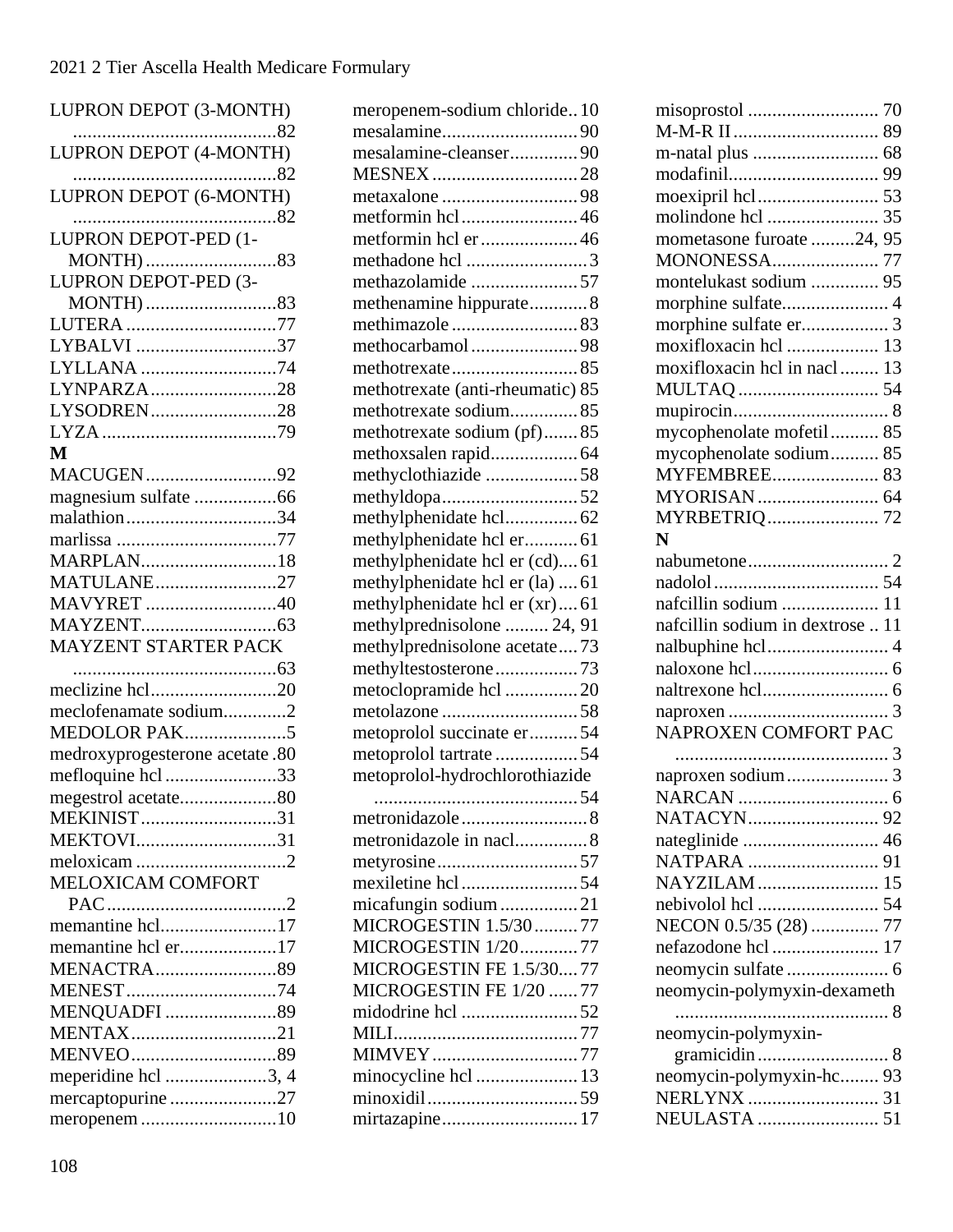## 2021 2 Tier Ascella Health Medicare Formulary

| NEULASTA ONPRO 51                 |  |
|-----------------------------------|--|
| NEUPOGEN51                        |  |
| NEUPRO 34                         |  |
| nevirapine41                      |  |
| nevirapine er 41                  |  |
| NEXAVAR31                         |  |
| NEXLETOL 59                       |  |
| NEXLIZET59                        |  |
| niacin er (antihyperlipidemic) 59 |  |
|                                   |  |
|                                   |  |
|                                   |  |
| nifedipine er55                   |  |
| nifedipine er osmotic release55   |  |
| nilutamide27                      |  |
| nimodipine55                      |  |
| NINLARO 28                        |  |
| nitazoxanide33                    |  |
|                                   |  |
|                                   |  |
|                                   |  |
| nitrofurantoin macrocrystal 8     |  |
| nitrofurantoin monohyd macro.8    |  |
|                                   |  |
|                                   |  |
| NIVESTYM 51                       |  |
| NOCTIVA81                         |  |
|                                   |  |
| <b>NORDITROPIN FLEXPRO81</b>      |  |
| norethin ace-eth estrad-fe 77     |  |
| norethindrone80                   |  |
| norethindrone acetate80           |  |
| norethindrone acet-ethinyl est 77 |  |
| norethindrone-eth estradiol78     |  |
| norgestimate-eth estradiol 78     |  |
| norgestim-eth estrad triphasic.78 |  |
| NORLYDA78                         |  |
| NORLYROC 80                       |  |
|                                   |  |
| NORMOSOL-R PH 7.4 66              |  |
| NORPACE CR 54                     |  |
| NORTREL 0.5/35 (28)78             |  |
| NORTREL 1/35 (21) 78              |  |
| NORTREL 1/35 (28) 78              |  |
| NORTREL 7/7/778                   |  |
| nortriptyline hcl 19              |  |
|                                   |  |
| NOVOLIN 70/30 49                  |  |

| NOVOLIN 70/30 RELION 49      |  |
|------------------------------|--|
| <b>NOVOLIN N49</b>           |  |
| <b>NOVOLIN N RELION 49</b>   |  |
| NOVOLIN R49                  |  |
| <b>NOVOLIN R RELION 49</b>   |  |
| NOXAFIL 21                   |  |
| NUBEQA27                     |  |
|                              |  |
|                              |  |
| NUPLAZID37                   |  |
|                              |  |
| NUTROPIN AQ NUSPIN 10 81     |  |
| NUTROPIN AQ NUSPIN 20 81     |  |
| NUTROPIN AQ NUSPIN 5.81      |  |
|                              |  |
|                              |  |
| NYAMYC21                     |  |
| NYLIA 7/7/7 78               |  |
| nystatin 21, 22              |  |
| nystatin-triamcinolone  65   |  |
|                              |  |
| NYVEPRIA 51                  |  |
| O                            |  |
|                              |  |
|                              |  |
|                              |  |
| octreotide acetate83         |  |
| ODEFSEY41                    |  |
|                              |  |
|                              |  |
| ofloxacin  13, 93            |  |
|                              |  |
| olmesartan medoxomil53       |  |
| olmesartan medoxomil-hctz57  |  |
| olmesartan-amlodipine-hctz57 |  |
|                              |  |
| omega-3-acid ethyl esters 59 |  |
|                              |  |
| <b>OMNITROPE</b> 81          |  |
|                              |  |
| ondansetron hcl 20           |  |
| <b>ONGENTYS</b> 34           |  |
| ONUREG27                     |  |
|                              |  |
| ORENCIA CLICKJECT85          |  |
| ORFADIN71<br>ORGOVYX27       |  |

| ORKAMBI  96                    |    |
|--------------------------------|----|
| <b>ORLADEYO</b> 84             |    |
| orphenadrine citrate er        | 98 |
| <b>ORSYTHIA</b>                | 78 |
| oseltamivir phosphate 43       |    |
|                                | 87 |
|                                |    |
|                                |    |
| oxcarbazepine  16              |    |
| <b>OXERVATE 92</b>             |    |
| oxybutynin chloride  72        |    |
| oxybutynin chloride er 72      |    |
| oxycodone hcl  4               |    |
| oxycodone-acetaminophen  2     |    |
|                                |    |
| oxycodone-ibuprofen  2         |    |
| <b>OZEMPIC (0.25 OR 0.5</b>    |    |
| MG/DOSE)  47                   |    |
| OZEMPIC (1 MG/DOSE) 47         |    |
| $\mathbf{P}$                   |    |
| paliperidone er  38            |    |
| PANRETIN 33                    |    |
|                                |    |
|                                |    |
| paromomycin sulfate 6          |    |
|                                |    |
| paroxetine hcl er 18           |    |
|                                |    |
|                                |    |
|                                |    |
| PEDVAX HIB  89                 |    |
| peg 3350/electrolytes 70       |    |
| peg 3350-kcl-na bicarb-nacl 70 |    |
| peg-3350/electrolytes  70      |    |
| PEGANONE 16                    |    |
|                                |    |
|                                |    |
| pen needles  48                |    |
| PEN NEEDLES  48                |    |
|                                |    |
| penicillin g procaine 11       |    |
| penicillin g sodium 11         |    |
| penicillin v potassium 11      |    |
|                                |    |
| pentamidine isethionate 33     |    |
| pentazocine-naloxone hcl2      |    |
|                                |    |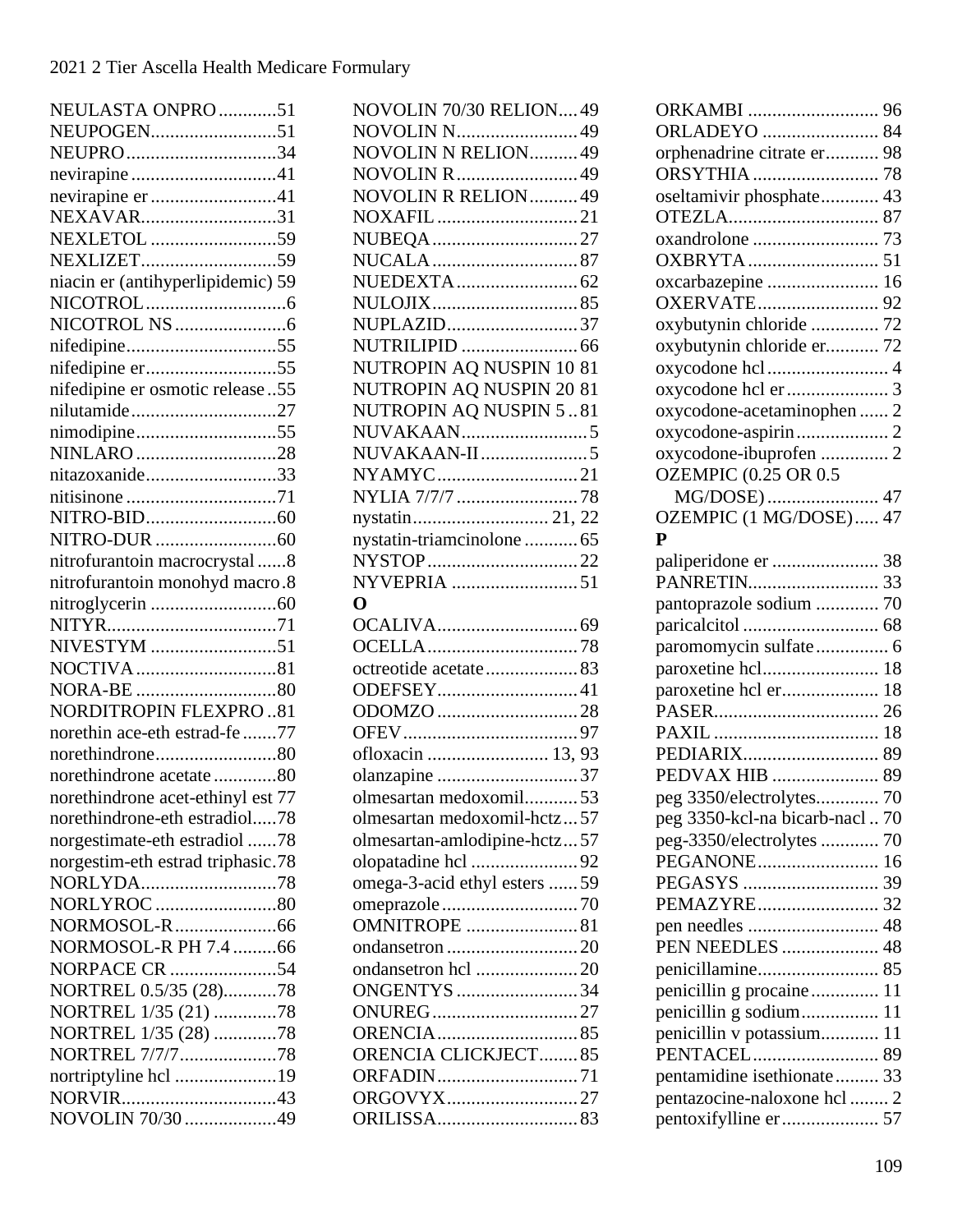## 2021 2 Tier Ascella Health Medicare Formulary

| PERFOROMIST95                    |
|----------------------------------|
| perindopril erbumine53           |
|                                  |
| permethrin 34                    |
| perphenazine20                   |
| perphenazine-amitriptyline17     |
| PERSERIS38                       |
| phenelzine sulfate 18            |
| phenobarbital 15                 |
| phenoxybenzamine hcl53           |
| PHENYTEK16                       |
|                                  |
| PHENYTOIN INFATABS16             |
| phenytoin sodium extended16      |
| PIFELTRO 41                      |
| pilocarpine hcl  63, 93          |
|                                  |
|                                  |
| PIMTREA 78                       |
|                                  |
| pioglitazone hcl47               |
| pioglitazone hcl-metformin hcl   |
|                                  |
| piperacillin sod-tazobactam so11 |
| PIQRAY (200 MG DAILY             |
| DOSE)<br>29                      |
|                                  |
| PIQRAY (250 MG DAILY             |
| DOSE) 29                         |
| PIQRAY (300 MG DAILY             |
| DOSE) 29                         |
| PIRMELLA 1/35 78                 |
|                                  |
|                                  |
| pny prenatal plus multivitamin   |
|                                  |
|                                  |
|                                  |
| polyethylene glycol 3350 70      |
| polymyxin b sulfate8             |
| polymyxin b-trimethoprim 8       |
| POMALYST27                       |
|                                  |
| PONVORY STARTER PACK             |
|                                  |
| PORTIA-28 78                     |
| posaconazole22                   |

| potassium chloride crys er  67    |  |
|-----------------------------------|--|
| potassium chloride er 67          |  |
|                                   |  |
| PRADAXA 50                        |  |
| PRALUENT59                        |  |
| pramipexole dihydrochloride. 34   |  |
| pramipexole dihydrochloride er    |  |
|                                   |  |
| prasugrel hcl 52                  |  |
| pravastatin sodium58              |  |
| praziquantel33                    |  |
| prazosin hcl 53                   |  |
|                                   |  |
|                                   |  |
| prednisolone acetate  93          |  |
| prednisolone sodium phosphate     |  |
|                                   |  |
| prednisone 24                     |  |
| PREDNISONE INTENSOL73             |  |
|                                   |  |
| pregabalin 14                     |  |
| PREMARIN 74                       |  |
| premium lidocaine5                |  |
| PREMPHASE 78                      |  |
| PREMPRO 78                        |  |
|                                   |  |
|                                   |  |
| prenatal vitamin plus low iron 68 |  |
|                                   |  |
| pretomanid 26                     |  |
| PREVALITE59                       |  |
| PREVIFEM78                        |  |
| PREVYMIS 39                       |  |
| PREZCOBIX43                       |  |
|                                   |  |
| PRIFTIN 26                        |  |
|                                   |  |
|                                   |  |
|                                   |  |
|                                   |  |
| prilovix lite plus5               |  |
|                                   |  |
| prilovix ultralite5               |  |
| prilovix ultralite plus 5         |  |
| primaquine phosphate33            |  |
| primidone 15                      |  |
|                                   |  |
|                                   |  |
|                                   |  |
|                                   |  |

| prochlorperazine  20             |  |
|----------------------------------|--|
| prochlorperazine maleate 20      |  |
|                                  |  |
| PROCTO-MED HC  24                |  |
| PROCTO-PAK  25                   |  |
| PROCTOSOL HC 25                  |  |
| PROCTOZONE-HC  25                |  |
|                                  |  |
| PROGRAF85,86                     |  |
| PROLASTIN-C 71                   |  |
|                                  |  |
| PROMACTA 51, 52                  |  |
| promethazine hcl20, 94           |  |
|                                  |  |
| promethazine vc plain  97        |  |
| promethazine-phenylephrine. 97   |  |
| PROMETHEGAN  20                  |  |
|                                  |  |
|                                  |  |
|                                  |  |
|                                  |  |
| propylthiouracil 83              |  |
| PROQUAD  89                      |  |
| protriptyline hcl 19             |  |
| PULMOZYME  96                    |  |
| PURIXAN  27                      |  |
| pyrazinamide 26                  |  |
| pyridostigmine bromide  26       |  |
| pyridostigmine bromide er 26     |  |
|                                  |  |
| O                                |  |
|                                  |  |
|                                  |  |
| quetiapine fumarate 38           |  |
| quetiapine fumarate er 38        |  |
|                                  |  |
| quinapril-hydrochlorothiazide 57 |  |
| quinidine gluconate er  54       |  |
|                                  |  |
|                                  |  |
| QVAR REDIHALER 94                |  |
| $\bf R$                          |  |
| RABAVERT 89                      |  |
| raloxifene hcl  80               |  |
|                                  |  |
|                                  |  |
|                                  |  |
| rasagiline mesylate 35           |  |
|                                  |  |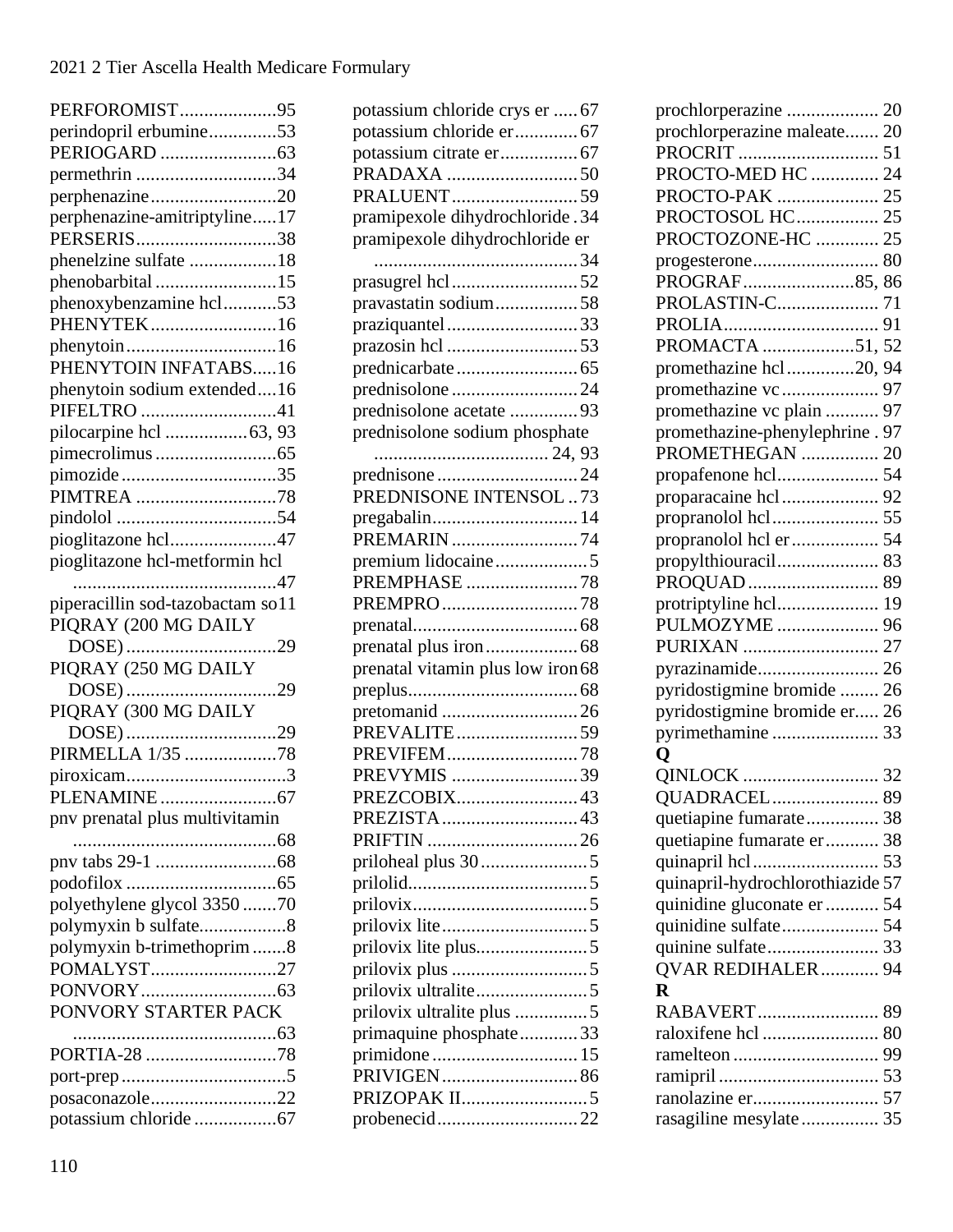| <b>REBIF REBIDOSE</b>         |
|-------------------------------|
| TITRATION PACK63              |
| <b>REBIF TITRATION PACK63</b> |
| RECLIPSEN78                   |
| RECOMBIVAX HB 89              |
|                               |
|                               |
| RELENZA DISKHALER43           |
|                               |
|                               |
| repaglinide47                 |
|                               |
| REPATHA PUSHTRONEX            |
| SYSTEM 59                     |
| REPATHA SURECLICK 59          |
|                               |
| RETACRIT52                    |
| RETEVMO32                     |
| REVLIMID27                    |
| REXULTI38                     |
| REYATAZ 43                    |
|                               |
|                               |
|                               |
|                               |
|                               |
| rimantadine hcl 43            |
| risedronate sodium91          |
| RISPERDAL CONSTA 38           |
| risperidone38                 |
|                               |
| rivastigmine17                |
| rivastigmine tartrate17       |
| rizatriptan benzoate25        |
| ropinirole hcl 34             |
| ropinirole hcl er34           |
| rosuvastatin calcium58        |
|                               |
|                               |
| ROWEEPRA 14                   |
| ROZLYTREK 32                  |
| RUBRACA32                     |
| rufinamide 16                 |
| RUKOBIA42                     |

| RYBELSUS 47                            |  |
|----------------------------------------|--|
| RYDAPT32                               |  |
|                                        |  |
| S                                      |  |
|                                        |  |
| SANDIMMUNE 86                          |  |
|                                        |  |
| sapropterin dihydrochloride  71        |  |
|                                        |  |
| SAVELLA TITRATION PACK                 |  |
|                                        |  |
| scopolamine 20                         |  |
| SECUADO38                              |  |
| selegiline hcl35                       |  |
|                                        |  |
| SELZENTRY42                            |  |
| SEREVENT DISKUS  95                    |  |
|                                        |  |
| sertraline hcl  18, 19                 |  |
| SETLAKIN 78                            |  |
| sevelamer carbonate  68                |  |
| SHAROBEL80                             |  |
| SHINGRIX89                             |  |
|                                        |  |
|                                        |  |
| sildenafil citrate96                   |  |
| silver sulfadiazine 13                 |  |
|                                        |  |
|                                        |  |
|                                        |  |
|                                        |  |
|                                        |  |
| SIRTURO 26                             |  |
| <b>SKYADERM-LP5</b>                    |  |
|                                        |  |
| sodium chloride (pf)  67               |  |
|                                        |  |
| sodium phenylbutyrate71                |  |
| sodium polystyrene sulfonate 67,<br>68 |  |
| sofosbuvir-velpatasvir 40              |  |
| solifenacin succinate72                |  |
|                                        |  |
| SOLTAMOX27                             |  |
|                                        |  |
|                                        |  |
| <b>SOMATULINE DEPOT 83</b>             |  |
| SOMAVERT83                             |  |

| <b>SPIRIVA HANDIHALER  95</b>   |    |
|---------------------------------|----|
| SPIRIVA RESPIMAT 95             |    |
|                                 |    |
| spironolactone-hctz 57          |    |
| SPRINTEC 28 78                  |    |
|                                 |    |
|                                 |    |
|                                 |    |
|                                 |    |
|                                 | 13 |
|                                 |    |
|                                 |    |
| STIOLTO RESPIMAT 98             |    |
|                                 |    |
| streptomycin sulfate  6         |    |
|                                 |    |
| STRIVERDI RESPIMAT  96          |    |
|                                 |    |
|                                 |    |
| sulfacetamide sodium 13         |    |
| sulfacetamide sodium (acne). 13 |    |
| sulfacetamide-prednisolone  92  |    |
| sulfadiazine                    | 13 |
| sulfamethoxazole-trimethoprim   |    |
|                                 |    |
|                                 |    |
|                                 |    |
|                                 |    |
| sumatriptan succinate  25       |    |
| sumatriptan succinate refill 25 |    |
|                                 |    |
| sure result o3d3 system  59     |    |
|                                 |    |
|                                 |    |
| <b>SYMLINPEN 120 47</b>         |    |
| SYMLINPEN 60 47                 |    |
| SYMPAZAN  15                    |    |
|                                 |    |
|                                 |    |
|                                 |    |
| <b>SYNJARDY</b> 47              |    |
| <b>SYNJARDY XR  47</b>          |    |
|                                 |    |
| <b>SYNTHROID</b> 82             |    |
|                                 |    |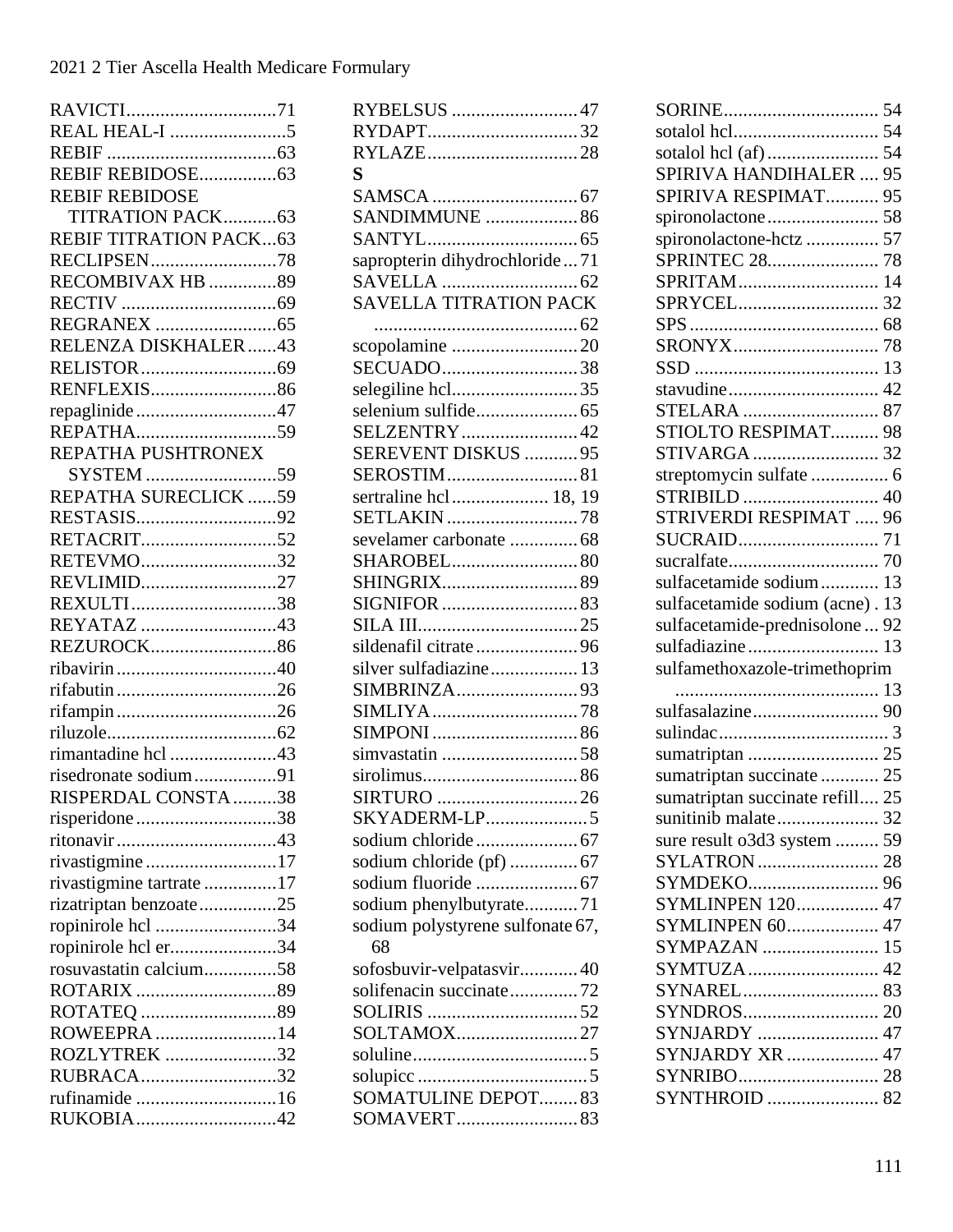**T**

| TABLOID 28                       |  |
|----------------------------------|--|
| TABRECTA32                       |  |
|                                  |  |
| TAFINLAR 32                      |  |
| TAGRISSO32                       |  |
| TALZENNA29                       |  |
| tamoxifen citrate27              |  |
| tamsulosin hcl 72                |  |
| TARGRETIN33                      |  |
| TARINA FE 1/2078                 |  |
| TARINA FE 1/20 EQ 78             |  |
| TASIGNA 32                       |  |
|                                  |  |
| TAZICEF 10                       |  |
|                                  |  |
| TAZVERIK28                       |  |
|                                  |  |
| TEFLARO10                        |  |
| TEKTURNA HCT57                   |  |
|                                  |  |
| telmisartan-hctz57               |  |
| temazepam98                      |  |
| TEMIXYS 42                       |  |
|                                  |  |
| tenofovir disoproxil fumarate.39 |  |
| TEPMETKO32                       |  |
|                                  |  |
| terbinafine hcl22                |  |
| terbutaline sulfate96            |  |
| terconazole22                    |  |
|                                  |  |
| testosterone cypionate 73        |  |
| testosterone enanthate 73        |  |
| tetanus-diphtheria toxoids td89  |  |
|                                  |  |
| tetracycline hcl13               |  |
| THALOMID27                       |  |
| theophylline96                   |  |
| theophylline er96                |  |
| THIOLA EC72                      |  |
| thioridazine hcl 36              |  |
| thiothixene36                    |  |
| tiagabine hcl15                  |  |
| TIBSOVO32                        |  |
|                                  |  |
| timolol maleate 55, 93           |  |
|                                  |  |
|                                  |  |

| TIVICAY PD 41                  |  |
|--------------------------------|--|
| TIZANIDINE COMFORT PAC         |  |
|                                |  |
| tizanidine hcl 39              |  |
|                                |  |
|                                |  |
| tobramycin-dexamethasone 7     |  |
| tolcapone34                    |  |
| tolterodine tartrate 72        |  |
| tolterodine tartrate er 72     |  |
|                                |  |
|                                |  |
| toremifene citrate27           |  |
|                                |  |
| TOUJEO MAX SOLOSTAR.49         |  |
| TOUJEO SOLOSTAR49              |  |
|                                |  |
| TRADJENTA 47                   |  |
| tramadol hcl4                  |  |
| tramadol-acetaminophen2        |  |
| trandolapril53                 |  |
| tranexamic acid 52             |  |
| tranylcypromine sulfate  18    |  |
|                                |  |
| travoprost (bak free) 91       |  |
|                                |  |
| TRECATOR26                     |  |
| TRELEGY ELLIPTA98              |  |
| TRELSTAR MIXJECT 83            |  |
|                                |  |
|                                |  |
|                                |  |
| TRI FEMYNOR 79                 |  |
| triamcinolone acetonide 25, 64 |  |
| triamcinolone in absorbase  25 |  |
| triamterene-hctz57             |  |
|                                |  |
| TRI-ESTARYLLA 79               |  |
| trifluoperazine hcl36          |  |
| trifluridine 40                |  |
| trihexyphenidyl hcl34          |  |
| TRIKAFTA96                     |  |
| TRI-LEGEST FE79                |  |
| trimethobenzamide hcl20        |  |
|                                |  |
| TRI-MILI 79                    |  |
|                                |  |

| trimipramine maleate 19          |    |
|----------------------------------|----|
| TRINTELLIX  19                   |    |
| TRI-PREVIFEM 79                  |    |
| TRI-SPRINTEC 79                  |    |
|                                  |    |
| TRIVORA (28)                     | 79 |
| TRI-VYLIBRA  79                  |    |
| trospium chloride  72            |    |
| trospium chloride er  72         |    |
| TRULICITY  47                    |    |
|                                  |    |
| TRUSELTIQ (100MG DAILY           |    |
|                                  |    |
|                                  |    |
|                                  |    |
| TRUSELTIQ (50MG DAILY            |    |
|                                  |    |
|                                  |    |
|                                  |    |
|                                  |    |
|                                  |    |
|                                  |    |
|                                  |    |
|                                  |    |
|                                  |    |
|                                  |    |
| $\mathbf{U}$                     |    |
|                                  |    |
|                                  |    |
|                                  |    |
|                                  |    |
| $\overline{\mathbf{V}}$          |    |
| valacyclovir hcl 40              |    |
| <b>VALCHLOR</b> 27               |    |
| valganciclovir hcl 39            |    |
| valproic acid 15                 |    |
|                                  |    |
| valsartan-hydrochlorothiazide 57 |    |
| VALTOCO 10 MG DOSE  15           |    |
| VALTOCO 15 MG DOSE  15           |    |
| VALTOCO 20 MG DOSE  15           |    |
| VALTOCO 5 MG DOSE  15            |    |
| vancomycin hcl  8                |    |
|                                  |    |
|                                  |    |
|                                  |    |
|                                  |    |
|                                  |    |